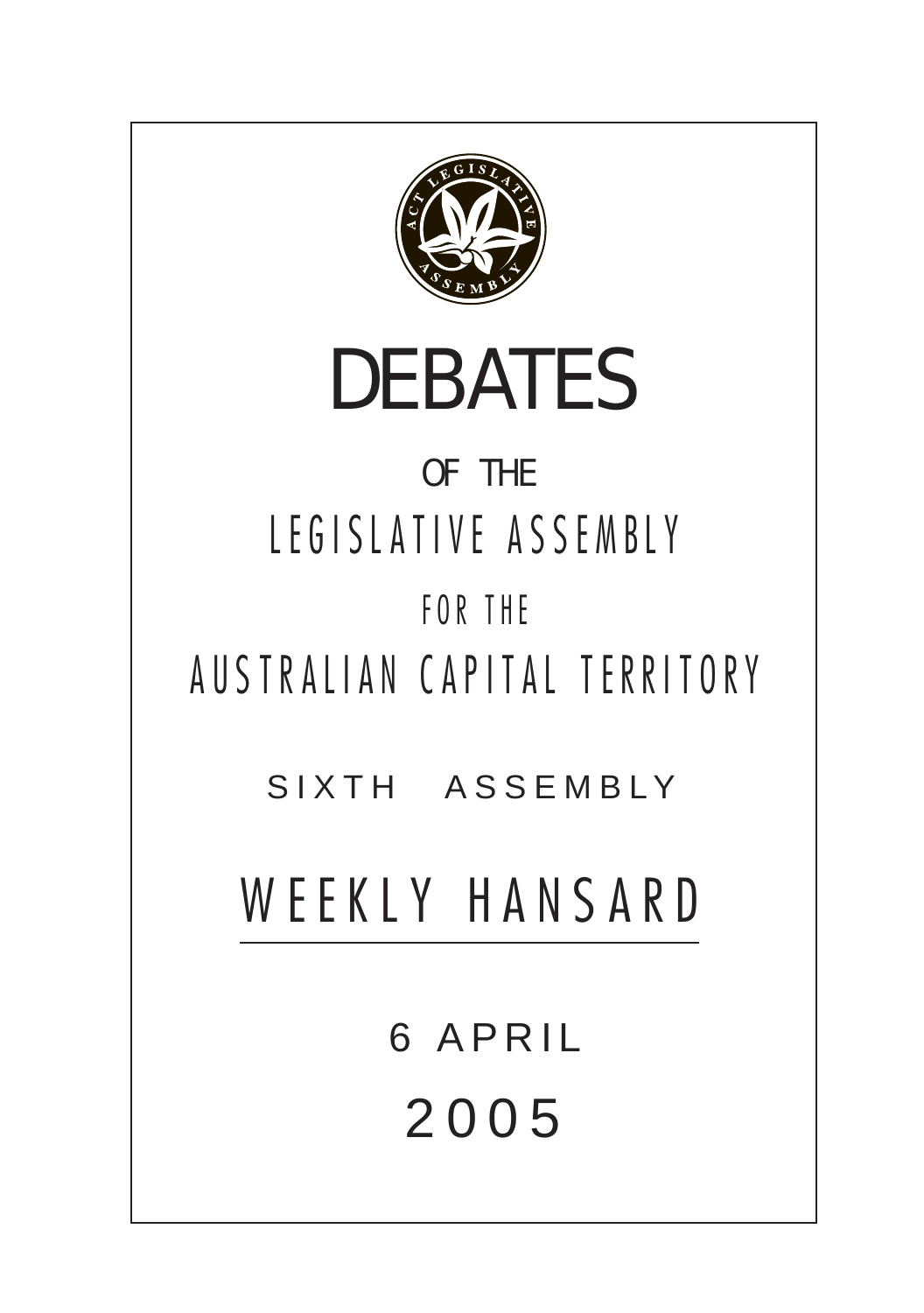# Wednesday, 6 April 2005

| Land (Planning and Environment) (Unit Developments) Amendment Bill 2005 1392 |  |
|------------------------------------------------------------------------------|--|
|                                                                              |  |
| Questions without notice:                                                    |  |
|                                                                              |  |
|                                                                              |  |
|                                                                              |  |
|                                                                              |  |
|                                                                              |  |
|                                                                              |  |
|                                                                              |  |
|                                                                              |  |
|                                                                              |  |
|                                                                              |  |
|                                                                              |  |
|                                                                              |  |
|                                                                              |  |
|                                                                              |  |
|                                                                              |  |
| Adjournment:                                                                 |  |
|                                                                              |  |
|                                                                              |  |
|                                                                              |  |
|                                                                              |  |
|                                                                              |  |
|                                                                              |  |
|                                                                              |  |
|                                                                              |  |
|                                                                              |  |
|                                                                              |  |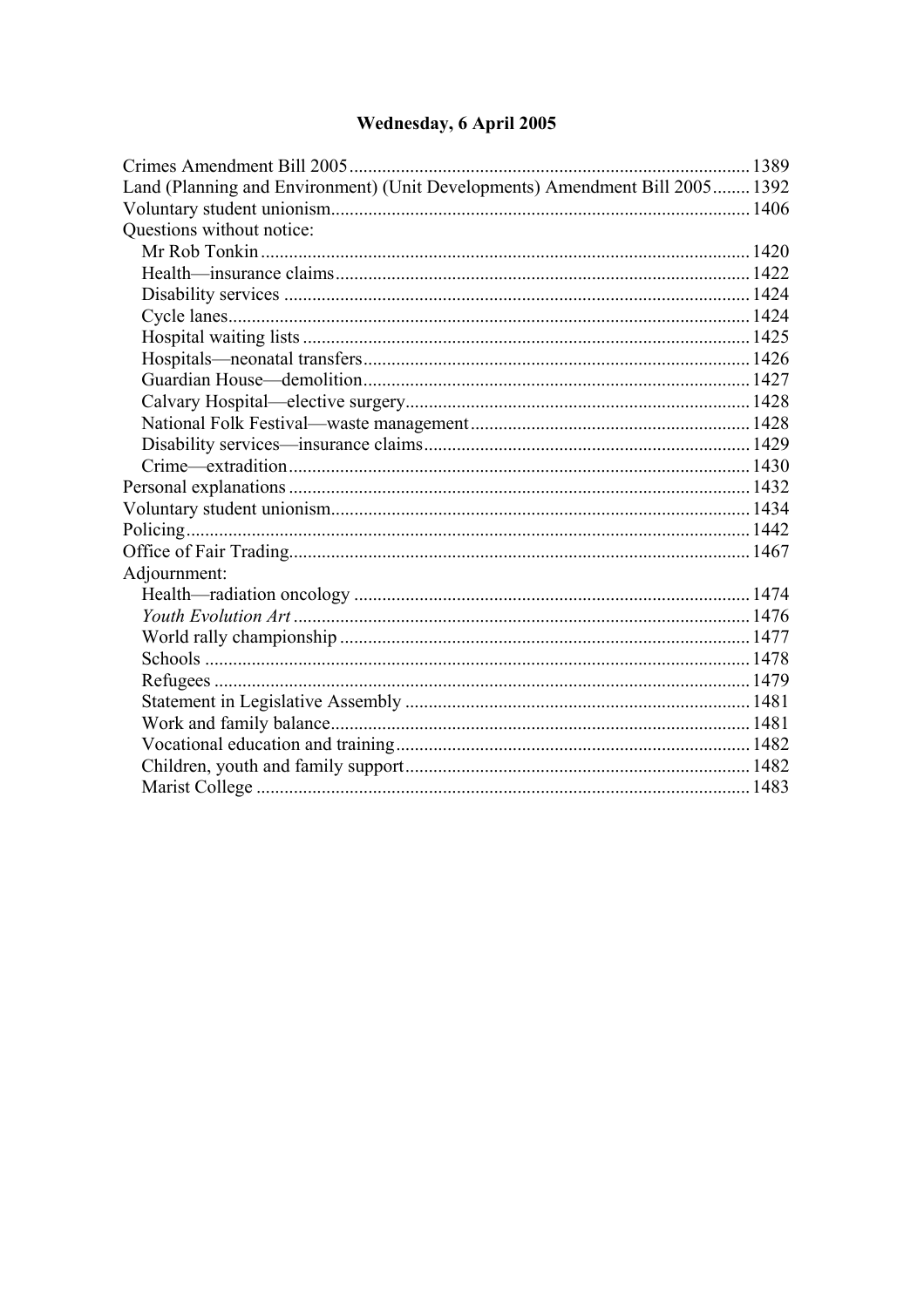## **Wednesday, 6 April 2005**

**MR SPEAKER** (Mr Berry) took the chair at 10.30 am and asked members to stand in silence and pray or reflect on their responsibilities to the people of the Australian Capital Territory.

## <span id="page-2-0"></span>**Crimes Amendment Bill 2005**

**Mr Pratt,** pursuant to notice, presented the bill.

Title read by Clerk.

**MR PRATT** (Brindabella) (10.31): I move:

That this bill be agreed to in principle.

Mr Speaker, there are loopholes in present law and specifically in the crimes act that continue to allow the injury, manslaughter, unlawful killing or murder of an unborn child during an assault on its mother to go unpunished.

The decriminalisation of abortion did not recognise and defend the provision in the legislation that made it possible to hold an assailant responsible for the loss of an unborn child. For example, if a mugger assaults a pregnant woman and the child is injured or killed as a result, should someone not be held accountable? And if a person recklessly assaults their pregnant partner, leading to injury or death of the child, should someone not be held accountable? And should not someone be held accountable as a result of culpable driving for the killing or injury of an unborn child just as much as if a child were already born?

There are a number of key features in the Crimes Amendment Bill 2005 that make it very clear that lawful abortions in the ACT are recognised and sanctioned in the provisions of this bill. However, it does not allow reckless or knowing assaults on pregnant women to be sanctioned. In addition, it does not allow criminal offences against pregnant women, whether they be reckless or not, to be sanctioned.

The bill does not go against the Crimes (Abolition of Offence of Abortion) Act 2002. I say again: this bill does not act against the Crimes (Abolition of Offence of Abortion) Act 2002. This bill clearly excludes lawful abortions and enshrines the acknowledgment of lawful abortions in the crimes act. In addition, the bill also provides that it does not apply to anything done by a pregnant woman in relation to her unborn child. These are the two vital elements deliberately designed to separate the issues surrounding this bill from issues surrounding the abortion debate. I cannot make that point too clear.

This bill is not an attempt to revisit or to undermine the decisions made by this Assembly in relation to abortion. Abortion laws in all other jurisdictions provide precautionary legislation that covers the protection of unborn children to a certain degree. Those degrees vary from state to state. But there are laws in other jurisdictions that provide at least some precautionary protection, but we do not have that here in the ACT.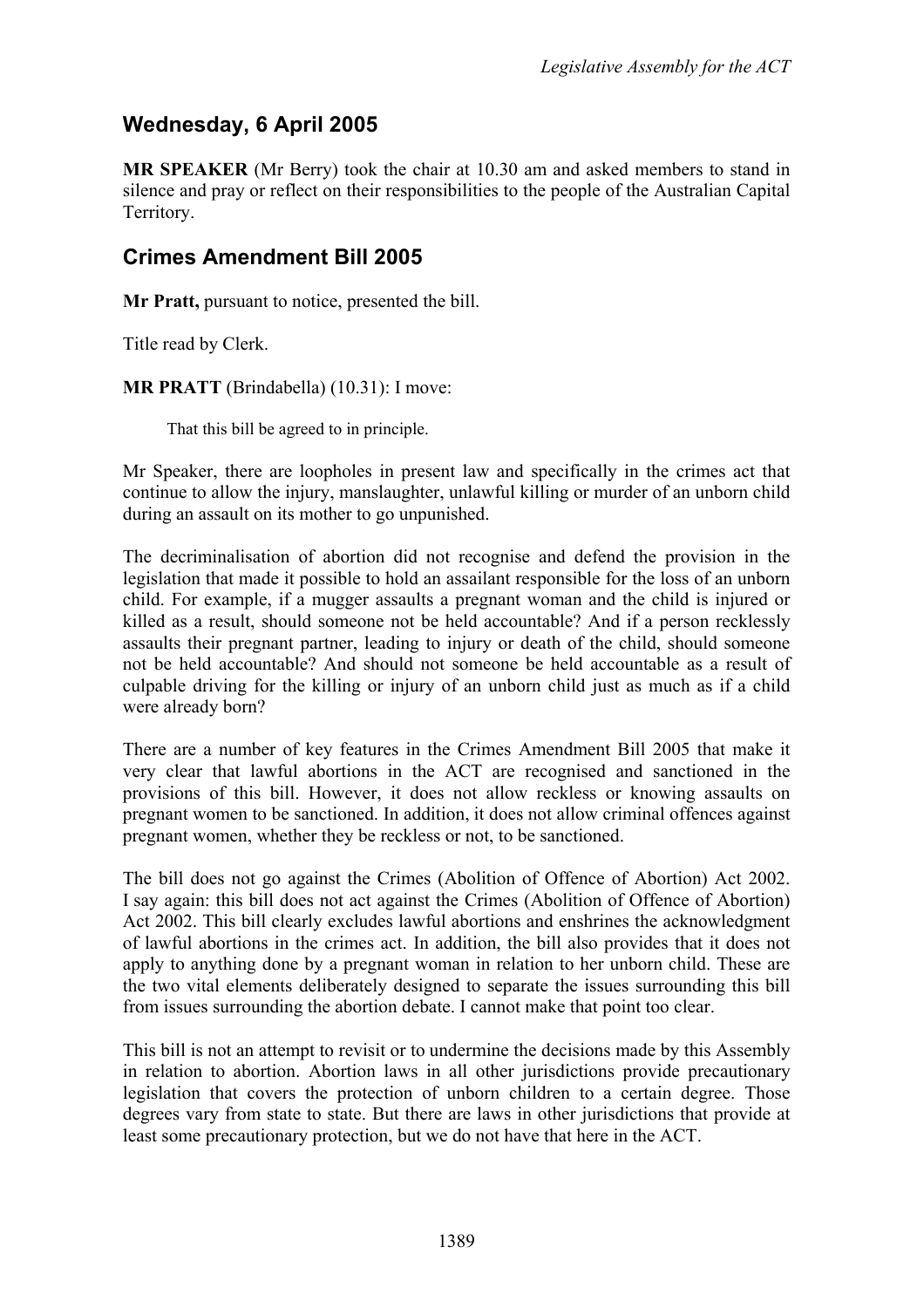Based on the legal proceedings in the United States House of Representatives and the court proceedings in Arkansas in the United States, both in 1999, the Liberal opposition has proposed this legislation. Also the recent introduction of Byron's law into New South Wales shows that this type of legislation is both sensible and warranted. This proves that there is a need for this type of legislation in the ACT. So not only from a national point of view but also from an international point of view, there are very strong precedents for the introduction of this law here. We have to protect as many people, born or unborn, as we can in this society, and this legislation is a step towards this.

The basic purpose of this legislation would make it an offence to injure or kill an unborn child through assaulting or poisoning with an abortion agent a woman who is known to be pregnant and who, as a direct result of the offence, loses her child. In addition, the legislation provides for charging an assailant who caused the injury or death of an unborn child and, although they may have done so unaware that the woman was pregnant, in many cases they ought reasonably to have been aware that the woman may be pregnant.

This means that people who initiate a serious assault or offence must accept full responsibility for their actions. The legislation would also allow the courts to charge those responsible for the death of an unborn child with criminal homicide, with charges ranging from unlawful killing through to manslaughter and murder. The legislation would also give the category of personhood to unborn children in civil cases.

This legislation only applies to wilful acts intended to cause injury or death to the mother or unborn child. However, I will again use the New South Wales example of Byron Shields to highlight the need for this legislation and the situation where this legislation could be applied. Byron Shields lost his life less than two months from his expected birth, following a hit and run on his mother by a drunk driver.

The driver of the vehicle escaped a conviction for manslaughter because the court then ruled that a seven-month old foetus was not human. This problem is now being addressed, in New South Wales at least, with the successful introduction, as I said earlier, of what is now referred to as Byron's law. As we speak, that process is being exercised through the New South Wales parliament.

Let us bring the issue closer to home. On about 15 November of last year, we had a dreadful accident here in the ACT which resulted in the death of Ms Naomi Warne, an Oxley mother, who was three months pregnant with her fourth child. She was riding as a pillion passenger on the back of a Kawasaki motorbike ridden by her 33-year-old partner. Two young reckless drivers, incidentally allegedly rapidly departing the scene of unlawful behaviour, sped into Tharwa Drive and very likely caused the accident to occur.

**Mr Stanhope**: On a point of order, Mr Speaker—

**MR SPEAKER**: I think I know the point you are about to take.

**Mr Stanhope**: This is a matter that has not been tested before the court. I am appalled that a member of this place would stand and make those allegations in relation to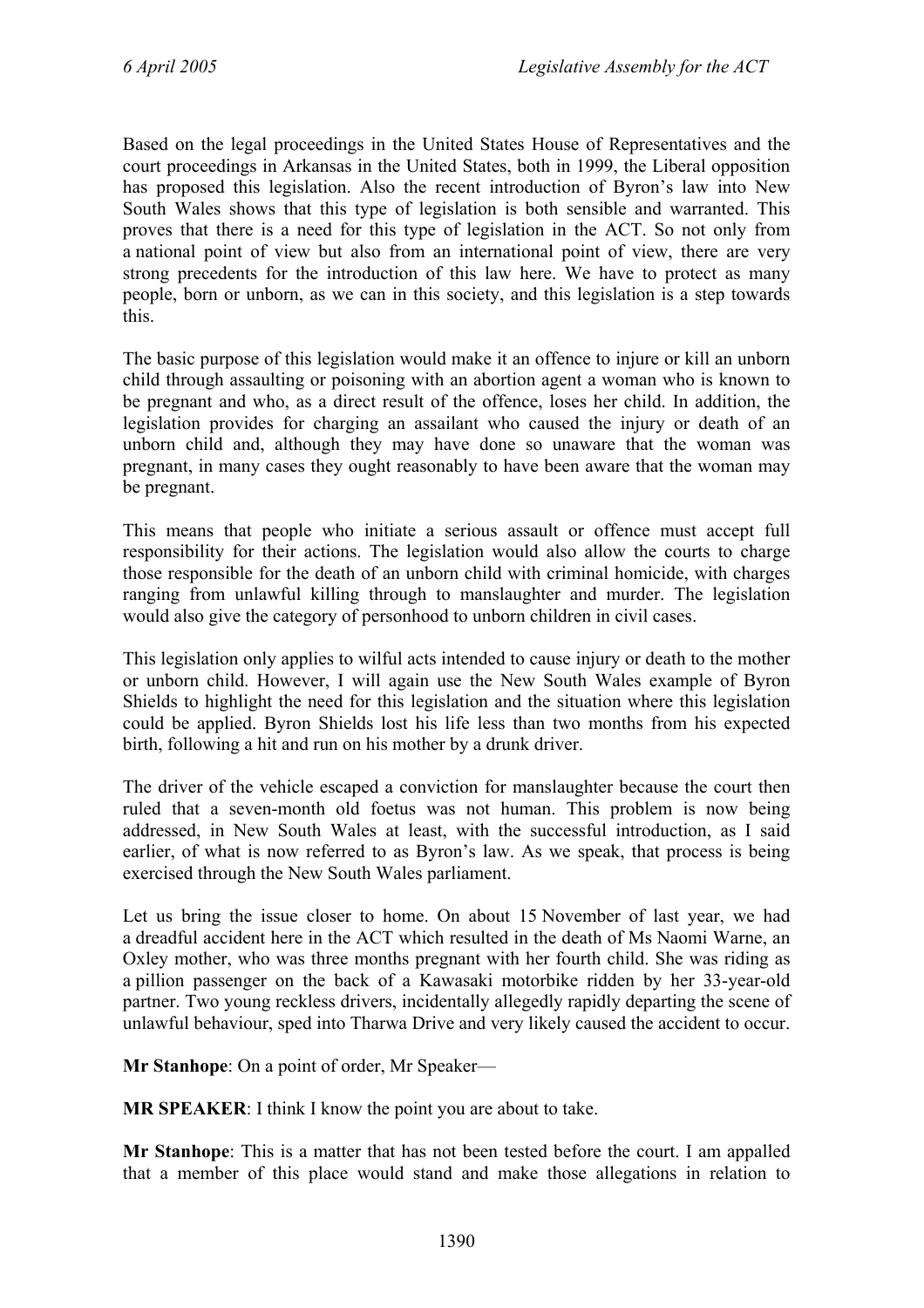a matter that has not been tested. That is absolutely outrageous behaviour, and the member should withdraw it.

**MR SPEAKER**: Yes, absolutely.

**MR PRATT**: Thank you, Mr Speaker. I withdraw those earlier comments. The death of a woman who was three months pregnant, if that particular case is found to have been the result of other circumstances, then our laws do not cover right now what might have been an otherwise lawful outcome.

This bill is not just about recklessness in terms of road incidents and other actions; it is also about protecting women in cases of domestic violence. It is important that we, as members of this Assembly, send a clear message to the community that violence against women is not acceptable and holds penalties and that violence against pregnant women is an abomination that holds more serious penalties than just a charge of assault.

The role of the judiciary is an important component of this bill. They are the ones who will ultimately administer the laws that are passed in the Assembly and they are the ones who make certain determinations based on the guidelines that the Assembly provides. Presently, in cases of violence or recklessness that involve pregnant women, the judiciary takes into account any injuries sustained to an unborn child. However, the ability to do this is limited to sentencing and is limited by the maximum sentence accorded to the charge associated with the act against the mother.

This means that currently, if a man beats his pregnant partner and kills the unborn child, he can be sentenced only to the maximum term appropriate for the assault on his wife. While that term may be sufficient in some cases, if the assault is so severe as to attract the maximum penalty, the discretion to appropriate a more severe sentence for the death of the unborn child is removed. It is important that we look beyond the first breath of a child when deciding at what point we should be providing legal protection.

Mr Speaker, the Queensland Criminal Code, section 313, provides:

Any person who, when a female is about to be delivered of a child, prevents the child from being born alive by any act or omission of such a nature that, if the child had been born and had then died, the person would be deemed to have unlawfully killed the child, is guilty of a crime and is liable to imprisonment for life.

The code also provides:

Any person who unlawfully assaults a female pregnant with a child and destroys the life of, or does grievous bodily harm to, or transmits a serious disease to, the child before its birth, commits a crime—maximum penalty, imprisonment for life.

The legislation we are presenting here today provides different degrees of assault and separates the offences based on whether the perpetrator had prior knowledge or reasonably ought to have had that knowledge; so it is much more flexible than the Queensland model. In that sense, this legislation is more comprehensive and flexible, as I was just saying, than the Queensland example.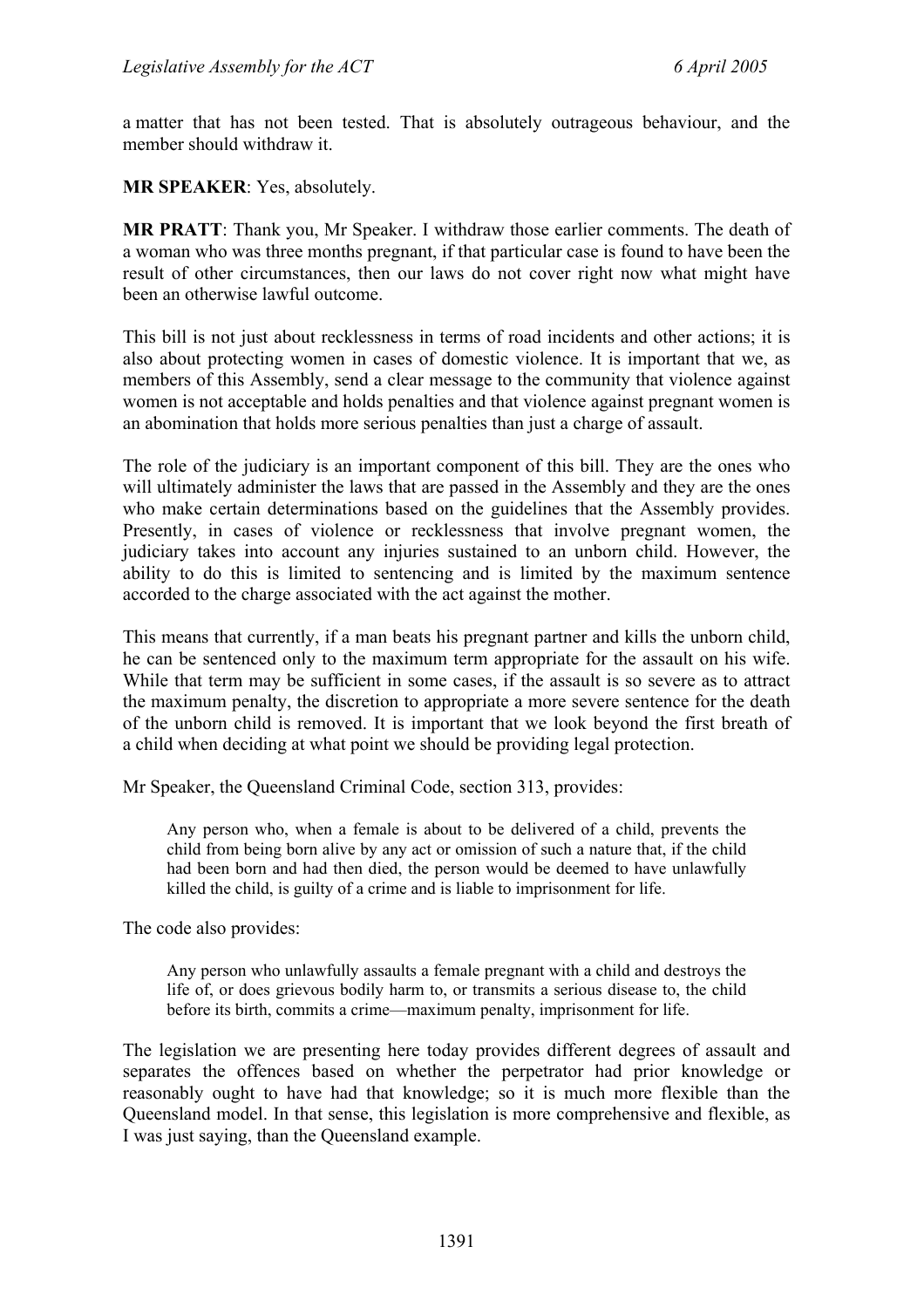This has been controversial legislation and was voted down by this government in the last Assembly. But it is necessary legislation. One of the reasons that a similar bill introduced by me in the last Assembly was previously voted down by the Stanhope government was that there was argument about the definition of the unborn child and at how many weeks of pregnancy the unborn child warranted protection. To remove this ambiguity, this amendment to the Crimes Act now defines the unborn child as "an embryo or foetus at any stage of development". So we have removed the ambiguity.

This now protects the child where it is known or ought reasonably to be known that the mother is pregnant and removes the argument about at how many weeks of pregnancy should this legislation apply. We are not asking judges to determine when the first breath factor might need to be backdated to how developed the foetus was. What we are saying now is that, at any stage of development, the crime can be committed. This now protects the child where it is known or ought reasonably to be known that the mother is pregnant and removes the argument I have just detailed. The determination of that fact will be at the discretion of the judiciary in relation to each individual case.

It is a fact now that the age of survival for premature babies is becoming younger and younger. In an example documented recently in the United States, young Malachi Whitlock was born 4½ months early. Malachi's gestation period was only 20 weeks, or only half the normal term, and yet he was born a functioning human being with a chance of a normal life. Therefore, this amendment to the Crimes Act seems to encapsulate protection for all unborn children, regardless of the number of weeks of gestation, which, as Malachi's example shows, cannot be limited in definition as to what constitutes a human being.

Mr Speaker, as the abortion legislation states that women have the right to choose to terminate their pregnancy, this legislation states that women have an equal right to choose to take their pregnancy to term, with anyone who interferes with that in a violent or reckless manner being held accountable for their actions. I would quite strongly encourage the Attorney-General and this government to seriously look at this proposed legislation or at least come up with some alternative, at least come forward with some amendments or at least look at the New South Wales model rather than ignore the fact that there are some significant loopholes in law that must be closed to protect women, to protect pregnant women and to protect the unborn. And so far we have seen not a jot of interest or action on the part of this government to seriously consider these areas that need to be covered.

Mr Speaker, I commend this bill to the Assembly.

Debate (on motion by **Mr Stanhope**) adjourned to the next sitting.

### <span id="page-5-0"></span>**Land (Planning and Environment) (Unit Developments) Amendment Bill 2005**

Debate resumed from 16 February 2005, on motion by **Dr Foskey**:

That this bill be agreed to in principle.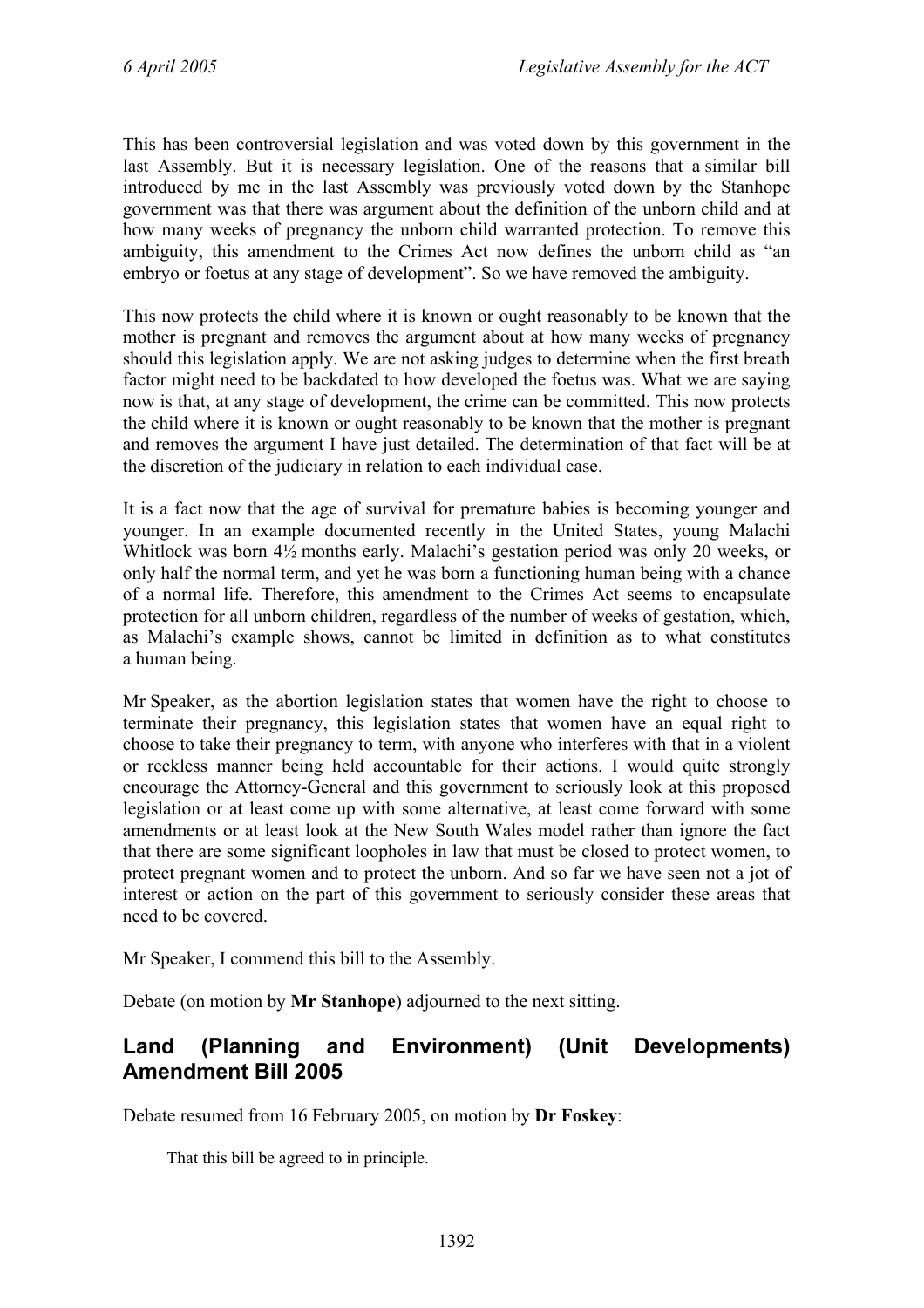**MR HARGREAVES** (Brindabella—Minister for Disability, Housing and Community Services, Minister for Urban Services and Minister for Police and Emergency Services) (10.47): The government will not be supporting Dr Foskey's bill. The irony of this bill, Mr Speaker, is that it embodies an unsustainable public policy measure, mandatory inclusionary zoning, which the proponent hopes will produce the very opposite outcome of sustainable housing.

If this bill is enacted, property developers in the ACT will be forced to surrender a minimum of 4 per cent of any housing unit development consisting of 10 or more units, and any other unit development deemed to be a major unit development by regulations, to the ACT Commissioner for Housing. In lieu of such a transfer, property developers will be subject to a punitive tax in the form of an affordable housing contribution, which has to be a minimum equivalent of 4 per cent of the market value of the completed development.

Ultimately, such a tax will either be borne by the seller through a reduced sale price or passed on by the developer to the end purchaser through increased unit prices. In either instance, forfeiting of property or paying the punitive tax, the 4 per cent can be readjusted should an undefined relevant authority decide that it would be reasonable to do so. Among other matters that this relevant authority must consider in readjusting the 4 per cent figure is that, within 10 years of the bill being enacted, a minimum of 10 per cent of the value of all new major unit developments will be applied to the provision of affordable housing within the ACT.

On 30 June 2004, the then ACT Greens MLA, Kerrie Tucker, tabled an almost identical Land (Planning and Environment) (Unit Developments) Amendment Bill 2004 in the ACT Legislative Assembly. Ms Tucker's bill was overwhelmingly defeated by a formal vote of 12 against and one for its enactment.

Dr Foskey's bill therefore represents a second attempt by the ACT Greens to introduce mandatory inclusionary zoning legislation, which seeks to fulfil the ACT Greens' election commitment of "requiring 10 per cent of all multiunit developments in the ACT to be set aside for public or social housing".

The bill differs from Ms Tucker's bill in two key areas. Firstly, the nominal percentage of a major unit development that must be set aside for affordable housing is now set at 4 per cent, as against the 10 per cent requirement in the previous bill. However, with the bill's discretion to the relevant authority to readjust the 4 per cent figure to meet the stipulated target of 10 per cent of the value of all new major unit developments within a 10-year period, the 4 per cent could within a very short space of time escalate to 10 per cent. Secondly, unit developments of 10 or more units are subject to the mandatory inclusionary zone requirements under this bill, whereas the 2004 bill had a narrower scope of a minimum of 20 units.

Thus, whilst on its face the bill would impose a less onerous affordable housing requirement on developers than the previous bill, upon closer inspection, Dr Foskey's bill would be more onerous than the previous version. The Assembly and the government did not support the previous version, and the government will not support the present bill either.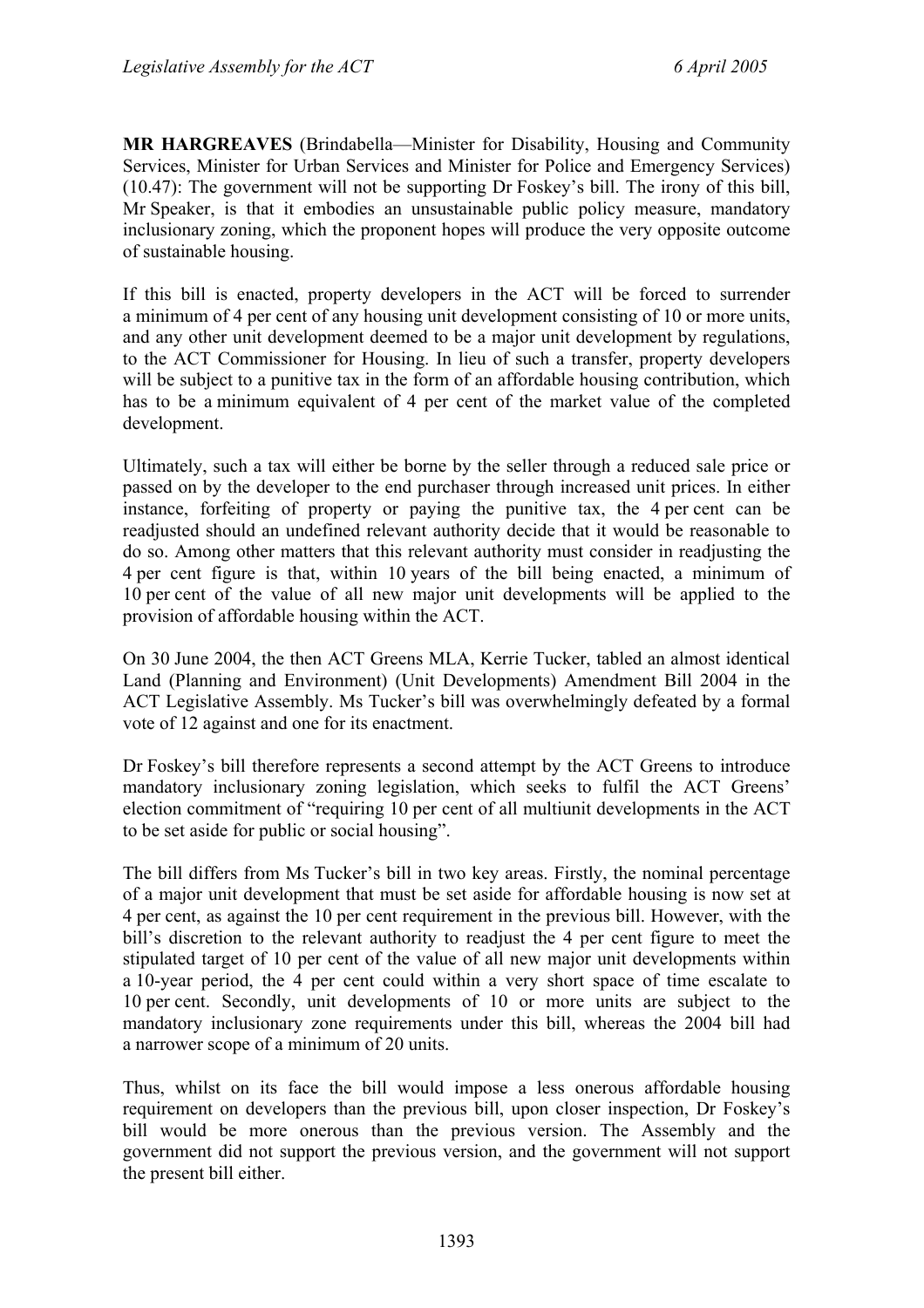This should not be taken, Mr Speaker, to indicate that the government is not committed to and does not support affordable housing. This government regards affordable housing and the declining levels of housing affordability as a critical issue, which is high on its list of priorities. It has developed a strategy that covers the entire spectrum of the housing system, that is, home ownership, the private rental market, public and community housing and homelessness. These measures are designed to work together to ensure a continuity of assistance across a range of housing needs in the community.

The government has injected \$33.2 million in additional funding for public and community housing, the largest single amount by any government since self-government. It has also injected \$13 million for the homelessness initiatives. Further, the government established the affordable housing task force, which resulted in the implementation of a wide range of affordable housing measures, including: a commitment to release 500 affordable blocks of land over the next five years, the first of which were released in a moderate-income land ballot in December last year; increased stamp duty concessions for first home buyers, with further concessions linked to price movements in the market; the introduction of rental bond loans for low-income earners; the incorporation in the City West master plan of a requirement to deliver affordable housing in 5 per cent of total residential development; and improvements to the public housing system to ensure it is more accessible to people in need and is able to sustain tenancies.

This government has a strong commitment to addressing declining levels of housing affordability. We will continue to implement the strategic approach to the provision of affordable housing, while working in partnership with the building and development industry to investigate new affordable housing products.

To support this bill would be a retrograde step and undermine all the efforts thus far to provide affordable, appropriate and secure housing for all members of the community. One of the outcomes of this legislation is that it puts the onus for the provision of affordable housing in the multiunit development onto the purchasers of units in that particular development.

Affordable housing is a social issue. It is a community issue. It is one for all of us, and I welcome the contest of ideas coming from the opposition because, at the end of the day, if we have a contest of ideas on how to solve this problem, we will end up with a better situation. But what we do share with the opposition, I think, is the understanding of a commitment that this is a community-wide problem and it has to have a community-wide solution. Requiring individuals to, in a sense, pay an increase of 4 per cent on their unit as they buy it so that somebody can have a reduced price on a unit within that multiunit development, I think, puts the burden in the wrong spot.

Initially, that provision relates to the unit when it is purchased for the first time. If somebody buys this particular unit at a reduced price because of the affordability of it, what happens when their income changes and they actually move out of it; they move on to somewhere else because their life circumstances have changed for the better? Do we have a big red X on that door saying that the only people who can buy that particular unit are people below a certain income level? I do not think so. What will happen is that that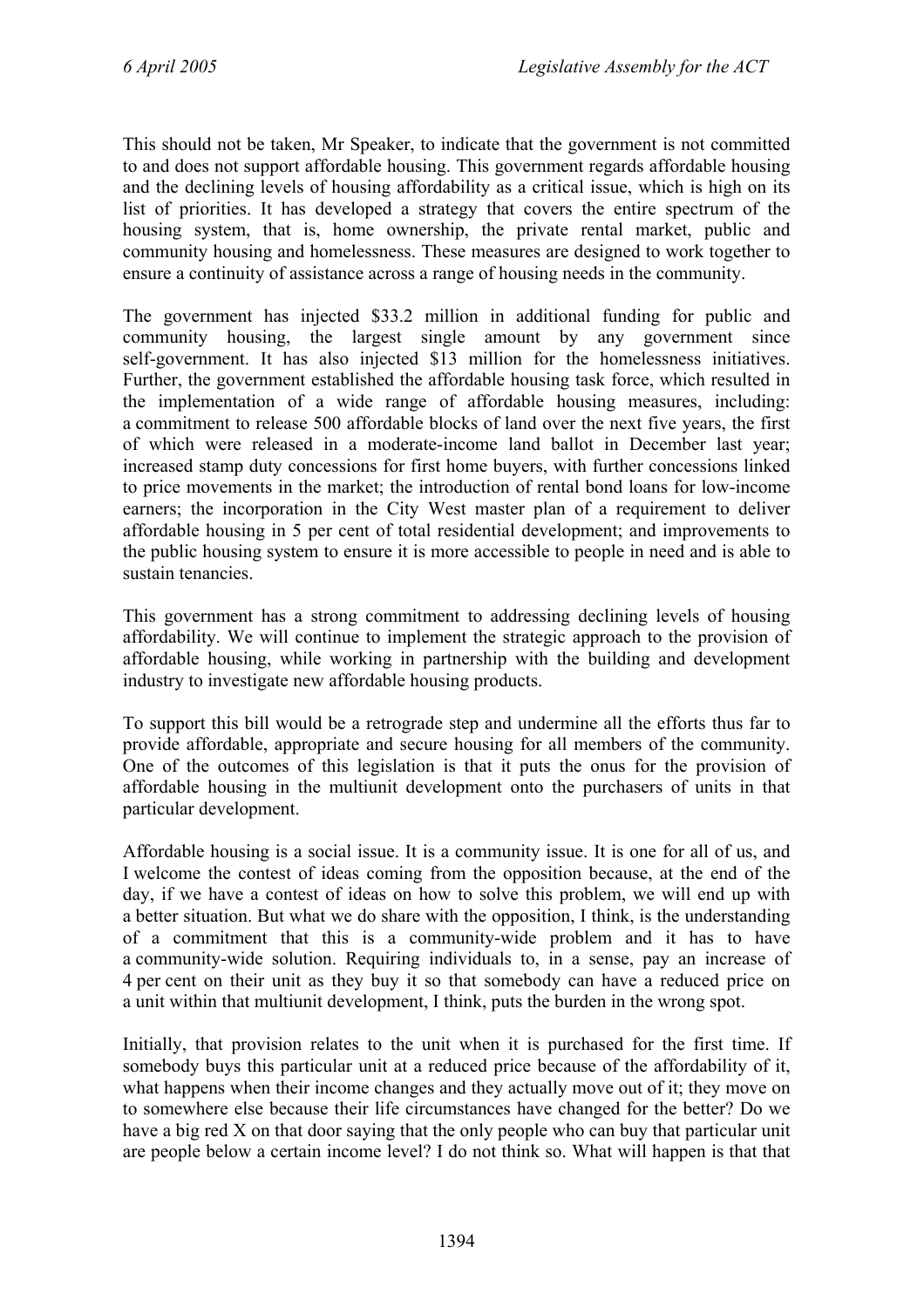unit will revert to the market. What we are seeing here is a very temporary solution and a solution borne by the purchasers of units in a multiunit development.

For that reason and for other reasons I am sure that the Assembly has, we will not be supporting the bill. I also will signal the government's intention not to support any attempt to refer this bill or the matter to any of the standing committees of this Assembly. We discussed this quite extensively in the 2004 debate. We have discussed it recently in this debate. It has been discussed in the public arena. I feel it is time now to hear the contribution from my opposition colleague, allow the Assembly to hear Dr Foskey's concluding remarks and then vote on the issue. And if it is the will of the Assembly that we do not proceed, then that indeed should be the end of the matter.

**MR SESELJA** (Molonglo) (10.56): Mr Speaker, the opposition will be opposing this legislation. I note, as Mr Hargreaves has pointed out, that a very similar bill was put forward by Greens MLA, Kerrie Tucker, in the previous Assembly and it was roundly rejected. I expect that the same will occur in relation to this bill.

In relation to referral to a committee: we also would not support its being referred to a committee. As the minister points out, there has been ample discussion of this matter. I think it would be a waste of the committee's resources to look into this again, especially given the overwhelming rejection last time by the Assembly and what I expect will be once again an overwhelming rejection.

Our reasons for not supporting this bill are quite simple. This, bill if enacted, would lead to higher unit prices, higher rents and, eventually, a loss of revenue flow to the ACT government. I would like to say at the outset that I think the goal of providing adequate housing for the poor is a very worthy one. The bill is, in our opinion, the wrong mechanism for achieving this goal.

One of the most important things that governments can do to contribute is keep home prices, particularly for first home buyers, low. Governments need to ensure adequate land supply and planning systems so that unnecessary delays are removed.

All members would be aware of the long housing boom of the last few years which has seen prices rise across the country, with Canberra now having amongst the highest median house prices in the country. It is also true that first home buyers often buy units as a way of entering the property market and breaking the rent cycle. There is little doubt that this bill would push prices up, with purchasers of units being forced to subsidise public housing, something which the entire community, through its government, is responsible for, something which Canberra residents already pay taxes for.

Let us look at an example to emphasise the point. The bill mandates that 4 per cent of units in major developments be set aside for public housing. If this bill were enacted, for a unit block containing 25 units costing an average of \$300,000, the extra cost per unit would be \$12,000. That is effectively a tax of \$12,000 per unit.

**Mr Hargreaves**: Yes, spot on.

**MR SESELJA**: No, it is not on. This will therefore slug many first home buyers and many median income earners who are struggling to buy a unit. As Mr Hargreaves has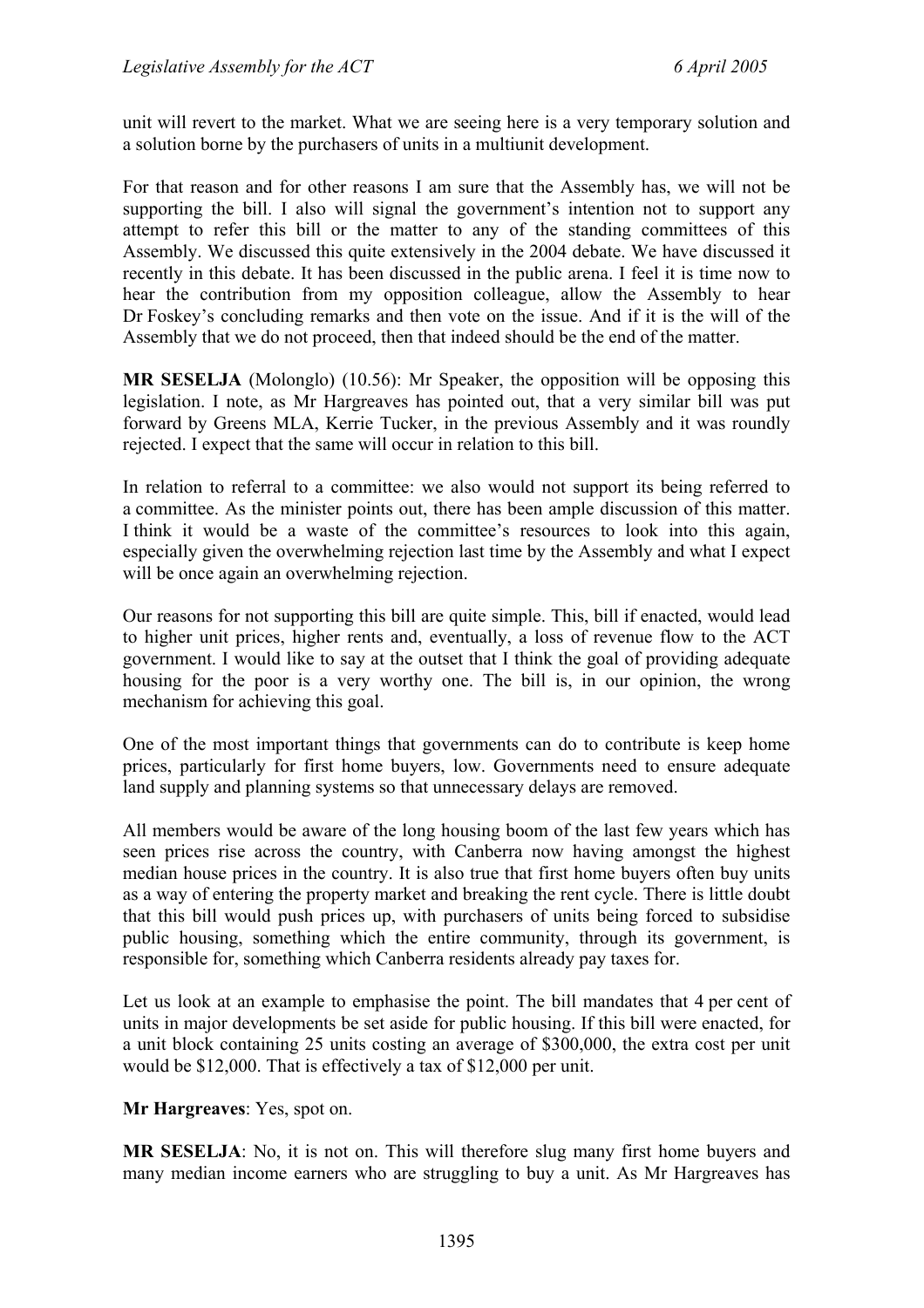pointed out, with the 10 per cent figure, that goes up again and that becomes a \$30,000 tax on a \$300,000 unit. It is quite significant and it would create quite a burden and, we think, a lot of unintended consequences.

The other effect it will have is to move developments outside the ACT, either to other parts of the region or away from the region altogether. This will lead to job losses in the construction industry, fewer rental properties, which will put upward pressure on rent, and lower government revenue and therefore less ability for the government to provide crucial social services, including public housing. This is simple economics and, despite the fact that it may be well intentioned, it would have serious negative economic consequences for the ACT.

Let us take a look at the issue of government revenue. We have already seen that the rate of growth in the ACT has come to a virtual standstill, at 0.2 per cent; yet at the same time, the area in the immediate vicinity of the ACT is growing faster. This suggests to me that people are, for various reasons, choosing Queanbeyan, Murrumbateman, Yass and other areas in the region to live in instead of the ACT. I suggest to the Assembly that one of the reasons for this has been the inefficiency of the planning system and the resulting high cost of building in the ACT.

I would also suggest that, if this bill were successful, it would further add to that exodus. People will choose to buy a unit in Queanbeyan instead of Narrabundah because of the increased costs. This, in turn, will mean that rates, rego and other revenue that would have gone to the ACT government to be used for the benefit of the ACT people will go to New South Wales instead.

I think consultation is very important—and we often hear Dr Foskey bemoan the lack of consultation when it comes to other pieces of legislation before the Assembly. I certainly agree with Dr Foskey on this. I think consultation is important and I think some of the people who would be directly affected by this legislation are the developers. So we have certainly sought the opinion of organisations like the MBA, the property council and the HIA.

These organisations have all commented negatively on this legislation. For example, the property council pointed out that developers already pay a change of use charge, which is paid nowhere else in Australia. Developers in the ACT also pay the highest regime of stamp duty, land tax and rates and in many instances are required to pay for offsite works which elsewhere in Australia are paid for by the relevant authority. They go on to say:

In short, the property council does not support the proposal from the Greens.

Similar sentiments have been expressed by the HIA and MBA. So the industry tells us that we already have a heavy burden of taxes and charges on development and we have seen how this has led to a virtual standstill in growth in the ACT and moves by home buyers to places like Queanbeyan. And yet we have Dr Foskey looking to add more of a burden, a burden which will in the end be borne by first home buyers, by elderly Canberrans looking to move to smaller accommodation, by workers in the construction industry and, ultimately, by the ACT taxpayer who will need to make up the shortfall in revenues.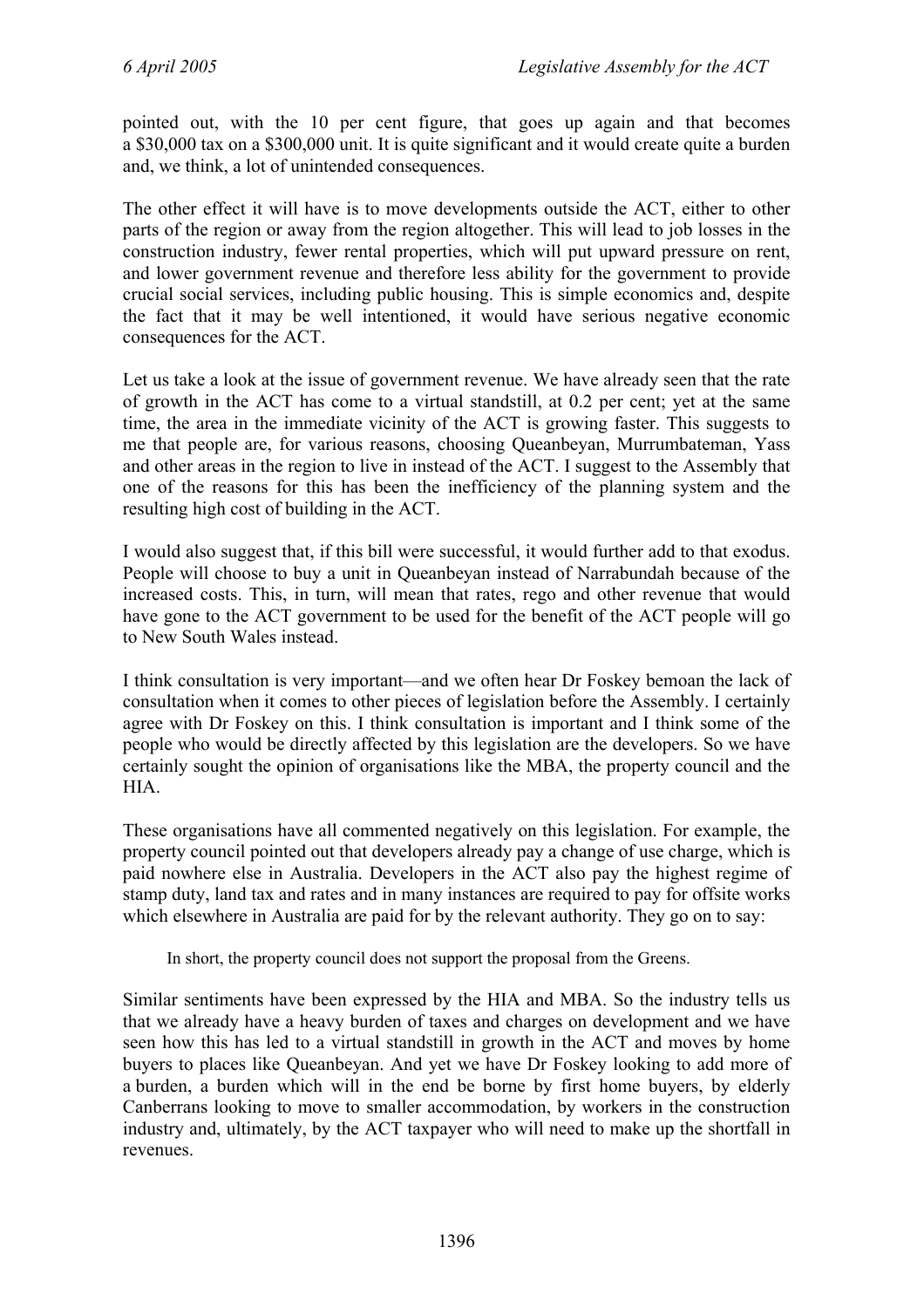In summary, we will not be supporting this bill because it will hurt first home buyers; it will hurt retirees; it will put upward pressure on rent; it will cost jobs; and it will push investment outside the ACT, costing the ACT taxpayer valuable revenue. As stated earlier, the goal is not a bad one. I would suggest, however, that the Greens begin thinking through the real consequences of their proposals. Instead of looking through a narrow prism, I suggest that the Greens should consider how their proposals could have a lot of unintended consequences for many parts of the community and, due to this lack of thought, how the people whom they are trying to help will actually not end up better off. We will therefore not support the bill.

**MRS BURKE** (Molonglo) (11.02): As you have just heard, the Liberal opposition will not be supporting the Land (Planning and Environment) (Unit Developments) Amendment Bill 2005. Through the whole of this I have found that consultation with the Greens, whilst friendly and amicable, has often been a little bit late. We seem to have been behind the eight ball, as government and opposition, in knowing exactly what their aims are. I urge them to be a bit quicker in consulting with us about what is happening.

This bill was tabled in the last Assembly. Again, the Greens have reviewed that and I respect the fact that they have tried to have another look at this, this time aiming for four per cent of the housing construction, or four per cent of the value of the development, going to affordable housing. Even so, we cannot support this. I would have thought it was of more importance to the crossbench and the opposition to be focusing on, for instance, pressuring the government—or keeping the government accountable into refocusing its efforts on improved asset management of stock belonging to Housing ACT.

It is well known that in the ACT we have more public housing properties per capita than anywhere else in Australia. To me, something is not quite sitting right, in that we are now saying we need more. In principle we do need more because there are more people on waiting lists and more people in crisis accommodation who cannot get out of that. We need to better manage the system, not keep adding more.

It is fair to say that the problem has been emerging for well over two years, and there is no balance in the forms of housing stock available to Canberrans. The government's inaction in the provision of affordable housing, and also the encouragement of investment in the property market in Canberra, has led to a squeeze on the hip pockets of those in the rental market. There needs to be more of a balanced approach by the government in how it is tackling this problem. I certainly think the Greens are a little bit off the mark saying, yet again, that we need more public housing properties.

The argument here is that no further pressure should be placed on existing and potential investors in the housing sector who, as my colleague Mr Seselja so succinctly put this morning, through investing should be able to offer a property for rent at a rate that is reasonable, yet which allows them to cover costs and realise a return on their investment.

The government is charged with the provision, as I have said, of some 11,500 housing properties to Canberrans who, where eligible, require a secure form of housing that best suits their current needs which I believe, and the Liberal opposition believes, certainly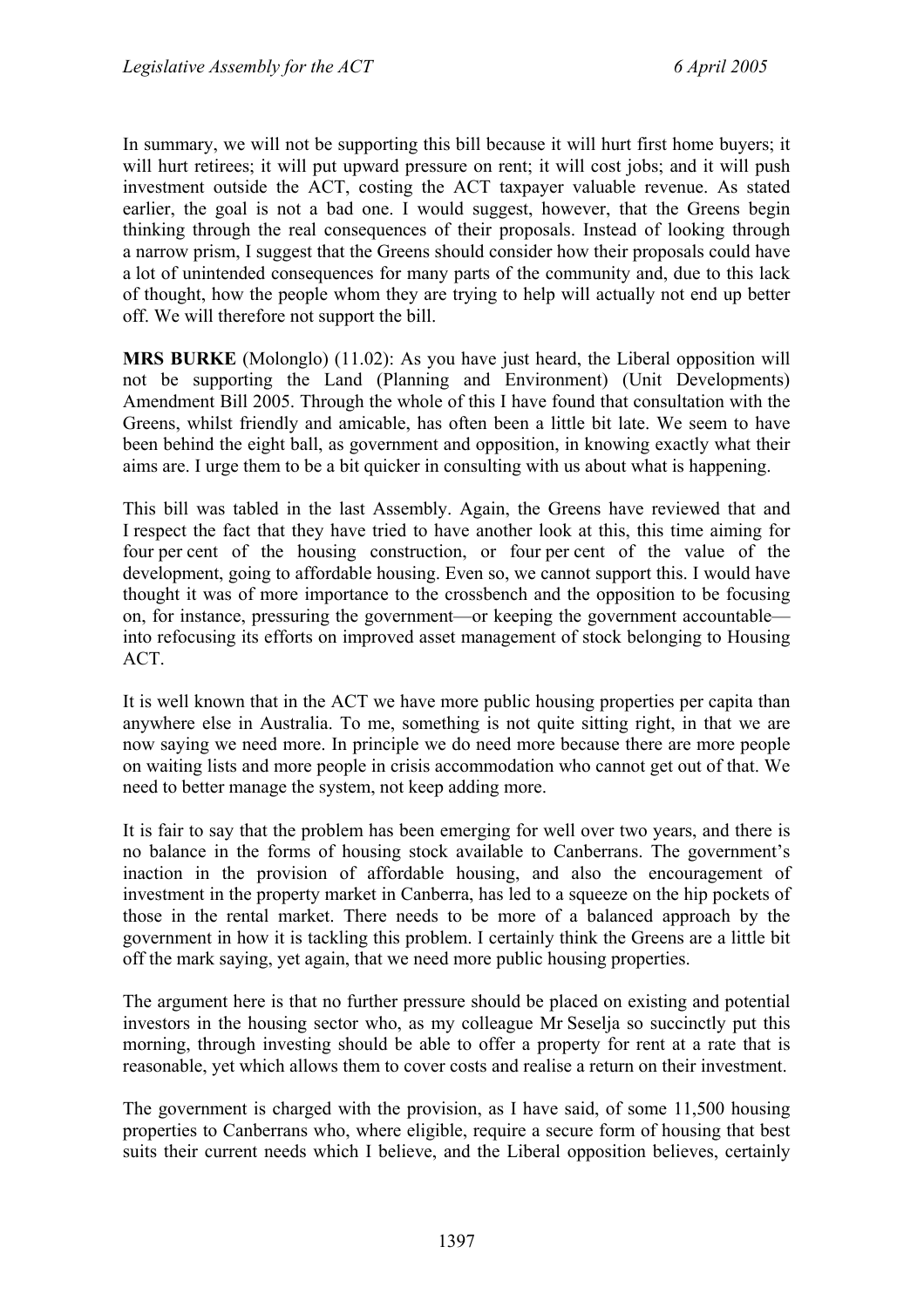requires constant review. Public housing should be for those most vulnerable, those most in need, in our community.

Recent figures released from the minister's office show that there are 3,964 applications on the ACT housing register—up 219 from August 2004. I guess there may be more current figures that the minister would be able to provide, but these are the most recent we have. This equates to 8,450 clients on the waiting list in the ACT—up by 628.

I note that over 560 people are on the highest priority rating. It is currently taking approximately six months to place these people into public housing. When you are in crisis, the last thing you need is to be put in further crisis and stress. People need a roof over their heads and a secure place to live before they can start to get their lives back in order. Real change can be affected in the area of asset management by government to free up suitable properties to, for instance, allow for those on the housing waiting list to enter the market.

It is time for appropriate action to be taken to ensure that people seeking access to public housing—an affordable form of housing—are not kept waiting any longer than necessary, for the reasons that I have just given. We have people under stress, who are vulnerable, being given more pressures and stress. It is simply not acceptable in this day and age—and particularly not here in a capital city, one would have thought.

Measures to address housing affordability must focus on the underlying issues and not merely the symptoms. Again, we need to understand what is happening, particularly within the public housing sector. What is going on there? Why is it that we have more public housing properties than anywhere else in Australia and yet we have a job to get these people housed? I would suggest to you, Mr Speaker, that there are underlying reasons, and I think the minister really needs to look at those.

If people are inadvertently in a form of housing that does not suit their needs, they should be encouraged to pursue other options. I know this has happened. People have been wanting to move but the government, because it has hamstrung itself now on security of tenure, is almost saying, "No, " or, "You can't."

I speak to people within the department—and the minister is probably wrestling with this very thing, too. The whole notion of security of tenure is an absolute nonsense because, in the government's own asset management strategy, it cannot fully guarantee security of tenure—nobody can. People at Currong apartments could not have security of tenure there forever and a day. That gives a false impression, because they thought they were getting security of tenure at that particular place. The government really needs to review that, and work with the opposition and crossbenchers, so that we better understand what is actually meant by "security of tenure".

There are some public housing tenants who are on good incomes, who may have additional assets, who could probably afford to move into the private market or, ultimately, into their own homes. This was an area that the former minister, Mr Bill Wood, was happy to talk to me about. Together we tried to think of ways to address that—and it certainly was a problem. The private rental market may be tight, but it is also subject to the principles of supply and demand. This is why the government must begin to implement real solutions to affordable housing in the ACT.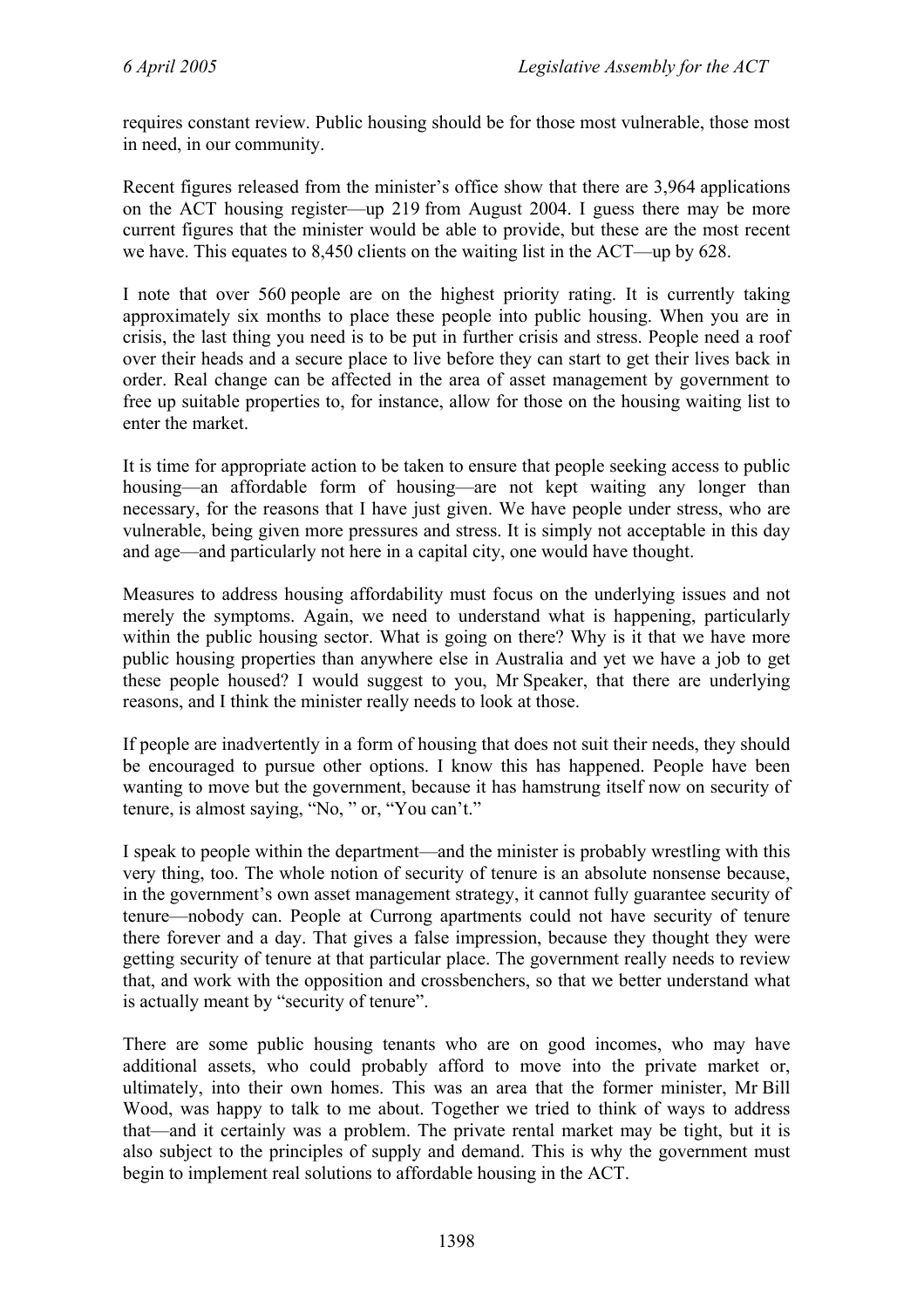**MR SPEAKER**: Mrs Burke, we are talking about the bill introduced by Dr Foskey.

**MRS BURKE**: Yes I am, Mr Speaker.

**MR SPEAKER**: We are not talking about the government in this debate.

**MRS BURKE**: No. I am talking about the bill today. I am talking about the options that maybe the Greens could have been looking at. As I said in my opening statement, along with the government, we will not be supporting the bill.

I think the fact that the government abolished annual rental reviews of all public housing tenants and re-established an apparent security of tenure review of the household financial situation was an important safeguard that would ensure that those who needed to receive public housing were catered for, and it is important that we bring that out in this debate. We need to understand that we do not just add more stock; that we do not force pressure onto the market and private developers; that we need to take control of that. This is not an attack on the government. I want to work with the government.

**Mr Hargreaves**: It sounds like one to me!

**MRS BURKE**: No, it is not an attack on you, minister; it is an attack perhaps on your leadership and your management of the portfolio. But work with me and let us see if we can get better solutions. The Stanhope Labor government chose to axe the review system.

**Mr Corbell**: Mr Speaker, I wish to raise a point of order. I think some level of latitude is appropriate in the context of alternatives but, when Mrs Burke's presentation speech in favour of or against this piece of legislation simply becomes a critique of government policy, it is well beyond the provisions of relevance. I would ask you to draw her attention to it.

#### **MR SPEAKER**: Remain relevant, Mrs Burke.

**MRS BURKE**: Thank you, Mr Speaker. I believed I was remaining quite relevant. We are talking about the Greens' bill here this morning and the fact that there are 1,229 people in the ACT who are homeless. The government must take some responsibility. I am supporting the government in saying that we are not supporting the Greens' bill this morning, but there does need to be a closer look at particularly one part—it may be a small part of the market that is affected—and that is the public housing sector. That is the part of the bill that Dr Foskey wants to see. She says in her comments in the *Canberra Times*:

Specifically, the bill would require major new multi-unit developments to dedicate either 4 per cent of the housing constructed or 4 per cent of the value of the development, to affordable housing.

I think everything I am saying is relevant. I am trying to look at solutions and ways forward. I do not know what the government are talking about—and I do not know why Mr Corbell stands up on a point of order. There is none.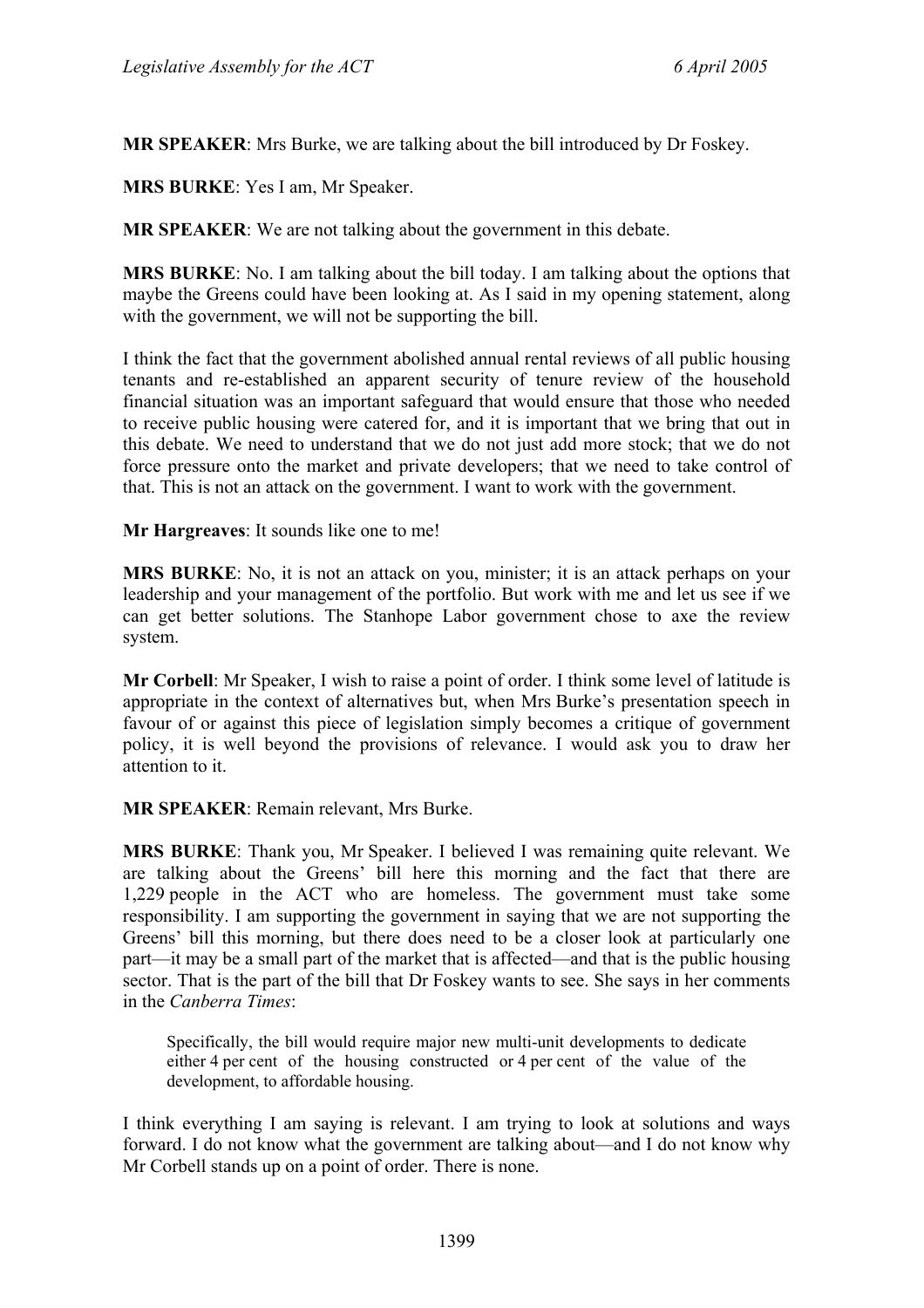I have to say that there is no longer any fluidity in the ACT public housing system. Those who are in definite need, who are sitting on the never-ending waiting list, will continue to wait unless the minister makes some tough decisions and realigns public policy in relation to housing into line with how the market actually operates. It is important that the government investigates the merit of income review of housing ACT tenants.

**MR SPEAKER**: Mrs Burke, I ordered you to remain relevant. You ought to confine your remarks to the bill which is before the house.

**MRS BURKE**: Thank you, Mr Speaker. Again, I believe I am being relevant. I think we have to get these things into context. Dr Foskey is talking about public housing and the 4 per cent: I think I am being quite relevant. Public housing waiting lists are on the rise, and the demand for crisis accommodation services is spiralling out of control. There is apparent land banking occurring in the ACT. People trying to secure any form of housing are finding it very difficult. After all, as it currently stands, if an applicant is now seeking to enter public housing, the household income must not exceed approximately \$40,000 per annum. In summary—

**Mr Corbell**: Mr Speaker, I again rise on a point of order.

**MRS BURKE**: There is no point of order. I am closing, Mr Corbell, if you will give me a chance.

**MR SPEAKER**: Mr Corbell, I would have to say, in listening to Mrs Burke's comments there, that she was actually supporting the bill, because she was talking about—

**MR CORBELL**: On my point of order, Mrs Burke continues with a critique of government housing policy that is a separate matter from the legislation which is before this place. Indeed, the majority of Mrs Burke's speech has been a critique of government housing policy. The government has no difficulty with having a debate about its housing policy, but this is not the forum for that. Mrs Burke has consistently failed to abide by your requests this morning to remain relevant. I think she should either do that now, or you should instruct her to conclude her comments.

**MR SPEAKER**: I was listening closely, Mr Corbell—some of her comments sounded as if they were in support of the Greens' bill. I am still listening closely, and Mrs Burke will remain relevant. If she is not relevant, she will be ordered to resume her seat.

**MRS BURKE**: It is obviously a very delicate matter, and a delicate subject that the Minister for Planning did not want to hear. I believe I was being relevant, bringing into context the fact that the Greens' bill does talk about public housing. I was trying to suggest that we do not need more properties to be freed up, or property developers to be hamstrung in their investments in this city; moreover, that we do need to investigate rather than using this bill as a way of getting people into housing—the management of the government in its asset management of public housing in the ACT. The Liberal opposition—and I being one of those—will not be supporting the Greens' bill today.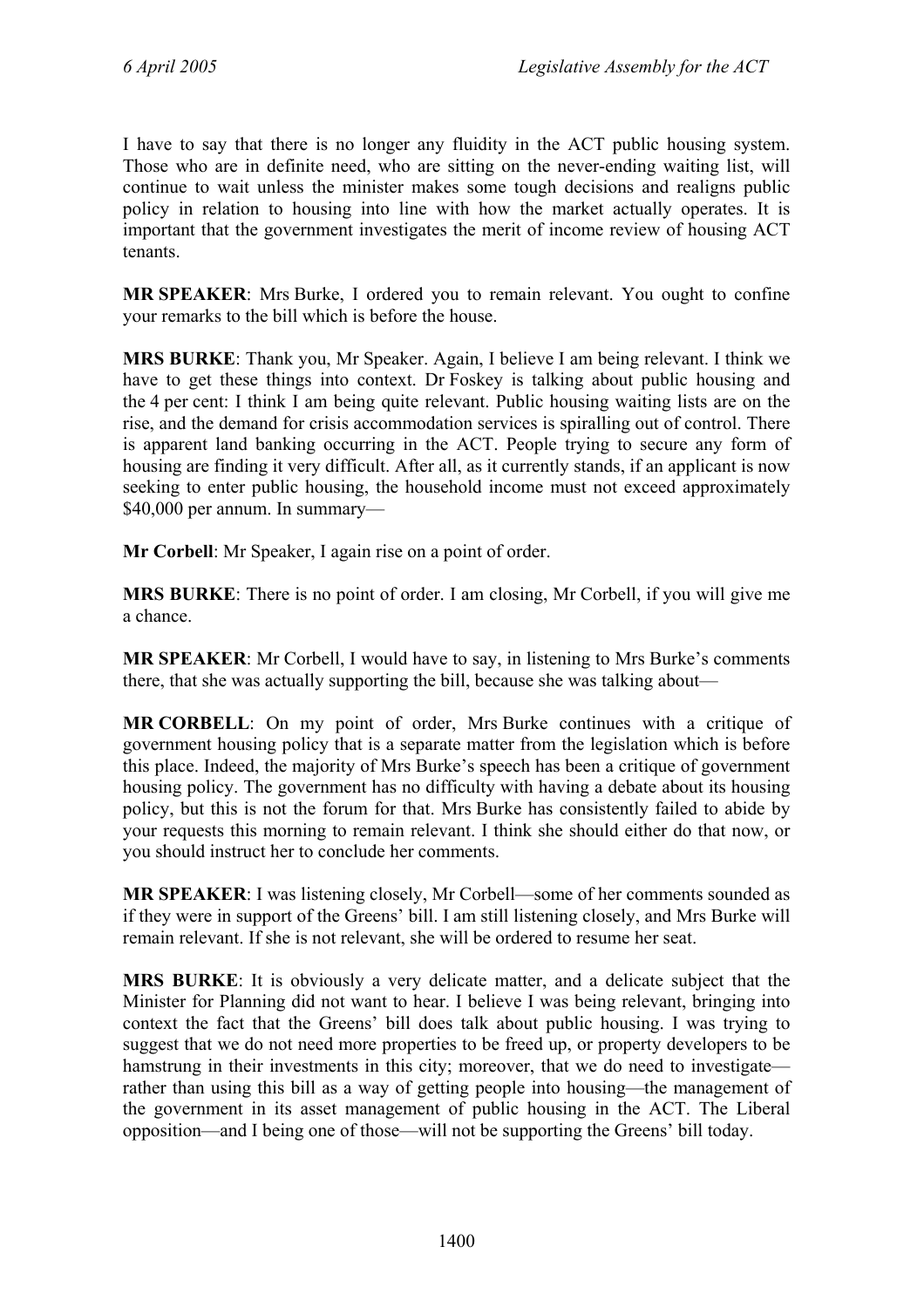**MR CORBELL** (Molonglo—Minister for Health and Minister for Planning) (11.14): I would like to join with my colleague Mr Hargreaves in indicating the government's opposition to this bill, and add a couple of comments. The issue of inclusionary zoning, as it is often known—or a requirement for a percentage of units or dwellings in any development to be included for affordable housing—is one that has been debated in the territory for a number of years. Indeed that was the subject of very detailed work by the government's housing affordability task force, which reported on this issue during the term of the last Assembly.

The approach advocated by Dr Foskey has, as Mr Hargreaves has outlined, a range of flaws. Predominantly, I think those flaws are such that they work against the very intent of the legislation as Dr Foskey has argued it—that is that the cost of providing affordable housing being borne by the developer is simply passed onto other housing owners, or to renters, either through the increased sale price of other apartments in the development where the four per cent would be applied or, alternatively, ultimately passed on to renters in that marketplace. Whilst the intent of the legislation is very important, the impact of this would, in the government's view, be quite the reverse.

Aside from that, there is a range of other more practical measures that need to be considered. The government also does not support this legislation because it involves amendment to the Land Act in a way that further complicates the way the Land Act has to be administered. The government's focus is on simplifying and streamlining the Land Act, rather than on further complicating it in terms of its day-to-day operation.

For example, there is no clear mechanism proposed in the legislation, from what I can see, on who should make the relevant decision about which units in a development are to be for affordable housing purposes, what size those units should be, where they should be located and whether they can be transferred onto further clients who need affordable housing once the existing client is no longer in that dwelling.

The practicalities of identifying what is affordable, and identifying where those affordable units should be, have not been spelt out in Dr Foskey's legislation. For example, would it be legitimate, as part of this exercise, were it to go ahead, for a developer to simply offer up all of the units on the ground floor facing south in an apartment development? Would it be legitimate for those which are the smallest and least suitable for the government's or the affordable housing provider's housing stock to be offered up by the developer? Those are issues that could attract significant discussions and negotiations over the approval of a development and would ultimately delay the provision of a whole development of housing or dwellings onto the market.

I note that only one jurisdiction in Australia has now implemented this move at a state level—and that is the South Australian government. I understand that these provisions came into effect very recently—only in the past week or so. Similar concerns have been raised about the impact on affordability and also on the difficulty of administering such a scheme.

I believe that the government's approach is the appropriate one. It is one that targets mechanisms to those individuals in our community who need assistance in getting greater access to housing at a more affordable price. The moderate income land ballot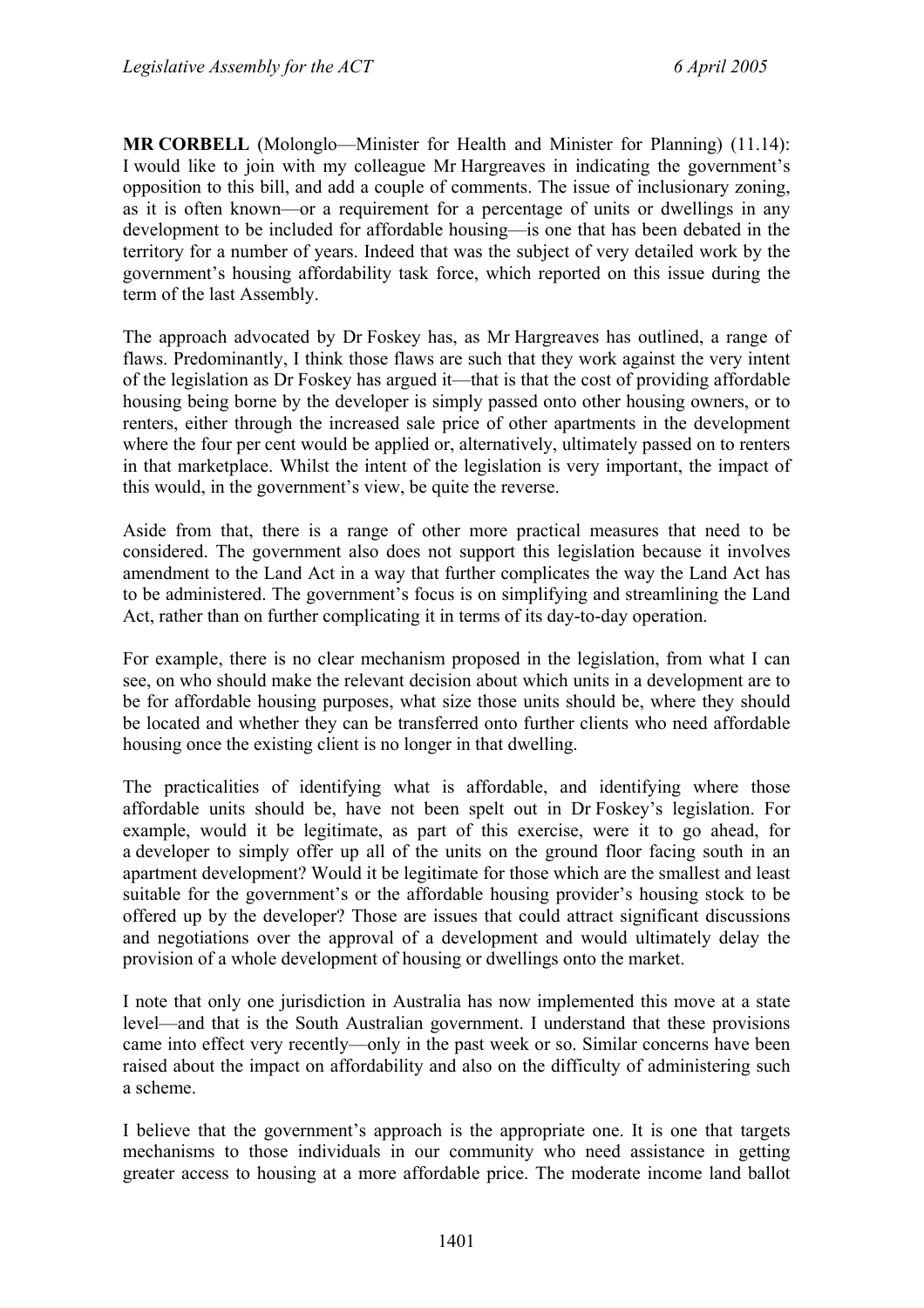process which, in my portfolio, the Land Development Agency administers is a great initiative to provide people in that third percentile of income earners the opportunity to get into the housing market, to purchase a block of land at an affordable price and then build their own home. As part of that mechanism we will also be using the moderate income land ballot to provide land to affordable housing providers.

It will be not only a case of individuals being able to access land through the moderate income land ballot but also a matter of affordable housing providers being able to access that land at that price. We will be effectively giving affordable housing providers access to more affordable land to deliver affordable housing outcomes for people who need that level of accommodation.

That is an example of the approach the government has adopted. The housing affordability taskforce looked at these issues comprehensively. It decided that some whilst on the surface attractive, such as this one—in fact had a counter-intuitive effect and that it was not appropriate to take the approach advocated today in this legislation.

The government has a strong record on housing and has made a significant investment in improving public housing in Canberra. As Mr Hargreaves has already indicated, over \$30 million has gone into public housing to improve and maintain our stock; there has been significant work on homelessness for the first time here in the ACT; there has been significant work on housing affordability through stamp duty remissions and rebates; and significant work through the moderate income land ballot. Those are the approaches that we believe are most appropriate. The approach suggested by Dr Foskey in this legislation is not an approach that the government can support.

**DR FOSKEY** (Molonglo) (11.21), in reply: Thank you very much for that feedback from both the Labor and Liberal parties; it is much appreciated. I want to note that there has been, I think, a development in the complexity of the debate since the last Assembly. This was debated in June 2004, in a bill introduced by my predecessor, Ms Tucker. For that reason alone I am very glad I put this bill before the Assembly again. I note that I am not the only person who has put bills forward more than once or twice. I also want to note that the bill being debated today was changed to respond to some of the concerns expressed by members in the last Assembly.

After today I am really worried about the approach of both major parties in this Assembly to the poorest people in our community. I want to say it is not enough simply to talk about land ballots and assistance in buying the first home, because there is a very large percentage of people who will never ever be able to consider buying a home. That is a fact, and it makes me wonder about the extent to which people live in the real world. If you think of the necessity of a threshold income of \$100,000 to go into the ballot for one of these affordable blocks, then you are not talking about a very large percentage of the population here.

The truth is that we need innovative approaches to solving our housing crisis—because it is a crisis. We tend to leave it to the market. Once upon a time Canberra was a public housing town, as we all know. Now we are tending to leave it to the market. Lo and behold! We make things a little bit more difficult by adding another complexity to the building approval process, for instance.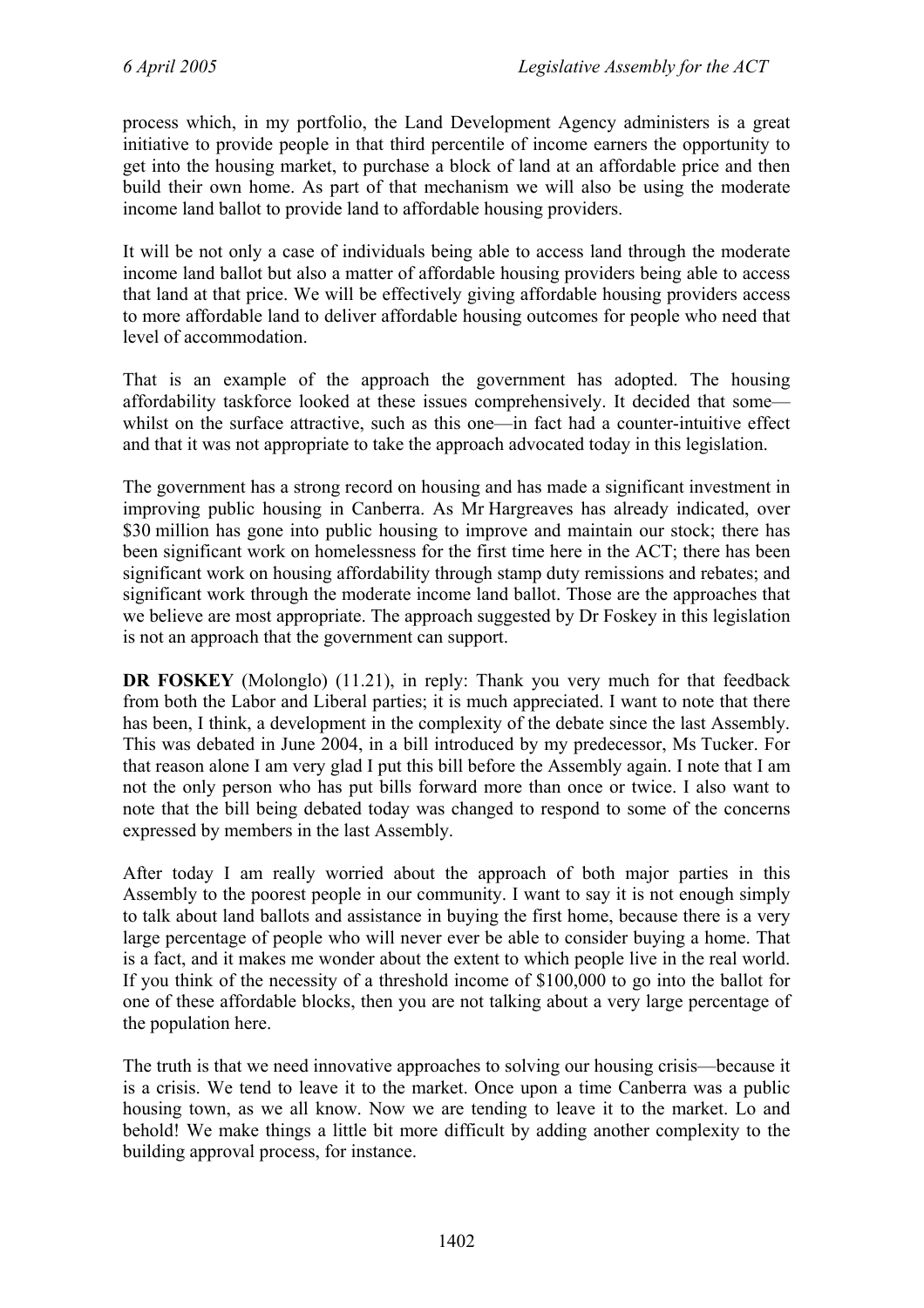Let me go through some of the concerns that have been raised by other members in more detail. Mr Hargreaves, for the government, raised the issue that he thought this was a punitive tax on the developer, a tax that will be shifted to the buyer or the eventual renter of the property. Again, this is an approach that takes a sort of, "Oh well, the government can stand aside while this happens. We'll introduce it, then we'll stand aside; but we have a number of discretionary charges that can be waived as an encouragement to developers."

I think members are forgetting an important component of that bill—the fact that there needs to be flexibility and that there need to be individual negotiations. I have heard again from Mr Hargreaves—and from Mr Corbell—that the government has affordable housing high on its list of priorities. Yet I do not see anywhere a timeline for putting into action the recommendations that the government has agreed to, including one that our bill addresses.

I see no timeline for actually implementing that. Nor do I see that the government has within the Department of Housing—or anywhere else, for that matter—a taskforce, a group that is concerned with affordable housing. Here I do not mean affordable housing for the lower middle class; I mean affordable housing for the poor in Canberra. Where else are we going here? I am really pleased, by the way, that five per cent of total residential development in City West is going to be public housing.

**Mr Seselja**: Affordable housing.

**DR FOSKEY**: Affordable housing, yes. I will be very interested to see how that is implemented, because it could be that that will provide a model for how we can proceed with the aims of our bill. Let us have a look at that. I really encourage it but I am also very aware that the government of that time said that a proportion of the Kingston foreshore development would be affordable housing. Well, that is yet to materialise.

Mr Hargreaves also said it is a community-wide problem that needs a community-wide solution. Are developers not part of our community? When we shrink the public's fear and broaden the scope for private developers to take over our housing policy—which, it seems to me, is the implication of a lot of what has been said today—should we not then use that? Is that not the area where we need to be working to find affordable housing?

The bottom line is that the government does not have enough money, especially due to the actions of the Commonwealth government, to satisfy our housing need for low income people We have to work with those who are driving development in this city.

**Mr Seselja**: Just raise taxes, then. Raise taxes—that's all it is! That's what you're advocating.

**DR FOSKEY**: I am sorry. I cannot hear you, Mr Seselja; but you can speak to me afterwards if you have something that I should hear. That deals with Mr Hargreaves. I will address Mr Corbell's remarks next. We will keep it to the party, shall we?

Mr Corbell said that the inclusionary zoning issue has been debated for a number of years and considered by the affordable housing task force. It is a matter of fact,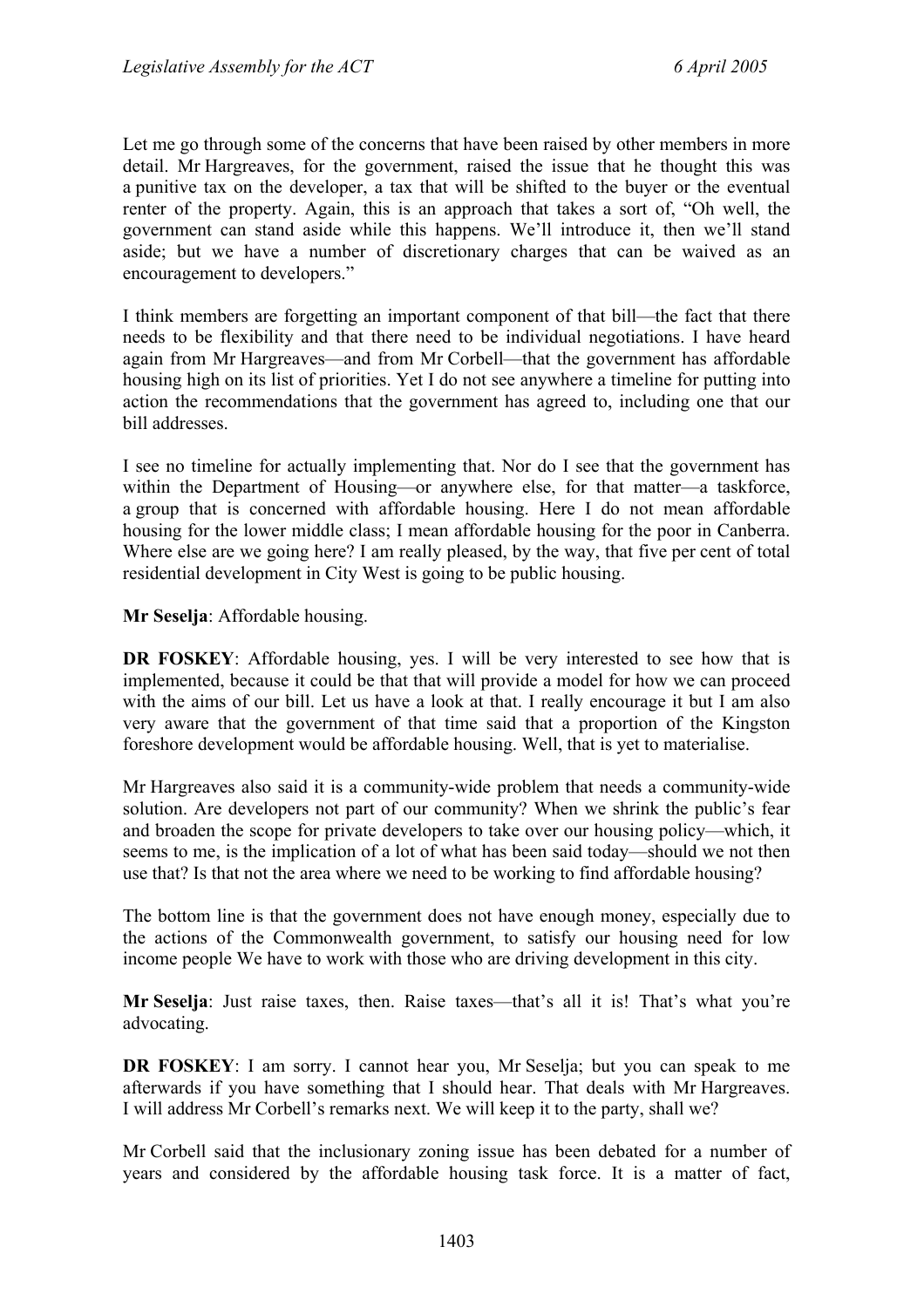a statement of fact; it is true. That means it is a concern; that means we have to do something about it. Mr Corbell also stated, like every other person who has spoken, that there are flaws in our approach that work against the benefits. Many people have stated, again, that costs are simply passed on, and I have already addressed that.

There are flaws in our approach—absolutely. That is why we wanted it to go to a committee. We are not the experts here. I am sure many of you are, but I do not pretend to be an expert on this one. The planning and environment committee has the ability to call on expert advice, and that is why we wanted to go there. By the way, I foreshadow that I am no longer going to move the motion that it go to a committee, because no-one wants to be defeated twice in five minutes!

There is the increased complexity of regulations when we are planning to simplify it. I often wonder who benefits from proposed simplifications. We have to be very careful that we are not pandering to a certain rowdy part of the housing industry here and actually hurting those who do not have voices and who can never ever aim to own a house. I think that, on the whole, Mr Corbell just repeated points made by Mr Hargreaves and I have addressed most of those.

Mrs Burke—consultation. We need to be quicker. All I have here is a question mark. Excuse me: I am not quite sure what you mean. This is a revision of the earlier bill and I know that my staff consulted very broadly with other offices. Of course, you have all discussed this before and you knew it was coming up.

Mrs Burke also said that we have more government housing than anywhere else in Australia. Okay, but that does not mean we do not have a problem. We still have a problem of not enough housing. The waiting lists in other states are even longer than they are here, but that is not something to be proud of.

**Mrs Burke**: Did I say I was proud? I don't think so.

**DR FOSKEY**: Good. The Greens are off the mark because we should be more concerned about asset protection. We are concerned about asset protection. We certainly do not want the public housing estate to shrink. We are looking at means to help it grow. Now, Mr Seselja.

**Mr Seselia**: It's my turn: I have five minutes!

**MR SPEAKER**: Order! Dr Foskey has the floor.

**DR FOSKEY**: On this one we heard similar arguments to those raised by Labor members. I think a lot of the assertions made today by Mr Seselja and others really need to be explored—for instance the flat statement, "We will see higher unit prices and rents, and a decreased revenue flow to the ACT government." How do we know these things could happen? Are there measures that could be put in place to make sure they do not happen?

Mr Seselja, there is also little doubt that this bill would push prices up but, again, I need to know more about that. I need the evidence; I need the investigation. If we are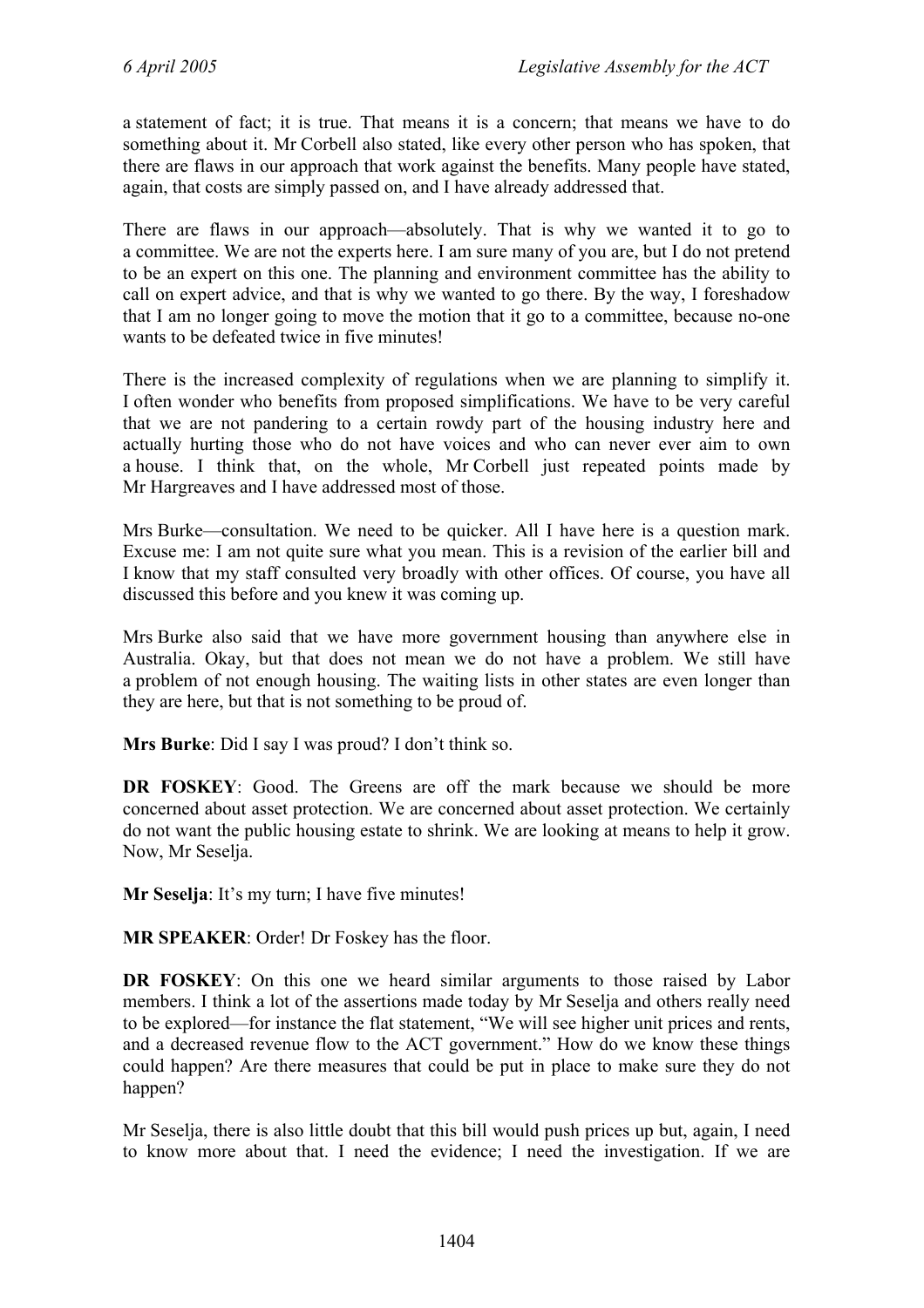committed to providing affordable housing to the lowest income people in our territory, then we should look at ways to mitigate these issues.

We are a government; we do have certain powers. By the way, they are a government and they have certain powers. I am informed by them over and over again that this is a government committed to social justice. Here they had before them a bill that would have made it easier for them to achieve housing justice.

Mr Seselja used the term "simple economics". I did economics too; I did it at university level as well. Economics is never simple; it just ain't. If you are going to say that demand and supply are at work here in the housing market, then I think you are leaving out many things that operate outside that. For instance, there is a time lag between demand and supply. I think at the moment we are looking at oversupply of certain kinds of houses and that oversupply has not brought rents down for lower income people.

We did check with some developers; it is not true that we did not consult. I would like to go back to Mr Seselja's last statement which was that, "Our goal is not a bad one but the Greens need to think it through." I thought that was what this Assembly was for—to work together, to think through—for solutions to our problems.

We have heard that the South Australian government has made a commitment to expand the supply of affordable housing. There is little detail yet about how this will be implemented, but that is a government that had the courage to move this, to put it into effect, and it provides a model for us to watch. Let us also not forget that in New South Wales there are some areas set up as inclusionary zones. Mr Corbell did not refer to those, but I would hope the government is in touch with people there, monitoring how it happens and how it works.

In the government's last response to the affordable housing task force recommendations, they stated that, "The recommended three to four per cent hand-back option in new multi-unit development sites will be examined"—will be examined—"especially in relation to ensuring a transparent and effective implementation."

It is very disappointing to us that we have seen no action towards this. In fact, we have not even been spoken to or approached by the minister's office with any interest to amend our legislation. Our legislation is flexible and allows the government to negotiate over each unit development. The government has the flexibility to waive or adjust charges associated with changes of lease and other planning charges, just as it has chosen to do as an incentive for development in places like City West.

Referring the bill to a committee would have been a step towards nutting out some of the issues members have raised today about our bill. It is an opportunity to have interested parties—including developers, housing interest bodies and the government—contribute to a discussion about the best way to address inclusionary zoning and affordable housing. It is not enough to respond and agree to the recommendations; we need a plan to implement the recommendations of the affordable housing task force. The New South Wales government has set up a section within its department. Where is our equivalent?

In conclusion, I see our bill going down but that is, I think, a reflection on the fact that people here weren't willing to take it, work with it and make it into something they could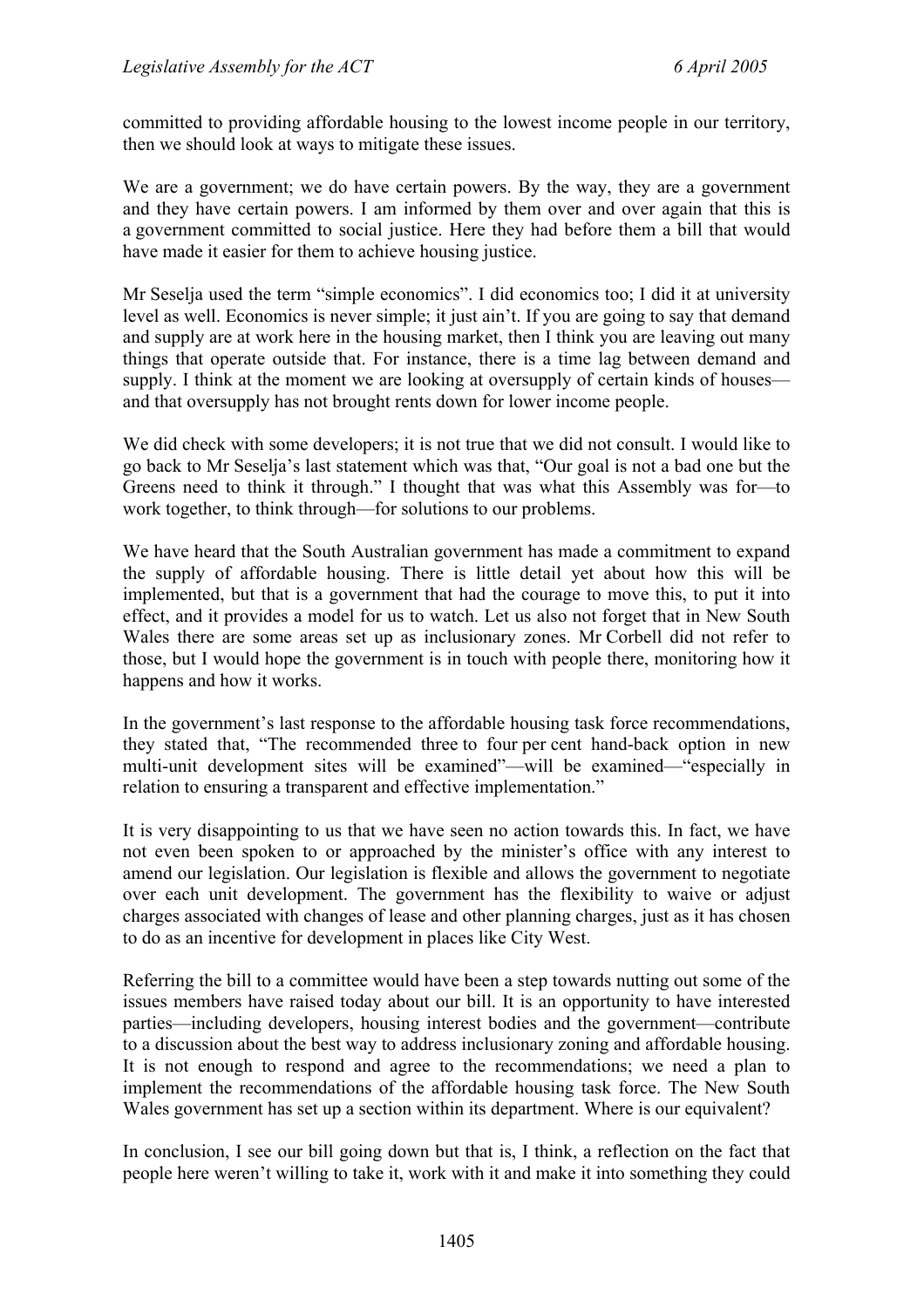live with. We have a problem on our hands. We are not going to solve it by making it easier for already reasonably well-off people to buy their first homes. I am very disappointed that the government is not accepting my bill.

Question resolved in the negative.

## <span id="page-19-0"></span>**Voluntary student unionism**

#### **MR GENTLEMAN** (Brindabella) (11.36): I move

That this Assembly:

- (1) notes with concern the recent tabling in the Commonwealth House of Representatives of the Higher Education Support Amendment (Abolition of Compulsory Up-front Student Union Fees) Bill 2005;
- (2) considers the significant negative implications of the introduction of voluntary student unionism to universities in the ACT for the student population and the broader community;
- (3) recognises the provision by student unions of important representative and welfare services and the significance of student community to the provision of quality tertiary education; and
- (4) expresses its commitment to the principle of student unionism.

The motion I bring before the Assembly today refers to matters that will, I believe, have a very significant effect on the university student population of our territory, both present and future. University students comprise a significant sector of the population of the ACT and the quality of our educational facilities brings students from across New South Wales, Australia and the world to study in Canberra. Student unions are a vibrant hub of activity in Canberra and provide a range of important welfare services and representative functions for our student body. This contribution to our community is a valuable one and, as with any attack on an organ of our community, attacks on student unions in the territory should be vigorously opposed by this Assembly.

On March 16 of this year, federal education minister, Brendan Nelson, introduced into federal parliament the Higher Education Support (Abolition of Compulsory Up-front Student Union Fees) Bill 2005. This bill, if enacted as legislation, will prohibit higher education providers from requiring payment upon enrolment for the provision of amenities, facilities or services that are not directly associated with academic studies. A breach of this provision will result in reducing funding to the territory institution by the commonwealth. That means a direct penalty for an institution that does not follow the Liberal doctrine.

This bill enacts voluntary student unionism but would perhaps be more appropriately titled anti-student union legislation. This is the third time since coming to office in 1996 that the Howard government has sought to introduce its ideological warhorse. In 1999, the Higher Education Funding Bill introduced by then minister for education, David Kemp, followed the same model we see here today. Then, as part of the GST deal with the Democrats, it was pulled off the table.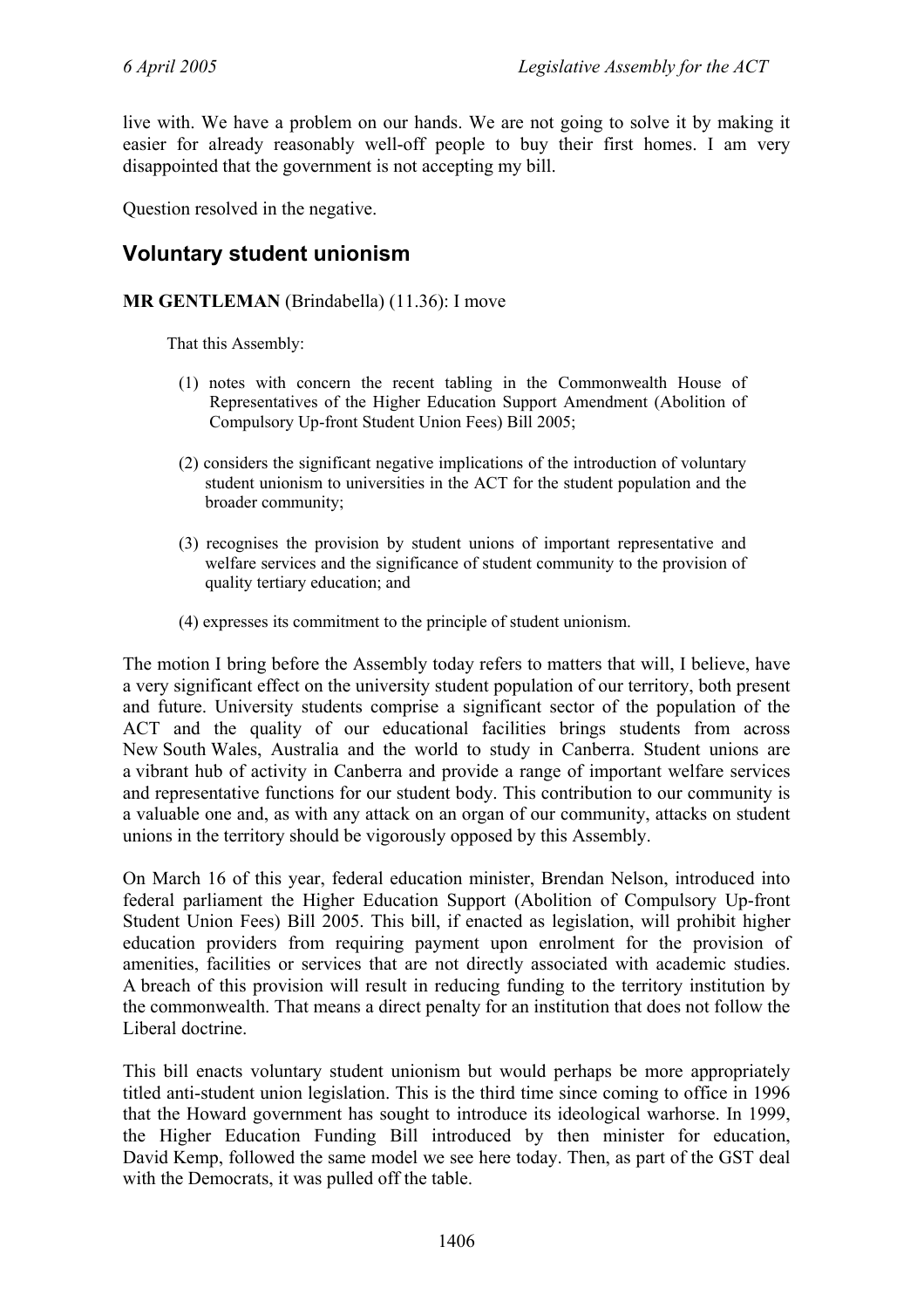In 2003, the introduction of a like bill formed part of a post-budget package of bills that attempted conditionality of university funding based on the take-up of AWAs by university staff, along with the introduction of 25 per cent fee hikes and domestic full fee paying services. It was rejected then, but in one of the first examples of the use and abuse of majority control of both houses of federal parliament, we see the federal government bringing back into the legislative calendar this ideological objective—the attempted destruction of Australian student unions.

Student organisations in the ACT have a proud history of providing representation, organisational facilities and services to the student population of Canberra. It is this work that is currently under attack. We know that this legislation presents an attack on student unions, and the likely impact its passage will have on their operation is revealed by the Western Australian experience.

The federal government's bill is similar to the one adopted by the Western Australian Liberal government in 1993. This is the full-blown version of anti-student union legislation. When it was introduced in Western Australia, university campuses experienced massive service and representational cuts. Welfare officer positions were reduced. Funding for clubs and societies was reduced. Campus publications were discontinued. Women's rooms were closed. Student emergency loans were discontinued. Sexual assault referral services were discontinued. Housing services were discontinued. The list of cutbacks is far longer than the ones I have just mentioned and circumstances varied from campus to campus. Yet, across the board, the Western Australian experience of anti-student union legislation was one of the abolition of student support services, denial of structures of representation and the destruction of community on campus.

Abolition of these services, both welfare and representational, has a severe impact on our community. Not only does it deliver a crushing blow to the notion of community on campus, but also the work of student organisations in addressing serious issues of student welfare will fall more heavily on the broader community. In student unions there is an adage—student control of student affairs. I consider it a noble one.

The service delivery aspects of student unionism in Australia today developed importantly from the functions of political representation. In this case, the chicken and the egg problem is easy to solve. The provision of welfare services, from health and counselling services to childcare and accommodation to financial support in the form of emergency loans arose from the political mobilisation of students on Australian campuses. The students took control—and continue to do so—of their own affairs. In addition to making an important contribution to the cultural and social lives of their members and the broader community, they make an important contribution to the provision of quality services to their members.

This contribution should be rewarded and supported, not condemned on the basis of an ideological disposition. It is apparent that this is the basis of the bill. The services that student unions provide to Canberra are significant. The cultural and social contributions of their organs are similarly important to our community. The capacity and commitment of those involved in student unionism in the territory to representation of their members is also important.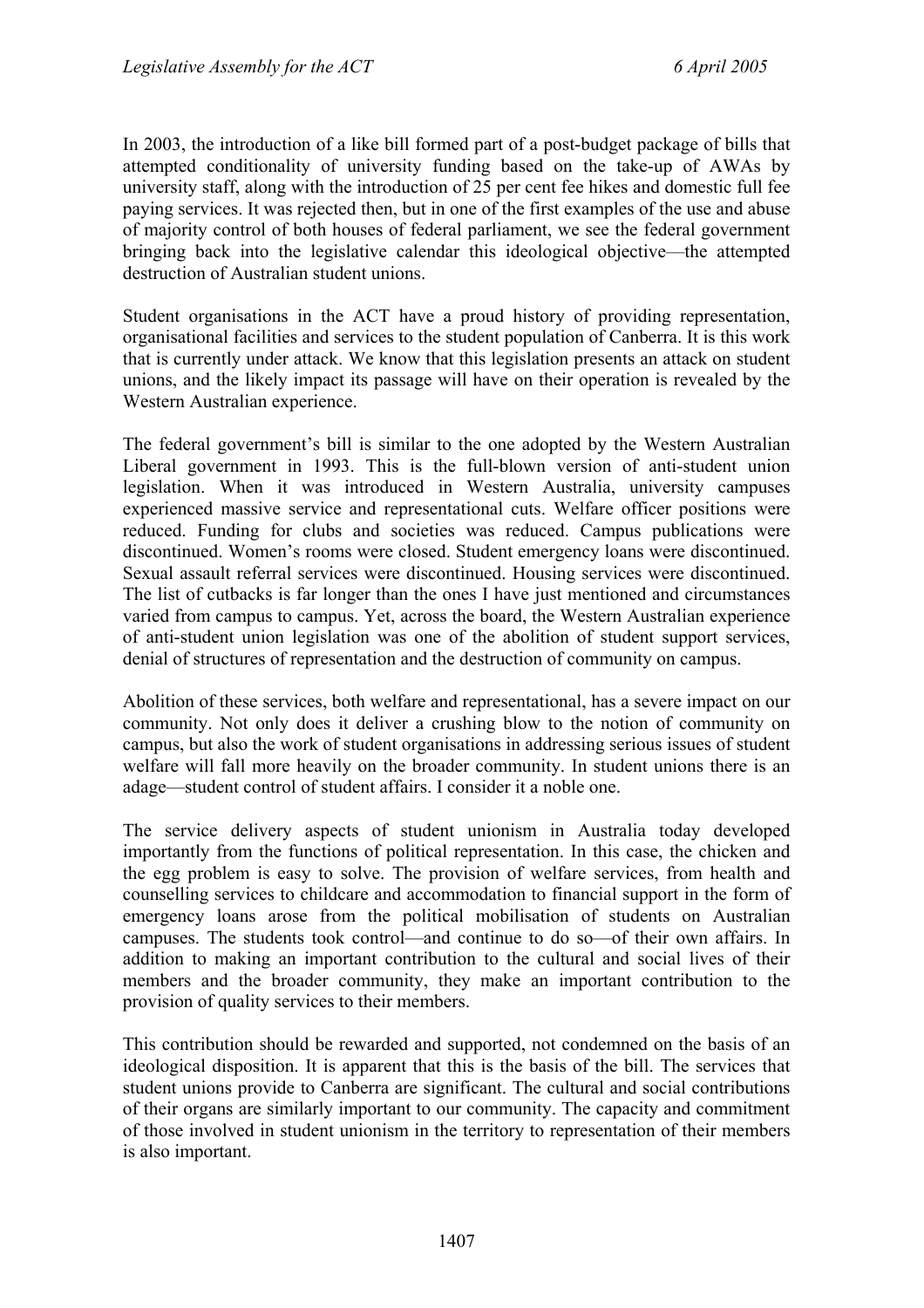Yet the federal government is seeking to undermine this important contribution on the premise that, to preserve choice, we must limit options. This is no kind of choice at all. The Western Australian experience of anti-student union legislation demonstrates the decline in services available to students as a result of the abolition of a universal contribution. Those services that did continue were reduced in their capacity and accessibility and were primarily funded by the universities themselves out of general operating budgets. This impacts on the capacity of universities to ensure the maximum quality of education. It impacts on us all, not only those in need of access to important services or representation.

The introduction of this legislation does not provide students with choice. It denies them choice. When services that are essential are no longer or not as readily available, there is no choice. You cannot choose to pay for a service that does not exist. Without universal student unionism, important functions of student unions could not survive. Anti-student union legislation is not about ensuring choice; it is about denying students their choice.

A challenge was presented last year to principles of accessible education by the introduction of federal legislation allowing increases of up to 25 per cent in HECS fees and the introduction of domestic full fee paying places. While predictably this legislation was framed in terms of choice, both for academic institutions and individual students, equally predictably the effect is to minimise choice for those potential students unable to pay high tuition fees.

The role of student unions in minimising the impact of these and other adverse positional changes to higher education is significant. The welfare services provided by student unions to their members in the form of assistance in accessing welfare services, accommodation services, health and counselling services, supporting students with disabilities, students as parents and other students for whom access to tertiary education presents particular challenges facilitate the access of those students to higher education.

Political representation and mobilisation through student unions is essential in campaigning against negative changes to higher education that limit access and re-establish universities as elite institutions. Despite the passage of the bills last year, the opposition from student organisations and the broader community to these changes highlighted the important capacity of student organisations to represent the interests of their members. This occurs at the campus level, too, through student representation on faculty boards and on university councils.

Academic appeals are an important function of student unions and are essential in ensuring accountability and due process of academic processes in Australian universities. Academic support in the form of study skills provides students with an important academic support to realise the full value of their education. The roles, functions and activities of student organisations are essential for the realisation of accessibility to tertiary education. They provide institutional and political support for students who otherwise would have difficulty accessing education or otherwise would be unable to realise their educational potential.

The cultural contribution of student organisations in this capacity cannot be underestimated. Student organisations provide important funding and support to the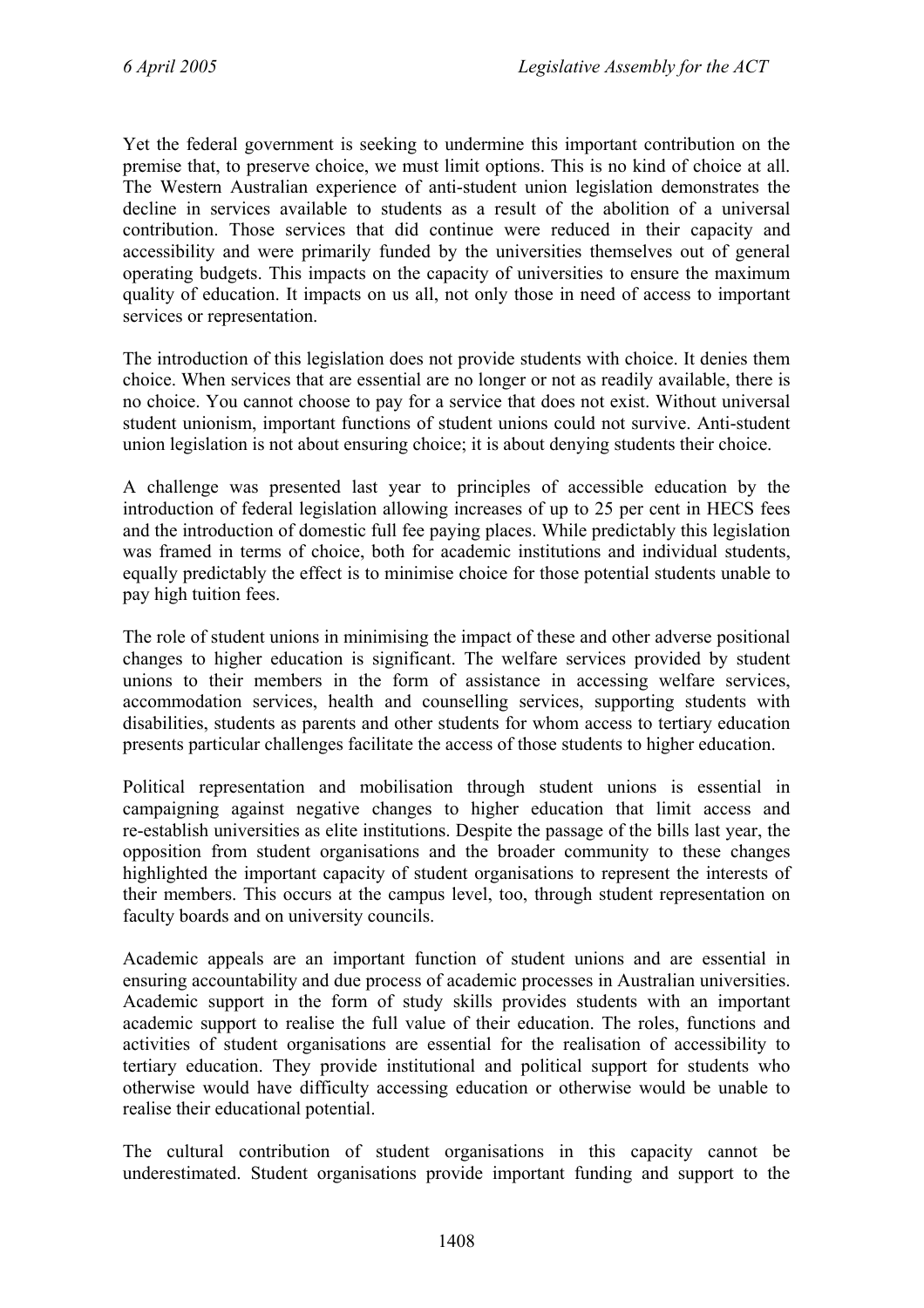clubs and societies, sporting organisations and student unions that are the hub of student activity on campus. Without this support, these activities would be exorbitantly priced and inaccessible or simply would not exist. The importance of these social and cultural activities to students is immeasurable. For students facing difficulties of access to tertiary education, campus as a community can be essential in providing a social support network. For students whose access to tertiary education is limited because of financial concerns, the inflation of the cost of participation in campus life will further preclude their participation and their access.

While it is argued in the bill itself that the activities, services and functions of a student organisation are extra academic activities, when considered in this the light it is apparent that the distinction is not so clear cut. This has been repeatedly recognised by the university administrations. The Australian Vice-Chancellors' Committee reaffirmed a statement late last year that recognises that the services provided by student organisations are an "important element in the social and cultural life of universities and part of the education process" and are "an integral part of university life".

I would like to quote from a paper recently released by the National Union of Students. It states:

At a time when the social fibre of the community is being atomised, universities provide a valuable vehicle for development of active citizenship. University student organisations are an example of institutions which allow citizens to engage in the debate and activities of direct relevance to them.

These are comments with which I wholeheartedly agree. I have argued before in this chamber and in our community the importance of encouraging and supporting an active and vibrant democracy through active engagement. University student organisations are about this very engagement. I am sure it is arguable in a narrow sense that it is a platform for student politicians. I would argue, though, that that is not a bad thing, even in its narrowest sense. It is important that our young people are engaging, that they are developing ideas and putting them into action. The debates are reinvigorating our society and our democracy. Engagement exists beyond this. In organising events, contributing to student publications, participating in sporting, cultural and social events and managing enterprises of student organisations, these students are engaging in the community around them, even to the extent of actively contributing to our own Legislative Assembly.

The bill is about silencing the student voice. Active engagement should be supported and rewarded by our community and, as I said earlier, should never be condemned. Student organisations provide the space, the resources and the capacity for our students to engage with, and contribute to, the community around them. Enforcement of their demise is antithetic to promoting values of our democracy and engagement in our community, and for the spurious reason that these organisations are called unions.

This federal government's ideological rampage on collective organisation is threatening our industries, our workplaces and our working families. Now it is also threatening our student unions. For anyone who bothered to read Eric Abetz's rant in the *Canberra Times* last week, it is apparent that it is the ideologues in the federal Liberal Party who are driving this one. It makes no sense otherwise.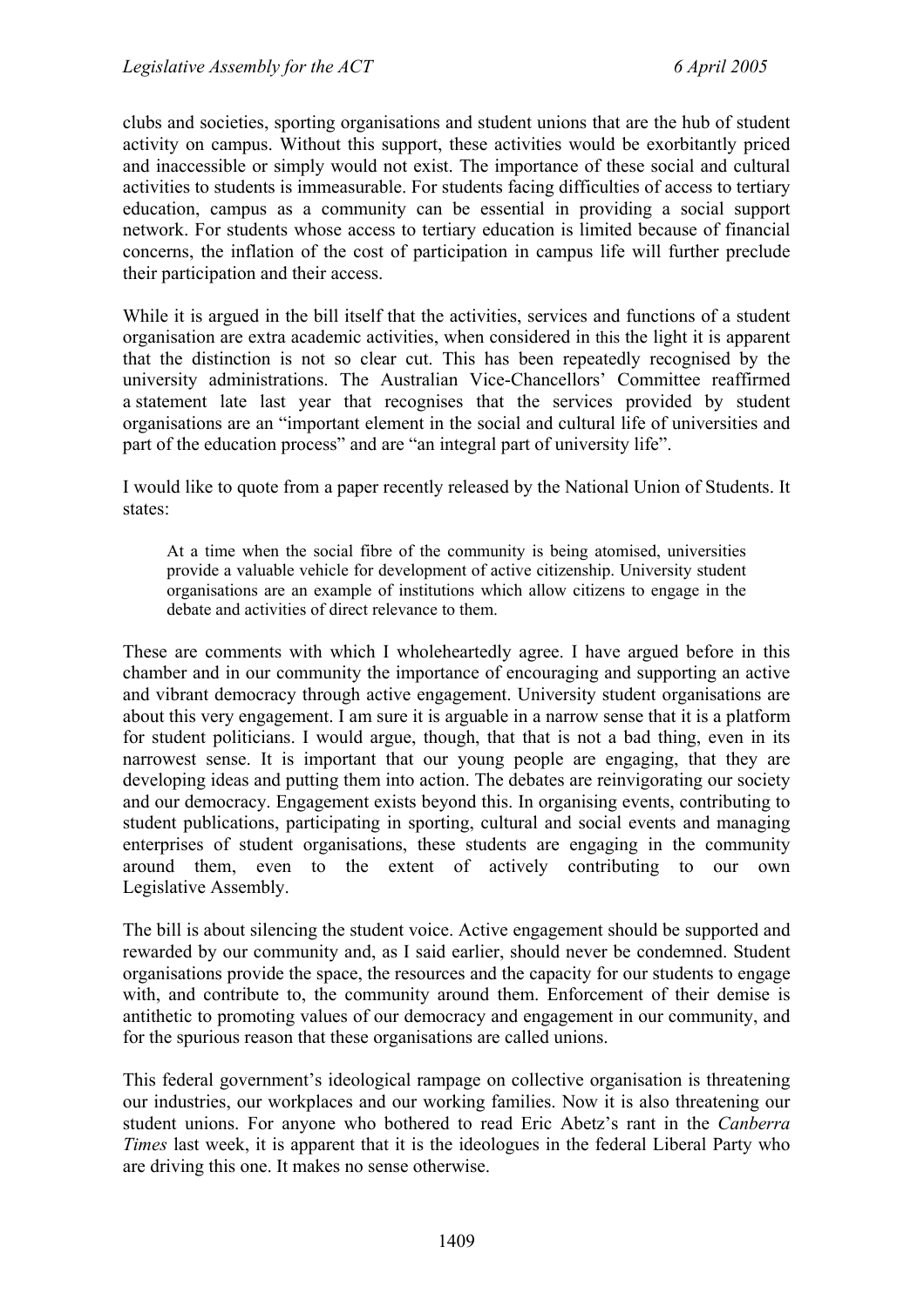The importance of student unions to students, to the campus community and to our broader community is significant. Its importance will be more apparent when the federal government seeks the passage of this legislation and those student unions are destroyed. In pursuing ideological objectives, the federal government is failing to recognise the very real and important contribution that student unions make to our community. I consider that it is important that we in the Assembly do not make the same mistake.

This motion seeks to recognise the contribution of student unions to our community and to those students who live, work and study in the ACT. It recognises the severe impact passage of this bill through the federal parliament would have on our community and on the student population of Canberra. It recognises the importance of universal membership of student unions for the continued provision of quality services and effective representation to the students of the Canberra community, past, present and future. It is an expression of our commitment here in the ACT to the principle of student unionism. I urge members to support the motion.

**MRS DUNNE** (Ginninderra) (11.51): A member of my staff suggests I should start my remarks by saying, "More ideology from my comrades on the left." But I have just realised that this debate is actually about ideology, and it is one of those irregular verbs: I have firmly held views. You are an ideologue. He—especially if it is Eric Abetz—is a ranter.

This motion, as usual, is misplaced. This motion is welcome, but I think that Mr Gentleman has missed the point, which is why I propose later in the debate to move some amendments. Mr Gentleman wants to condemn the federal parliament for doing something that upholds the ACT human rights legislation. On the contrary, we should be commending the federal government for tabling a piece of legislation that gives students choice. This is entirely about choice. It has been a long time coming, and I am glad that Mr Gentleman took time to actually point out just how committed the federal Liberal Party has been to the principles of freedom of choice.

Dr Kemp has attempted to do it. Dr Nelson has attempted to do it on a couple of occasions. Now, hopefully, we will be seeing this long held tenet of liberalism coming to fruition and, considering the events of yesterday, I think it is quaint that Mr Gentleman has the sheer brass neck to talk about the use and abuse of a majority.

Dr Nelson has brought forward a longstanding tenet of the Liberal party—student choice. I did not see any concern about the abuse of a majority yesterday, when the Labor Party decided that it would nobble the estimates system. Yesterday it was, "We're upholding a longstanding tenet of the Labor Party. We're going to nobble the estimates system." That is an abuse of a majority. The federal legislation is the implementation of a longstanding Liberal Party tenet.

The issue is not about student unions. It is about students and their capacity for freedom. We agree that there should be student unions and trade unions and craft unions and all sorts of associations that people join for a range of reasons. While I was in a position where I could join a union, I always did. I always encourage my children to join the appropriate union for the industry in which they work, especially when they are working in low paid industries. I agree with the principle of unionism everywhere. I do not think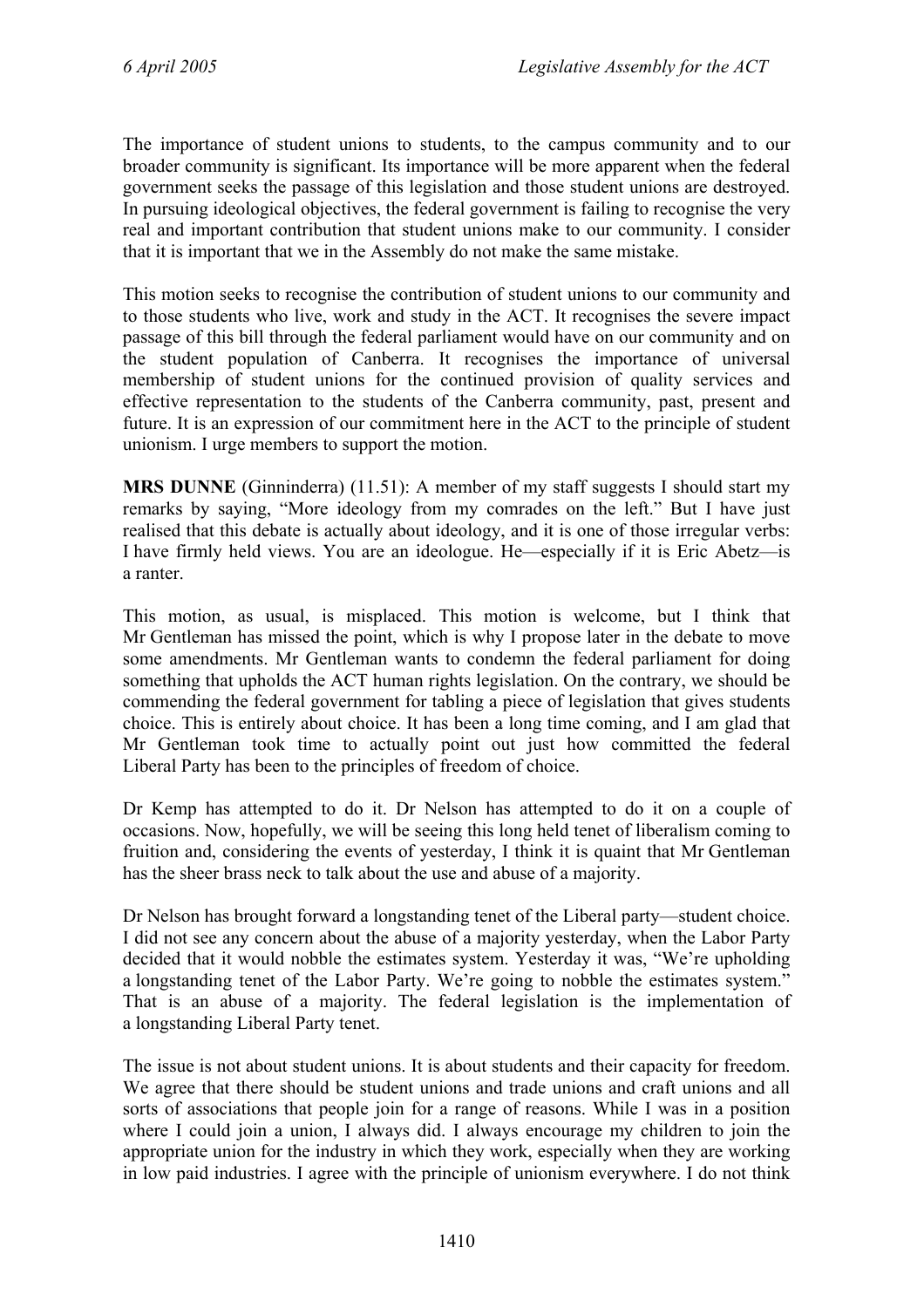there is a member in this place who does not. But I also agree with the notion expressed in the Human Rights Act—Mr Stanhope's Human Rights Act—that everyone has the right to freedom of association.

Like the Chief Minister, we do not believe that this should be compulsory. While we may not always necessarily agree with everything that unions do, we agree that they ought to exist. Today we are looking at the merits of voluntary student unionism. This is what Mr Gentleman would prefer not to do because the NUS and their supporters never look at the other side of the issue. We are not about removing services and sending universities broke. We are about providing choice. What it really boils down to is that, if there are associations on campus that are worthy of support, students will join them. As they do now, they can join clubs and societies.

But if I choose as a student to join the Liberal students club on campus, I do not expect people who have allegiances to the Trotskyists to support my endeavours in the Liberal club and I do not expect to support them. This is what compulsory student unionism is about. It is about being able to get on the gravy train and get the funds being dispensed out of the student union. Interestingly enough, most of the time the gravy train is usually directed to those on the left, and that is a problem.

In my past experience—it is a bit long ago now—I can recall occasions when student union money, money raised by students, money coming from students, was sent to some of the most ignoble and dishonourable people in the world. The one that sticks in my mind is the Shining Path in Peru. Even the Maoists disavowed them! Money paid by Australia university students went to support Sendero Luminoso revolutionaries in Peru, and that is a matter of shame.

If these associations and unions were so good, voluntary or not, people would join them. This is what choice is about. We have to ask ourselves: why are the NUS and its advocates, like Mr Gentlemen, so scared of student choice? Why are they adamant in their determination to force students to pay these fees? Mr Gentlemen and his colleagues bleat and carp about the injustices faced by students paying HECS or paying for full fee places—and we heard it today—yet they demand that students in Australia and in the ACT endure other compulsory, upfront appropriations from their hard earned money.

This is the thing. It is like the old BLF adage—no ticket, no start. You can get away with not paying your upfront fee, but I tell you what: you cannot get your degree and you cannot get access to a whole range of academic services. For instance, people doing prac teaching or things like that cannot go to professional training unless they have paid their upfront fee to the student union. That is where things get really bad, because student activism is actually getting in the way of people making academic progress. We have actually moved on from no ticket, no start to no ticket, no finish.

This is what is wrong with compulsion. Let us just look at what we are talking about. We are not talking about small amounts of money. People are commencing university at 18. They have just finished school. They do not have a great access to funds. They have to shell out for a whole lot of things that are important, like books, and if you are doing law or engineering, some of those books are hideously expensive. On top of that, at the university of New South Wales you pay \$502. At Sydney University you pay \$509; at RMIT \$500; University of Melbourne \$392; Griffith University \$306 and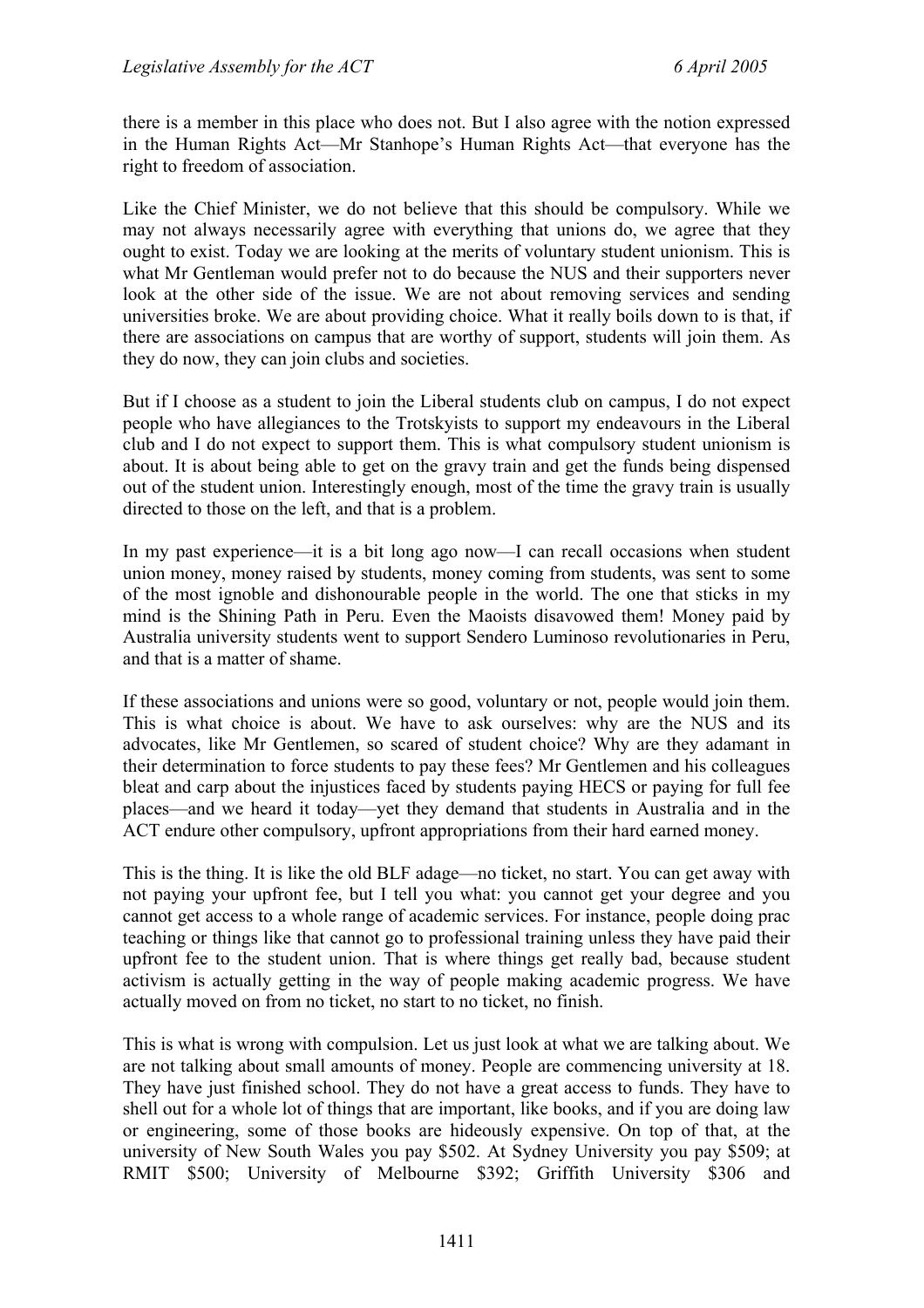Flinders University \$363. The ANU is actually not too bad, nor is the University of Canberra, at \$220 and \$270.

What this boils down to is that, as a result of gathering these fees in 2005, there are 37 student union bodies across the country that are sloshing around with a massive \$161 million to be donated to organisations like the 21st century equivalent of the Shining Path revolutionaries. That is why students should have a choice. If they want to donate to revolutionaries somewhere in the world, they can do it out of their own pockets. But for the students who do not want to, who would rather donate to St Vincent De Paul or St John's Ambulance, that is not possible. They do not have that choice.

Someone said to me today, "The students association at the ANU does not represent me because I am a member of the Liberal students association." The students association at the ANU makes decisions on the grounds of political affiliation and the point that was made was, "Why should I support them? They will not support me." This is not a blind, unbiased organisation. They will pick their favourites, and they would rather pick the Shining Path revolutionaries than the Liberal students or the democratic club or a whole lot of other organisations.

In the time remaining I would like to turn my focus to the Human Right's Act. As I have mentioned before, section 15(2) states: "Everyone has a right to freedom of association." This is the ACT ALP's own legislation. Let us hear it again: "Everyone has a right to freedom of association." Everyone, that is, except students. I am wondering: when the ALP caucus sits down and decides what moronic motions they will put on the notice paper for private members' business, do they do a human rights assessment like they do with their legislation? Presumably they do not, because this motion would have failed the test on this occasion.

It is important to recall that the ACT bill of rights is largely informed by the seminal United Nations documents on human rights, specifically the 1948 Universal Declaration of Human Rights and the 1966 Convention on Civil and Political Rights. What do these documents say about freedom of association? Article 20 of the 1948 Universal Declaration of Human Rights states that "everyone has the right to free association" and "no one may be compelled to belong to an association".

The ALP has conveniently forgotten to mention these clauses, so I will remind them: "No one may be compelled to belong to an association." Did you get it, Mr Gentleman? No one may be compelled to belong to an association. This is essential in understanding what freedom of association entails. Simple logic leads any reasonable person to the unimpeachable conclusion that, if freedom of association implies a freedom of association, it also implies a freedom not to associate.

How can any association that occurs as a result of coercion and is an association not made voluntarily be said to be free? The simple answer is that it cannot. Where associations such as student unions are not entered into voluntarily, this sacrosanct principle of human and civil rights is thrown out the window. The ALP's hypocrisy on human rights is brought to the fore on this issue: "How dare we let a person's civil liberties get in the way of the agenda of our union mates?"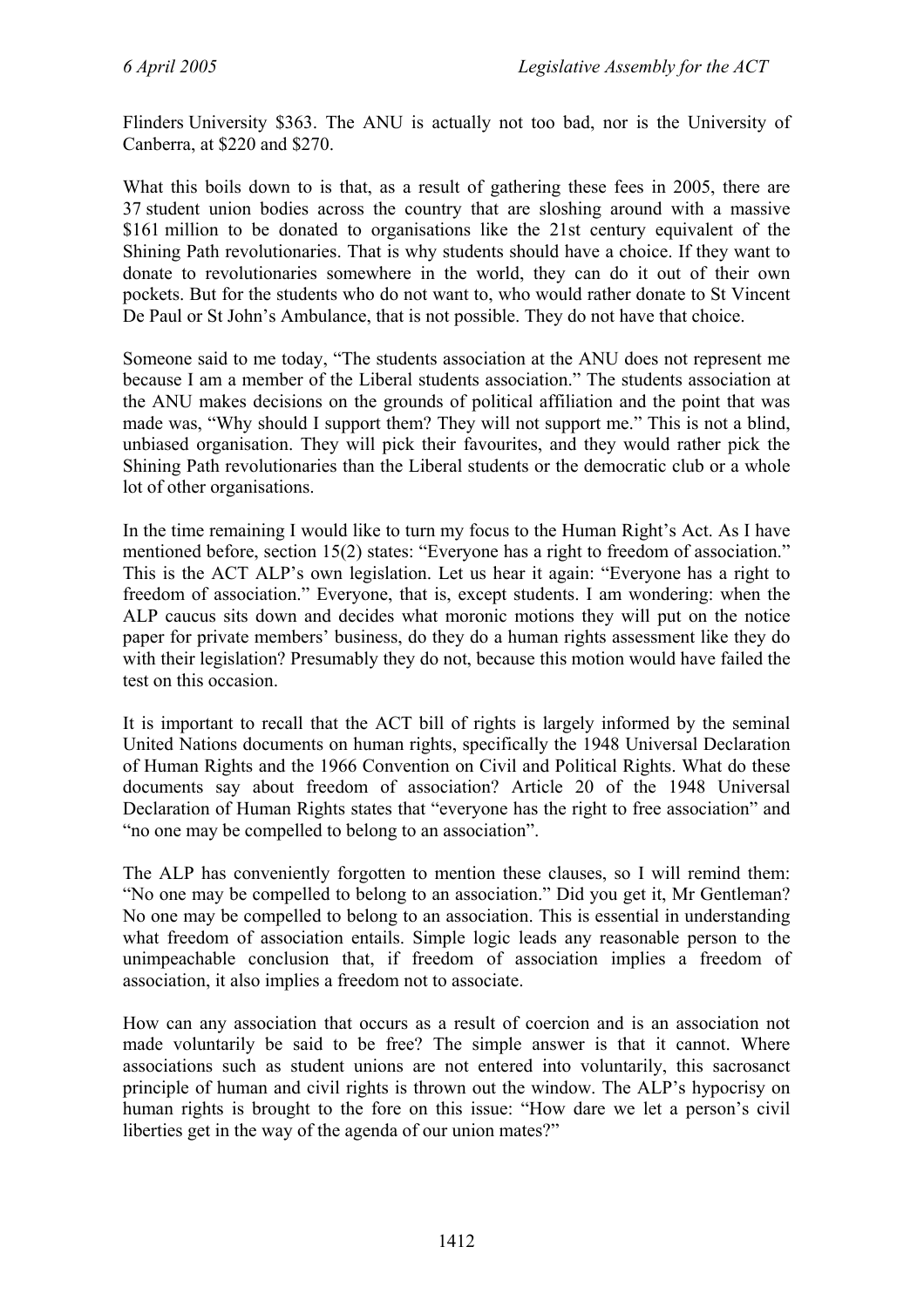The Liberal party believes in freedom of association as a fundamental tenet, and that is why Dr Nelson has reintroduced this legislation. I suppose that is why Senator Abetz is accused of ranting. It goes to the core of what we are and what we believe in, and to condemn the federal government for wanting to give students choice is simply reprehensible. That is why the Fraser Liberal government formalised Australia's commitments to the UN human rights obligations; it was the Fraser government that introduced the human rights commission.

Decades ago membership of the Australian workforce in unions pushed around 70 per cent and now it is down to around 20 per cent. I have to ask: why is that so? I think that the answer is fairly simple. Unions do not act in the best interests of their members; they act in the interests of the union organisers.

#### *Ms MacDonald interjecting—*

**MRS DUNNE**: Mr Speaker, if Ms MacDonald would take the time to actually listen, rather than just interject, she would have heard me say that I have always been a member of a union where there was union coverage of the organisation in which I worked and it was appropriate for me to be so. I was a member of the CPSU and its predecessors for the 17 years I was in the federal public service. I was a member of the Miscellaneous Workers Union. I was a member of a range of clerical unions when it was appropriate to do so. So if you are going to start throwing stones, Ms MacDonald, get it right.

Unions do not stand up for their workers. They stand up for the officials that work for them. I think it is a great shame because I try to encourage my children to belong to unions when they work in low paid areas. They say to me; "Why should I bother? What do these people do for me?" That is the answer. That is the real problem. This is why the NUS and their coterie do not want voluntary student unionism. If people have the choice, they will not want to sign up to tenets of the NUS. It will mean that the NUS and their coterie have to change. They would have to provide a service that is relevant and up-to-date and meaningful for students. Instead, we have all this cant about how all these services will disappear.

Ms Porter here has been a great advocate of community involvement in the provision of services. Ms Porter and you, Mr Speaker, and I are patrons of an organisation in Belconnen. If important services need to be provided on campus, it shows the way. It is a cooperative organisation of people banding together to provide services, with a small, upfront fee for those people who choose to join, not \$590. The ANU medicine cooperative and counselling cooperative could come together with people who choose to use those services paying a fee on a cooperative basis and those people who actually choose to use their own doctor not having to pay those fees but going elsewhere. This is what freedom is about, and Mr Gentleman does not understand it. I move my amendments.

**MR SPEAKER**: Mrs Dunne, you will need leave to move the amendments, now that you have spoken.

**MRS DUNNE**: I seek leave to move my amendments together.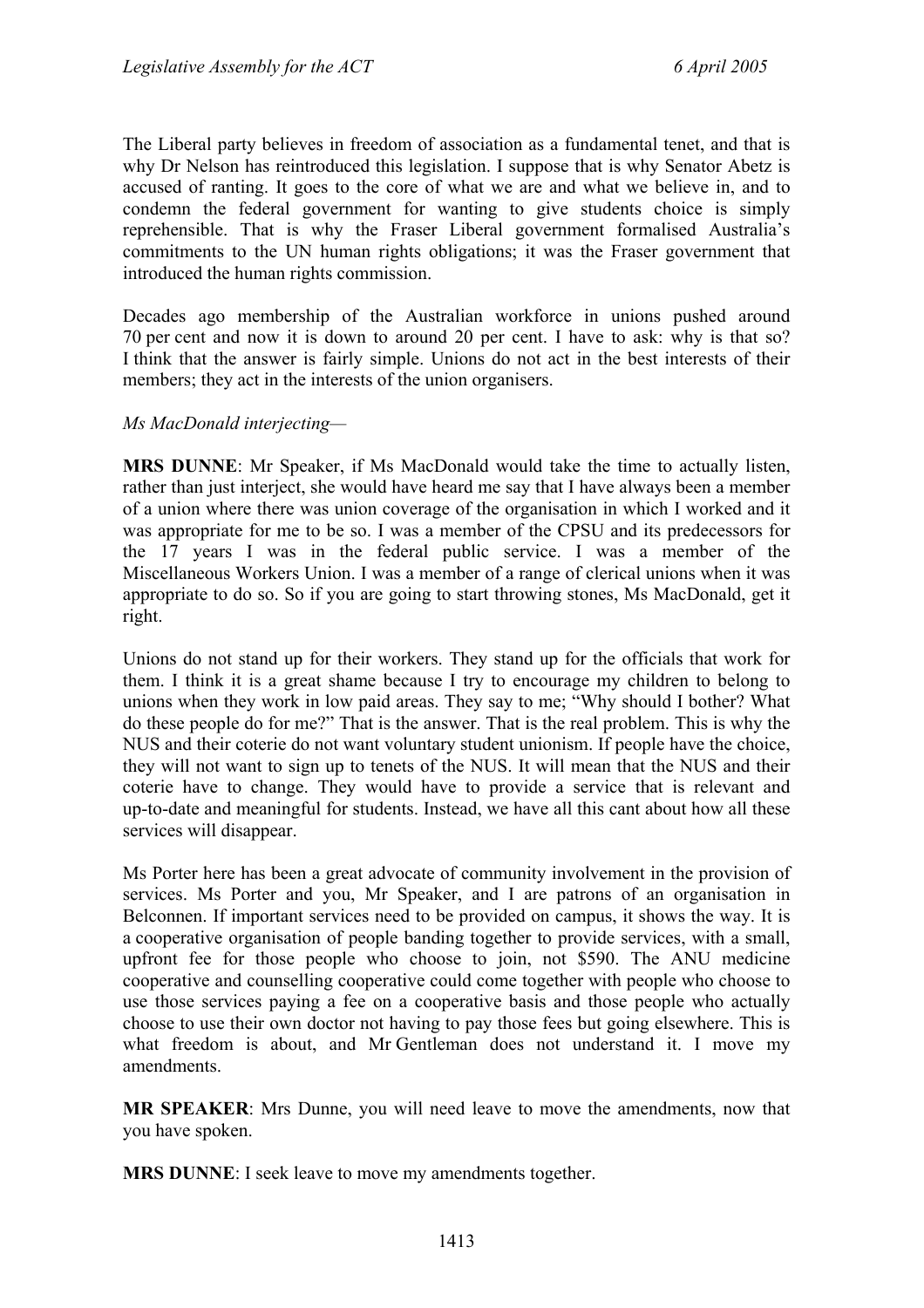Leave granted.

**MRS DUNNE**: I move:

paragraph (1), omit the paragraph, substitute:

- "(1) commends the Commonwealth Government for the introduction of the Higher Education Support Amendment (Abolition of Compulsory Up-front Student Unions Fees) Bill 2005 because it upholds part 3, subsection 15(2) of the ACT *Human Rights Act 2004*";
- (2) paragraph (2), omit the paragraph; and
- (3) paragraph (4), insert "voluntary" before "student".

**MR MULCAHY** (Molonglo) (12.07): Mr Speaker, I am pleased to speak in support of Mrs Dunne's amendments because I think they recognise a most valuable and welcome initiative from the commonwealth government. We should reflect on what voluntary student unionism is all about. Voluntary student unionism is a fundamental and straightforward principle of freedom of association. What we are seeing is legislation that provides for an end of compulsorily acquired student union fees at Australia's tertiary institutions. We are seeing the implementation of a policy, which in fact forms part of a federal election platform of my party, which was overwhelmingly endorsed by the Australian people. It has been incorporated into backing Australia's future higher education reform that the minister for education would be well aware of.

What does voluntary student unionism do? It ensures that union fees are lowered and that student services are improved. It does not preclude raising fees for extracurricular activities, but on a voluntary basis. The measures introduced on 16 March by the Howard government will make student payments voluntary. It is a campaign that many of us have been involved in for more than 30 years to try to bring about a just outcome, which we are now about to see. As Mrs Dunne pointed out, student unions acquired more than \$160 million in compulsory fees from Australian full-time undergraduate students. Student union representatives have regularly claimed compulsory fees to fund services, and many of the students who are forced to pay these fees have no idea what their money is being used for, as student representatives invariably omit the facilities that they want to support or be involved with and the allowances that are funded by these fees.

Is it not tragic that every time this debate comes up, we are told all these valued services are going to disappear? But then, when we go and talk to the students, we find this incredible lack of support for these so-called essential services. On hundred and sixty million dollars is taken out of the pockets of students around Australia who can ill afford to part with those dollars. Most of them have part-time jobs to try to help support themselves through uni, but the Labor Party says, "Let's take more out of it and if you do not pay up the fees to the union, we are going to stop you getting a degree."

How do they reconcile that with their so-called commitment to freedom of association and human rights values? The Chief Minister I think presents himself as something of a modern day Lionel Murphy, who was a great advocate of a human rights bill and all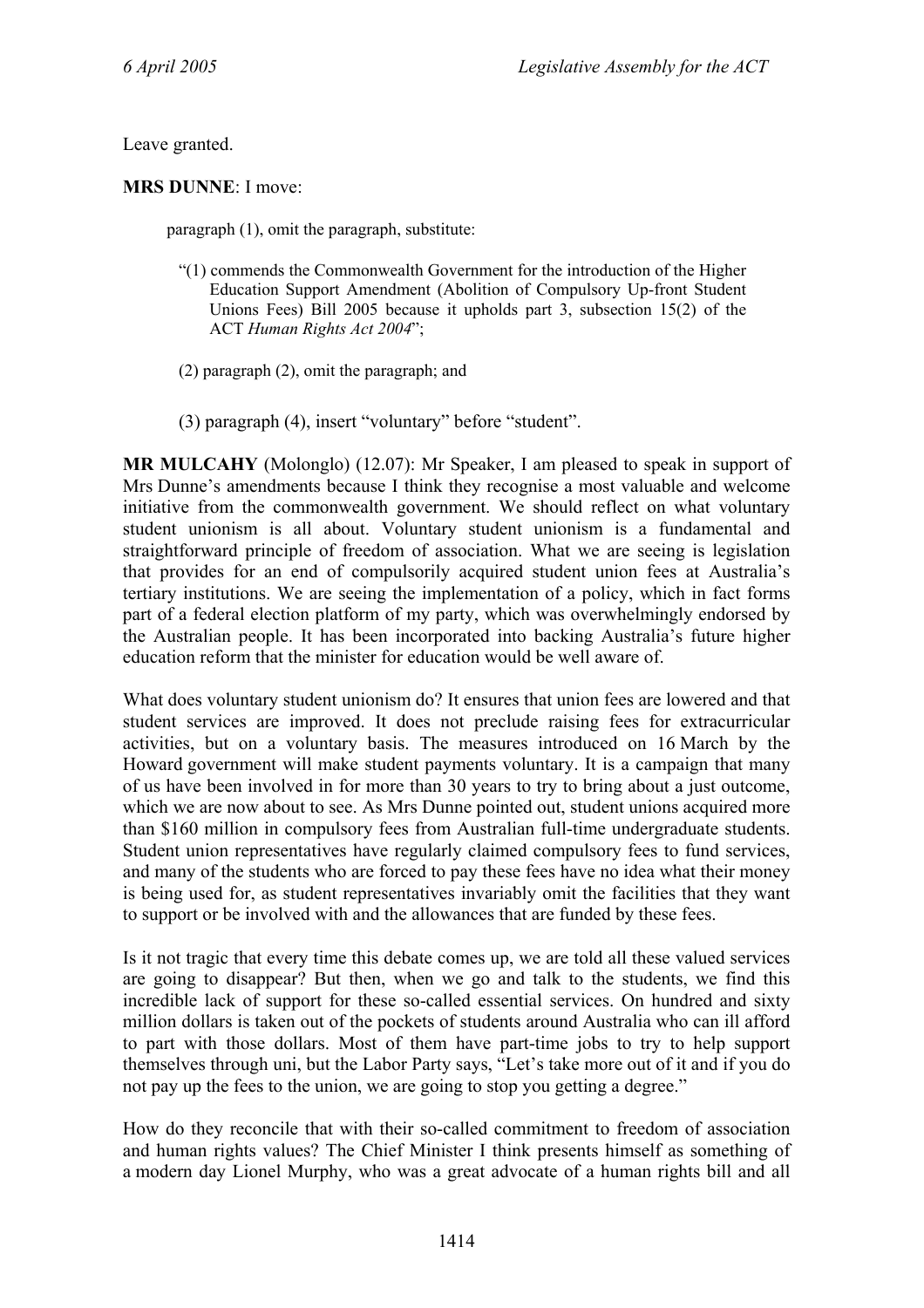this stuff. But, of course, it does not apply when it affects your own turf. So what we see is the government here suddenly seeing its own backyard threatened. There has certainly been a long association between the Labor Party and student unions. In fact, going back to my days in the '70s at university, we saw, time and time again, these university union funds used to support a whole range of lost causes. They were sending money off to the PLO and various other bodies. That was something that was bound to upset a lot of people, but it was being funded through compulsory fees.

There are other activities that are funded. So many of these activities are spent ultimately on alcohol and subsidising alcohol consumption, and really there should be no basis to compel people to pay money over to see it wasted in such a fashion. There is no equity in a flat tax system, as is supported through the student union arrangements. This is surprising from the Labor Party, which is on the record as supporting some graduated form of taxation in other areas, where the rich pay more. In the case of universities, the poorer students are hit with these heavy fees to fund activities that in many cases they have no interest in. If they do not fork over the money to the university unions, they are denied this so-called fundamental right of education that Labor always talks about.

It is extraordinary when you look at the amounts being paid. The University of Sydney, when I looked at its accounts years ago, was worth more than \$2 billion in assets. It topped the list of Australian universities, with 26,500 students forced to hand over \$14.9 million with fees up to \$590. Monash University in Melbourne is another that closely followed, taking \$13.4 million in fees out of the pockets of students.

What do they do with these fees? The Labor Party, of course, will relate very closely to the University of Melbourne and their famous student union down there and their failed \$48 million property deal and all of the dramas that have resulted from that student union being thrown into receivership as a result of their dealings and the investigations by police into some of those extraordinary things.

**Mrs Dunne**: And let's not forget "wadgate".

**MR MULCAHY**: And who were the people involved? Well, surprise, surprise. Members of the University Labor Club were the key figures.

I understand that these funds that have been generated over the years are very helpful in terms of campaigns that might attack this side of the political spectrum, but I really do not think that there is a measure of justification that warrants students who do not want to be part of this activity being forced to pay these fees. Most people attend university to get an education, to get a degree and get on with their lives. But there is a percentage there that wants to make it a lifestyle and, sadly, what the government is attempting to do in the ACT is defend that sort of pressure and demand being imposed on students.

Union membership should be voluntary and services should not be propped up by the compulsory appropriation of students' hard earned money. It is important to note that currently in every state and territory throughout Australia, if a university student fails to pay their compulsory non-academic union fee, they will be prevented from graduating. How can people who are committed to social justice, to equality, to fairness, as they purport to be, support a system that says, "We are going to make you pay money and you will be denied education, irrespective of your financial position, so we can fund our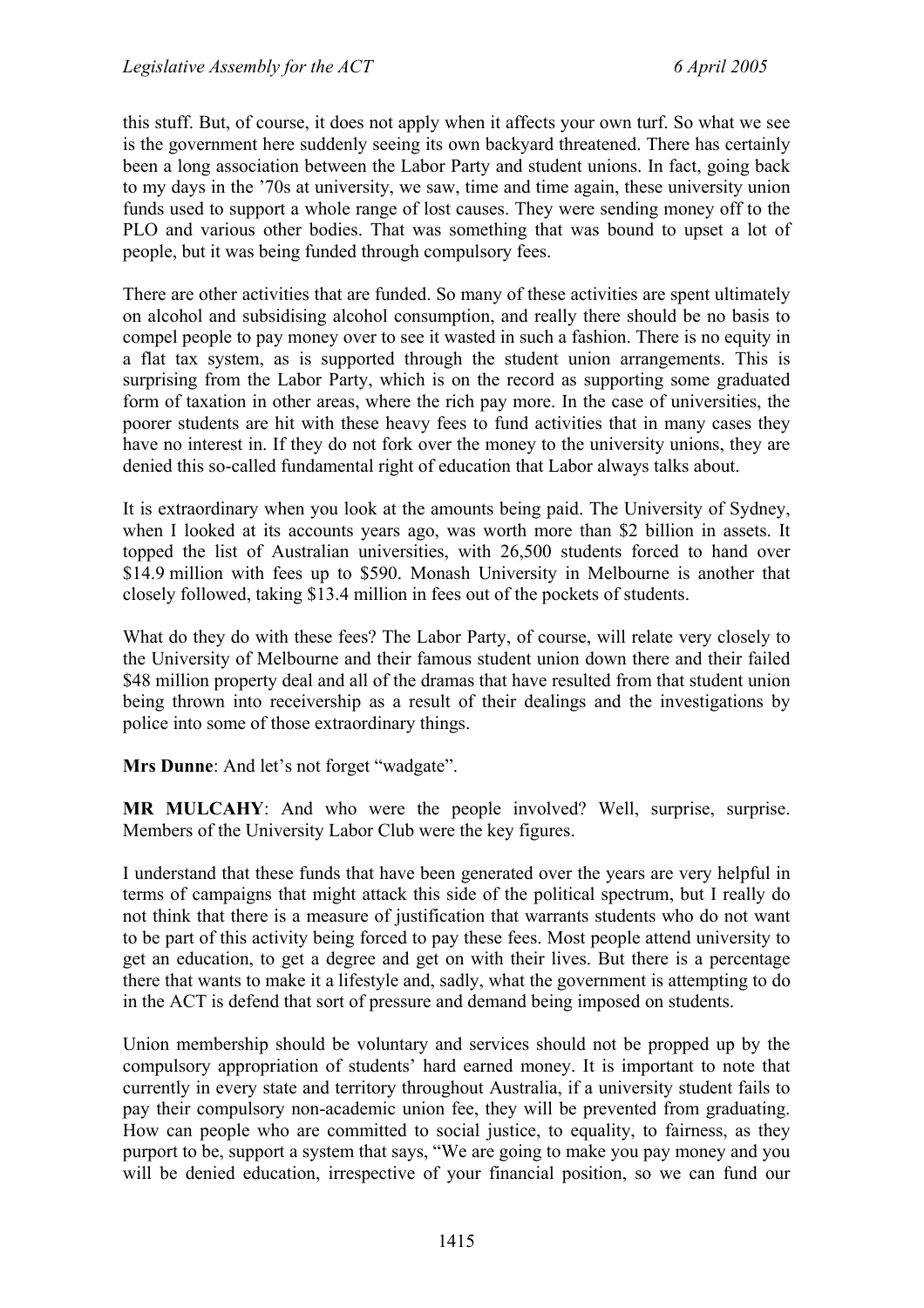activities." What do the people who are getting the money do with it? Surprise, surprise, the National Union of Students got involved in running a marginal seats campaign before the last federal election. But they say they are not political; they just do not like the Howard government.

We have to sit back and see our own children, children of members of this place, children of the ACT community, being told they have got to part with their dollars to fund a campaign to support the Labor Party's rather pitiful attempt for the third or fourth time to secure federal government. Of course, the people of Australia sent a very clear message as to what they thought about their suitability. But the students are the ones who have got to find the money and fund these activities while we hear the Labor cause promoted.

The initiative being shown by Dr Nelson and his colleagues in pursuing this reform is commendable. I commend Senator Abetz, who has been unfairly described here today. I refer Mr Gentleman to articles from the Hobart *Mercury* on 19 March, where Senator Abetz has expounded further on his views on this topic. He particularly focused on the illogical and socially unjust arrangement that forces every student, irrespective of means, to pay the same compulsory upfront fee, so that wealthier people can have such things as subsidised beer and the like and to support political activities that this government wants to see pursued.

We have seen examples of the success of voluntary student unionism, particularly in Western Australia, and I know the minister for education will be champing to get up and tell us about all the critical services have been lost in Western Australia. But in fact the universities in Western Australia work remarkably well. The model over there in WA is thriving. They seem to be coping without compulsory payment of union fees. The students have not come screaming for those things to be reintroduced or volunteered to pay funds. I always have the view that, if something is viable, people will support it. But in this city, in the city of Canberra, where millions of dollars are being paid—I think students attending ANU and the University of Canberra are paying \$3.13 million—there is a resounding lack of enthusiasm for what the ACT government is proposing.

Take some time over the lunch break to go across to those campuses and ask those students how many of them actually think this is a great notion, a great idea. You will find an extraordinary lack of support. You will have to move outside the Labor Club, because I think they will be pretty keen on Mr Gentleman's motion, but basically you will find that you are not supported. If you are providing a service that nobody wants to pay for or support, then you have to question the value of that service to the community at large.

I think Mrs Dunne's amendments are commendable. I hope that the ACT government will see the error of this original motion, that they recognise the importance of the Human Rights Act, which they have advocated so strongly, and the fact that Mr Gentleman's motion is remarkably inconsistent with the freedoms of association enshrined in this act. We look forward to the amendments being accepted by Mr Gentleman as part of this ongoing debate.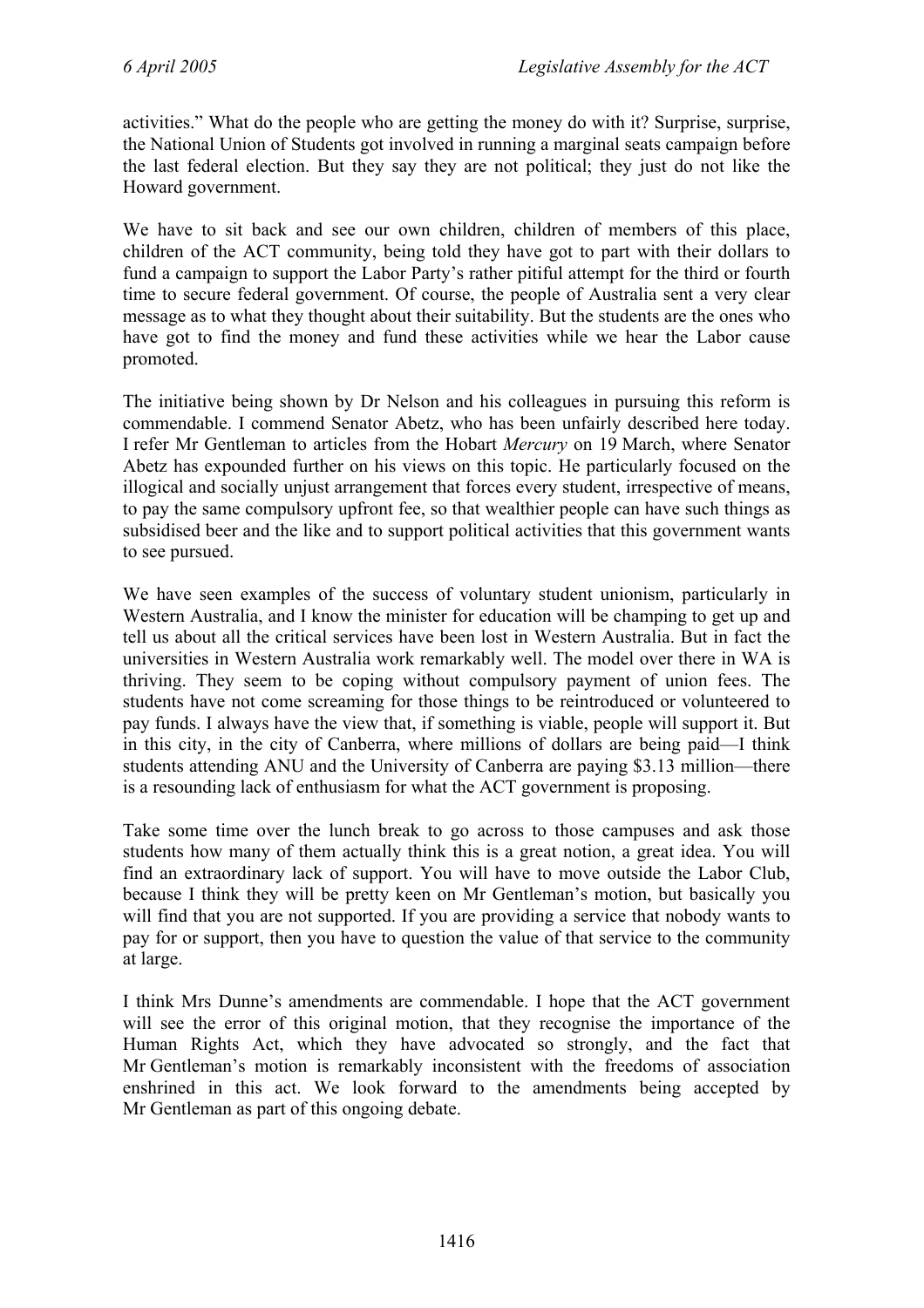**MS PORTER** (Ginninderra) (12.17): I commend Mr Gentleman for bringing this matter to the Assembly. I join with him in condemning the legislation introduced by the federal government. I will not be supporting Ms Dunne's amendments.

In the ACT we are proud of our nationally recognised system of higher education. We possess a first class institution for vocational education in the Canberra Institute of Technology, as well as internationally recognised universities such as the Australian Catholic University, the University of Canberra and the Australian National University. It is because of this commitment to an educated community that Canberrans stand to be particularly affected by federal government moves to destroy our university communities. Because that is exactly what this legislation will do. Student organisations are a vital part of campus life. They provide services to the university and the broader community that quite simply could not be provided otherwise.

Federal education minister, Dr Brendan Nelson, in his attempt to justify this legislation, used the example of a single mother training to be a nurse who may be said to subsidise the activities of canoeing or mountaineering for other students through her student amenities fees. What Dr Nelson conveniently failed to mention is that this single mother has access to a range of other facilities and services on campus that may more adequately suit her needs. For example, she may benefit from the provision of childcare facilities at an affordable price or from the existence of inexpensive health advice on campus.

The cross-subsidisation of services within a university community produces the kind of environment which Australian universities are renowned for. Our university communities foster an environment of tolerance and respect, where difference is celebrated because of its contribution to the diversity of our community. If this legislation is introduced, that diversity will become a memory. This is because the services that benefit the most disadvantaged members of the university community will go first. Childcare services, legal consultation and welfare advice may not be the most commercially viable commodities in society and they may not be able to be sustained in the market demand environment in which Dr Nelson places so much faith in determining what services a university student requires, but they will be noticed when that same single mother, whom Dr Nelson claims to be defending, is forced to defer her studies because of the lack of support available to her.

As Mr Gentleman said, all major education stakeholders are opposed to this legislation: community groups, students, university staff and university administrations. They can see that sometimes there can be more important things than commercial viability. The community needs to cooperate to ensure that its collective resources can be spread in a more equitable and just manner so that all members of the community are allowed the opportunity to succeed.

University campuses will change forever under this legislation. Food outlets, free stationery and emergency financial assistance will all be lost. Legal, welfare and psychological advice will be things of the past. Student magazines and newspapers, which have produced many of Australia's finest journalists, will be gone. Second-hand textbook outlets will be forced to close down, Mrs Dunne. I personally remember how important these were to me when I was completing my tertiary studies. At some universities the provision of accommodation assistance and employment services are funded from the student amenity funds and therefore will be lost. Sporting and recreational facilities will be gone.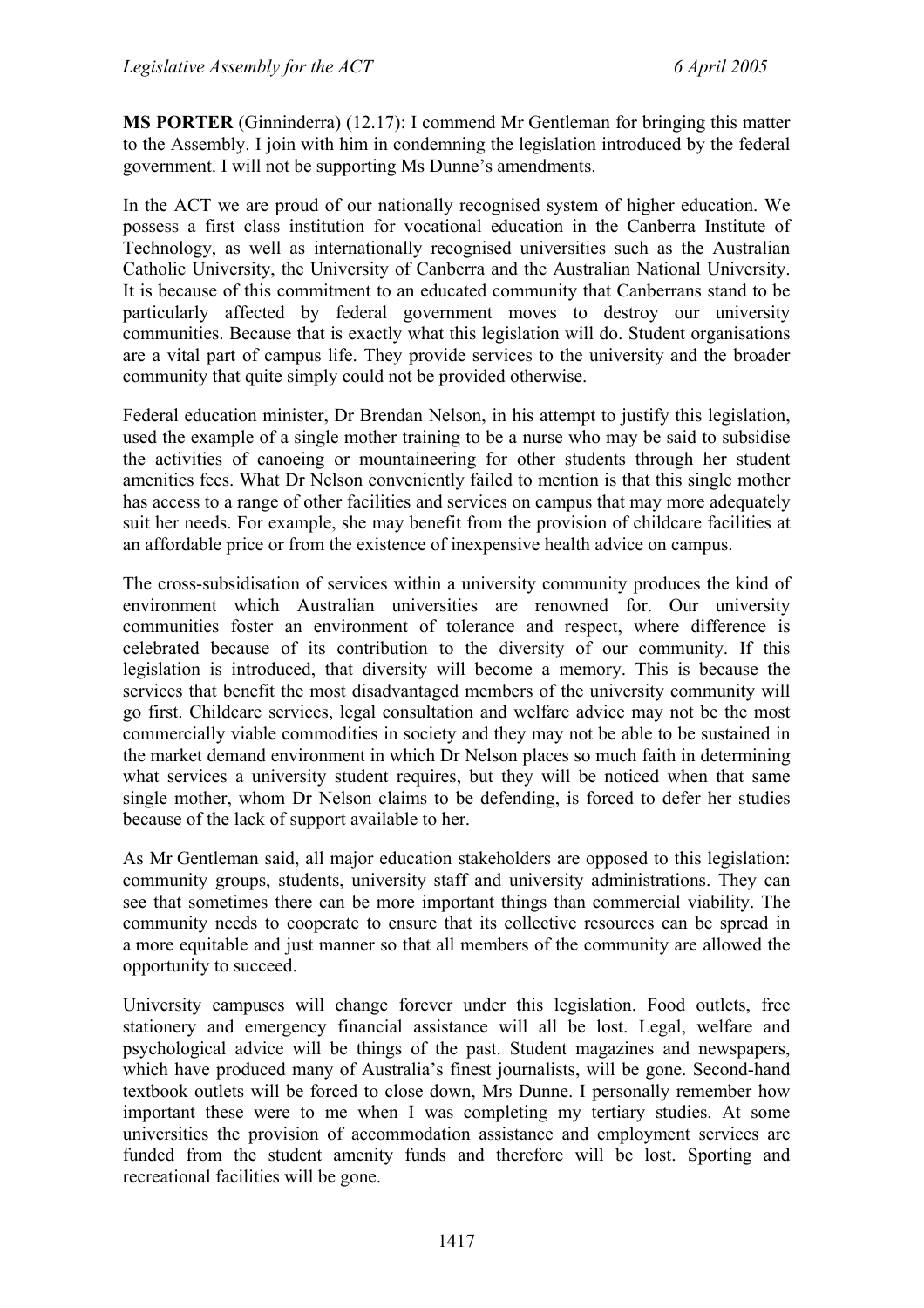Why are these important facets of university life to be stripped down? Well, Dr Nelson has used every tactic in the book to misrepresent the activities of student organisations in order to garner public opinion behind his limited arguments against the universal payment of student amenity fees. He and the opposition argue that universal membership of student organizations breaches an individual's right to freedom of association, and he argues that student organizations are lacking in the necessary accountability requirements of a service provider. However, the Australian legal system has repeatedly upheld the authority of universities to charge a compulsory amenity fee without breaching the rights of students. Universities do not force any member to become a part of their community. In fact, the competition amongst Australian universities means that freedom of association is a right available to all Australian students.

The motivation of the federal Liberal Party for introducing this legislation becomes a lot clearer when we examine Dr Nelson's second major justification for the legislation, that is, that the funding for student representation is, in effect, unfair because students are forced to finance the activities of representatives they disagree with. This argument is flawed. It does not take into account the extensive accountability mechanisms that are built into student organisation.

Student organisations, like governments, represent diverse constituencies and are democratically accountable in the form of regular elections. In fact, it could be argued that student representatives are made more accountable due to the regularity of their elections. Student organisations in Australia have a mechanism that will allow students to conscientiously object to the activities of organisations. Unlike the federal system of taxation, students can apply to have their financial contribution excluded from the funding allocations for student organisations that undertake activities they disagree with. I would suggest that, if such a provision existed for federal taxes, more than a couple of students would be applying for their taxes to be diverted at the moment.

Student organisations do have a political role. As elected representatives of students, they are best positioned to speak on behalf of student interests in the same way that governments are best positioned to represent society. To argue that this representation is any less valid just because of a difference of opinion is to miss the point of representation. I do not agree that a student representative is able to represent each and every student's opinion, rather that they are democratically elected on the basis of their commitment to the university community, a sufficient indication of their dedication to true and honest representation.

If this legislation is passed, not only will students lose representation on an external level, but also the ability of university administrations to consult with students will be severely affected. No longer will there be a peak student representative such as the student association president or guild chair with whom the university can consult on the impact of policy changes for students. No longer will students be represented on the boards and council of Australian universities. The direct impact of this will be that university policy will be shaped without the opinion of students, surely at the heart of the university's existence, being taken into consideration.

The Howard government, in particular Dr Nelson, has neglected its responsibility as shepherds of Australia's higher education system, a system which is internationally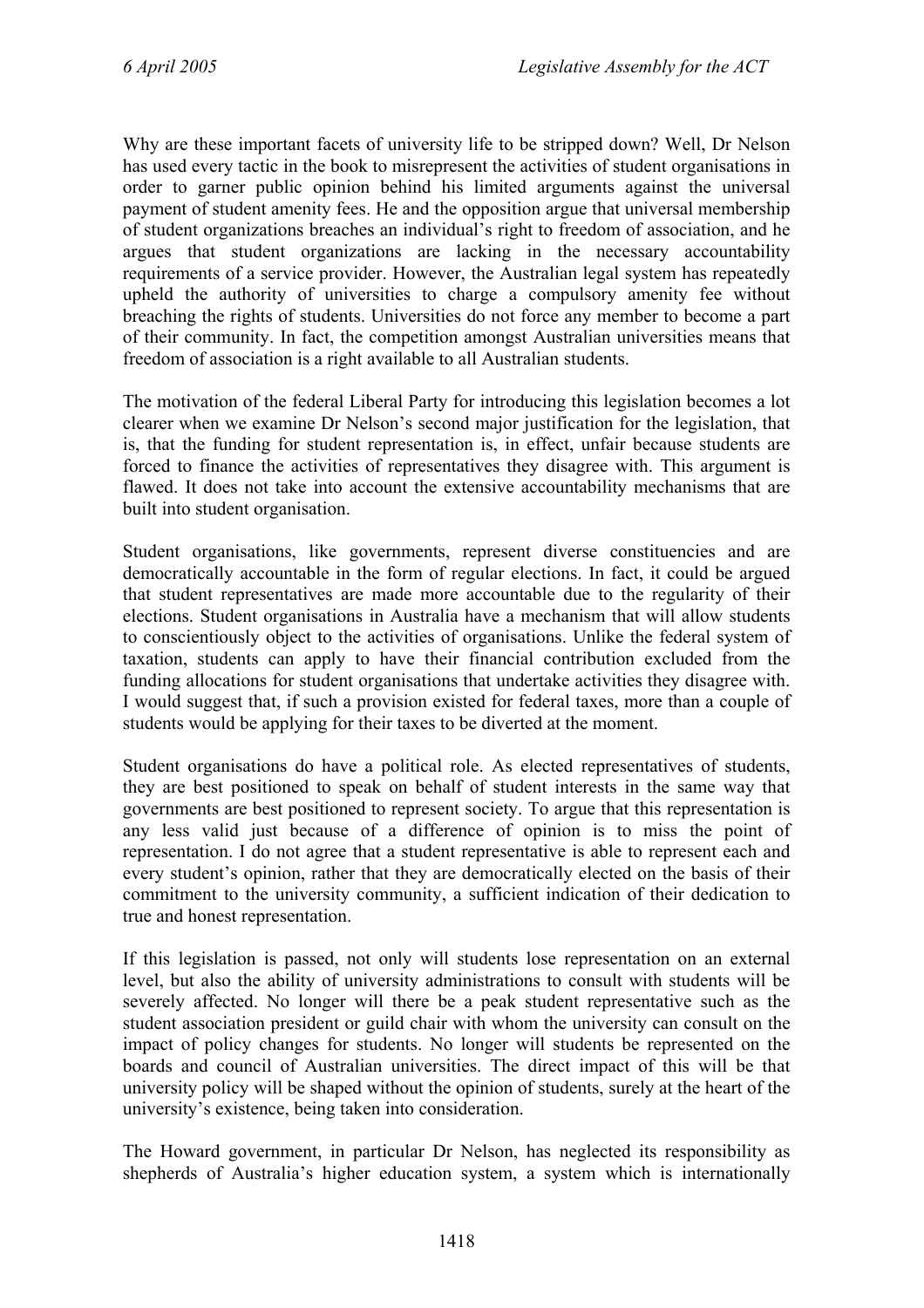recognised for the holistic approach it has traditionally taken in educating our population. In a feeble attempt to justify their neglect of student welfare, they have put up arguments relating to freedom of association and the lack of representation that not only miss the point, but also are clearly false.

The ACT government can be proud of its record on education. The reason the ACT maintains a highly educated and intellectually active community is because of the commitment of the ACT government to making education opportunities accessible to all. Unfortunately, the federal government has shown no such commitment. Student organizations are the next in line to suffer the consequences. I commend Mr Gentleman's motion to the Assembly, and I urge the federal government to further consider the implications of its legislation.

**DR FOSKEY** (Molonglo) (12.25): Whilst I see that debating both Mr Gentleman's motion and Mrs Dunne's amendments in this Assembly will not have much impact on the federal government, I just wanted to say that I support the motion and oppose Mrs Dunne's amendments. I do not believe that this debate has brought out the prettier side of Liberal ideology. As somebody who has just recently come from a university, where I was both a student and a teacher, I want to emphasise the importance of the current state of affairs.

People who have benefited from the benefits of compulsory student unionism are pulling the rug out from under future students. The ACT Greens are opposed to the Australian government's Higher Education Support Amendment (Abolition of Compulsory Up-front Student Union Fees) Bill 2005, which seeks to undermine student university organisations by introducing voluntary student unionism. This will have, we believe, a significantly detrimental effect on tertiary students in the ACT. The Greens representatives in the Senate have successfully blocked previous attempts to enact this legislation, which we believe has no policy merit and is simply part of an anti-student organisation agenda, even though a number of Liberal politicians have no doubt been fostered by this very support.

There is very little community support for this legislation. Students on the whole are opposed. University administrators and staff are also opposed. Major representative groups such as all the student unions, the group of eight vice-chancellors and the Council of Australian Postgraduate Associations have all expressed opposition. The only group in favour of this legislation appears to be the Liberal Party. We can find no evidence of any other community group that supports the bill. Among their ranks are unhappy backbenchers who have spoken out about the impact of voluntary student unionism on sporting prowess and activities. I am sure that they are only speaking out because they have been pressured to do so by constituents whose views they respect.

It is very unfortunate that the Australia government's impending majority in the Senate may allow it to proceed with uninformed and undemocratic legislation, ignoring the wishes of students and undermining their ability to provide necessary services to university students. When the Senate Employment, Workplace Relations and Education References Committee looked at this legislation in 2003, it was highly critical and recommended that the bill be withdrawn. The committee summarised the legislation thus: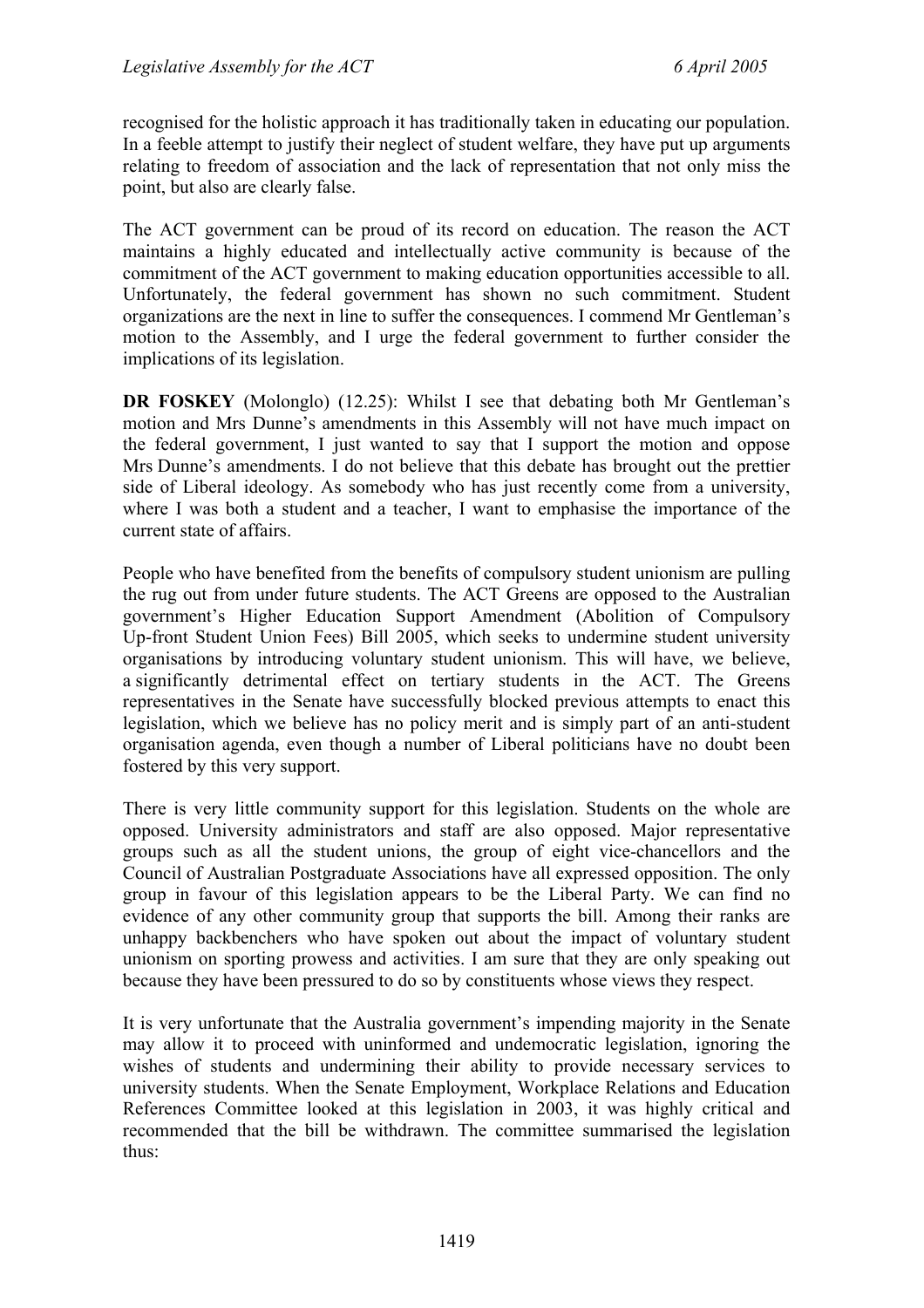… the Government has used the occasion of this legislation to attack the industrial rights of university staff and the democratic rights of students to form associations that provide them with services and representation. These matters are entirely dissociated from the other policy aims of the package and indicate a bewildering preoccupation with ideological concerns which have no relevance to the practical needs of students. The committee joins the almost unanimous voices of members of the higher education community in expressing dismay and alarm at the direction taken by the Government in this legislative package. It calls on the Senate to reject it in its entirety.

The potential impact of this legislation is particularly significant for the ACT because Canberra is a student town, with 16.6 per cent of our population aged between 15 to 25 years. That is substantially higher than the national average of 14.1 per cent. We currently have the highest proportion of young people of all states and territories.

*Debate interrupted in accordance with standing order 74 and the resumption of the debate made an order of the day for a later hour.* 

#### **Sitting suspended from 12.30 to 2.30 pm.**

### <span id="page-33-0"></span>**Questions without notice Mr Rob Tonkin**

**MR SMYTH**: My question is directed to the Chief Minister. Shortly after becoming Chief Minister, you issued a directive forbidding the use of Australian workplace agreements in the ACT public service. Why did you then, on 8 March 2004, sign an Australian workplace agreement with Robert Tonkin?

**MR STANHOPE**: I would have to review what I said initially in relation to AWAs, but certainly there—

**Mr Pratt**: The old memory again.

**MR STANHOPE**: No, not at all. There is a continuing need in some areas within the service for AWAs; we have always acknowledged that. We have proceeded on that basis in our management and administration, particularly in special circumstances in some areas where there are quite serious and genuine issues around the supply of certain skills and our capacity to attract and utilise certain skills within the service.

AWAs have a place; we have always acknowledged that—always. At no stage has the ALP's—or indeed this government's—position been that there would be an absolute move away from AWAs. Certainly they are to be discouraged. Certainly, the position that my government has adopted is that they are not to be used in the wholesale way in which they were applied previously to the detriment of good administration. We have always accepted that from time to time unique circumstances would arise that demanded the use of an AWA, and this was one such occasion.

**MR SMYTH**: Mr Speaker, I have a supplementary question. Chief Minister: what had Mr Tonkin done to earn the extra \$12,000 worth of non-cash remuneration, including travel, that this AWA gave him?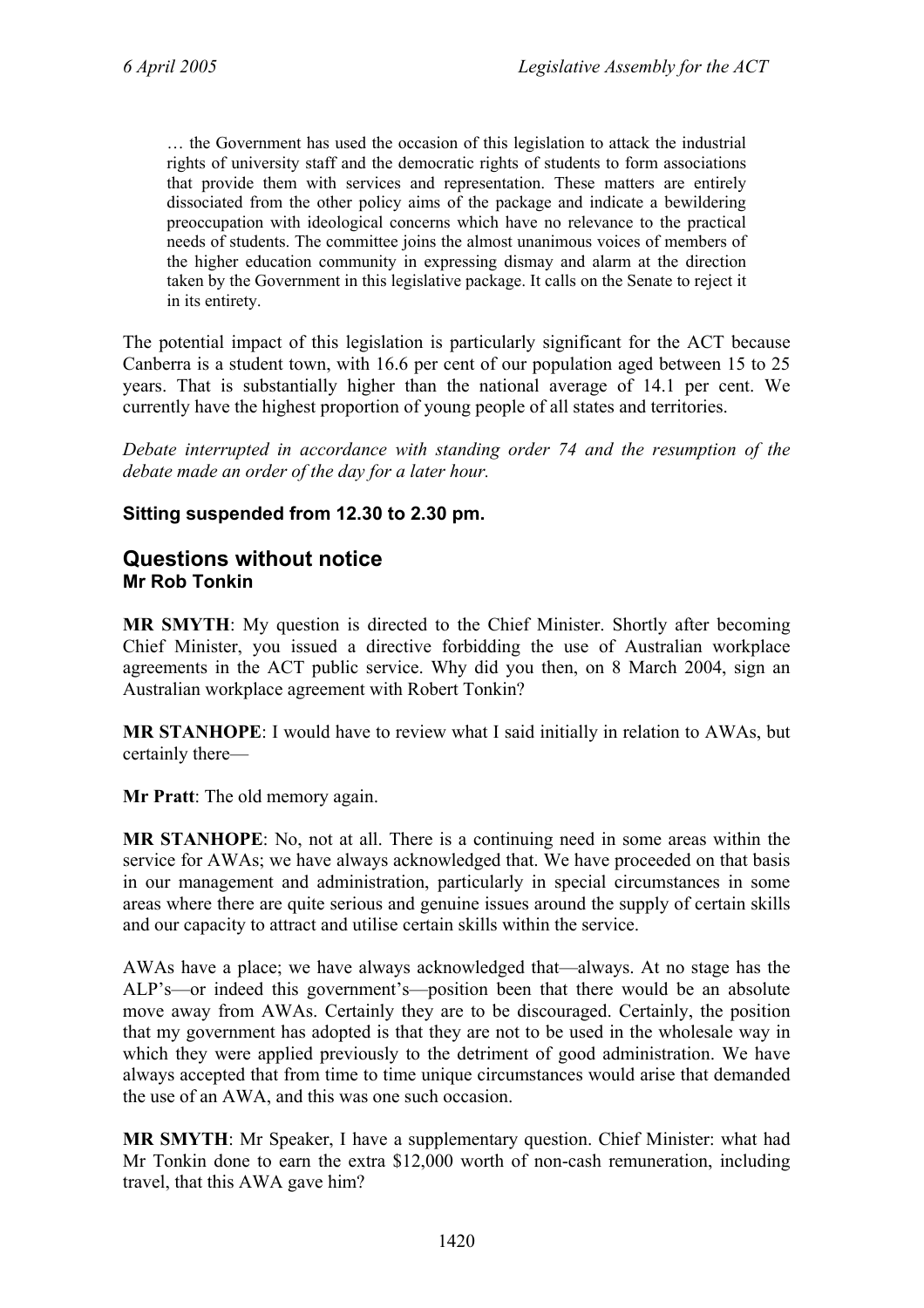**MR STANHOPE**: Mr Tonkin was a senior and valued member of the ACT government's—

**Mr Quinlan**: Appointed by the previous government.

**MR STANHOPE**: He was the head of the Chief Minister's Department; appointed to that position by the previous government. At this juncture, one wonders acknowledging that Mr Tonkin was selected and appointed by the previous government—why this Leader of the Opposition has embarked on such a personal and vicious campaign of vilification. One really does wonder.

But it is of course consistent with this government's attitude to the public service and public servants generally: that they are fair game; that they are to be denigrated at every turn; and that they are to be denied fair and just wage increases. We now know the formal position of the Liberal Party in relation to pay for public servants is that, as a group, they are overpaid; that they did not deserve their last pay rise.

And here we have it again: we have the shadow Treasurer now proudly embracing, as his particular and personal policy and philosophy, that public servants in the ACT are paid too much; that public servants in the ACT did not deserve the last of the pay rises, which they justly received under this government.

Having regard to the history of pay and work justice that was the legacy that we inherited from the previous government, one wonders how Mr Mulcahy, in particular, could lead this charge on behalf of the Liberal Party against fair and just pay outcomes for public servants. We see it now adopted by his leader in relation to Mr Tonkin.

It is a matter of some wonderment to me that Mr Tonkin—appointed by the Liberal Party; selected by them—is now treated with such disdain. He is now singled out by the Leader of the Opposition for this personal campaign of continuing denigration of a public servant, and he cannot respond on his own behalf whilst he remains employed.

**Mr Smyth**: Mr Speaker, I rise on a point of order. Under standing order 118(b) the Chief Minister is not to debate the answer. I have simply asked him what Mr Tonkin had done to earn the extra \$12,000 of non-cash remuneration. I have yet to receive an answer.

**MR SPEAKER**: It is up to the Chief Minister to answer the question how he wishes, provided that he sticks to the subject matter of the question. You asked about an extra payment and that goes to the issue of levels of payment. The Chief Minister is responding accordingly.

**MR STANHOPE**: That is true. This is the denigration by the Leader of the Opposition, by the head of the Liberal Party, of pay being achieved by public servants.

**Mr Smyth**: Mr Speaker, I rise on a point of order. The question was not about me. Under the standing orders, he is not entitled to debate it. It is specifically about an AWA and \$12,000 worth of extra remuneration. I ask you to direct the Chief Minister to answer the question.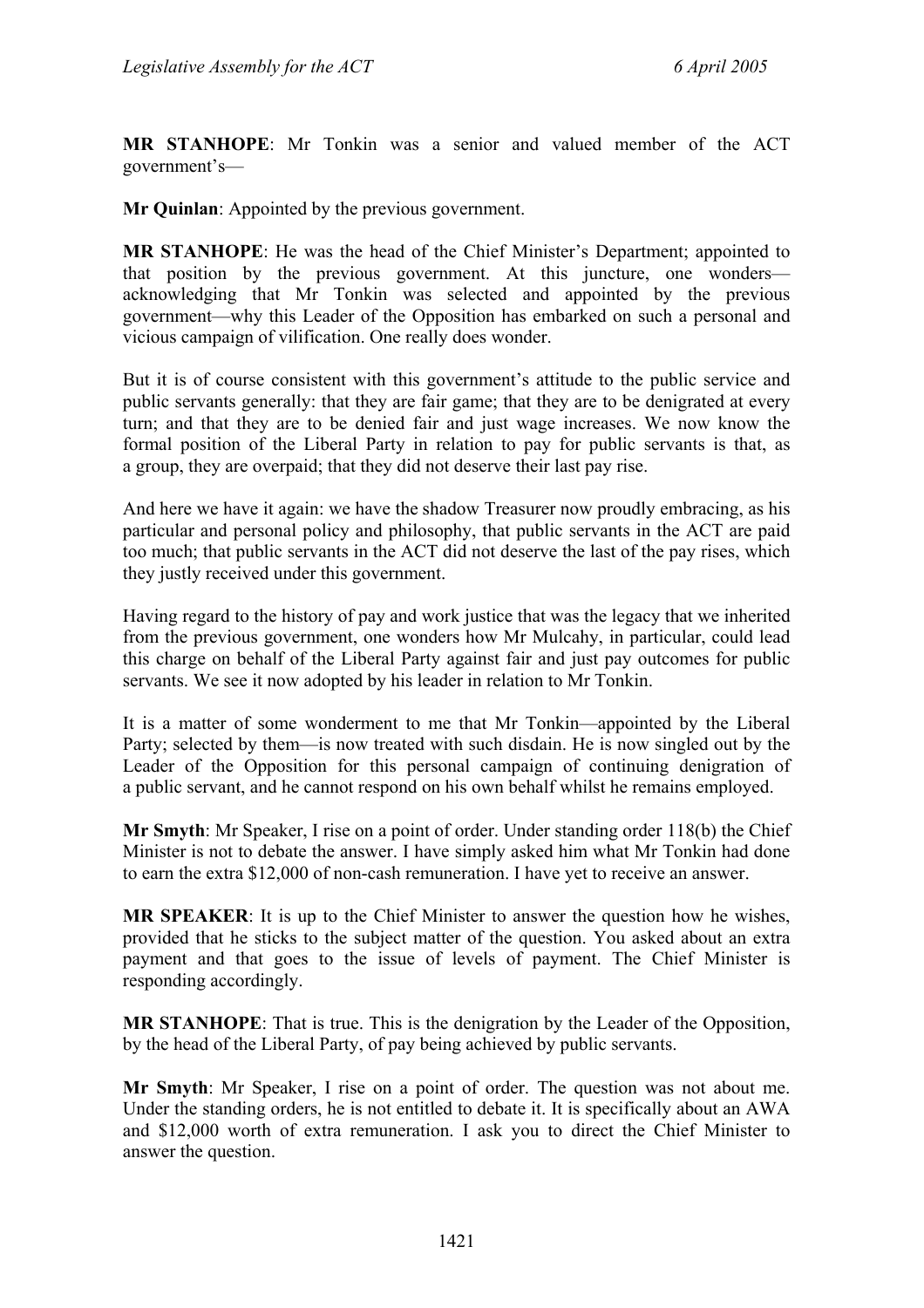**MR SPEAKER**: I will ask him to stick to the subject matter, and the subject matter of the question was an additional payment of \$12,000.

**MR STANHOPE**: He got a bit defensive. On a question asked of me around pay being received by public servants, it is relevant to reflect on the attitude of the Liberal Party to pay and public servants. Mr Mulcahy is on the record in this place as saying that public servants are paid too much. This is his particular philosophy; that is his position; that is his attitude.

**MR SPEAKER**: Order! Chief Minister, come back to the subject matter of the supplementary question.

**MR STANHOPE**: I will. The subject matter goes to issues such as the attitude and behaviour displayed in previous statements. From time to time we reflect on exactly what it is that Mr Mulcahy stands for. We know what he stands for on behalf of the Liberal Party in relation to pay for public servants.

I was intrigued that the only member of the Liberal Party not to speak in a recent debate about smoking in clubs was Mr Mulcahy: a previous advocate for the tobacco industry; somebody who made his living selling tobacco to children.

#### *Members interjecting—*

**MR SPEAKER**: Order! Everybody sit down. Mrs Dunne, sit down. Chief Minister, come back to the subject matter or resume your seat.

**Mrs Dunne**: Mr Speaker, I rise on a point of order. I ask that the Chief Minister be relevant, because I did not speak on that debate either.

**MR SPEAKER**: I have dealt with that. Resume your seat. Have you finished Chief Minister?

**MR STANHOPE**: I had not. I thought I was getting to the nub of the double standard that is being applied by the Liberal Party in relation to pay for public servants and the ethics of selling tobacco to children.

**MR SPEAKER**: Order! The minister's time has expired.

#### <span id="page-35-0"></span>**Health—insurance claims**

**MS MacDONALD**: My question is to the Minister for Health, Mr Corbell. Minister, in today's media there are claims that the ACT government could face large medical negligence payments due to the failure of the health department to report potential claims to its insurer. Minister, can you tell the Assembly if these reports are correct and how this situation arose?

**MR CORBELL**: I thank Ms Macdonald for the question. This is an important issue and one that, I note, was reported on in the *Canberra Times* this morning. Historically, I think it is important to put on the record that until the late 1990s, the ACT government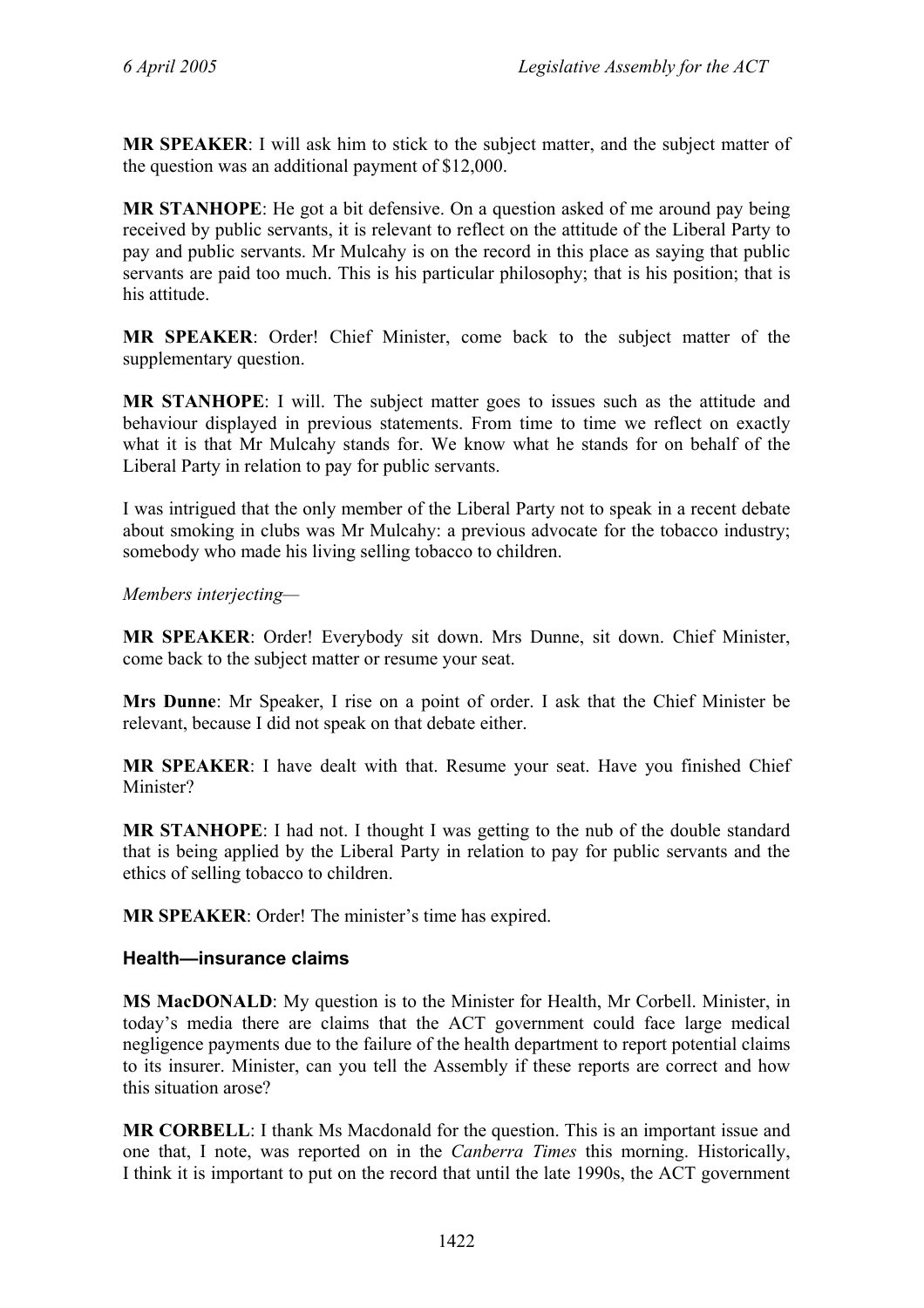had no insurance scheme and was self-insured. We met the cost of any liability ourselves. In 1997-98, the then government purchased a reinsurance service and that was paid for by premium payments by the relevant government agencies. Under these new arrangements an obligation was established for agencies to notify incidents that may lead to a claim. This requirement is for agencies to notify the ACT government's insurance authority, or ACTIA, as soon as they become aware of an incident which may—and I stress may—lead to a claim, and the period of that notification must be within 12 months of the agency becoming aware of the incident.

This means that it may not often be in the same year as the actual incident. Agencies may not become aware of the incident until some time after the event. For example, the maximum period that claims under reinsurance can go back to is 1 July 1994. An agency could have become aware in 1998 of an incident that happened in August 1994; as long as that incident was notified within the insurance year, that is, 1998, it is acceptable to be covered under the reinsurance policies.

In relation to the department of health, the first thing I want to say is that the notification is about incidents and not about claims themselves. It is about incidents that may lead to claims and not all incidents end up as claims. ACT Health has been notifying incidents since its current insurance arrangements were put in place in 1998. These arrangements required health to notify the insurance authority, ACTIA, within one year. What we have seen, though, is a failure by the previous government to put in place the necessary protocols to ensure that this reporting actually occurs.

No protocols were in place within ACT health, prior to the election of this government, to ensure that notifications actually occurred within the required period, even though it was the Liberal Party that established the reinsurance arrangements, even though it was the then Liberal government that knew what the arrangements were because they approved them. They did not put in place mechanisms to ensure that the protocols were in place and that notifications were made. The government has identified this failing and has rectified it.

We have been left to tidy up the mess left by the previous government, tidy up the lack of process left by the previous government, and we have done so. In applying the new protocols, it is true there were a large number of incident notifications that were captured and notified towards the end of the 2003-04 insurance year. Let me outline the circumstances of this. In the *Canberra Times* report today there is a reference to 165 incident notifications. At least 50 of these incidents occurred prior to November 2001. Of the remaining 115 notifications that were made in June 2004, 104 were not late notifications. ACTIA advises and ACT Health advises me that nine out of the 10 claims that relate to ACT health that had been previously denied or not offered reinsurance coverage relate to incidents that occurred before 30 June 2001. So nine out of the 10 were incidents that occurred during the administration of the previous government. It is the failure of the former Liberal government to put in place appropriate protocols to ensure that notification was done within the appropriate time frame that has led to the these circumstances. The hypocrisy of the Liberal Party on this is made manifest by these facts.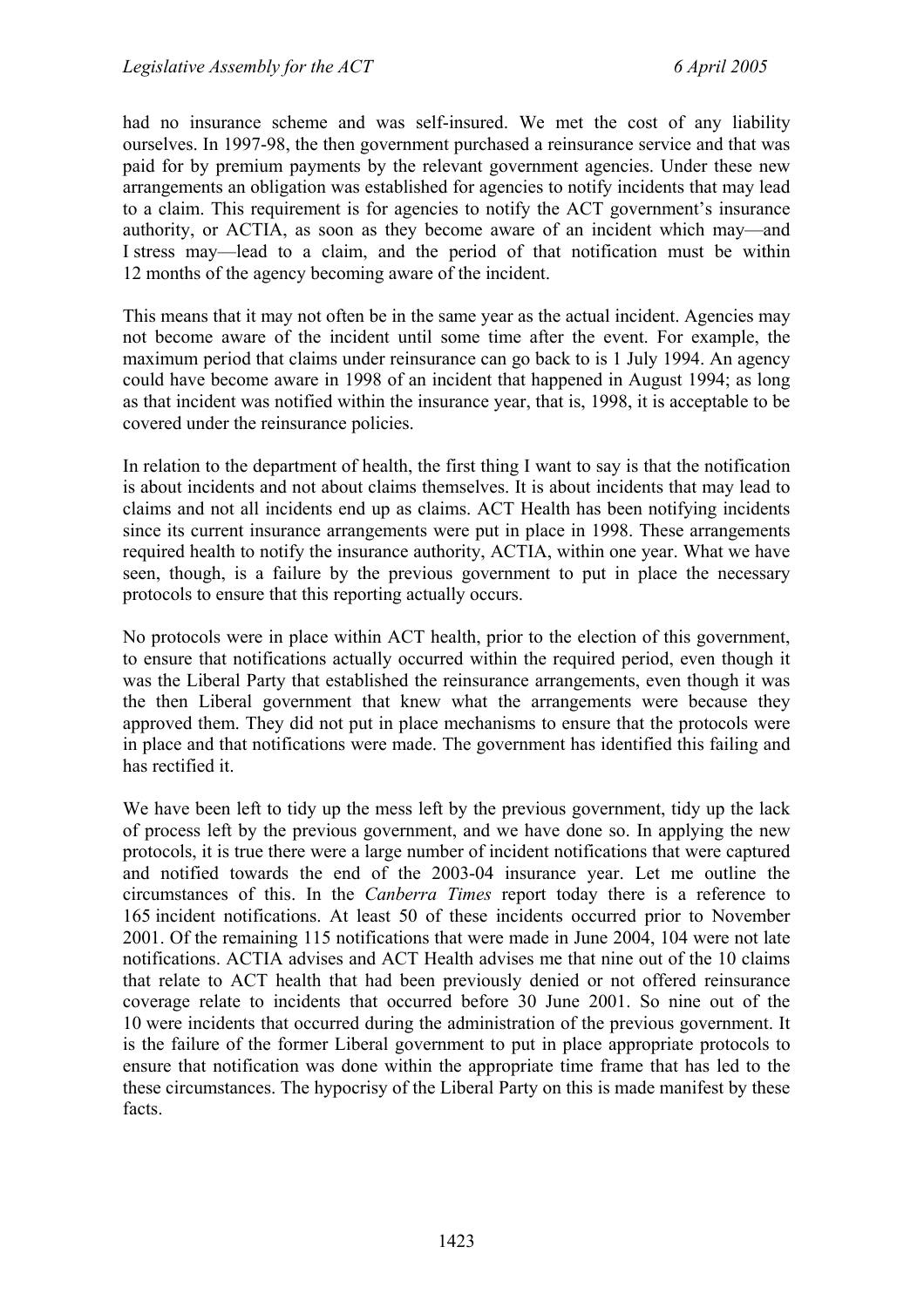## **Disability services**

**MRS BURKE**: My question is to the Minister for Disability, Housing and Community Services. Minister, in your response to a question posed to you on 16 March 2005 concerning individual support packages, you said:

Every single person who met the criteria who has not received funding has received an offer from the department to work with them individually on a range of processes that might be able to suit them.

Yesterday, you sought to clarify that the 15 unsuccessful applicants who did reach the short-listing stage did receive contact from Disability ACT. You said:

A large number of unsuccessful applicants are already linked into support and alternative service providers. However, this may be inadequate and we will continue to work towards improving their outcomes over the long term.

Are any of these 15 unsuccessful applicants set to receive emergency funding because they did not receive funding under an ISP?

**MR HARGREAVES**: Mrs Burke is asking me for a level of detail with respect to 15 individuals. I do not have that level of detail about my person; so I will take the question on notice and get back to her.

**MRS BURKE**: I have a supplementary question. Minister, why are you now putting the onus and responsibility back onto these applicants to again contact the department when you said in March 2005 that they were already receiving support from Disability ACT?

**MR HARGREAVES**: I am not, Mr Speaker.

#### **Cycle lanes**

**MR PRATT**: Mr Speaker, my question is to the Minister for Urban Services, Mr Hargreaves. Minister, in a letter sent to me, dated 17 March 2005, addressing the use of on-road cycle lanes in the ACT, you stated that you do not believe there is a need to carry out a review of the on-road cycle path system at this time and that there has not been any evaluation of their usage to date.

Minister, how can you justify the ongoing construction of and the huge amount of funding allocated to the building of these on-road cycle lanes when your government clearly has no idea of their current or potential future use?

**MR HARGREAVES**: Mr Speaker, I can do that very easily because in the 2001 election the Labor Party, under Jon Stanhope, promised to build the cycle ways from, I think, Dickson to Woden and included it in our transport planning for inclusion in all major works and to do some retrofitting.

The Liberal Party lost that election. The Labor Party won that election. So we took that as a mandate to provide that particular facility. Then, in the ensuing three years, there was community discussion. Then there was yet another referendum on the issue, the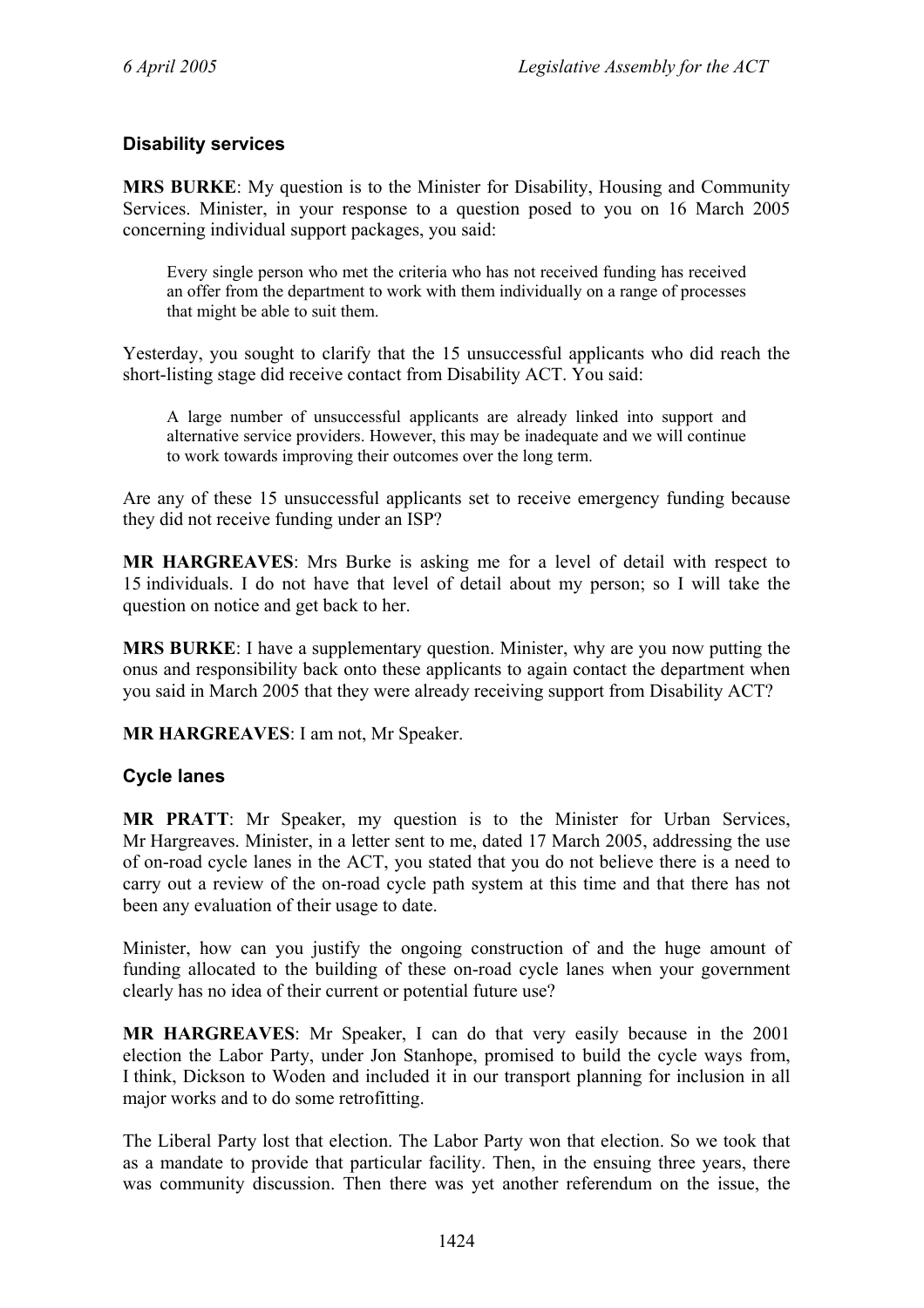2004 election. And you people got flogged. So I do not need to do that. The community of the ACT has spoken, Mr Pratt, and you just did not listen to it.

**MR PRATT**: Minister, is the ACT government afraid that an on-road cycle lane usage survey would show that Canberra motorists have had to suffer needlessly the reduction of road widths, compromising their own and cyclists' safety, particularly on major arterial roads, and that the figures would not justify the millions of dollars spent on the construction of these lanes?

**MR HARGREAVES**: Mr Speaker, the government is not afraid that the cycle lanes process is not efficacious. It is not afraid that motorists are suffering in the way that Mr Pratt believes. The only thing that the government is afraid about is that half of those people over there will go early and be replaced by people who have some intelligence.

## **Hospital waiting lists**

**MR MULCAHY**: My question is to the Minister for Health. Minister, on 22 March, in relation to the elective surgery waiting lists reaching a new record of 5,057, you told WIN news, "Oh, this is, this is very, very much the outcome that I expected and it's normal following the end of the Christmas period."

In February 2000, 976 patients were treated. In the following year, for the same month, 988 were treated. In February 2002, 682 were treated; in February 2003, 737; in February 2004, 811 and February this year, 674 were treated—the fewest treated on record for February.

In every other year except this year the waiting list dropped in February. Why do you maintain that the list going up in February is normal?

**MR CORBELL:** If I recall correctly, the point I was making in that interview is that it is normal in the February period to see a pick-up in activity from the January period. That is what I was saying.

**MR MULCAHY**: I ask a supplementary question. Why were so few operations conducted in February?

**MR CORBELL**: The point I was making in my interview was that there was a significant pick-up in activity in February compared with January. That is simply stated by the figures. The government treats waiting lists as a serious matter. We are spending considerable amounts of money to improve access to elective surgery. Our throughput continues to grow. We continue to see more people getting access to elective surgery because of the government's initiatives. At the same time we continue to see more additions to the lists.

It is a challenge for the government. It is one that we treat seriously. It is one that I have asked my department to work very closely on. We want to make sure that theatre utilisation is good. We want to make sure that day surgery admissions are good. We want to make sure than planning around discharge is good. We want to make sure that our management of elective versus emergency surgery is good. Those are all things that we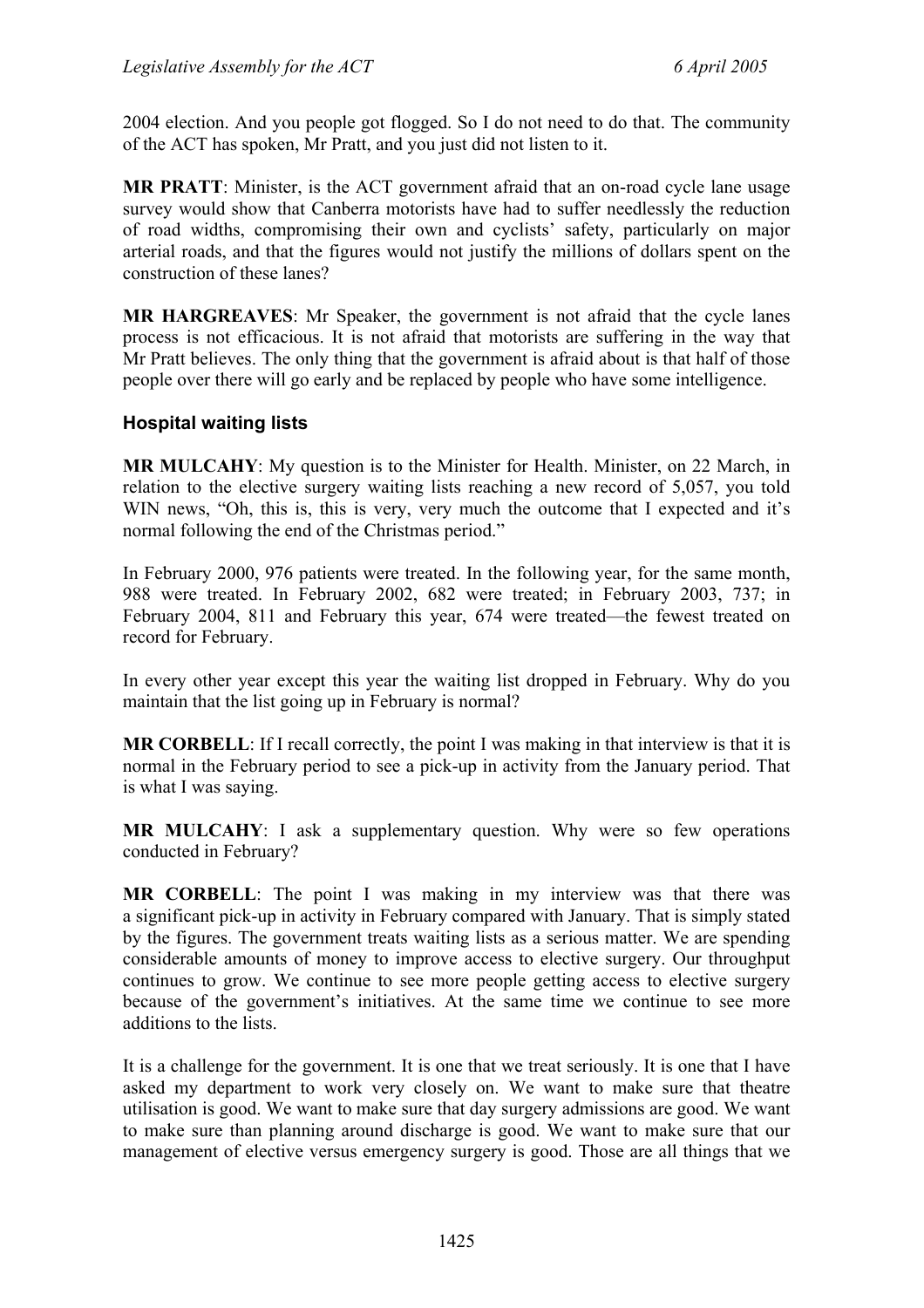are working extremely closely on. My comments were entirely consistent with the information released in the bulletin that Mr Mulcahy refers to.

### **Hospitals—neonatal transfers**

**MR SESELJA**: My question is to the Minister for Health. On 30 March, a young woman from Quakers Hill gave birth to a baby boy in the neonatal unit of the Canberra Hospital. You have stated in relation to the case:

When the demand is high in one city and the [Canberra Hospital] is able to, we receive patients. When demand is high here, we transfer patients to other members of the network.

How often since 2002 have women had to travel interstate from Canberra to give birth to children because our neonatal unit has been full?

**MR CORBELL**: I do not have that information with me to give off the top of my head, but I am happy to take it on notice. I should make the point, of course, that Canberra Hospital's neonatal intensive care unit is a regional unit. It services our region and we receive babies from as far away as Wagga, Cowra, all the way down to the Victorian border, Eden, and many other places in between. That is the role of the neonatal intensive care unit at the Canberra Hospital. It does participate as part of the network and, obviously, you cannot plan whom you are going to get into your unit. If one unit is facing pressures, patients are transferred to another unit. The alternative, of course, is that you do not transfer them to another unit, and that is completely unacceptable. You transfer them to where they can get the care they need. That is what happened in relation to the mother from Sydney.

Some of the ways that was handled, in terms of ambulance transfer, perhaps should have been reconsidered, because that probably was not the most appropriate way to manage her transfer. I think a helicopter transfer would have been far more appropriate. But that was not a decision of ACT Health; it was a matter for New South Wales health. But, that said, it was entirely appropriate for the New South Wales health system to transfer a patient such as this expectant mother to the Canberra Hospital at that time, because that was about making sure that she and her baby got the care that they needed. That is what it is about.

In relation to the figures that Mr Seselja asked for, I am happy to make the inquiry of my department and provide those figures as soon as possible.

**MR SESELJA**: I have a supplementary question, Mr Speaker, and I am sure the minister will want to take this one on notice as well. How often has the neonatal unit been at full capacity during the same time and unable to accept more patients?

**MR CORBELL**: It is the same question essentially, Mr Speaker. If people have been sent interstate, they have been sent interstate because there was no capacity at the neonatal intensive care unit. So it is the same question and, as I have already indicated, I will take it on notice.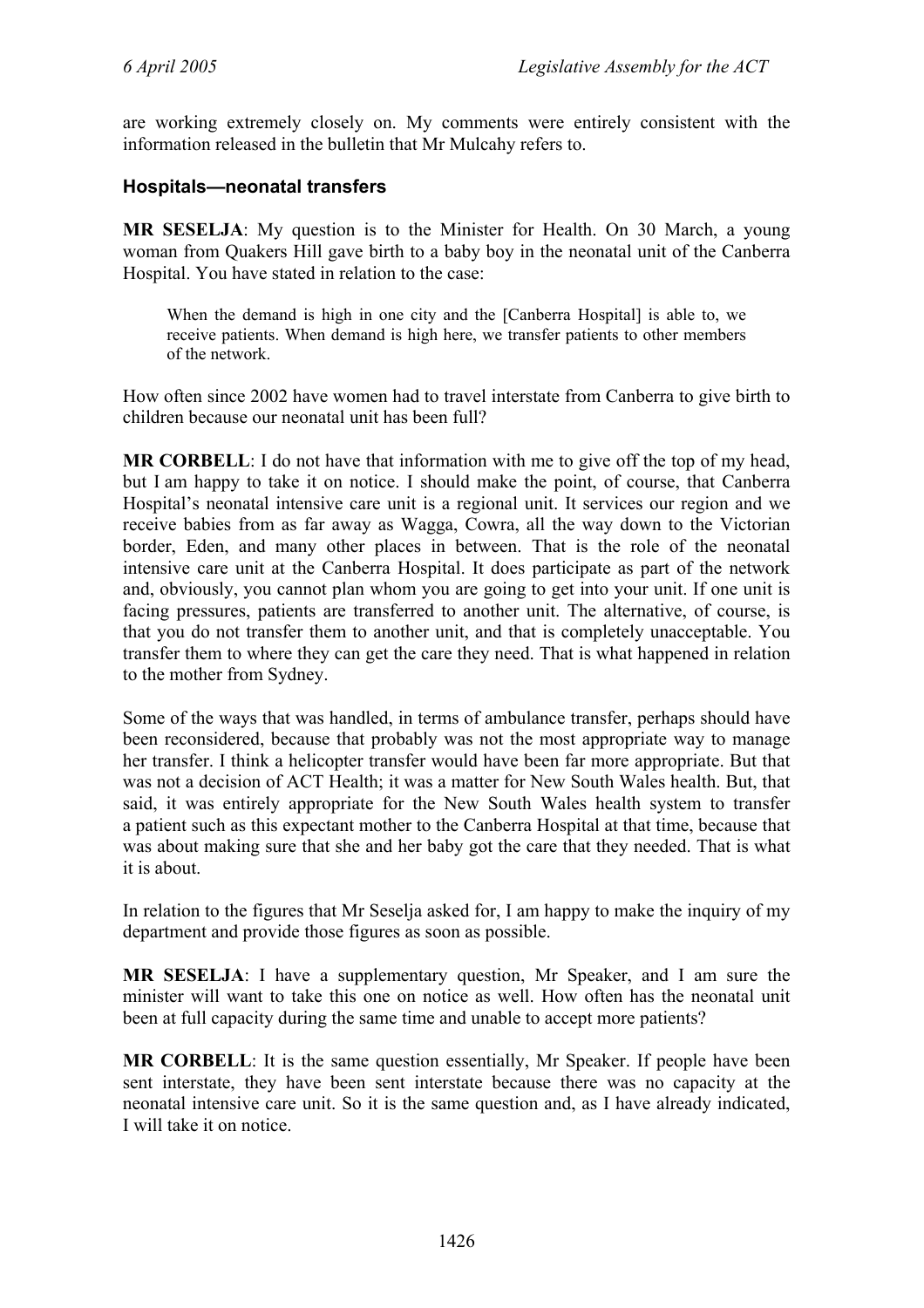## **Guardian House—demolition**

**DR FOSKEY**: Mr Speaker, my question is to the Minister for Planning. It relates to the imminent demolition of Guardian House and the subsequent development of a six-storey office building in Woden town centre. Woden town centre is in desperate need of arts and community facilities, however an analysis of the arts and community facilities available in the Woden town centre has not, to my knowledge, yet been conducted. When such an analysis is conducted it is likely that Guardian House may be found to have been an important facility capable of meeting some of these needs. Minister, what steps will the government take to address Woden town centre's need for arts and community facilities in light of the demolition of Guardian House?

**MR CORBELL**: The demolition of Guardian House is the outcome of a process commenced by the commonwealth government to sell surplus assets in the Woden town centre. The commonwealth government sold Guardian House, which was previously being used, I think, for records storage for one of the commonwealth departments located in the town centre. They sold the site; it was purchased by a private developer in Canberra who is now proposing to demolish that building to build a new commercial office development in the Woden town centre.

The future of Guardian House, as I understand it, has been assessed and looked at by the ACT Heritage Council, which has advised that certain measures to record some of the interesting architectural aspects of the building should be undertaken prior to its demolition. But Guardian House is not a heritage-listed building; nor is it a building that is on any other register that has statutory requirements involving the building's protection.

The government's view is that the demolition of Guardian House is consistent with the appropriate planning and heritage processes and that the future use of that site will be for a commercial office building, if that is chosen by the owner of the site.

In relation to arts and community facilities, Woden is already well serviced by a range of community facilities, including community childcare centres and the Woden Community Service building, as well as a public library, which has meeting rooms of its own, a government shopfront and a range of other facilities such as that.

At this stage there are no plans to undertake an assessment of the need for further facilities in the Woden area. The government has undertaken a detailed master planning process for the Woden town centre over the past couple of years. That master plan has now been completed and that is informing changes to the territory plan, which are underway right now.

There are no proposals that I am aware of to further look at the need for additional arts or community space in the Woden town centre. We believe the provision of community infrastructure in the Woden town centre is already of a high standard. We are seeking now to address some of the other problems with Woden, such as the lack of safety and security around the bus interchange and the need to improve some of the public spaces in Woden, to make sure it remains a vibrant and important town centre.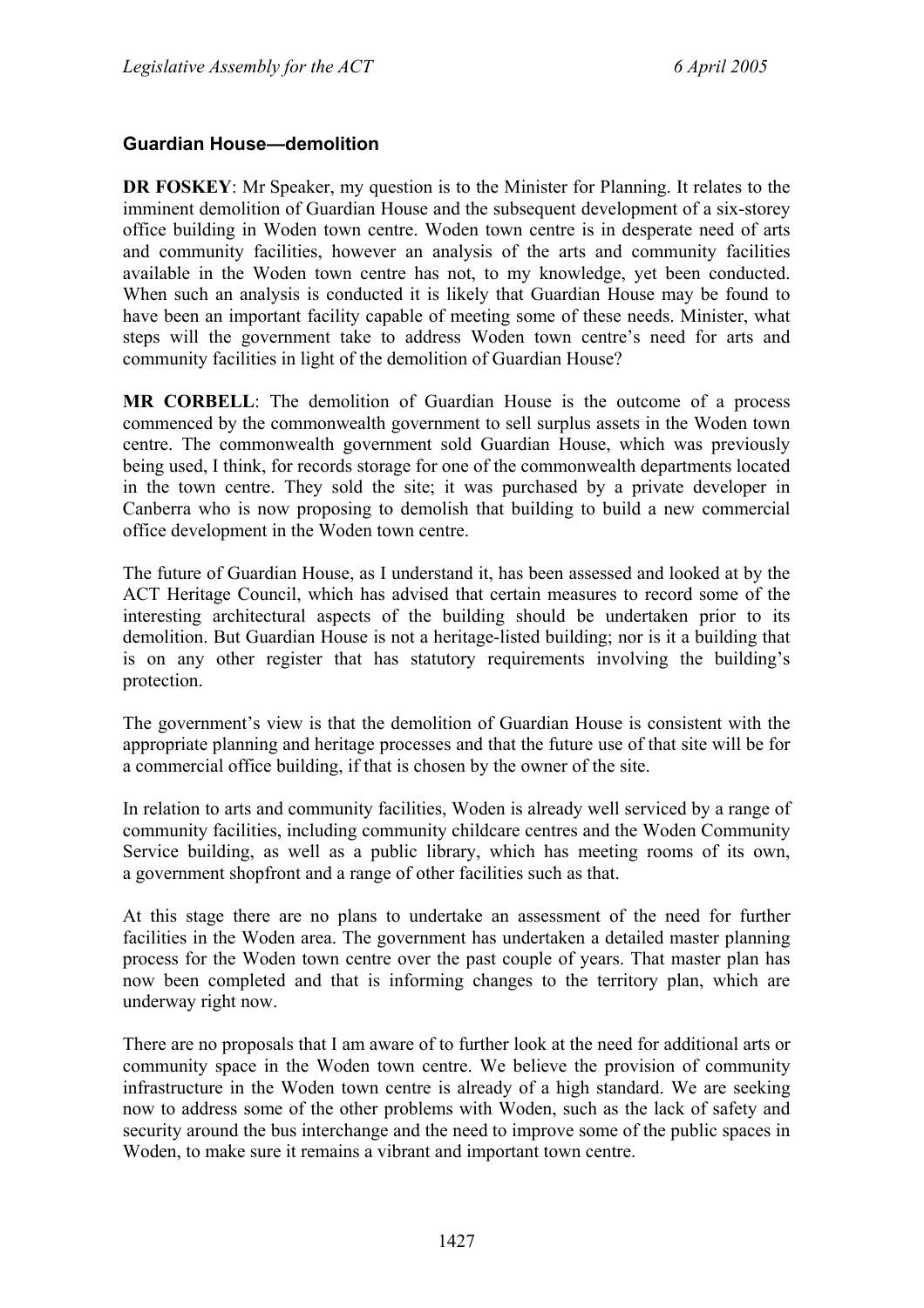**DR FOSKEY**: Mr Speaker, I have a supplementary question. Could the minister advise me of the extensive arts facilities in Woden town centre?

**MR CORBELL**: I did not say there are extensive arts facilities in Woden town centre, I said there is extensive public infrastructure in the town centre that meets a variety of needs, including the Woden Community Service building, childcare facilities, the Woden library and the Woden public health clinic.

There is a range of facilities in Woden, a number of which provide public meeting spaces and display areas that meet the demands of the residents of that town centre. So the government does not believe that there is any justification, at this time, for an expansion of those types of facilities. Our focus in on refreshing and renewing the existing infrastructure, much of which is becoming old and rundown, particularly around public transport facilities and in the public spaces of the town centre itself.

## **Calvary Hospital—elective surgery**

**MRS DUNNE**: Mr Speaker, my question is to the Minister for Health. Elective surgery waiting lists at Calvary Hospital, in my electorate, reveal that, of the 2,066 patients waiting for elective surgery, 829, or 40 per cent, are overdue for surgery. In category 2, 67 per cent of patients at Calvary Hospital are overdue for elective surgery.

Minister, why are 40 per cent of patients on the elective surgery waiting lists at Calvary Hospital overdue for surgery?

**MR CORBELL**: Mr Speaker, it is simply a case, as I have indicated before, of the government needing to work hard to try to meet demand. And the government is doing that. The government has increased funding. I do not know how many times I can say it, but I am going to continue to say it. The government has increased funding substantially to improve access to elective surgery. And that is seeing more people getting access to elective surgery. There is no doubt about that. More people are getting access to elective surgery.

At the same time, more people are being added to the list. That is a matter of serious concern for the government. As I indicated in my earlier answer to, I think, Mr Mulcahy, the need is to continue to focus on all areas of the delivery of elective surgery procedures, including resources, to ensure that we get as many people through the elective surgery list as quickly and as reasonably as possible. And that will remain the government's objective.

**MRS DUNNE**: Minister, how many patients will be overdue for elective surgery at Calvary after the month-long lull in surgery that is currently under way at Calvary?

**MR CORBELL**: I cannot answer that question in advance of the data being reported.

#### **National Folk Festival—waste management**

**MS PORTER**: Can the Minister for Urban Services please advise the Assembly of the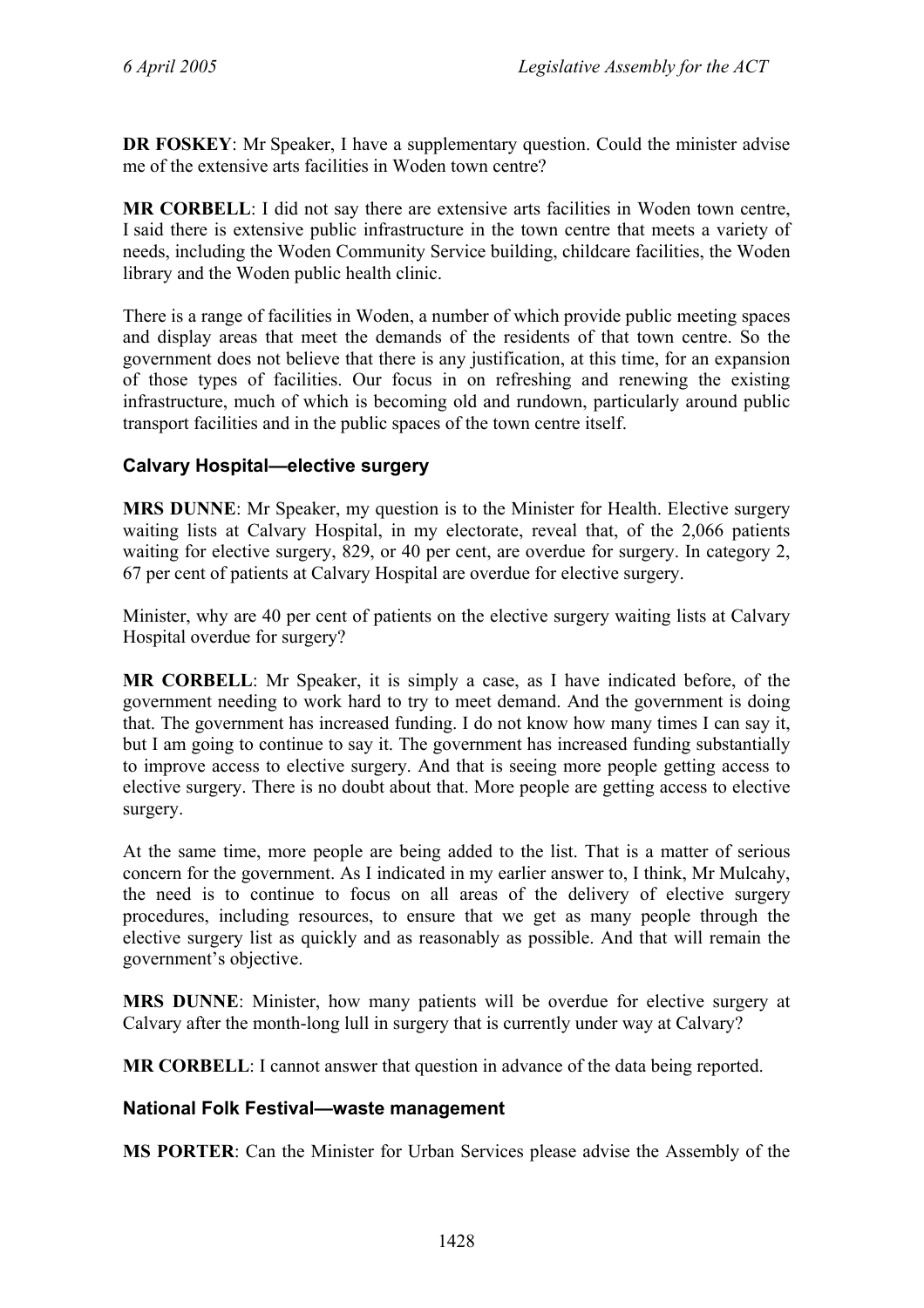effectiveness of the National Folk Festival's efforts to reduce the amount of waste to landfill arising from the festival?

**MR HARGREAVES**: I am pleased to inform the Assembly that the National Folk Festival's organisers were very successful in achieving their target of a 75 per cent recycling rate. Of the 14.22 tonnes of waste generated at the five-day event, 6.9 tonnes of commingled recyclables—paper, bottles, et cetera—3.56 tonnes of compost and 784 kilograms of used cooking oil were recovered. As a result, there was a significant reduction in the amount of waste to landfill. That was a significant achievement and one that has sent a message to the organisers of the ACT's other major events.

It was the fourth year in a row that the National Folk Festival worked with the Department of Urban Services to reduce the amount of waste to landfill and better educate volunteers and participants about recycling. During the festival, there were bins in a number of locations throughout Exhibition Park clearly marked as being for compost or organic material for recycling, exactly the same as for ACT households, and other garbage. The printed festival program also prominently displayed information on how to use the recycling system and encouraged patrons to use it wisely.

The organisers of the National Folk Festival should be congratulated. It is great to see such a major event using innovative methods to promote recycling. The many thousands of people who attended the event also deserve recognition for so enthusiastically playing a role. The government intends to use the folk festival as a model for other major events in the ACT. A case study will be developed, along with a new policy on recycling at public events. Other major events could then follow the folk festival's lead.

Mr Speaker, this is a classic and fine example of how the community, event organisers and the government can work together to achieve the no waste strategy, to change the throwaway culture and to get people to think about recycling and reuse. I am pleased to be able to report that the target of 75 per cent for waste recycling was well and truly exceeded. It is very heartening to see that, if we provide the facility for people to throw their unwanted organic material into a receptacle provided for the purpose, they will actually do so. We did also see a very large uptake in the number of people throwing things such as paper cups and plastics into bins for recycling. It seems to me to be a fantastic pointer to what can be done.

As I have said, it was the fourth year in a row that these people have been doing so, which is fantastic, but to date we have not had empirical data that we can point to in order to show the success of it and therefore adopt yet another plank in our no waste strategy. I am please to say that, if we could achieve a recycling rate of 75 per cent at major events such as Summernats, the National Multicultural Festival and the Canberra Festival, we would be well on the way. I would like to record my thanks and the Assembly's congratulations to those people behind the system.

## **Disability services—insurance claims**

**MR STEFANIAK**: My question is to the Minister for Disability, Housing and Community Services. Minister, you said yesterday that Disability ACT had not refused to provide adequate details about potential claims for compensation to the insurance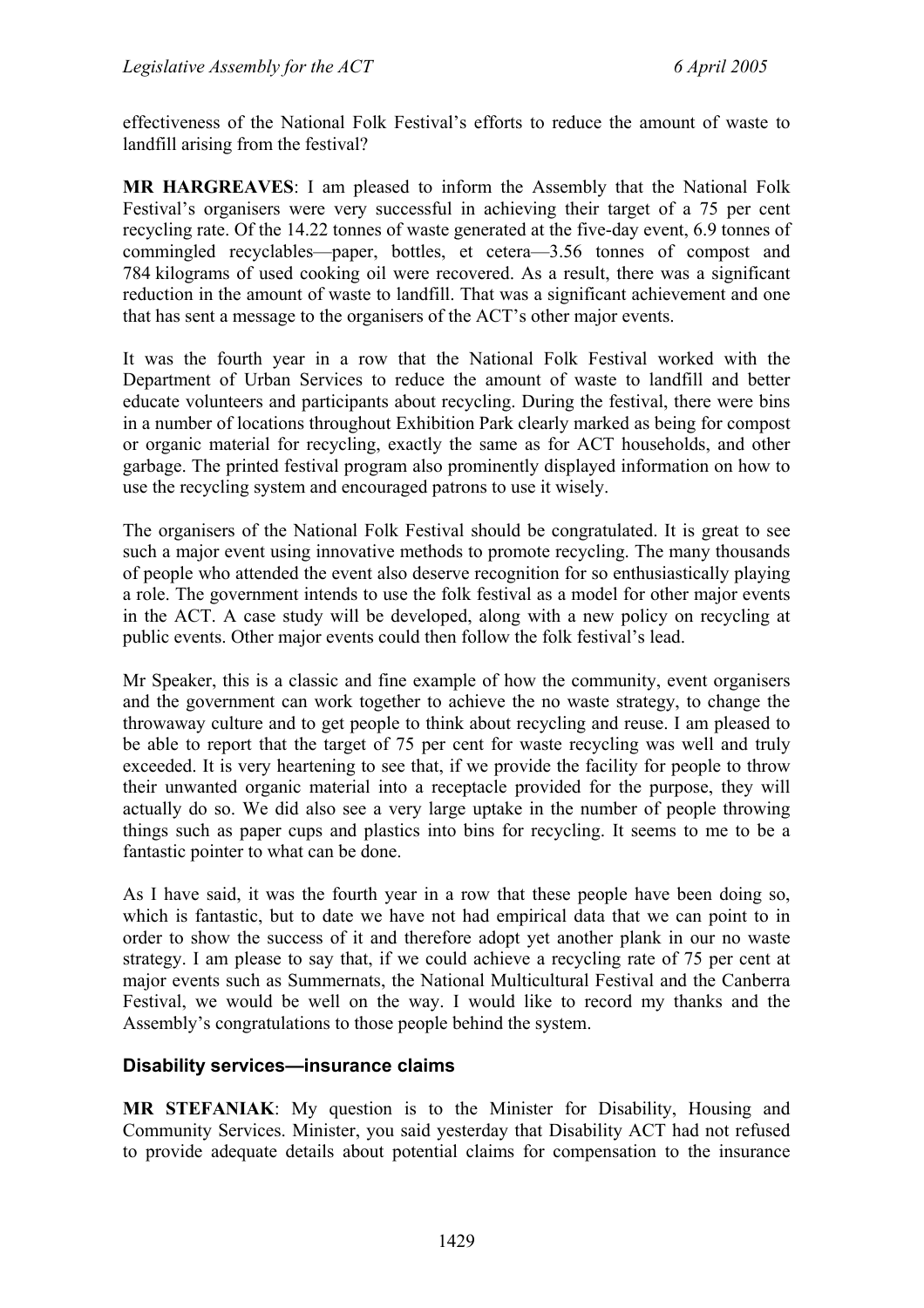authority. In a report in today's *Canberra Times*, Disability ACT is described as having "refused to notify the insurance authority of claims, citing privacy concerns".

Minister, I understand, however, that the insurance authority has received legal advice that invalidates these privacy concerns. Why did you claim yesterday that your department had not refused to provide adequate details about potential claims?

**MR HARGREAVES**: With respect to all notifications of reports, the department has notified well within the timeframes all details of incidents that would need to be used to evaluate the risk to the territory. The only piece of information that was withheld was the names of the people involved in the incidents. Everything else, the description of the person, any disability they might carry, the nature of the incident, all the rest of it was provided well within the timeframe.

There was concern that the issue of a person's name might in fact compromise their privacy. That was discussed and it was determined that the provision of that information to the insurance authority would not compromise people's privacy. Again, that information was provided to the insurance authority well inside the timeframe. My information is that it was provided a goodly couple of weeks ago. My answer to Mr Stefaniak's question today, subsequent to Mr Mulcahy's of yesterday, stands.

**MR STEFANIAK**: I ask a supplementary question. Minister, has the insurance authority had to decline to accept any potential claims that have been notified by Disability ACT? If so, why?

**MR HARGREAVES**: The issue is about reported incidents. These are reports. This is all about evaluating the risk to the territory in the event of liability and a claim. This is not about claims. The information provided to the insurance authority is about reports of incidents. It is not about the lodging of claims. In that respect, my department has more than adequately discharged its statutory obligations.

#### **Crime—extradition**

**MR GENTLEMAN**: Mr Speaker, my question is to the Attorney-General. Minister, I understand that you have formally approached the commonwealth government to make a request of the People's Republic of China for the extradition of a Chinese national in relation to the investigation of an alleged murder in Canberra last year. Are you able to inform the Assembly of the outcome of that request?

**MR STANHOPE**: Mr Speaker, this is a very important question, particularly in the context of the Australian legal system and the rule of law.

Yes, I can confirm that I wrote to the commonwealth government, through the federal Minister for Justice and Customs, Senator Chris Ellison, asking him to make a request of the People's Republic of China for the extradition of a Chinese national who is wanted in the Australian Capital Territory in connection with an alleged murder. In making the request, I undertook that the ACT government would meet the costs associated with the extradition.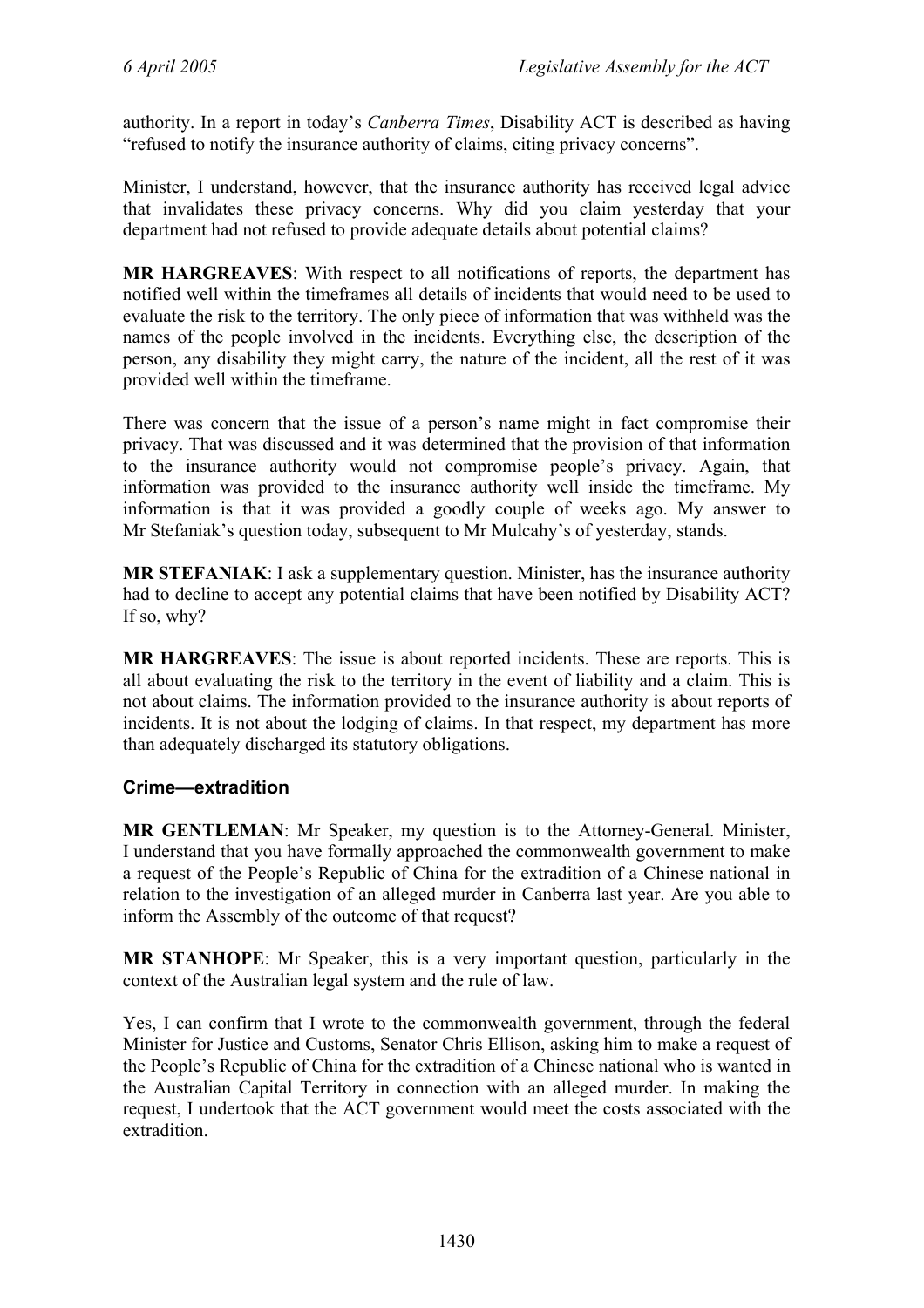I should emphasise that the offence at this stage is an alleged offence and that the suspect retains the right under Australian law to be regarded as innocent until proven guilty. The alleged offence, however, is the most serious one, murder, and the approach to the commonwealth to request extradition was made on the principle that alleged offences against Australian law should be dealt with where they occur—in Australia.

I have yet to be officially advised by the commonwealth of its response to my request but, I have to say, I was surprised and bitterly disappointed last night to be advised by a representative of the *Canberra Times* and via inquiries made by my own office that the federal minister for justice does not plan to make a formal request to the People's Republic of China for the extradition of the national in question.

I read in this morning's media that Senator Ellison's office believes it would be inappropriate for Australia to seek the extradition as China does not extradite its nationals. Senator Ellison has today issued a press statement in which he says that, while he raised the matter in discussions with Chinese authorities, it would be futile—in his words—to make a formal extradition request and that the federal government would not do so.

I have to say that I do not accept that. While I acknowledge that there is no extradition treaty currently in force between China and Australia, I do not believe that this ought to be the end of the matter. Extraditions can and do take place in the absence of extradition treaties. Australia's own extradition act does not require a treaty to be in place. That act simply provides that the commonwealth Attorney-General can request or authorise a request for the surrender of a person from a country in relation to an offence against the law of Australia punishable by more than 12 months imprisonment.

Whether or not such a request is granted is, of course, a different issue. That is a decision for China to make. But the very least that Australia could do is lodge the formal request for extradition. It should pursue every means at its disposal to ensure that an alleged and exceptionally serious breach of Australian law is investigated and resolved here in Australia by Australian courts according to Australian rules of evidence and Australian notions of justice and punishment.

The Canberra community needs to have confidence that alleged crimes committed in the ACT will be investigated and resolved here in the ACT. The community needs to have confidence that those processes will occur unhindered and free of fear or favour. The people of the ACT are entitled to know, and to have a full explanation from the federal government, whether there are any reasons why Australia should not pursue this extradition request to the extent that it is legally able to do so. They have a right to know why the commonwealth government will not lodge a formal request with the People's Republic of China to extradite to the ACT a person wanted in connection with a brutal and aimless crime—the murder of a young woman in Belconnen. The victim of this alleged crime deserves no less.

I will conclude by saying that I will not let the matter simply rest. The federal minister for justice, in his press release of today, while describing the prospects of lodging a formal request as a futile exercise, adds by way of explanation that, because the matter involved two Chinese nationals, the valid interest that China had in pursuing the matter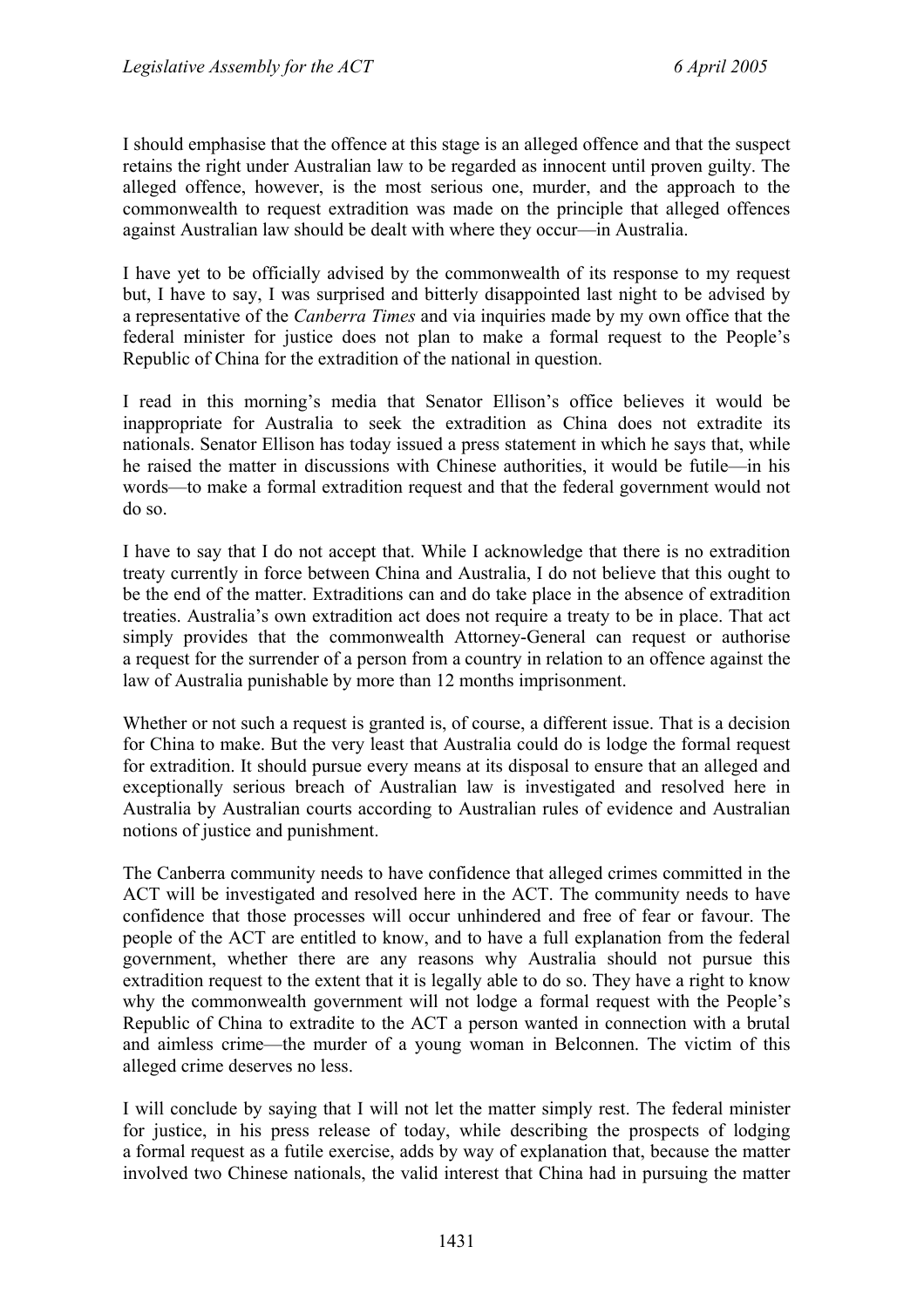comforted him that it was appropriate for the matter to be dealt with by Chinese authorities in China and that it was enough if we simply assisted them in their investigation of the crime committed in the ACT.

I reject that absolutely as a complete abrogation by the commonwealth of its responsibility to people living in this nation under the protection of the laws of our country. It simply is not acceptable for the commonwealth government to wash its hands of its responsibility and to assume that the valid interest is that of the Chinese. It is not.

I ask that all further questions be placed on the notice paper.

# **Personal explanations**

**MR MULCAHY** (Molonglo): Mr Speaker, I claim to have been misrepresented and seek your leave to raise the matter under standing order 46 by way of a personal explanation.

**MR SPEAKER**: The member may proceed.

**MR MULCAHY**: During question time today, I believe the Chief Minister made the remark that I had said in this place that public servants were overpaid. I am aware that I have addressed, both here and elsewhere, the rate of pay increases collectively for the public sector in Canberra and I have reflected, one might say adversely, on the competence of the Minister for Industrial Relations in handling negotiations to secure productivity—

**MR SPEAKER**: This is a personal explanation?

**MR MULCAHY**: Yes, Mr Speaker. I have no recollection of uttering the statement that public servants are overpaid. I also raise matters under standing orders 51 and 55. Under standing order 51, the Chief Minister, again, reflected on a debate earlier this year when he made the remark, inaccurately, that I was the only member of the opposition who did not speak on a particular bill related to smoke-free places. In relation to standing order 55, he—in my view, in a most offensive fashion—reflected to the Assembly that I in some way advocated the sale of tobacco to children. This is something I have campaigned against vigorously and opposed throughout all my career appointments and I find the statement incredibly offensive and untrue. Mr Speaker, I seek your ruling on the matter of imputation and motive as regards standing order 55.

**MR SPEAKER**: In the first place, I am surprised that you were able to hear what the Chief Minister said, because in the cacophony that was going on I found it difficult. But, at face value, I take what you say as a correct interpretation of what has been said. As to whether it was offensive, these things are usually raised when they occur because, if one is offended, one is offended immediately. I think the personal explanation for which I have given you leave adequately addresses the issue. I remind members that, if they feel something is offensive, it ought to be raised immediately because—if I can use these words—it loses its sting the longer you leave it.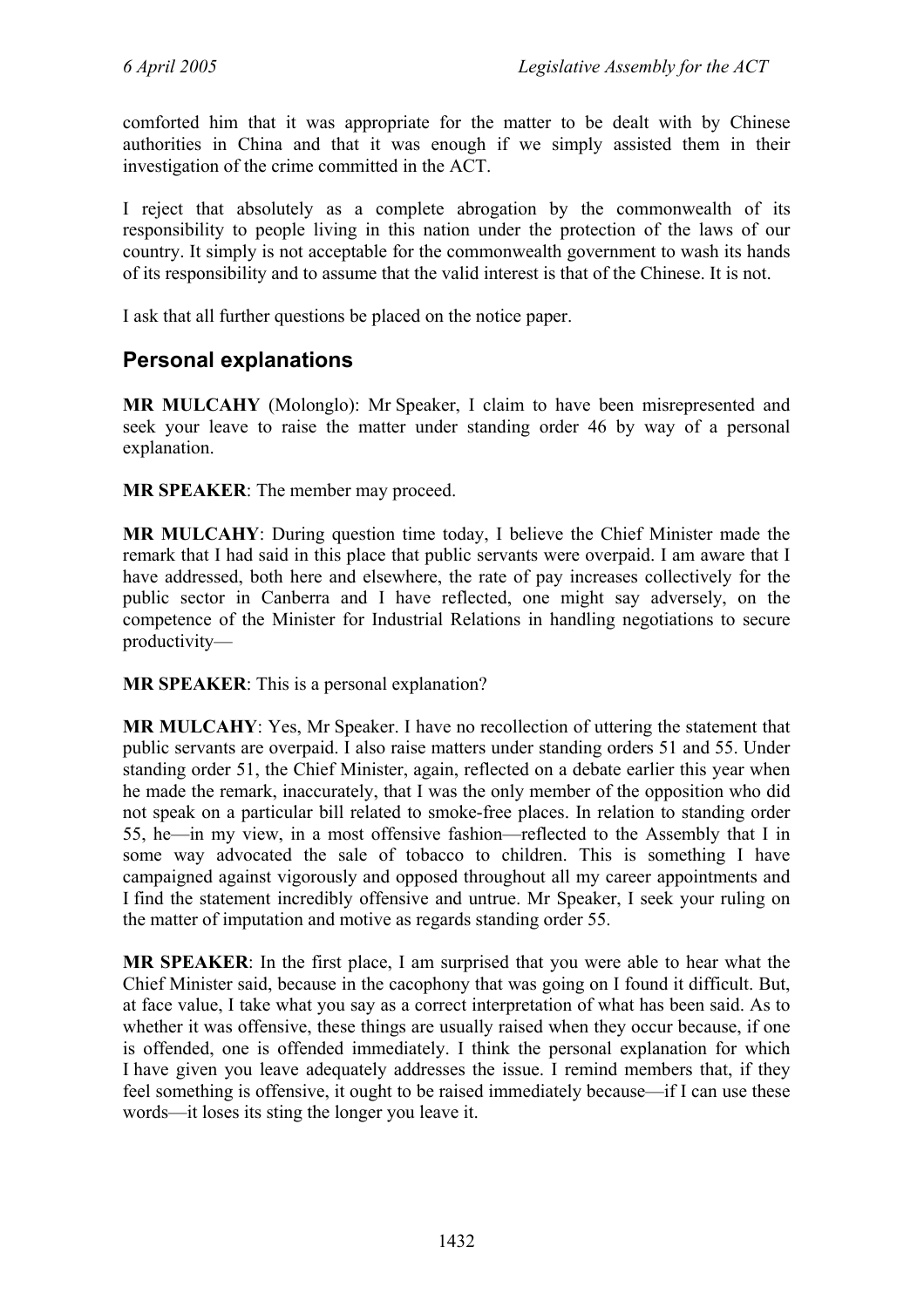**MR STANHOPE** (Ginninderra—Chief Minister, Attorney-General, Minister for the Environment and Minister for Arts, Heritage and Indigenous Affairs): If I might respond, Mr Speaker.

**MR SPEAKER**: You need leave to do so.

**MR STANHOPE**: I would be happy to respond and withdraw any imputation if I had leave to do so, Mr Speaker.

**MR SPEAKER**: The Chief Minister may proceed.

**MR STANHOPE**: I must say that I apologise. I understood that Mr Mulcahy had at times in his career worked for the tobacco industry. Mr Mulcahy appears to be assuring us that he does not work for the tobacco industry and never has and, as somebody who has never worked for the tobacco industry—

## *Opposition members interjecting—*

**Mr Mulcahy**: On a point of order, Mr Speaker: this is another example of lowering the tone of this Assembly.

**MR SPEAKER**: Order! Mr Mulcahy, resume your seat. To the extent that there was an imputation made, it has been withdrawn. If you want to make another personal explanation, you will have to get leave from me to do so and you will have to stick to the personal explanation.

**Mr Mulcahy**: I seek leave, Mr Speaker.

**MR SPEAKER**: The member may proceed.

**Mr Mulcahy**: The matter I raised was the observation that there was a matter of me advocating the sale of tobacco to children. I did not deny my career appointments, but I have said most seriously that I find it offensive. I do not see much point in getting to the level of the Chief Minister. He is obviously getting rattled by a number of events, but I do find that offensive and I ask that it not be—

*Government members interjecting—* 

**MR SPEAKER**: Order! Resume your seat.

**MRS DUNNE** (Ginninderra): Mr Speaker, I seek leave to make a personal explanation under standing order 46.

**MR SPEAKER**: The member may proceed.

**MRS DUNNE**: In question time today, Mr Stanhope made the assertion that Mr Mulcahy was the only person on this side who did not speak in the smoking in public places debate. I did not speak in that debate, and that does not in any way make any imputation about my views about smoking.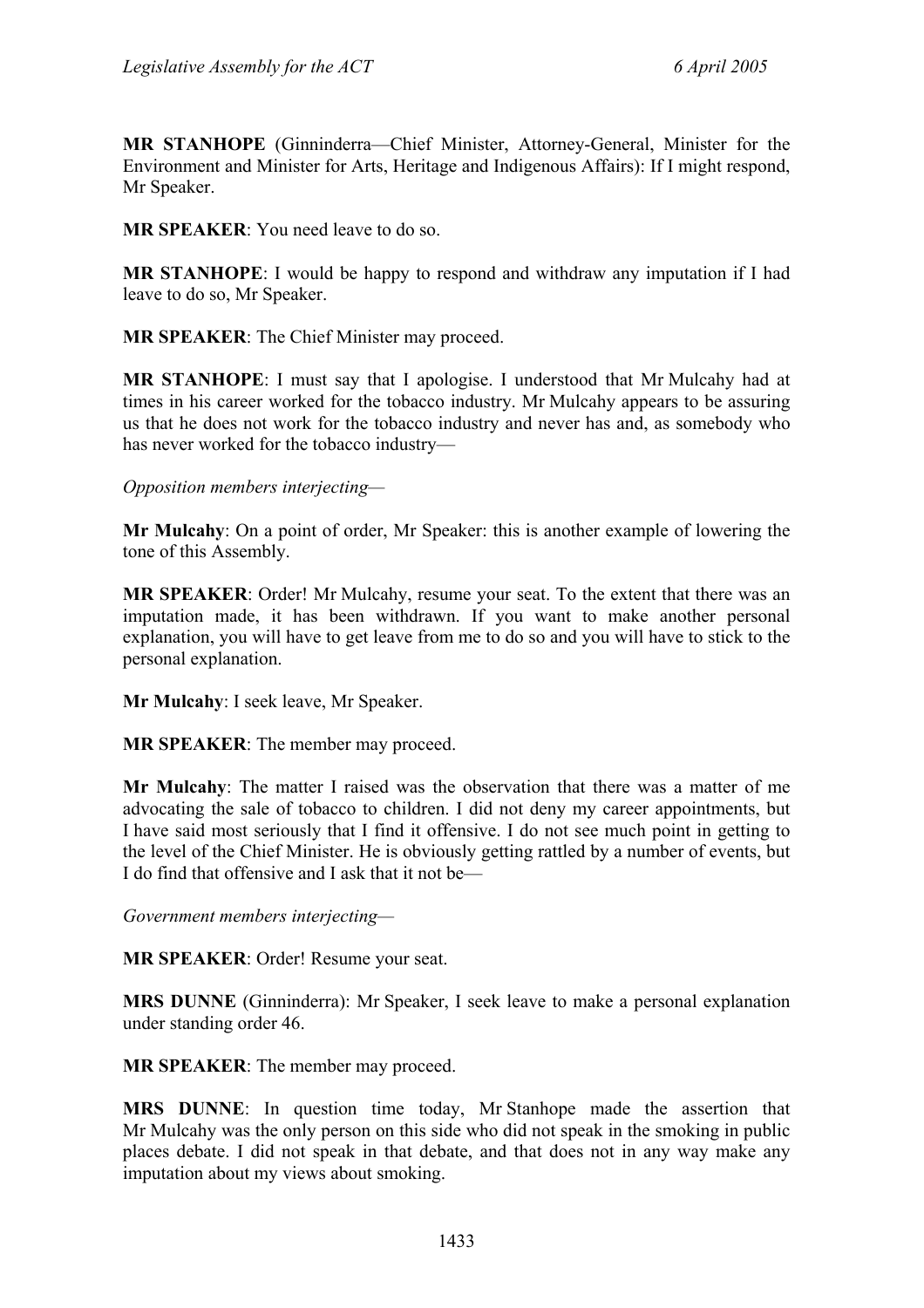**MR SPEAKER**: Thank you. Chief Minister.

**MR STANHOPE**: I apologise to Mrs Dunne. I had thought that Mr Mulcahy was the only person. The point that I was making, of course, was that my understanding was that Mr Mulcahy was the only person from the Liberal Party who did not speak, on the basis of the fact that he flogged tobacco, that he was a purveyor, a salesman, of tobacco.

**MR SPEAKER**: Order! Resume your seat, Chief Minister. Let us settle down a little bit.

**MR SESELJA** (Molonglo): Mr Speaker, I seek leave under standing order 46 to make a personal explanation.

**MR SPEAKER**: You may proceed. I am sure that you will make sure that it is a personal matter, too. You cannot go any further than the personal matter.

**MR SESELJA**: The Chief Minister implied that I also spoke on the smoking in public places bill and I did not, so I would just like to add that to the record.

# **Voluntary student unionism**

Debate resumed.

**DR FOSKEY** (Molonglo) (3.20): Mr Speaker, I shall resume where I left off before lunch. Student unions provide very important services to students. In Canberra, campus services include advocacy for students, including assistance to appeal against university decisions; representing students on important bodies, such as the university council, the academic board and advisory committees; providing services that directly benefit students, including orientation week; resources such as the student diaries and survival guides; guides to how to live in the city, where country students may find themselves; student magazines; second-hand bookshops; legal advice and services; welfare services and advocacy, including emergency loans and access to housing; and clubs and societies that provide facilities such as computers and meeting rooms.

The Senate committee found that there is no other way for a satisfactory level of service to be provided for students except through student organisations which, as they run at cost, depend on the fees paid by all students to run the range of services provided. Given the peculiar circumstances of running services on campus, it is highly unlikely that any contracted private provider or business could offer the range or quality of basic amenities that students currently enjoy.

As for the services that are peculiar to the needs of students, in most cases these could not be provided even by the university. Student organisations are what we like to call in simple economics a natural monopoly, the removal of which would result in a marked deterioration in student services and a considerable loss to university life and culture. There is some legitimate concern about the annual fees charged by student unions, which on some campuses are as high as \$500, but this has not yet been raised as an issue in the ACT. I understand that the annual fee for the ANU Students Association this year is around \$220 a student.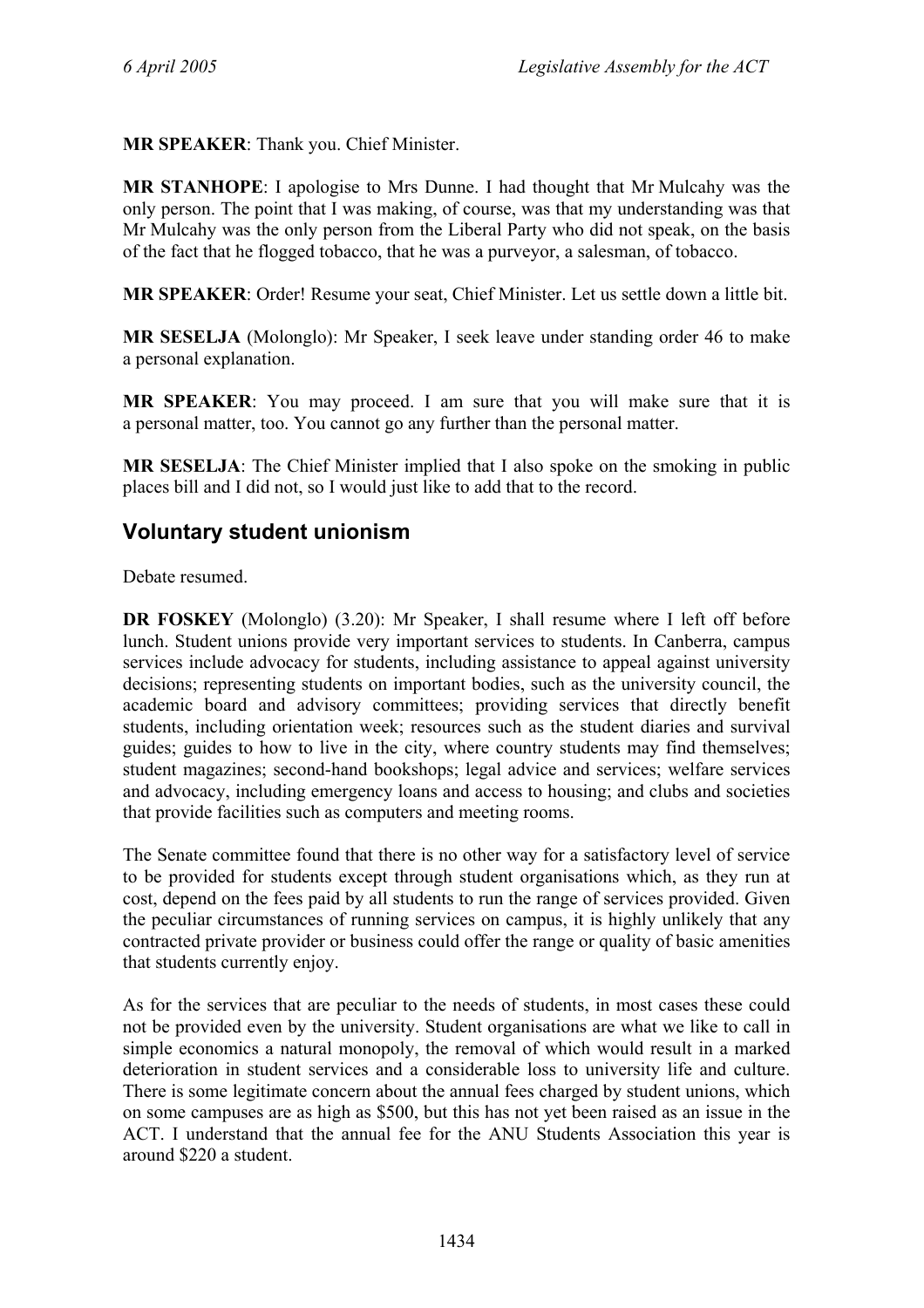If the level of fees is an issue, that is a separate debate and not logically connected to voluntary unionism. A user-pays system is not suitable for the students, many of whom are living on a low income and already struggling with increasing HECS fees. It is also very important to have a democratic voice representing tertiary students. We have seen recently how effective student associations can be with lobbying against increased HECS fees. ACT student associations have been involved in that and have also been active in providing advocacy and support for international students.

I note here that a lot of the changes that the federal government has introduced into funding for universities have meant universities have an increased reliance on full-fee-paying international students. Many of those students need heaps of support. I have seen students wandering around campus with poor English skills and very little support. Without student associations, they will not get that support. It is not a logical corollary from forcing universities to raise their own funds. In fact, I think we need student associations more as a result of that. An attack on student associations also threatens jobs. The students association and union at the ANU employ around 140 people and at the University of Canberra they employ around another 120. Many of these jobs provide much-needed employment opportunities for students and young people undertaking vocational training.

I sum up with a quote from Senator Nettle, a Greens senator:

University education should be a well-rounded cultural experience which allows for sporting, artistic, political and social participation not simply attending lectures. This legislation is an attack on educational standards and a threat to the quality of Australian universities' reputation.

I note that the ANU, having its place among the world's best universities, did not get there through academic qualifications alone: It is partly there because of the services that it provides to its students and the support it gives students. The Greens will do whatever they can to support local student unions and other groups that oppose the proposed commonwealth legislation.

**MR SESELJA** (Molonglo) (3.26): I will be supporting Mrs Dunne's amendments and I commend her on her amendments, particularly as they relate to freedom of association. I am a supporter of freedom of association. I would not say that I am someone who generally supports the Human Rights Act, but freedom of association is a good thing and Ms Dunne's amendments go to that. It seems that freedom of association is all well and good for people like Mr Gentleman—until it relates to freedom not to be in a union, when, of course, it is thrown out the window.

I want to address three or four issues surrounding VSU up-front fees. The question for Mr Gentleman is: does he support up-front fees? The student union contribution, the general services fee, which is up to \$590 at some universities, represents a compulsory up-front fee. You cannot get your degree without paying your \$590 at the University of Sydney, or your \$420 at the University of Technology. Does Mr Gentleman support this up-front fee? I am sure, when he sums up, he will answer that for us. The Labor Party are constantly going on about how they do not support fees, yet they are holding on to this up-front fee. They are holding on to this compulsory tax on students.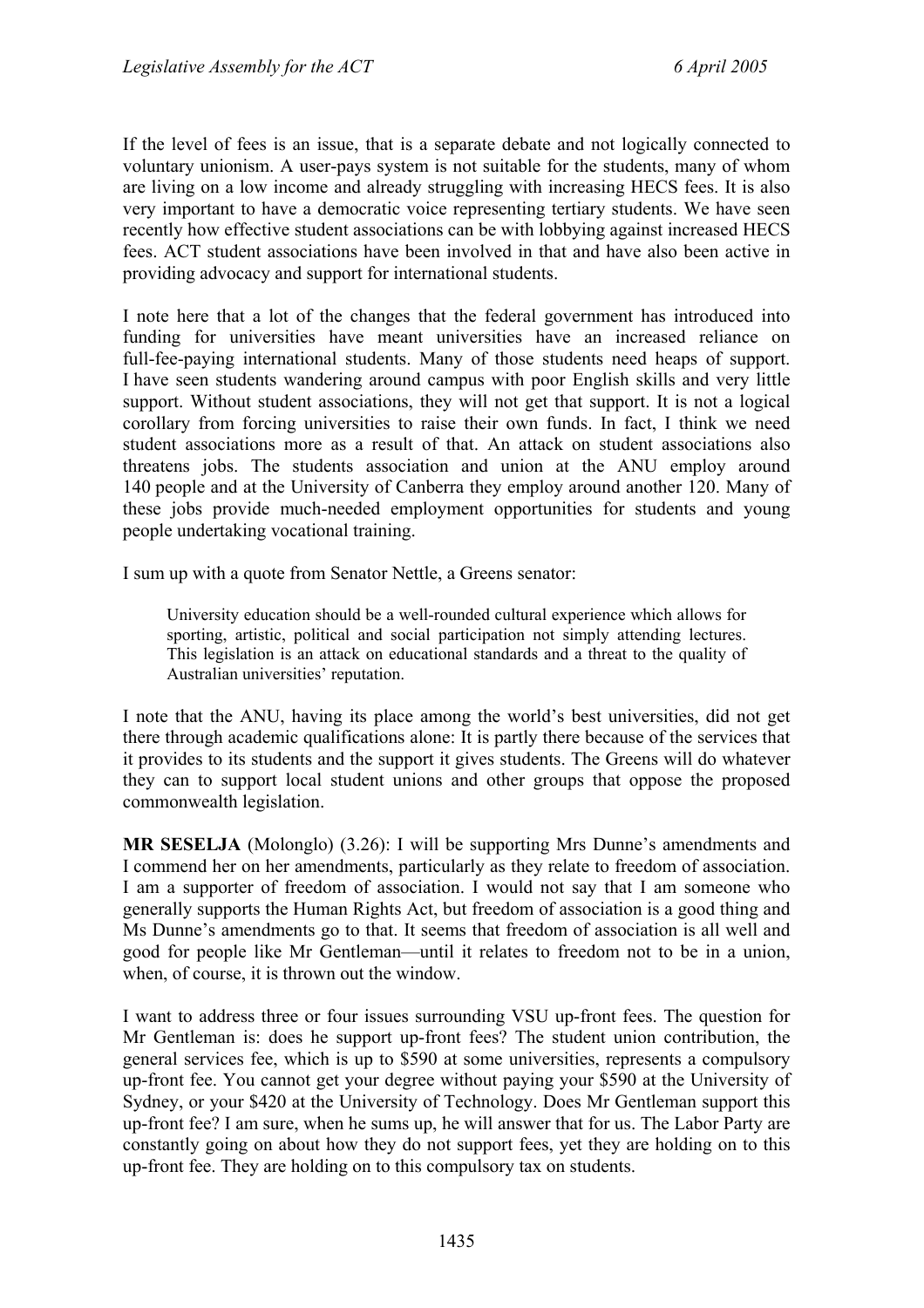I want to go into the use of some of these fees. I remember very well, and I was at university probably more recently than, I suggest, anyone else here—

**Ms MacDonald**: We can't help it that you're a baby!

**MR SESELJA**: I know; it's terrible. Anyway, having been at university pretty recently, I recall how some of these fees were spent. I was looking through some of the literature and I just want to highlight how some of these compulsory fees are spent. At one university, the university students association publication ran an article on how to get "high on a shoestring". That is fascinating, but I do not think that was a particularly good use of my money when I was paying the general services fee at the ANU.

Then there was free and cheap beer. Cheaper beer is not a bad thing. When I was at university, I did not mind partaking of a subsidised beverage from the uni bar. But I guess the question goes to the allocation of resources. Should the single mother who is studying externally at an Australian university have to subsidise other people's drinking? I would suggest no. I would suggest that that is not crucial and things like that need to be taken into account in considering this issue.

Another thing that has been brought to my attention is the publication from the ANU— I know Ms Porter would be shocked by it, because it is a feminist publication—called the "F word". I assume they are referring to feminism but in the actual subsidised publications they use the other "F" word quite a bit, and I am sure Ms Porter would be very shocked by that. I am sure she would not support student fees going to that sort of thing.

The other issue on student support is that we have heard how students want to keep the compulsory fees and I note there have been rallies. In fact, I think there is a rally on today—6 April, isn't it? There has been a media alert from the ANU Students Association, no doubt on university funds, about a demonstration at ANU Union Court. It says that students from ANU will be creating a crime scene on campus to highlight the devastating impact that the Howard government's antistudent agenda will have on student representation and services. I understand there was a similar rally held last week and it attracted about 50 people.

If that is a measure of the support for or the opposition to these moves by the Howard government, then I do not think there is a widespread concern amongst students. Of course, anyone who has been to one of these rallies at the ANU knows that most of the people there are not students. You get a rent-a-crowd from all sorts of places, or you get people that have hung around the campus for seven or eight years, so not particularly representative. But the numbers of themselves do tell a bit of a story.

The most concerning thing for me is the fact that we have people who do not use university services subsidising those who do, and one of the examples I have found at ANU is the food services. Some of them are okay—they are not particularly cheap and not particularly expensive but about average. But I found that the poorer students do not buy their lunch; they bring their own. The poorer student is paying his compulsory student union fees and subsidising those who choose to eat from the union or those who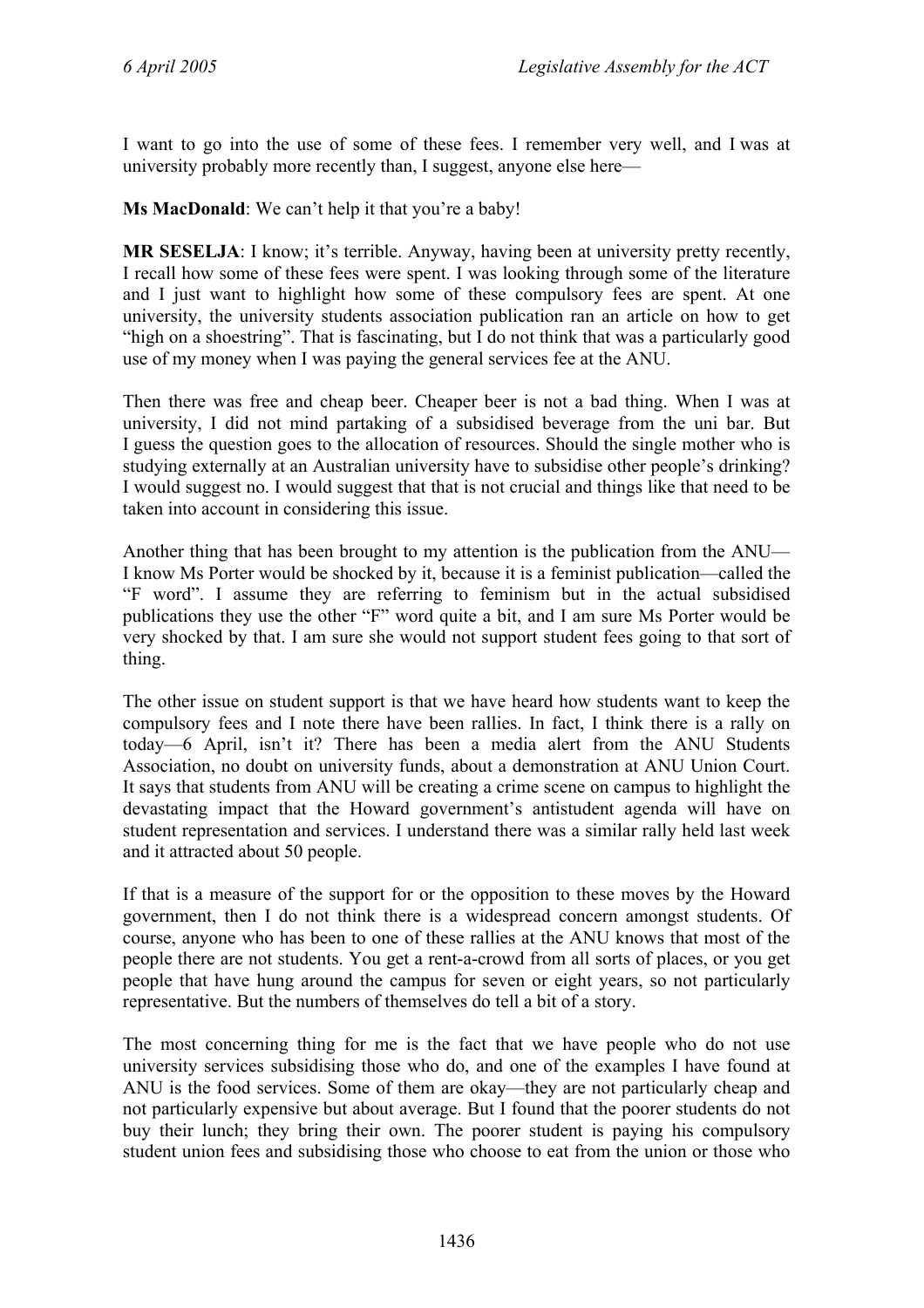drink at the bar. This is the crux of the issue: you are making people support things that they do not use.

The other thing they support, and Mr Gentleman would enjoy this—I think he stated before that he thought it was a good thing—is the marginal seats campaign run by the NUS of "Put Liberals last". He takes some pleasure from that, and that is all wonderful, but should those who do not support that agenda be forced to subsidise that kind of activism? The answer is no. This is what it goes to. The Labor Party always talk about being about freedom of choice—except where unions are involved and then they want to make it compulsory. We have the Howard government looking to abolish compulsory up-front fees and the Labor Party saying, "No. Keep the compulsory up-front fees. We now like compulsory up-front fees." There is a bit of a contradiction there in what we have been hearing from the Labor Party.

I support Mrs Dunne's amendments. I am sure Mr Gentleman will have interesting things to say about them and I am sure he would support the parts that refer to the Human Rights Act and upholding the Human Rights Act. We look forward to hearing what he has to say.

**MS MacDONALD** (Brindabella) (3.33): I commend Mr Gentleman for bringing this motion forward and, of course, I oppose the amendments put forward by Mrs Dunne. Lots of interesting points have been made today, but not that many interesting or correct points from the opposite side, I must say. Those opposite seem to be making two arguments. The first is that the Labor Party is putting forward this motion in support of its union mates. The second argument is that we should support what the federal government is doing and go for the idea of a user-pays system within universities for students.

**Mrs Dunne**: No. Listen, Karin: we believe in freedom of association.

**MS MacDONALD**: That was certainly the argument being put forward by Mr Mulcahy, Mrs Dunne, even if it is not the one that is being put forward by you. The first argument put forward by the opposition was one that is commonly put up by opponents of student unions within universities; that is, they confuse the issue of student unions with industrial unions, and they are two very separate things. Many years ago I was on the union board at Sydney university, and I will have a few points to make about that later. I have an ongoing association with the University of Sydney Union. Because I was at Sydney university for five years and had paid five years worth of subscriptions, that entitled me to life membership of the University of Sydney Union, and I still get information from the union.

The opposition's first claim is that the only reason we support student unions is that we are supporting our union mates. Student unions are very separate organisations from industrial unions, as you would know, Mr Speaker. The argument about freedom of association has been made by Mrs Dunne, and I think Mr Seselja argued that members of the Labor Party are all for freedom of association and do not believe in taxing people unless, of course, it has to do with student unions. But the issue is that these are not industrial unions; these are organisations that provide a service. They provide political representation, but that is a fairly small part in most universities.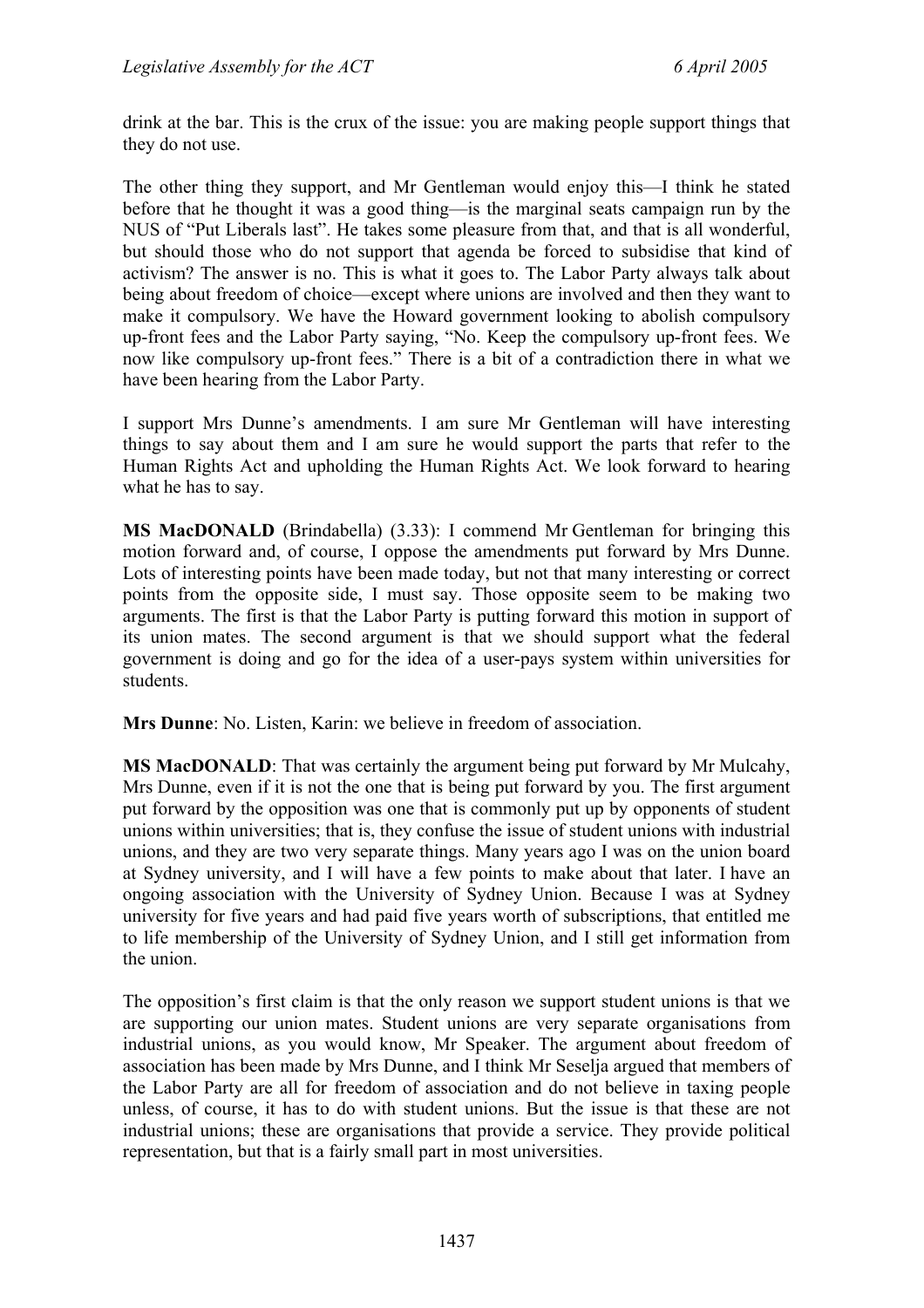The University of Sydney Union does not provide any political representation. That is done by the Students Representative Council. The sports unions are also involved in this. It varies from university to university as to how these representations, these different roles, are fulfilled. Some universities have a guild structure that incorporates all three different roles. The university that I was involved with, the University of Sydney, had the sports union. It also had the women's sports association when I was there, but they have now combined into one. It had the SRC, the Students Representative Council, which provided political representation.

In most cases, I did not agree with what most of the representatives on the SRC were saying, but they were duly elected representatives of the students. The students had every right to go and vote in those elections—vote them in, vote them out, do what they wanted to. The union also provided services such as catering outlets at the University of Sydney. These are just some of the many services that the University of Sydney Union provided. It provided a contact information service desk, which provided answers to questions such as how to get to such and such a room in the main quadrangle, because of course it was always impossible to find where you were going when you were a first-year student.

That is what these students needed and that is what we provided. We provided the ability to give this service. It was staffed by students but they were trained by people who worked for the union. They would answer questions like that. They would answer questions such as what was the time, how to get to such and such, what funding is available through the union for a club—to the point that I ended up being a contact volunteer because it was a good thing to do. I have to say that, unfortunately, one day a young man came to the contact student desk when I was on there and said, "I have a very good friend. She was raped and I don't think she's handling it well. Can you tell me how I can help her?"

Other services that the University of Sydney Union provides include clubs and societies funding, a welfare officer, subsidised childcare for students, activities and cultural affairs, a band competition and publications. When I was there they had the *Union Recorder,* which came out monthly, the *Daily Bull,* which came out on a daily basis, as the name would imply, and *Honi Soit*, which was an SRC publication. I should say that the editors of that were, and I am pretty sure still are, elected. We also provided on an annual basis a poetry/prose publication, which is still being put out and is a very good publication. We provided three buildings for catering services, a newsagency and all sorts of other facilities—and those things cost money.

Mr Mulcahy talked about the amount in dollars that the University of Sydney takes in. Certainly, the University of Sydney student organisations take a lot of money in from the students in terms of that up-front fee. But what the Liberal Party would do is have a user-pays basis. I know that is their ideological bent, but the fact is that these services would not be provided if it were done on a user-pays basis, because there are overheads in place for these organisations.

Ms Porter made the argument about student organisations being democratically accountable to students. I think that is a very good point. I might say that it is my recollection that one year the University of Sydney Students Representative Council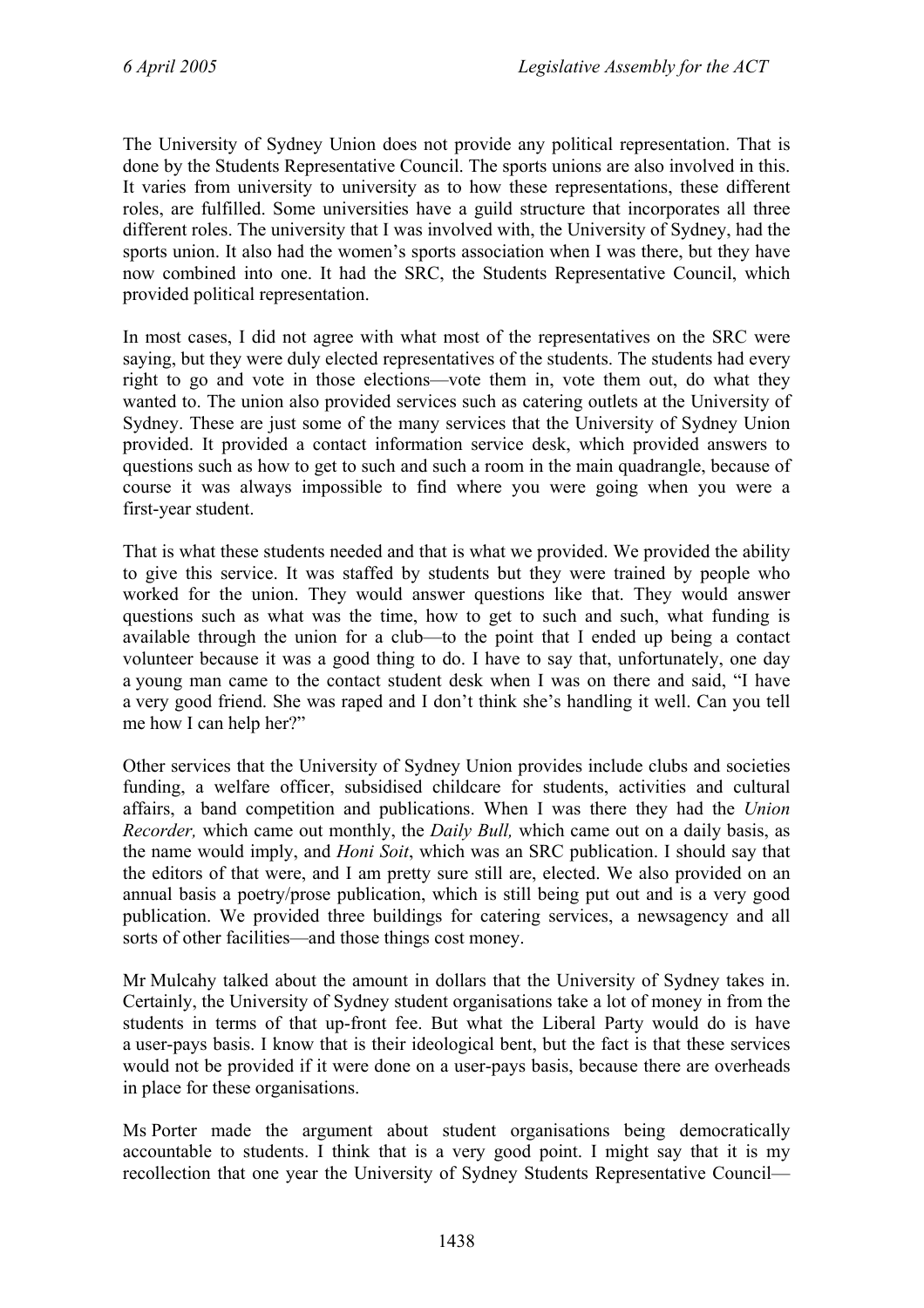I think that it was the last year they did so—elected as president of the SRC a member of the Liberal Party. In fact, he is now a minister in the federal government and his name is Joe Hockey. That was their right. That was their entitlement.

I do not agree with a lot of the things that Mr Joe Hockey comes out and says. He was there just before I was involved and I would not have agreed with him when he was the president. In fact, I know that one day Mr Joe Hockey turned up with a computer, which sat buzzing on Hilary's desk in the SRC. Nobody could ever work out how the damned thing worked because Mr Hockey had actually, as I understand it, got it off a mate and it came with no manual. The students, in their eminent wisdom, have not since re-elected another Liberal president of the Students Representative Council, which is interesting, I think.

I have talked about a number of the services that are provided and I have also talked about the fact that we should not confuse student unions with industrial unions. There is a difference. These organisations do provide very valuable services. Yes, there are going to be some people who get better value for money out of their student organisation than other students will. Mr Seselja talked about there being no cheap food and said that poor students brought their own lunch. When I was attending university, it may have been the case that a number of students would bring their lunch, but there were a number who were doing it tough and who looked forward to the union specials on a weekly basis for their food, making sure that they checked them out in the *Daily Bull*, as they were what they bought for their lunch each week.

I will finish on this point: I found it quite amusing and ironic that Dr Nelson said that you can get a sausage roll cheaper in Newtown than you can at the University of Sydney—and with a smile. I will just say that I do not know which bakery he is going to in Newtown, because I cannot get a smile anywhere in Newtown.

**MS GALLAGHER** (Molonglo—Minister for Education and Training, Minister for Children, Youth and Family Support, Minister for Women and Minister for Industrial Relations) (3.43): The government will not be supporting Mrs Dunne's amendments. The motion brought forward by Mr Gentleman today is excellent on a number of levels, one of which is that it shows those opposite for the extremists on the right that they are. I have sat through the entire debate and listened to the drivel that has come out of all of that side's speeches. I think they think they are being quite clever in trying to use freedom of association as a way of discrediting the ALP's support for compulsory student services fees. One of the issues here is that, unfortunately, student unions have adopted the name "union". In current times, if they were known as student service organisations or simply student organisations, they would not be under this attack by the federal government that we have seen.

It seems from what has been raised here that the issue that members of the opposition do not like about student unions is the level of political activity. My understanding is that it is an extremely small part of what student organisations do and I actually think Dr Foskey's speech was probably one of the best I have heard in this place. Here is someone who has studied and worked at a university and who actually understands what is going on, and she can see the impact that this decision is going to have. I thought the comments she made about it were extremely enlightening, because they came from someone who has had an experience of university life that many of us have not had.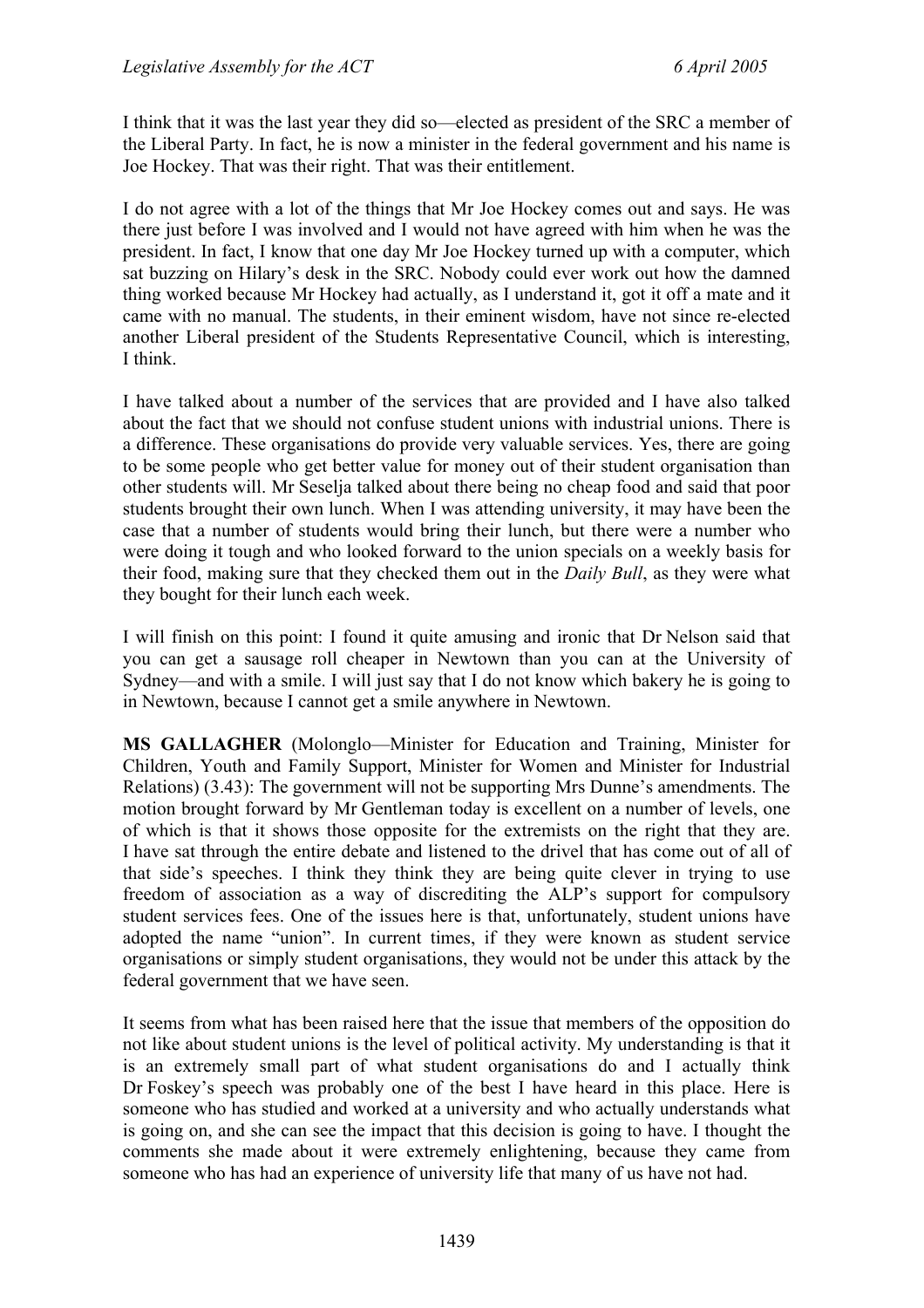The fact is that the services provided by student unions are extremely broad ranging and essential services on campus. Other speakers have gone through them: welfare, childcare services, helping subsidise the cost of textbooks, employment services, free legal advice, sports facilities such as gym membership, and the University Games. The head of the University Games has written to me and other education ministers, extremely concerned about this legislation and the impact it is going to have on the University Games. Basically, it is thought that it will be the end of the University Games. The services also include support for equity and antidiscrimination services; support for student clubs and societies, cultural and religious groups; entertainment and recreation; and funding for international student support. International students have been lobbying extensively against this legislation as well. As Dr Foskey pointed out, absolutely everybody, apart from the Liberal Party, is opposed to this legislation.

Mr Mulcahy mentioned that everything was all right in Western Australia; that VSU had been introduced in Western Australia and everything was all right. Obviously, Mr Mulcahy has not done his homework; he has not actually had a look at what has gone on in those universities. Everything is not okay in those universities. Since the introduction of voluntary student unionism in Western Australian universities, a number of programs have been cut. There is no environment department, no women's department and no student emergency loans. This is across Curtin University, Edith Cowan University, Murdoch University and the University of Western Australia. Subsidised catering on campus has gone from all of the campuses. Sexual assault referral services have gone from the campuses. It is simply incorrect for the opposition to stand up here and say everything is hunky-dory in Western Australia, because it is not. These services do not exist any more.

What has been missing from the points made by the opposition in debate today is how these services are going to be provided at universities here. Let us leave the rest of Australia aside for a moment. Who is going to provide the subsidised childcare at the University of Canberra? Who will provide the health care and counselling services that are funded largely from the GSF at the University of Canberra? Who will provide the free legal advice that the ANU currently offers? And who will provide the counselling services at ANU that are done by the welfare officer? These are the questions that will arise once this legislation is passed, and I have no doubt it is going to be passed.

The opposition fail to acknowledge there are going to be significant impacts on our universities, on our students here. That is the issue that we should be concerned about, rather than just accepting that it is a good thing because John Howard and Dr Nelson say it is a good thing, when every other person involved in higher education is saying, "Hang on a minute; this will have a massive impact on our universities." The opposition do not listen to the vice-chancellors who run the universities. They do not even listen to the new National Party senator, Barnaby Joyce, who is on the record publicly as having concerns, particularly around universities in rural areas. Mr Joyce said: "You need some sort of compulsory fee to sustain student infrastructure—like sporting infrastructure. If you make it completely optional, then no-one will pay it."

The opposition run the line about freedom of association. If you support freedom of association, we could have freedom of association everywhere. Take our taxation dollar: our education system is funded by people who do not have children in schools. Our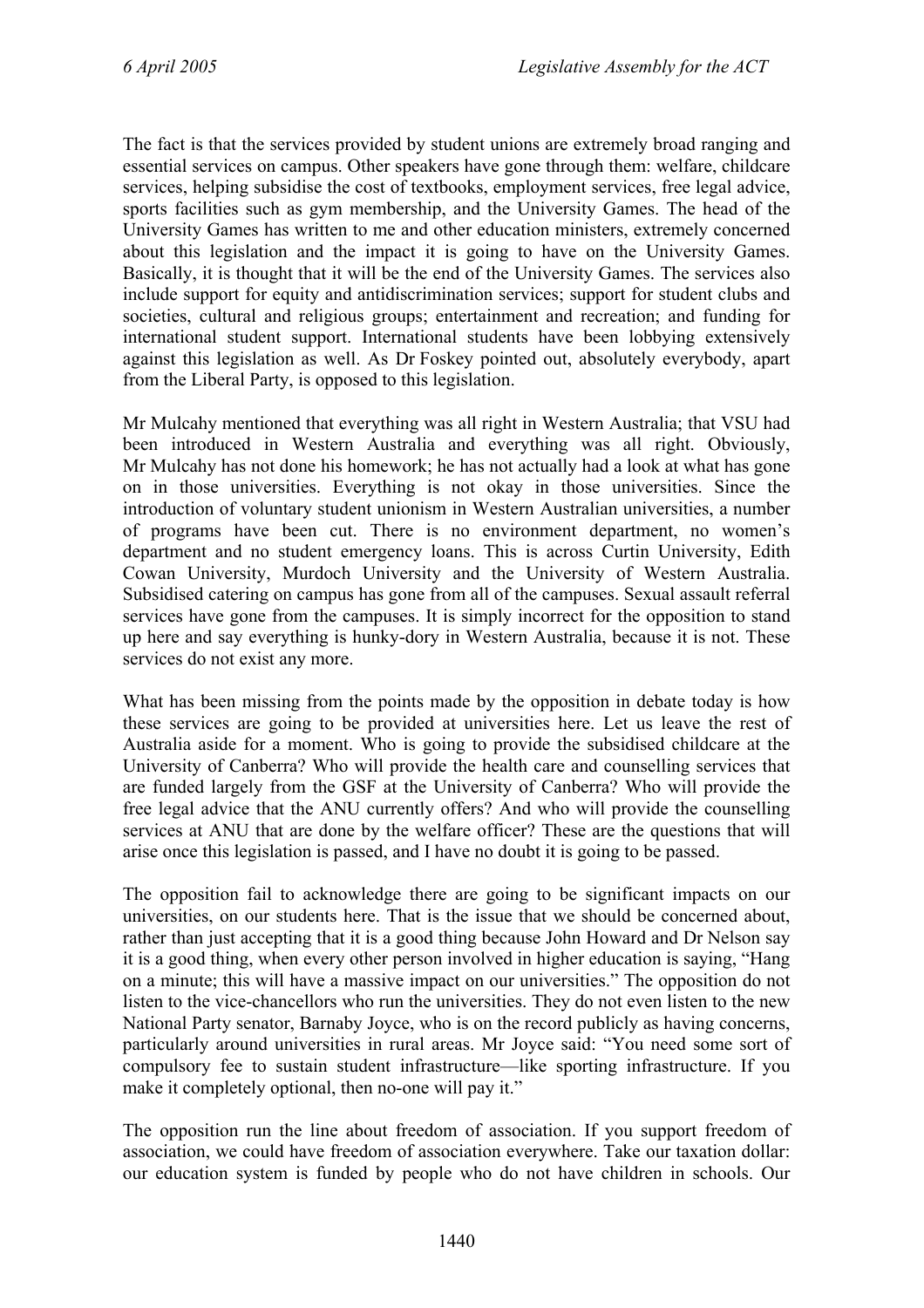health care system is funded by people who may never get sick. We accept this situation. It is not even an acceptance that this is the way things have to be; there is a level of understanding that, if we did not accept this situation, we would never have these services.

The argument that students might not use something and therefore they should not have to pay for it is simply not acknowledging the fact that all of us pay a bit so that everyone can have access to things they need even though we might never need them. As I was saying before, I do not care much that my tax dollar might go into prostate cancer research, even though I am never going to need that research. There is a level of understanding that we all contribute in our community to ensure that everyone has access to the services that they might need even if we ourselves might not need them.

We have here a situation where universities, and university life as we know it, are going to change significantly, and for the worse. The opposition can say that students are not worried about it now so that means it is all right. But there are a number of students, many, across the country who are very worried about it. Also, it is our job, as people responsible for education and for funding that goes into education, to look down the track a bit. Even though every student might not be outraged at the present time, in two years someone might need a service and it will no longer be there. There is a responsibility on us to ensure that that does not happen, that we protect these services. It is simply not fair to say that, because there is no rioting in the streets, this is all right and students actually want this delivered.

We are very happy to support Mr Gentleman's motion and we will not be supporting Mrs Dunne's amendments. We as a government will, as Dr Foskey said, be looking at ways to work with student organisations, student unions, to support their work and to ensure that essential services are not reduced on the university campuses. To the extent that the ACT government can protect our students, we will work to do that.

Question put:

That **Mrs Dunne**'s amendments be agreed to.

The Assembly voted—

Ayes 6 Noes 9

Mrs Burke Mr Smyth Mr Berry Mr Hargreaves Mrs Dunne Mr Corbell Ms MacDonald Mr Mulcahy **Dr Foskey** Mr Quinlan Mr Pratt Mr Stanhope Ms Gallagher Mr Stanhope Mr Seselja Mr Gentleman

Question so resolved in the negative.

Amendments negatived.

**MR GENTLEMAN** (Brindabella) (3.56), in reply: I thank members for their contribution to the debate today. As I mentioned when speaking earlier, I recognise that the issue of choice is one predictably to arise in this debate. I think it is important to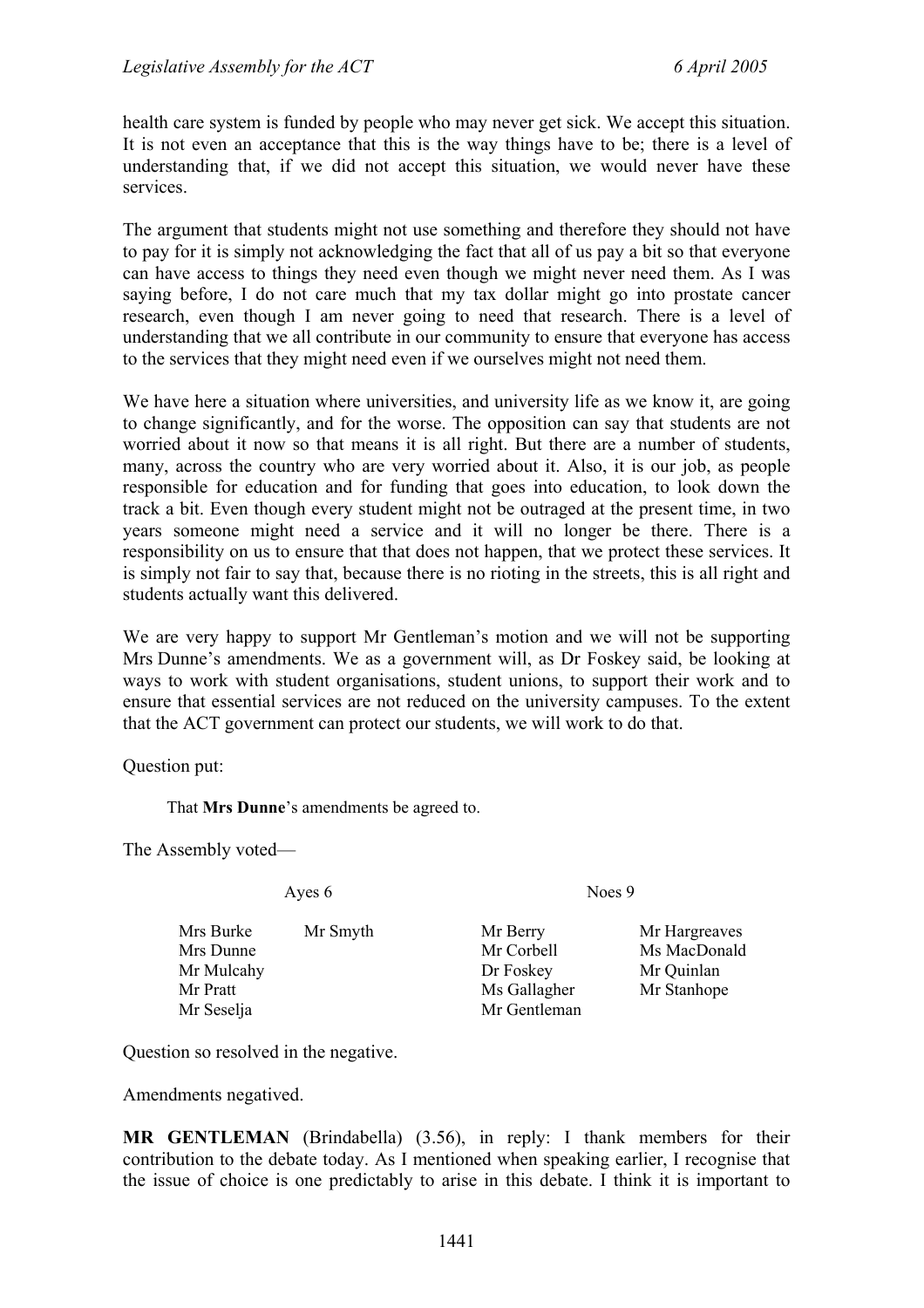reaffirm, however, that when services, representation and the facilities for involvement are axed, there will be no choice. Choice requires having options—and that is precisely what universal student unionism provides to students on Australian campuses and, importantly, on campuses here in the ACT.

Universal student unionism enables students to make choices affecting their engagement with their own student community. Anti student union legislation, as the Western Australian experience shows, is about denying this choice. It is about silencing the student voice, so frequently the bane of conservative governments yet so legitimate a voice. This is one that must be heard. As for Mr Mulcahy's statement that I should talk to the students to get their views, I am happy to advise him that I do, regularly, and I am also very happy to advise the Assembly that it was the ACT students that helped me to construct this motion and that they support it wholeheartedly.

In relation to the opposition's continued comments in this debate on human rights, we know their views on human rights. Mr Mulcahy, I understand, said yesterday, "A lot of revenue has been wasted on political self-indulgence such as human rights implementation." Wasted—that is how they feel about human rights.

My motion asks members of the Assembly to hear the voice of students who study, live and work in the ACT. Support this motion and, in doing so, recognise the contribution of student organisations to the Canberra community. The principle of universal student unionism is a noble one and I urge members to support it and to support the motion I have moved today.

Motion agreed to.

# **Policing**

**MR PRATT** (Brindabella) (3.59): I move:

That this Assembly:

(1) notes:

- (a) the community's growing concern about ACT Policing and a commensurate loss of confidence in the Government to protect the community;
- (b) that when the community is encouraged by the police to report crime "in progress" the community is let down by a failure by police to respond on time and/or follow up effectively due to a lack of Government support and resources;
- (c) the community's concern that there is a poor visible police presence in the community resulting in criminal and offensive behaviour occurring, often in broad daylight, with impunity; and
- (d) the police's lack of ability and confidence to tackle a number of complex situations because they are poorly resourced and because the ACT Government lacks the political will to be tough on crime; and

(2) calls on the Government to: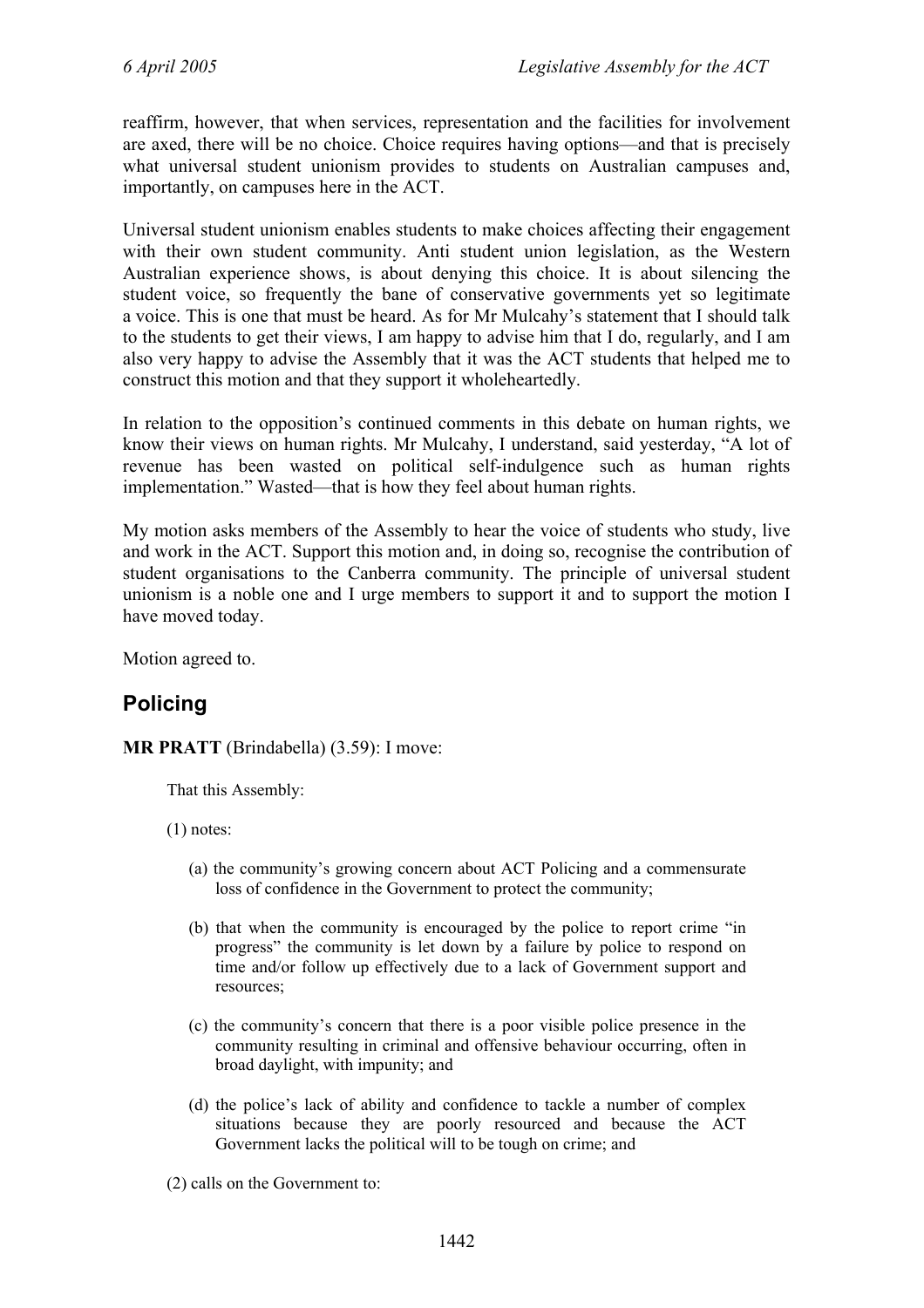- (a) reveal to the Assembly and the community the true strength of the ACT Police Force;
- (b) increase front line policing to provide for an effective community policing presence, as Mr Hargreaves promised to do in 2001; and
- (c) ensure that Gungahlin Police Station, and indeed all police stations, are manned 24 hours a day, seven days a week.

I rise today to express deep concern about the level, capability and strength of policing in the ACT and certain criminal activity and disruption in the community that appear not to be being addressed by this government. Mr Speaker, community standards are declining across the country and the ACT is no exception. The ACT is merely a small part of a broader landscape.

There have been successes round the country in reducing various categories of crime and in rebuilding community confidence. However, they have been patchy. I believe that the ACT has also experienced these trends. There have been significant crime reductions through good task force policing, but concurrent increases in less exotic but seriously disruptive and safety-threatening crime. The trend across the country appears to be towards more complex crime and excessively violent behaviour, flying in the face of general reductions in the crime patterns routinely reported by the ABS, in annual reports and in other important community indicators.

I think that most of us in the ACT feel that it is safer here than in most other cities, capital and regional. We all say that this is the place to raise kids—not Sydney or Melbourne, indeed, not even large coastal towns. We are reported to have one of the best police forces in the country. I certainly have confidence in it. Apparently, it is a police force free of corruption, well trained, well travelled and one which can operate in geographically the least prohibitive policing areas of operation in Australia. The ABS statistics, the productivity reports and ACT Policing's 2003-04 annual report tend to tell a fairly positive story about the trends I have mentioned, but that is not the complete picture.

However, despite the positive messages coming out of a range of reports, the community will not rest on its laurels and the community expects the same of the government and its police force. The community is wary of the deterioration of community standards across Australian society, the assault on our sensibilities and the growing pressures on our children and teenagers, and the community knows that the ACT is not immune to the national rot. Furthermore, the community is experiencing a level of public disorder, hooliganism, threats to property and personal safety, and general disrespect that is far from acceptable.

The community concern and loss of confidence about that flies in the face of the improving or stable statistics that I have referred to. The police annual report, one of the more honest and meaningful annual reports I have seen for 2003-04, demonstrates this level of concern. Amongst some good reports, we were advised that 68.6 per cent of the people of the ACT were concerned about motor vehicle theft, 1.6 per cent above the national average. That figure has come down, and come down a long way, but it had to because the ACT was the car theft capital of Australia for quite some time. The figure for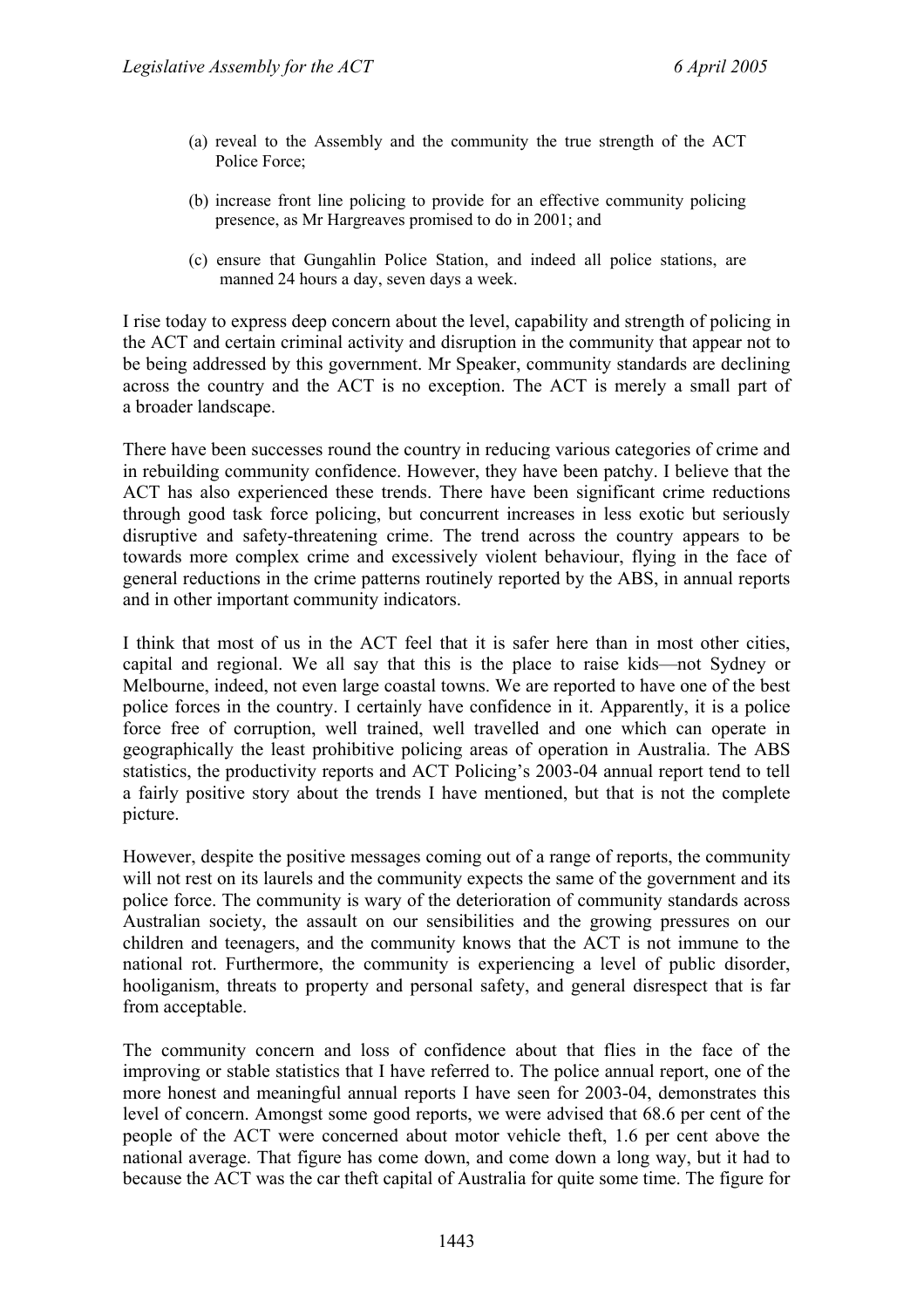the number of people in the ACT concerned with housebreaking is 78.2 per cent, 7.7 per cent above the national average. In total, according to the 2003-04 report, 44,564 criminal offences were recorded in the ACT in 2003-04, more than twice that of the first half of the 1990s. There has been a significant increase in crime in the ACT, per capita, in the last 10 years.

The ACT community in general, community lobby groups, and former and serving police are expressing a range of concerns with increasing frequency, commensurate with a clear decline in police capabilities. This government is allowing the gradual rundown of our police force to continue. While generally doing a good job, the police force simply cannot keep pace with all the declining trends in community behaviour affecting community safety.

I intend to illustrate this situation by giving examples of a range of criminal incidents in general, including the degree and frequency of lower level crime—crime that is of a lower level but which is still quite dangerous and quite disruptive to the community. Let us look at a number of those. In late 2004, there was a range of concerns about illegal fireworks and vandalism, such as the blowing up of letterboxes in Wanniassa, and police not turning up to investigate. To quote a resident, "Powerful explosives are used by kids in this area every weekend and the police seem totally impotent in dealing with it."

In February 2005, shop vandalism and property damage: a second-hand shop in Braddon advised customers in an advertisement about new stock that the shop window had been boarded up after vandalism. There was, in November 2004, at Black Mountain Peninsula, lewd activities in a public place. The ACT government did not show any willingness to ensure a police follow-up on these sorts of reports and instead criticised the people who had lodged the complaints.

In August 2004, break-ins not attended to and fingerprints not taken: Tuggeranong residents reported to the police a car break-in and damage to stereo equipment, but the police did follow-up in investigating this issue. A similar response by police, or lack of it, was received for a series of break-ins at Gungahlin recently when police failed to attend or follow up at the crime scene. Road rage: police unable to follow up or unwilling to follow up reports by a woman that she was tailed from Gungahlin to Belconnen because they simply could not do anything about it as there were no independent witnesses.

We have had a number of instances in the last year of bullying in schools and at bus interchanges. We have received reports from families of their kids suffering bullying and low-level violence at bus interchanges and never seeing a policeman in these places. There were break-ins at the Telstra building in Dickson and other commercial premises there. Again, no fingerprints were taken. We have had articles in the papers in recent times in which hoons have admitted that they can engage in illegal street racing with impunity; they do not fear recrimination. Since November 2004, burnouts have been an ongoing problem, with a litany of complaints coming from residents in Norriss and Proctor streets, Chisholm, in Learmonth Drive, Kambah, in Knoke Avenue, Gordon, in Woden and generally throughout Amaroo and Gungahlin, to mention just a few.

Graffiti and other property damage is another example. Who is the guy "Axiom" who has graffitied Adelaide Avenue and other arterial roads over a distance of 15 kilometres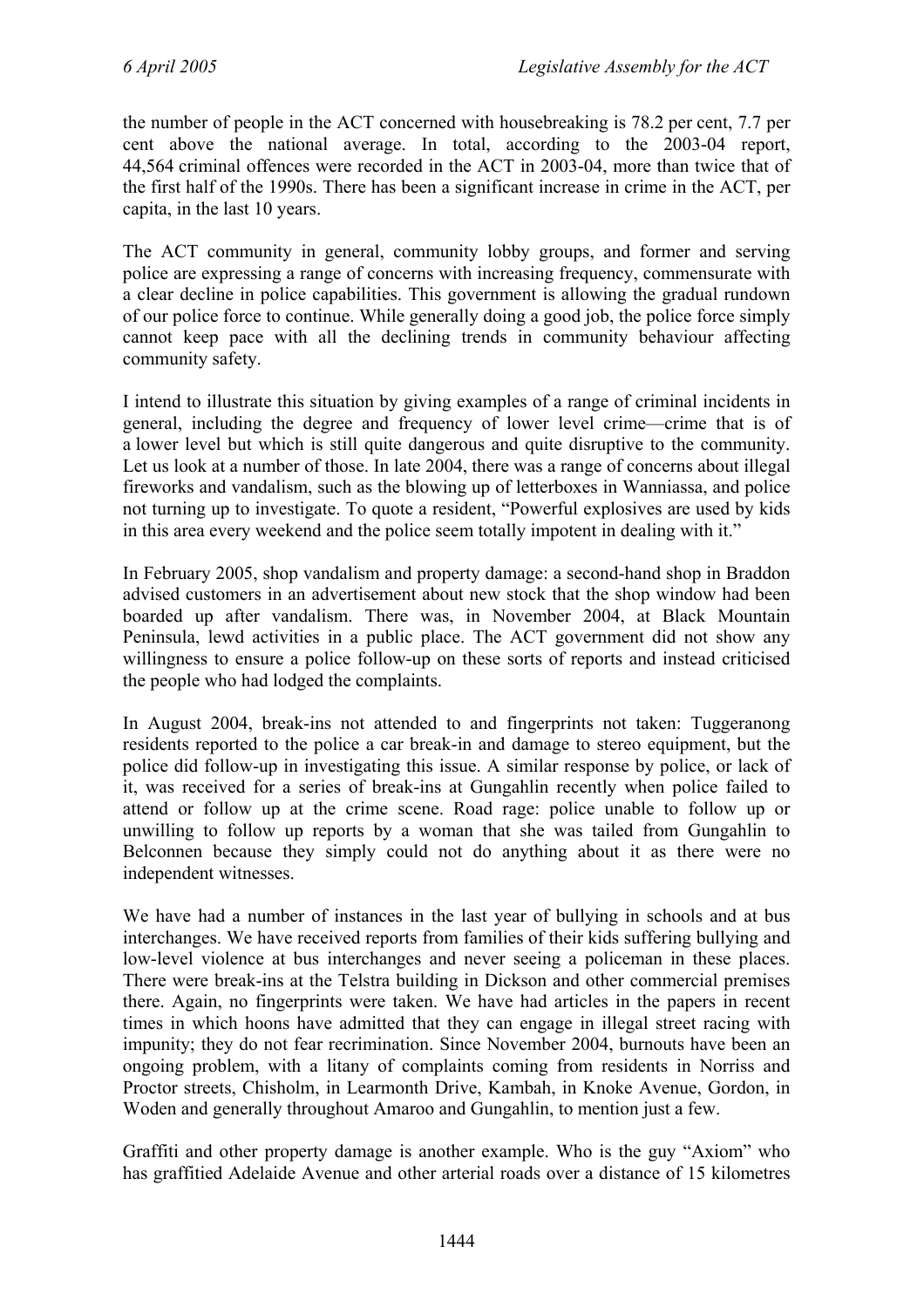and has been doing it for two years without anybody catching him? There have been concerns about the lack of police response to phone calls at Tuggeranong police station. We know of the concerns about Gungahlin station, which is not manned beyond 10.00 pm.

A letter to residents concerning Operation Halite recently said that "any information about crimes, regardless of how trivial, should be reported to police as it could provide the vital link". Today, Mr Hargreaves put out a press release again urging the community to report burnout offences, and so we should. But residents are disturbed that, despite repeated phone calls to police to provide details, these reports are not followed up. If they are, the police say they cannot prove who was the driver of the vehicle. The police do not have the resources to follow up on all these reports.

The crux of the community concern goes back to there being only a very low level of police presence. Residents rarely see them around their suburbs, in their group centres and shopping centres or on the roads. Shopkeepers and business owners do not see our police force. They cannot engage with the police to provide the sorts of regular and valuable intelligence that these people are well known for in terms of preventive policing and the provision and collation of community-based intelligence.

The minister tells me that we have an intelligence-based and led policing strategy. That is fine, but there are two levels of intelligence: that which we receive from national and other sources and, the most important intelligence, that which we receive from the coalface, from community familiarity, from a police presence whereby our police confidently know the community and the community confidently knows the police. In recent weeks I have had a lot of feedback about graffiti, vandalism and break-ins around the Mawson, Chisholm and Erindale shopping centres, and they go on and on.

We do not entirely blame the police. I am disappointed with that litany of incidents which paints a lack of response and follow-up. I am disappointed with that and I am critical of the police about that; I certainly am. But my major criticism is aimed at this government for not resourcing and for not supporting our police. If this government does not support and resource the police, of course their performance will suffer. When the performance of the police suffers, they will attract criticism, and some of that criticism will be unfair. But if we are going to put confidence back into our community that our police are able to take care of this lower level of criminality, which is not necessarily reflected in ABS reports and annual reports, we need to see our police resourced and our police need to be confident that they are going to be resourced.

Mr Hargreaves, in his first ministerial statement for the current Assembly, made some bold assertions about how the ACT government would be managing the police portfolio and dealing with crime in the ACT. He said, "Refining how crime may be best addressed in the future is a constant and important public policy debate." Crime might be best addressed by providing enough police resources to start with, and that does not need to be debated. Secondly, the minister said, "The government is committed to providing quality policing to the ACT." Mr Speaker, ensuring a quality police force also requires quantity to ensure that police are adequately resourced to provide a quality service.

Thirdly, he said, "Customer service and professionalism are key elements in this strategy, and are fundamental to enhancing community contact and cooperation." Again,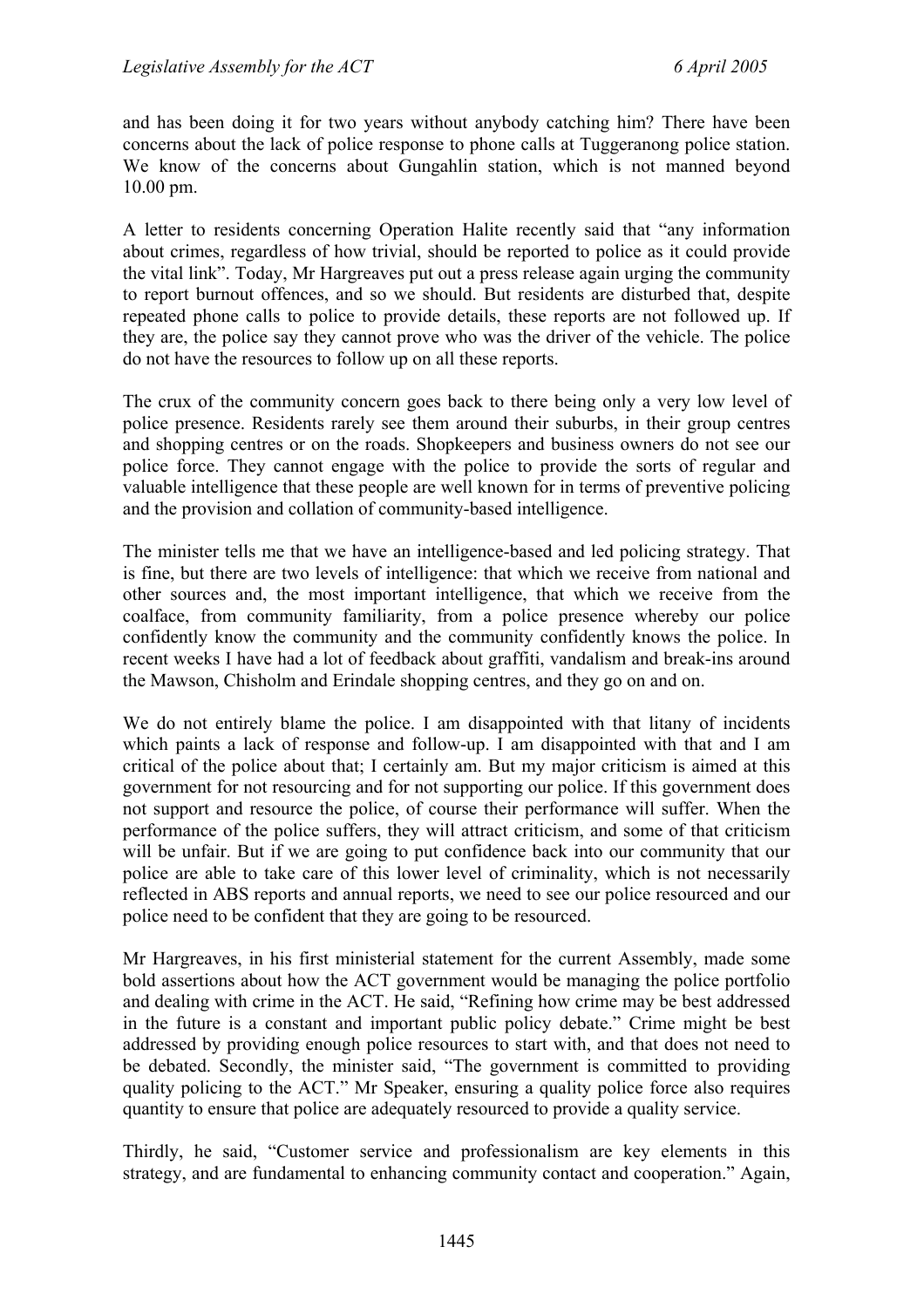that cannot happen if police do not have the resources to follow up always adequately reported incidents. It cannot happen if, when they arrive at the scene of a crime or an emerging crime, perhaps a fracas in the making, the one or two police in a car do not feel that they are going to be followed up. They are not going to have the confidence to deal with those sorts of complex issues. That is the problem we have. The minister and this government are not resourcing our police to give them the depth and the backup so that they grow that confidence to deal with these incidents when they arrive on site after the community has asked them to do so.

The ACT property crime reductions strategy 2004-07, another wonderful, glossy, spin-doctored document, talks about putting a particular focus on targeting repeat offenders. How can the police catch repeat offenders when they fail to fingerprint crime scenes—due, I imagine, to a lack of resources—which in many cases would identify repeat offenders?

The strategy goes on to say that new initiatives include "targeting young people who are on the cusp of entering the criminal justice system". How can they do that if they do not attend to things such as serious reports of violent bullying, which are often a precursor to other serious crimes later in life, or if they do not crack down on burnouts and hooligan driving? I notice that, according to the statistics in the reports we have, there has finally been a crackdown on burnouts in the last four to six weeks, but it has taken a long time. Will that be maintained?

The comment that the minister has made about targeting young offenders is sensible, but I fear that it is empty rhetoric. This is the very nub of this motion that I have put down here today. It is the lower level crime, though still personally dangerous and life-threatening crime, that is not being responded to and not followed up, that is the problem. The minister and his police are not intervening to reduce this level of crime. Consequently, young offenders operate with impunity and are confidently graduating to more serious crime.

I will raise a few issues later about the more serious levels of crime. But at this point, I put it to this Assembly that we have a serious issue to address here. Yes, we have some policing statistics that show useful reductions in some levels of serious crime, but we know that the responses are not occurring for a whole range of activities. We know too from some of the statistics that the community is not as confident as it should be and that, because we are not getting a clear debate on the numbers and the strength of our police, it is highly likely that our police force, while trying to do a good job, is simply overstretched and unable to provide the safety that the community deserves.

**MR HARGREAVES** (Brindabella—Minister for Disability, Housing and Community Services, Minister for Urban Services and Minister for Police and Emergency Services) (4.14): Before addressing some other issues, I think it is important that I address some of the things that Mr Pratt said. Firstly, in the middle of what he said there was a throwaway line that either the government or the police actually criticised people making complaints. Let me reject that out of hand. It was an absolute nonsense statement and, if anything, it detracted from some of the things that Mr Pratt was saying. I congratulate Mr Pratt for raising the issue. I know that he has a passionate concern about it. But I think that he was wrong, and dramatically so, in proposing that argument. I do not want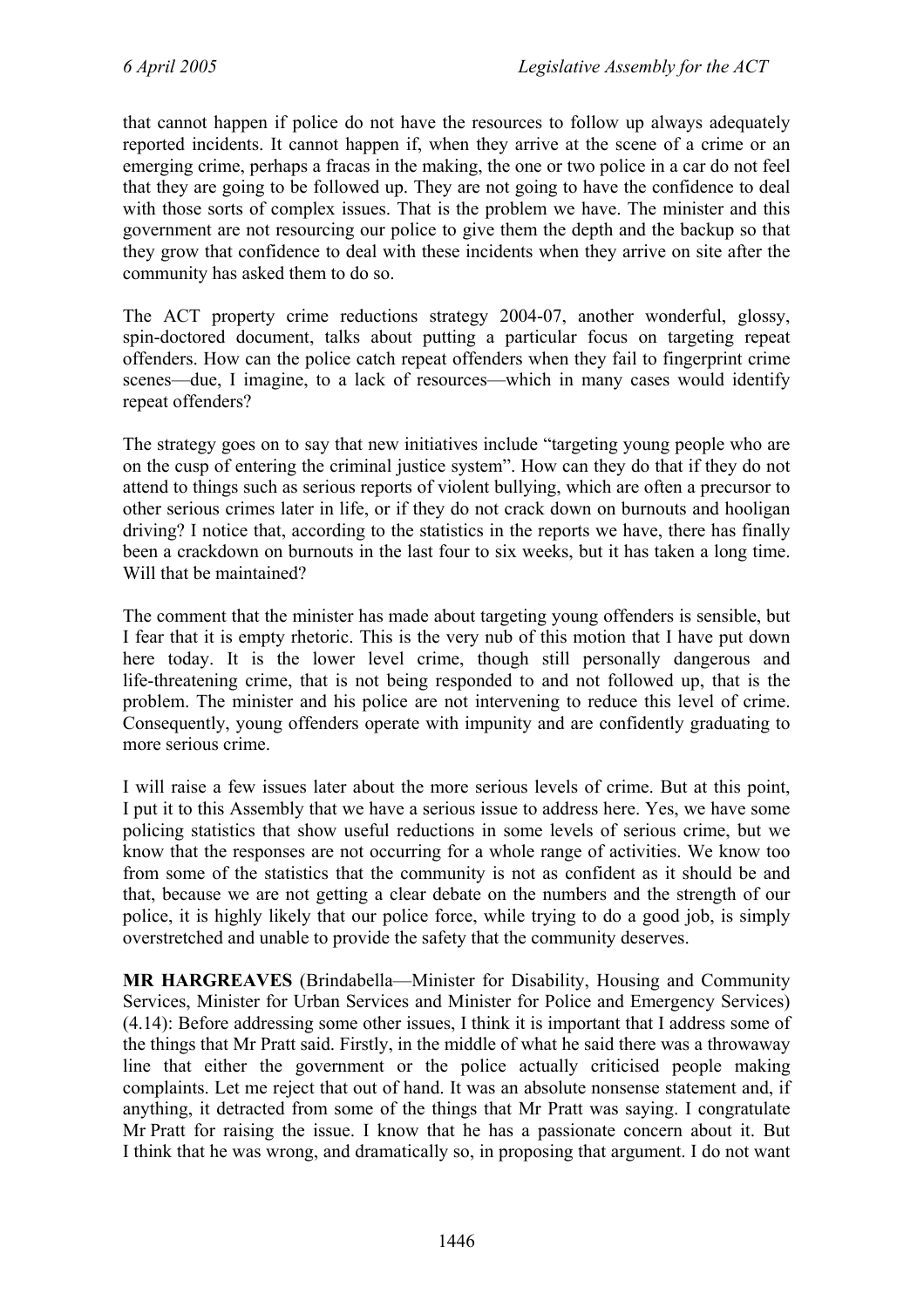the Assembly to believe that I am questioning his motives. I just believe that he was actually wrong.

Mr Pratt would propose that we have an incredible increase in policing numbers. I said somewhat frivolously recently that he would like to see each of us have our own police officer. I do not know how far out that would be but, in that sense, he is actually challenging the notion of intelligence-led policing. I have to say that I am glad that that is the process that we are employing because it is starting to bear fruit. Indeed, Mr Speaker, the notion that you could fix up crime by adding extra police officers to the beat was debunked by Dr Wedderburn in a book published in December last year. This man is a noted expert in criminology and he has said that that is not the way to go. The way to go, in fact, is to have things such as intelligence-led policing and attacks on recidivism.

This government has made a very large attack on recidivism. One program that comes to mind is the turnaround program for young motor vehicle thieves. It has had an incredible impact and some people have had vehicles restored to them. I reject the notion that police performance suffers when extra resources are not given. There is no cause and effect; there is no nexus here. We really should be thinking about the way in which policing is delivered and whether that is efficacious, not how many people are out there on the streets.

The ACT is currently reaping the rewards of a very efficient and effective police service which has continued to maintain pressure on the crime rates, particularly in terms of sustained reductions in property-related crime. Mr Pratt quite happily quotes the 2003-04 figures, which are clearly way out of date, and then puts in one or two small figures of recent times that happen to suit his purpose. He has not acknowledged, although it has been in the public arena for some time, that burglary offences are down by 21.1 per cent on the same period last year.

Motor vehicle theft has been reduced by a very substantial figure, 38.8 per cent, over the same period—nearly 40 per cent. On average there have been 38 stolen motor vehicle offences each week since the start of Operation Halite's third phase. These figures are below the 2003-04 weekly averages. During 2003-04 there was an average of 44 motor vehicle theft offences per week. Did we see an acknowledgment of that drop in the crime rate? No. Did we see an acknowledgment of the drop in burglary offences? No. Clearly, ACT Policing is not failing our community.

Policing's operations monitoring and intelligence support, territory investigation group and crime prevention team have worked very closely together to achieve the outcomes and successes of Halite. Operation Halite is both proactive and intelligence-led. It also incorporates crime prevention initiatives which include information dissemination, the use of drug diversion programs and support link referrals, targeting specific areas, the delivery of fridge magnets to residents, suburban letterbox drops, particularly at government residences, providing advice and requesting assistance and the placement of a Crime Stoppers bus at suburban shopping centres and government high-density residential areas. That does not sound to me as though there is a lack of visibility. Also, there are coordinated operations with other ACT Policing teams.

Halite has also recognised the need for a multiagency approach and has developed the partnership crime group. The PCG, coordinated by Operation Halite, consists of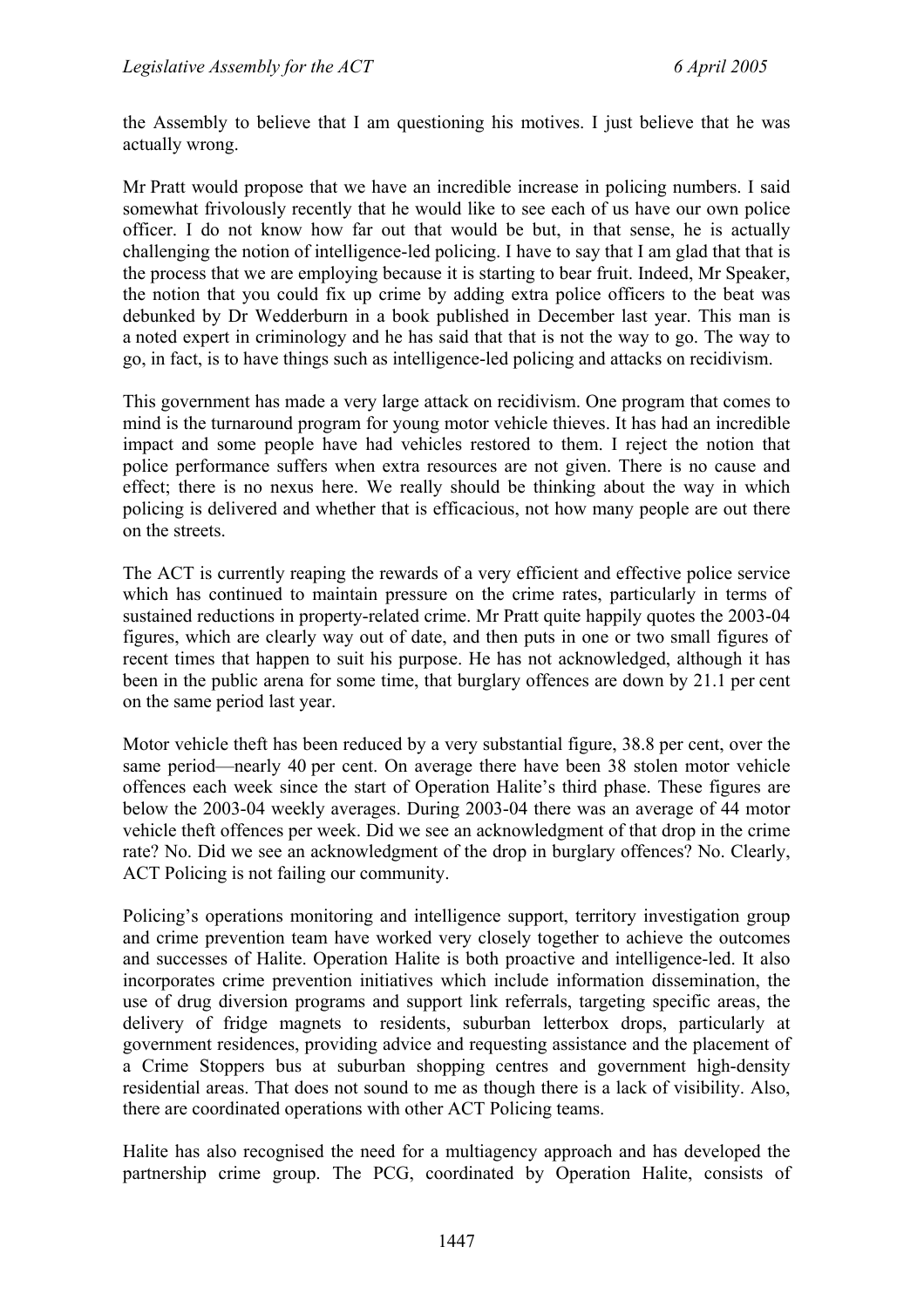representatives of various external agencies, including the Department of Urban Services, the Department of Disability, Housing and Community Services, the NRMA, ACTION, ActewAGL, the ACT and regional Chamber of Commerce and Industry, Canberra Cabs, Australian Security Industry Association Ltd, the ACT Office of Fair Trading and ACT Corrective Services. It does not sound to me as though those agencies believe that we are not providing effective services.

The PCG meets on a regular basis in a proactive partnership approach to foster interagency cooperation and to address community capacity building in the area of crime prevention and urban design, the coordination of relevant agency resources, parallel with Halite operational activities, the use of relevant compliance authorities, and the sharing of information within legislative limits.

ACT Policing's results are indicative not only of effective policing, but also of the government's emphasis on whole-of-government approaches to addressing crime in our community. We cannot vest all responsibility for crime prevention and crime reduction with our police service. ACT Policing's property crime reduction strategy, which focuses on the efforts of a range of agencies, including urban services, education and training, youth justice and ACT Corrections, together with the Department of Justice and Community Services, has addressed a number of overarching social issues to combat property crime at the source.

In the context of maximising the service delivered to the ACT community, ACT Policing proactively monitors and manages staffing numbers on a daily basis, taking into account the obvious fluctuations that will occur with attrition, retirements, transfers and resignations, together with the flow of base level recruitment and lateral intakes from other police jurisdictions throughout the year. Work force planning is an intricate and dynamic task in the policing environment and the government is well informed on a quarterly basis and, when required, a more regular basis about the status of policing numbers in the territory.

Current advice from ACT Policing indicates that the total funded strength equates to 787 full-time equivalents. Based on previously approved budget measures, this figure will increase to 796 FTE for the financial year 2005-06. As at 31 December 2004, the actual strength of the ACT community policing service provision sat at 808 FTE. This figure was made up of 598 sworn and 210 unsworn FTE. ACT Policing's actual strength was temporarily increased at that time to address the increased operational demands of the period.

Contrary to Mr Pratt's view that the government does not support policing in the territory, total policing numbers have risen by 33 FTE since the Liberal Party last held office. You can check that by looking at the report on government services for 2000-01 versus 2003-04. In addition, and more importantly, this government is committed to a comprehensive review of policing services. The government is well aware of the demand for increased community policing resources in the territory.

I can assure you that the ACT government is committed to the delivery of an appropriate level of policing, to deliver effective law enforcement, crime detection and prevention. It is not besotted with numbers. Dr Wedderburn was right. We need to concentrate on intelligence-led policing and we need to target particular crime initiatives. You can see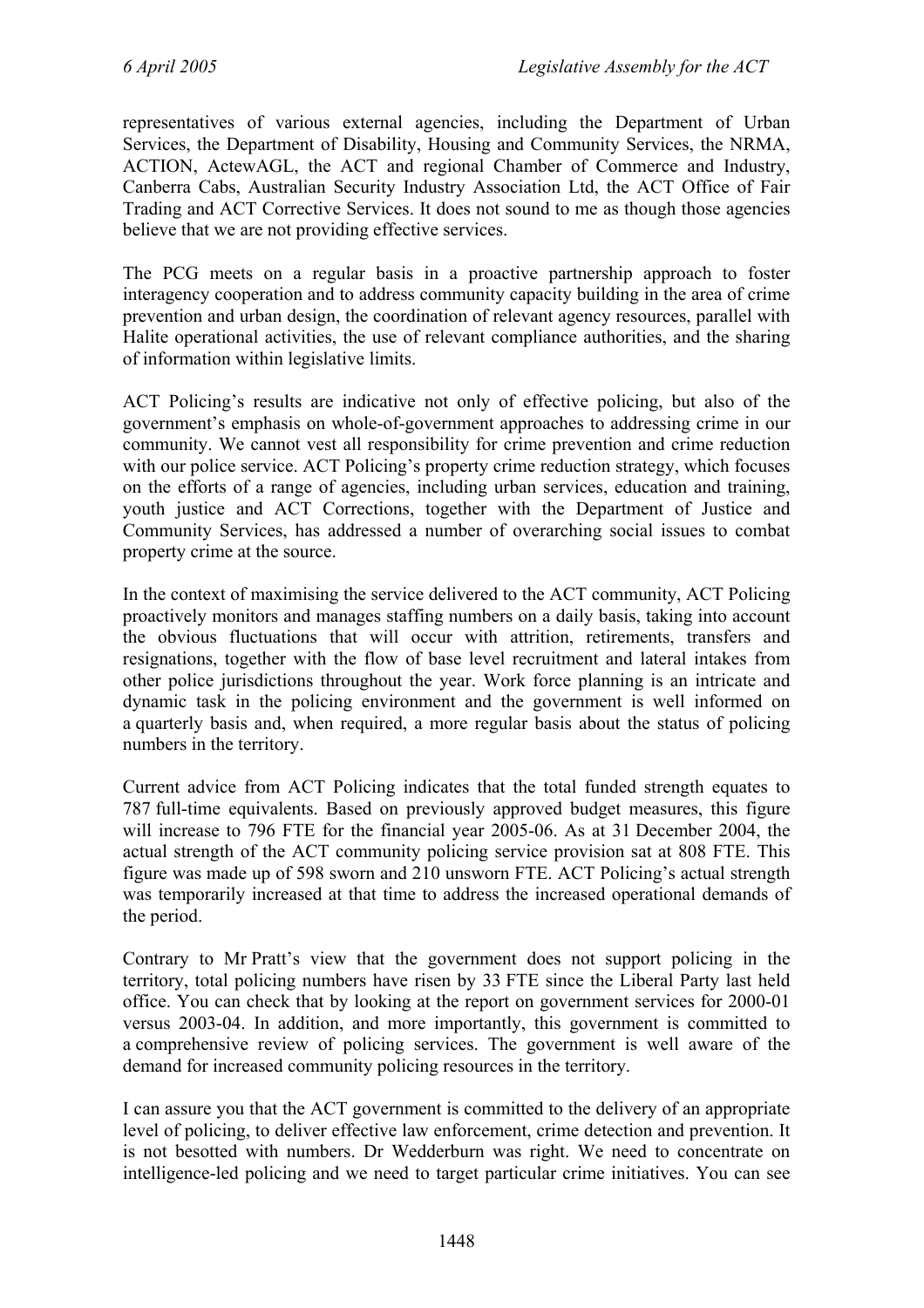that the home invasions, the burglaries, the assaults and the armed robberies—all those sorts of things—are on a downward trend, a significant downward trend. That shows the efficacy of that particular approach.

The previous Minister for Police and Emergency Services, Bill Wood, and the commissioner for the AFP announced that a joint study into policing in the ACT would be conducted to inform discussions relating to the renegotiation of the policing arrangement for the ACT which is due to expire in 2005. The joint study of policing in the ACT commenced in August 2004 and was scheduled for completion in early 2005. The study is currently in its final drafting stages. In announcing the joint study, both Minister Wood and Commissioner Keelty made it clear that the policing arrangement for the territory was seen as highly successful and that both parties looked forward to a long-term relationship.

Mr Pratt has raised concerns about an apparent lack of a visible police presence in the territory. Police visibility is an issue that attracts considerable attention from the community and the media from time to time across all jurisdictions and is an issue that is sometimes ill informed. It is important to assess visibility in terms of the outcomes we wish our police to achieve on our behalf. In my view, and consistent with the purchase agreement currently in place between the government and the Chief Police Officer, these outcomes are principally about police responsiveness, managing crime levels, reducing fear of crime, improving road safety and providing professional support to the judicial process.

In achieving these outcomes, ACT Policing has for some time utilised an intelligence-led policing approach that is complemented by proactive patrolling during peak periods. The city beat team, for example, has operated since December 1988. In December 1997, a new shopfront was leased in the Garema Centre building, following the refurbishment of the plaza area. The newer location affords better surveillance of Garema Place and provides a user-friendly appearance to the public, expanded interview facilities and improved staff amenities.

The prime focus of the beat teams is to provide a police presence in the city's retail and entertainment precinct. This is delivered more effectively through a physical and mobile police presence than via a static shopfront where intelligence, community liaison and law enforcement activities rely on the community consciously making an effort to enter the building. The city beat team undertakes both foot and vehicle patrols in and around the city centre. It patrols the Canberra City central business district and has two sergeants and 12 constables divided into two teams. All report to the officer in charge of the city station.

The operating hours of the beat team are designed to deliver a maximum police presence during the times of most crime. An analysis of those times when the city experiences peak crime was undertaken and resulted in structuring of the shifts to ensure capacity at those times. The south beat team was instituted recently to tackle antisocial behaviour issues experienced in the retail and entertainment precincts in the south of Canberra, including Manuka and Kingston. The south beat team is achieving similar outcomes to its city counter part.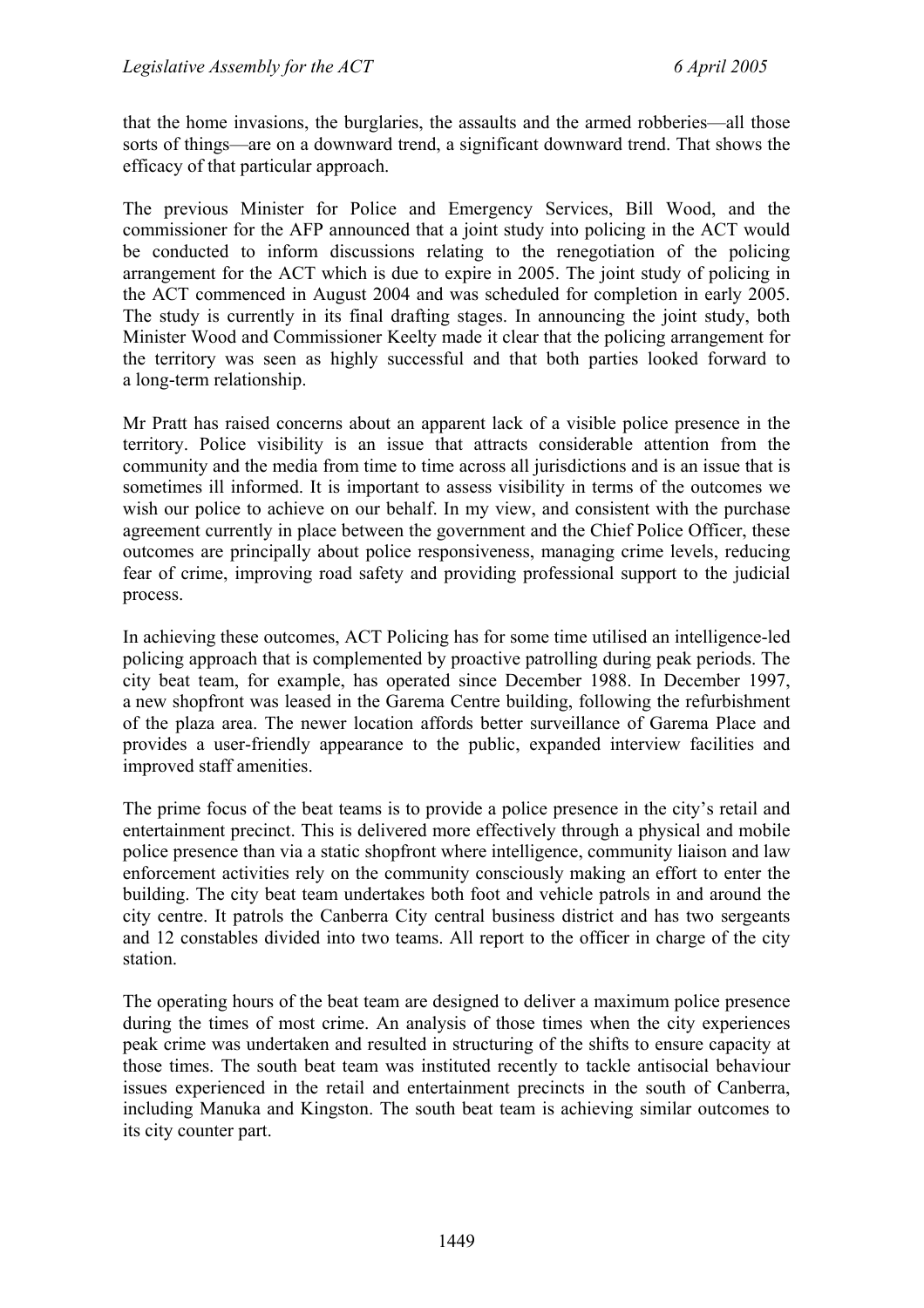Contrary to Mr Pratt's view that poor police visibility is leading to increased rates of criminal and offensive behaviour, I am pleased to offer a number of examples of high-profile public events that have highlighted the quality of our police service and of the administrative arrangements in place to support the police in maintaining order. Between 6 and 8 January 2005, for example, the 18th Summernats car festival was held in Exhibition Park in Canberra. Over the four days, the event attracted crowds in excess of 115,000 people and drew a significant number of tourists into the territory.

ACT Policing members dedicated to Summernats duty conducted high-visibility patrols around the EPIC venue throughout the event. Police foot patrols were conducted within the EPIC venue to monitor crowd behaviour and to act as a deterrent to antisocial behaviour. Random breath testing was carried out inside the venue and in the surrounding areas. In excess of 700 tests were conducted, with seven positive tests being recorded outside the venue and one positive test being recorded inside the venue. The policing of the 2005 Summernats event was carried out in accordance with an operational order prepared by ACT Policing. Planning for the 2006 event is under way and command appointments have been scheduled in preparation for next year's event.

The summer safe campaign, which is currently targeting antisocial behaviour and liquor licensing issues in the south of Canberra, has been involved in various incidents and patrols over the past two weekends. The team has attended 118 incidents, mainly in relation to crime targeting, but also to support general duties patrols at disturbances, noisy parties and traffic incidents. Police presence over the weekend and repeat visits to licensed premises throughout Friday and Saturday night result in a reduction in alcohol-related antisocial behaviour and send a clear message that police will continue to target the service of alcohol to intoxicated persons.

Most recently, police were integrally involved in the successful visit of the Ulysses motorcycle club members to the territory. The proactive role taken by police in planning for and supporting this event proved highly successful, with a rally on Saturday, 12 March taking place without incident. There were about 5,000 of those motorcycle people and—guess what?—there was not one Rebel.

In summary, Mr Speaker, this government remains committed to improving the delivery of front line policing services to the residents of the ACT. Policing numbers have increased by 33 FTE since October 2001. In addition, the government is awaiting the outcome of the comprehensive joint study into ACT Policing so that fully informed decisions can be taken on the future of policing services in the territory. I fully support and commend the efforts of ACT Policing in its continued achieving of very solid outcomes and signal that the government will not be supporting one word of Mr Pratt's motion.

**MR STEFANIAK** (Ginninderra) (4.29): Mr Speaker, I think it is rather sad that Mr Pratt has had to move a motion such as this in the Assembly. The fundamental duty, the primary duty, of any government is to ensure the security of its citizens. At the federal level, that means having a strong defence force. At a local level, it means having a strong police force that is able to guarantee the protection and security of its people. Mr Pratt made a number of very important points. I think that all the points made in paragraphs (a) to (d) of the motion are, rather sadly, spot on.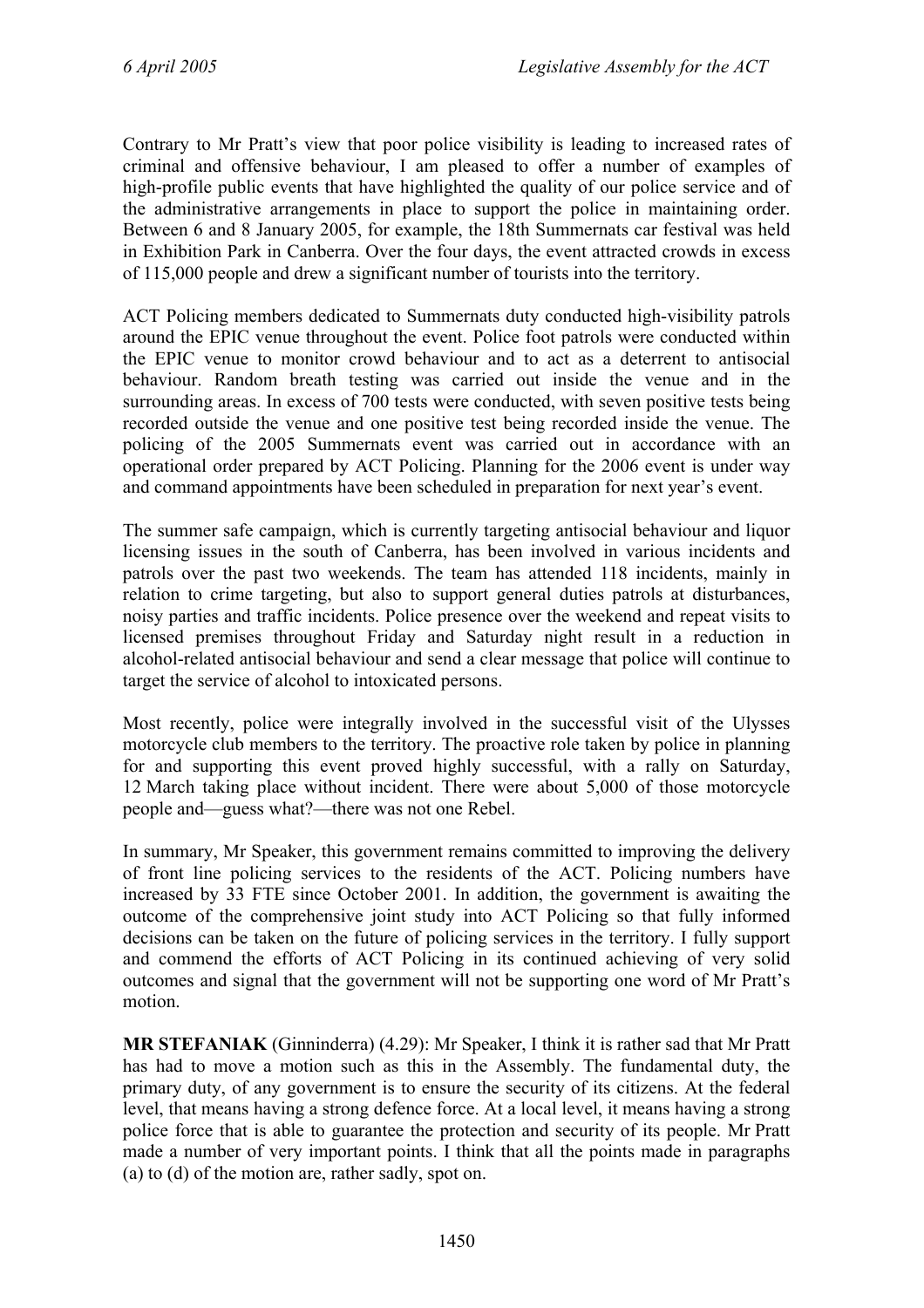There is growing concern and a commensurate loss of confidence in the government to protect the community and there is a real concern in the community that, if crime is reported, nothing actually happens; it is difficult for the police to get there. All of us, I think, get phone calls on a regular basis from frustrated citizens who call police when there is trouble and find that the police simply cannot come or are unable to come.

Only recently, a couple of days ago, I got a phone call in relation to a weekend incident in my electorate. It was said that for 2½ hours on Saturday afternoon, between 2.30 and 5.00 pm, a ute was parked at the corner of Tillyard Drive and Joyner Crescent in Flynn and three young blokes, probably late teens or early 20s, were drinking beer in the back of the ute. Maybe that would not be such huge drama in itself, but they were carrying on: they were dropping their pants, throwing browneyes and making a general nuisance of themselves.

A neighbour in the area rang the police and was told that something would be done. It was not and he rang back. He had his young grandchildren there and, fortunately, he managed to keep them away. Apparently the occupants of a household nearby took their kids and left because of the carryings on of these guys. One fellow rang up and gave the police a registration number. The police said that they could not get anyone there because the police patrol car—note, "car"; one car for Belconnen, which I understand includes Gungahlin as well a lot of the time—had a higher priority. Finally, after 2½ hours, these young blokes went off.

The police did ring back that night and tell my constituent that they would chase it up and have a talk to the driver, but that was a little bit late. If that had happened 10, 15 or 20 years ago there would have been a police car there very quickly and the young blokes would have been spoken to—not necessarily arrested for something like that; just told to pull their head in, move on or whatever—and potentially dangerous situations would have been avoided. Who knows how much over the limit the driver of that vehicle might have been when he finally left 2½ hours later? That is something that simply would not have been allowed to happen probably even five years ago. Someone would not have been allowed to be there for 2½ hours annoying the neighbourhood to that extent.

Another incident I recall was the one recently in Florey when a couple of people riding motorbikes knocked down an elderly person. A citizen managed to get a good description of the rider of one of the bikes and a couple of weeks later saw that person doing wheelies, burnouts or whatever you do on motorbikes in another part of Belconnen. That person rang the police and someone finally came  $1\frac{1}{2}$  hours later, but the rider had well and truly gone by then. There was no registration on the bike, of course; it was unregistered.

Even more worrying crime incidents, ones further up the scale, have been reported to my office. That is being allowed to happen simply because the police do not have the resources to get out there and do the job they used to do. Having one car for an area the size of Belconnen, especially if Gungahlin in included at that time as well, is simply not enough. We just would not have seen that previously. Even 10 years ago there were at least two cars which did Belconnen and which did Tuggeranong.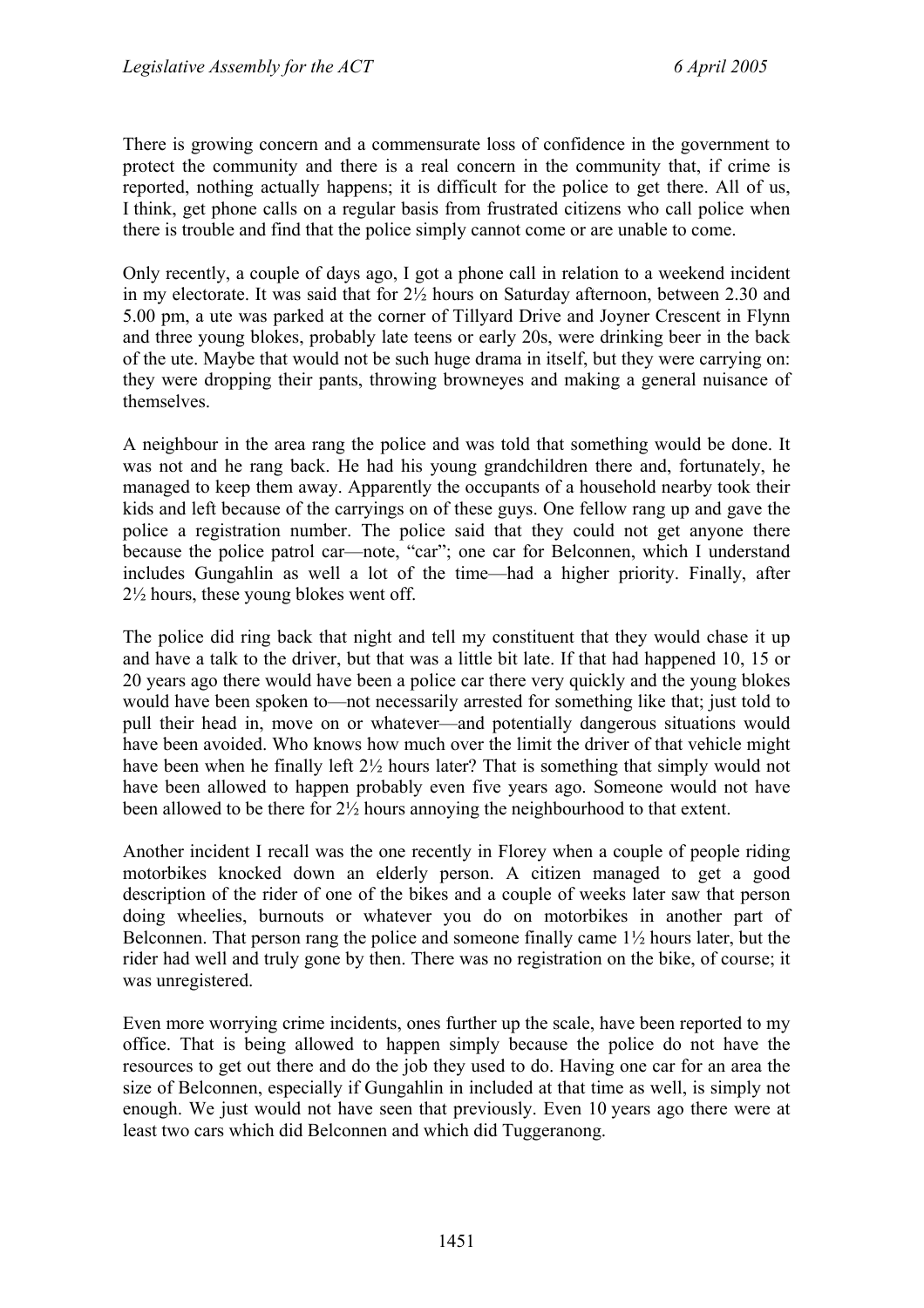Another thing I hear of quite frequently from police is that there is a huge burnout factor. There is the paperwork the police have to do after they have finished their shift. There was a time when police did not mind coming in and doing a bit of overtime; it was good stuff. They even quite liked going to court to do overtime. The situation now is very different. I am told by officers that there is so much burnout that it is often very difficult for them to get police to come in and do additional shifts when they are needed, which puts additional strain on our police force.

I have had a lot to do with our police force. I was a crown prosecutor for many years and I dealt regularly with the police force. I have high regard for the professionalism of the men and women in our police force. Lots of things have changed. It is a younger police force. A lot of the experience has left. That is all the more reason, I think, for proper resourcing to occur to assist the members of our police force to do their job properly. It greatly concerns me to hear about things such as the Belconnen station being closed for about 3½ hours because the police there needed to go out to attend to an offence. That is simply just not good enough. The government is really abrogating its responsibility to the community when it allows that.

The government, in opposition, promised that it would keep us up to the national average. It criticised the previous government. It might have been right in criticising some things then, although I cannot remember the situation being this bad under any previous government, Labor or Liberal. It promised to have the level of police at the national average. The association tells us we are about 124 short of what we should be. It might be more. Perhaps Mr Pratt can give us the latest figures.

The police presence in Queanbeyan and along the roads of New South Wales that I travel quite frequently when going down to the South Coast—the far South Coast in my case is very visible indeed. I have travelled on the roads of the ACT for many years. In the past, there was a not insignificant police presence. Also, there was a not insignificant police presence in some of the more popular nightspots. I do not see quite the same presence in those nightspots these days and I certainly do not see the same presence on the roads.

I am a big fan of targeting certain crime areas and of some of the great teams that the police get together. That is fine. Maybe they are doing a bit of that on the roads. The speed vans that we all seem to hate have taken some of the load off police, but still there is a distinct lack of a visible presence. I do get very annoyed on hearing lots of complaints from constituents that they report things to the police, sometimes call the police about a dangerous problem, and the police simply are unable to attend because of a lack of resourcing. I think that that is a very sad situation and the government has a fundamental duty to attend to that.

Mr Pratt makes a very telling point in paragraph (d) when he asks us to note the lack of ability and confidence of the police to tackle a number of complex situations because they are poorly resourced and because the ACT government lacks the political will to be tough on crime. I have spoken, Mr Pratt has spoken and, no doubt, other speakers will speak about the lack of confidence of the police because of the poor resourcing and the fact that they do not have the backup which is crucially important in policing. If you are in a dangerous situation and you know that there are very few people back at the station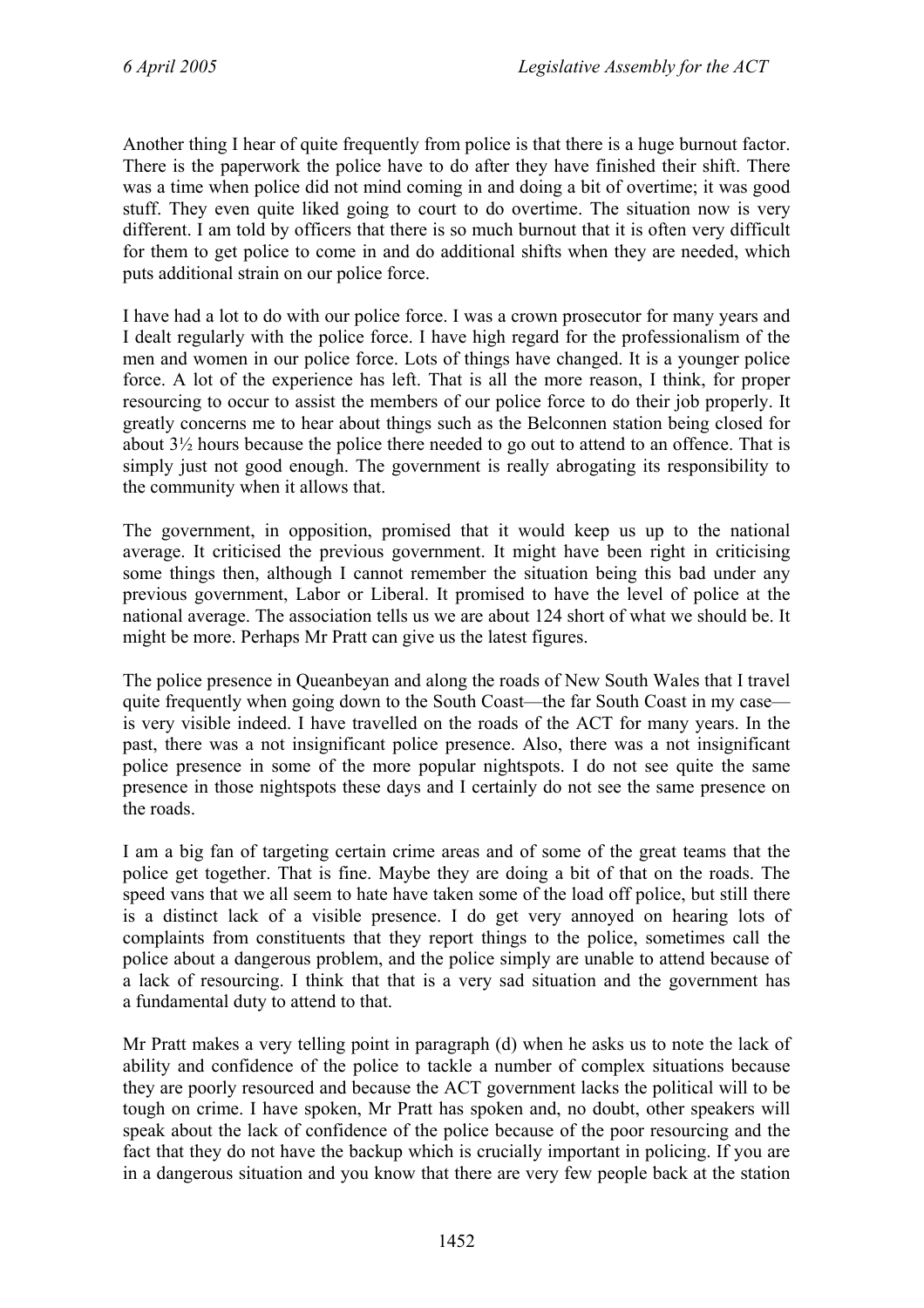who can assist you, there is obviously a natural tendency not to do certain things, not to address certain problems that would and should normally be addressed. That is a very bad situation, but that is what a lack of resourcing sometimes does to you.

It is essential, especially in a most dangerous job like policing, to have that backup, to have the knowledge that, if you get into trouble and you are there doing your duty to protect the community, you will have backup coming to assist you if you get into trouble. I have handled a number of cases in the past involving police having had that backup. Yes, police officers have had their heads punched in on a couple of occasions while waiting for the backup, but at least it has come. But you will not have that confidence if you know the backup simply is not there because the resources are not there, the people are not there. What are you going to do? It is a quite horrible situation in which to put police. Indeed, that is a concern that has been expressed to me as well.

This government does not help, and probably never has helped, in terms of giving police the relevant powers they need. Going right back to the days of the First Assembly, members of the Labor Party vehemently opposed sensible measures such as police move-on powers and sensible laws such as banning drinking around bus interchanges and the like. Prior to taking government, they opposed some very important revisions to the Crimes Act to make the job of the police a lot easier, such as providing for reasonable suspicion rather than reasonable belief, to bring us into line with other states. Luckily, that Assembly had the sense to pass that provision.

To the government's credit, it has not changed any of those recent laws. But it opposed them to start with, which was indicative, I think, of the government's funny attitude. One questions just how much confidence members of the government actually have in the police. They have a funny attitude in terms of law and order. They seem to be suspicious of police. That still comes through to an extent, which concerns me.

I think that it should be painfully obvious to the government that the police force is a fine bunch of men and women fully deserving of our support who need greater resources in this modern age. Canberra is no longer a small town, having some 325,000 people. It is a big city, a real city, and has all the crime that goes with being a real city, including more complex crime. The police have to put more intensive efforts into solving some of the more complex crime that we have. All of those things indicate that the police need to be given greater resourcing, greater assistance and greater attention by this government, which is being derelict in its duty if it continues to neglect the police force of the Australian Capital Territory.

**DR FOSKEY** (Molonglo) (4.39): Although I understand some of the principles that drive this motion, I cannot support it, although I recognise it reflects a number of concerns from sections of our community. The Australian Federal Police Association webpage dedicated to Canberra policing does state that the ACT has had the highest increase in crime rates over the last few years, has the highest crime rates in relation to home invasion and motor vehicle theft of any state or territory and has the lowest police numbers per population of any police force in Australia. So some of the concerns that Mr Pratt is raising are matters of fact.

However, while I agree with the motion's argument that more must be done about the crime problem in the ACT, I believe that there is much more to the story than just police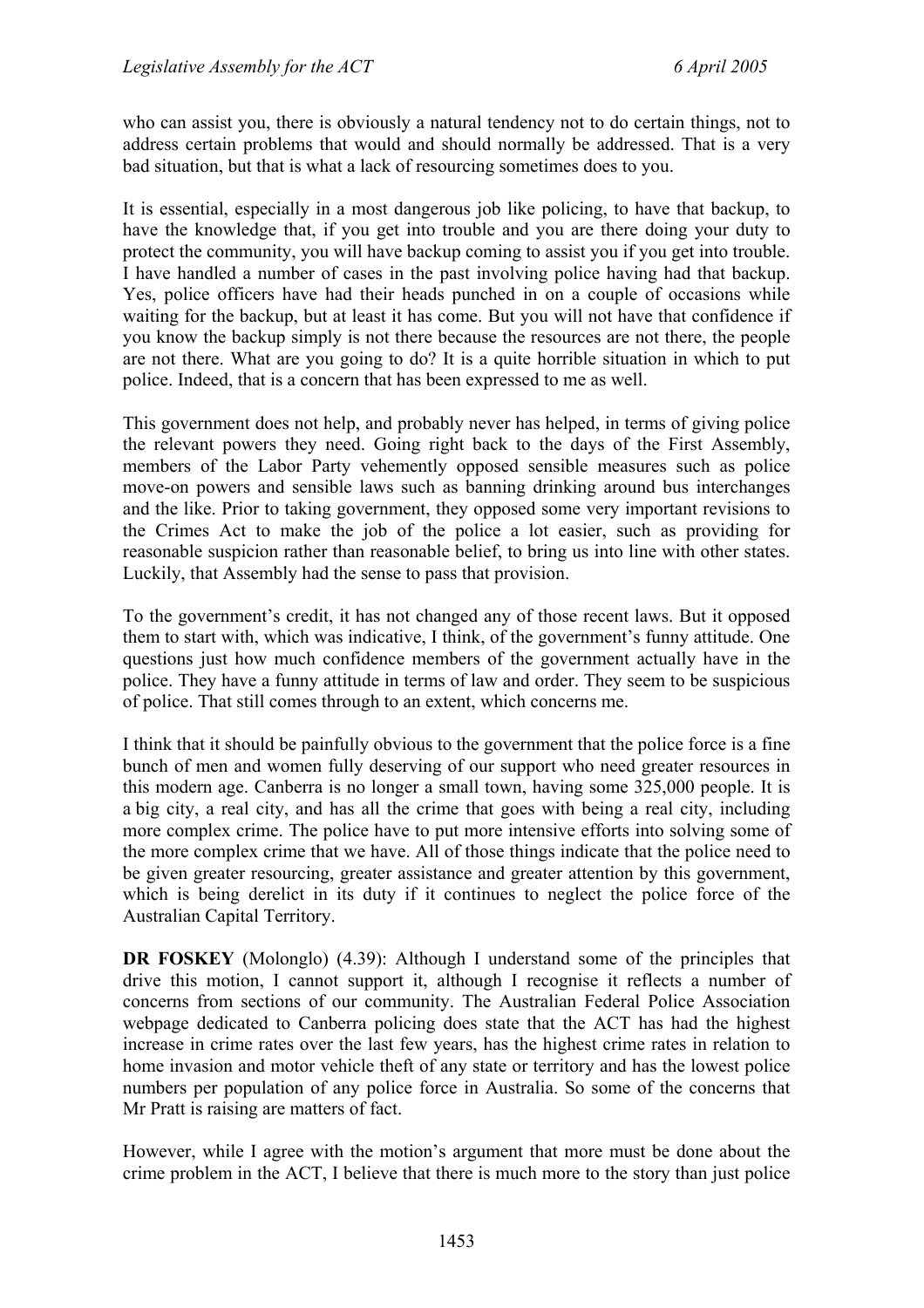staffing. The Greens see crime as symptomatic of problems much more complex than can be solved by just putting more police in the streets. To assist in solving these much more complex social problems that lead to crime, I advocate the direction of ACT government funding into community policing as one part of the greater solution. Community policing in general terms is about police officers being a more positive part of the community and the community knowing their local officers.

However, crime prevention is best achieved by the broader policies of reducing poverty, overcoming disadvantage, having programs to prevent people from and help them to stop drug and alcohol abuse, and addressing the causes of violence and abuse. It needs to be noted that much of the crime that occurs in Australia, and of course in the ACT, occurs in places where increasing police observance by putting them out on the streets will not help. That is because most crime still occurs in the home, especially violent crimes and sexual crimes.

The information that I am using is based on the annual report by the Australian Institute of Criminology, which gathers all the statistics in regard to not only the location of crime but also who is most likely to cause that crime. I guess it is no surprise that certain kinds of crime are committed by people who are known to the victim or, in many cases, are part of the family of the victim. We cannot get away from that, and those statistics are not going to be helped by putting more police in the streets. In fact, the ACT has some good programs in process to assist with that kind of domestic violence.

I see this kind of motion as something that has become quite predictable from conservative realms, and it must be quite a winner with the community because it is raised over and over again in election campaigns. It was raised in the Western Australian election campaign recently, where both Liberal and Labor were trying to outdo each other on being tough on crime. The funny thing is that, while the rhetoric gets stronger and stronger, what we are doing is actually creating a perception among certain parts of the community that they are at risk, whereas the fact is that people living on their own are probably at less risk than people living with some other people.

We really need to increase security for people but also increase their sense of security. An effective and community-minded police force is important, but by itself it will not reduce crime. I do believe that there is a space in our community for Neighbourhood Watch programs that come from the community and are very much about strengthening neighbourhood networks. I think Neighbourhood Watch is one of those organisations that can be used to support conservative ends as well, but I do believe that where it arises from a community's perceived need it has a very legitimate part to play.

The motion refers to Gungahlin police station. I note that all police stations in the ACT are open 24 hours a day, seven days a week, except for Gungahlin police station, which is open from 10.00 am to 6.00 pm every day. It is easy to argue, just from looking at that, that Gungahlin should not be an exception to the rule. However, advice provided to my office is that Gungahlin has a very low incidence of crime and there is, at this point, no great need for the station to be open 24 hours a day.

**Mr Pratt**: Talk to Neighbourhood Watch up there.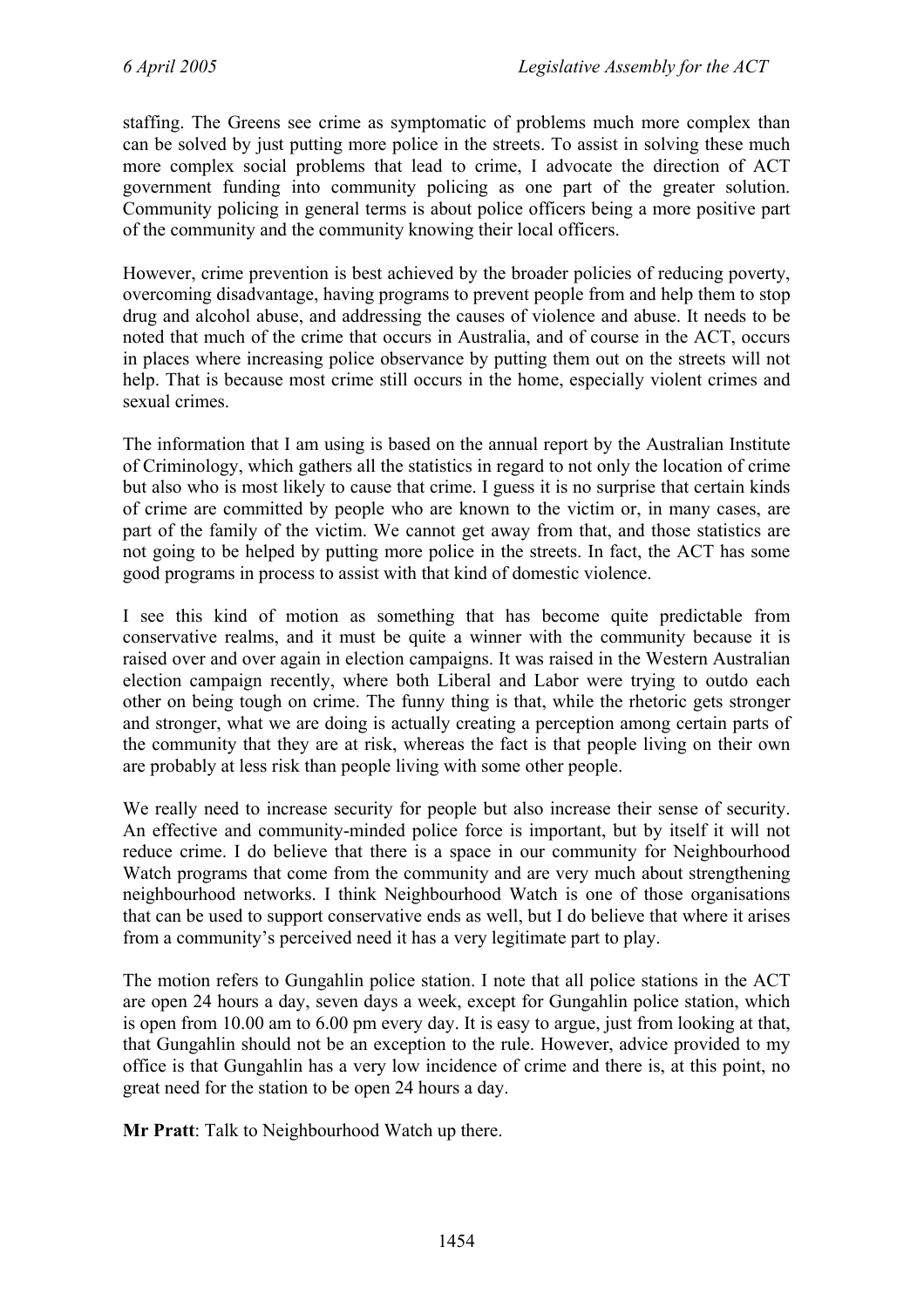**DR FOSKEY**: That does not mean that there should not be a police presence there at times, so the people can expect that, but I would say that we might be talking about cars being a nuisance at night there, and I am not sure whether keeping the Gungahlin police station open 24 hours a day is going to tackle the kinds of issues that Mr Pratt may be referring to. Nonetheless, I do believe that situation should constantly be under review and that the ACT government does need to be listening to every section of its constituency. But, on the other hand, I do not think it should pander to the sorts of forces that want us to be tough on crime for its own sake.

I am aware that the ACT police 2004-05 budget submission requesting further funding for ACT Policing led to a study into police resources. Apparently, this study is currently being finalised and will not be made public. I urge the government to make this document public, because I am sure that many members of the community, me included, are eager to see the results and I believe that, once we see the results of this study, we will have much more grounded statistics and evidence to argue these kinds of questions. I also encourage the ACT government to foster the approach of community policing as part of a larger solution to the ACT crime problem.

**MR MULCAHY** (Molonglo) (4.46): I rise to speak in support of Mr Pratt's motion and I am particularly focused on paragraph (1) (b) because it is central to the concerns certainly I have in relation to the state of policing in the ACT. I think it is a fundamental point, as Mr Stefaniak pointed out, that every citizen in the ACT should be able to live in a safe community. It is reasonable to say that there should be confidence that our safety is guaranteed by a strong, responsive and accessible police force. That force should be well trained, well resourced and employ preventive strategies based on close and effective links with the community. Regrettably, it seems that we are not there and we are quite a way from achieving those outcomes.

The evidence is in the insidious creeping into the community of lower category crime, such as vandalism, graffiti and things of that nature. I get a regular number of calls from constituents who are concerned about these matters, particularly in, for example, the Weston area, where I think our Treasurer resides. People tell me that it is prevalent there in particular. Small shopkeepers who might suddenly find their building defaced over the weekend have to outlay another \$600 or \$700 to spray or paint over the damage that has been inflicted on their premises. Any of the members living on the southern side of the city, such as the minister for police, the Treasurer and others, going through, for example, Hindmarsh Drive, will have seen an almost unbroken line of graffiti running the length of Hindmarsh Drive from Woden as you head towards Duffy. It is quite extraordinary that this level of vandalism is occurring and nobody seems to be able to apprehend the people concerned.

There have been other trouble spots that continue to plague the community. I cited in an adjournment speech recently the area around the Woden interchange. That has been going on for years, and I do not understand why it occurs right on the doorstep of a police station. Lend Lease run that complex, but I do not know where the title begins and ends. But surely the police could deal with some of those people lingering in that area who are harassing kids. My own child was approached for money by people who did not realise she was accompanied, a few paces behind. Those people are preying on kids and annoying them for money, and that ought to be addressed. It is happening right outside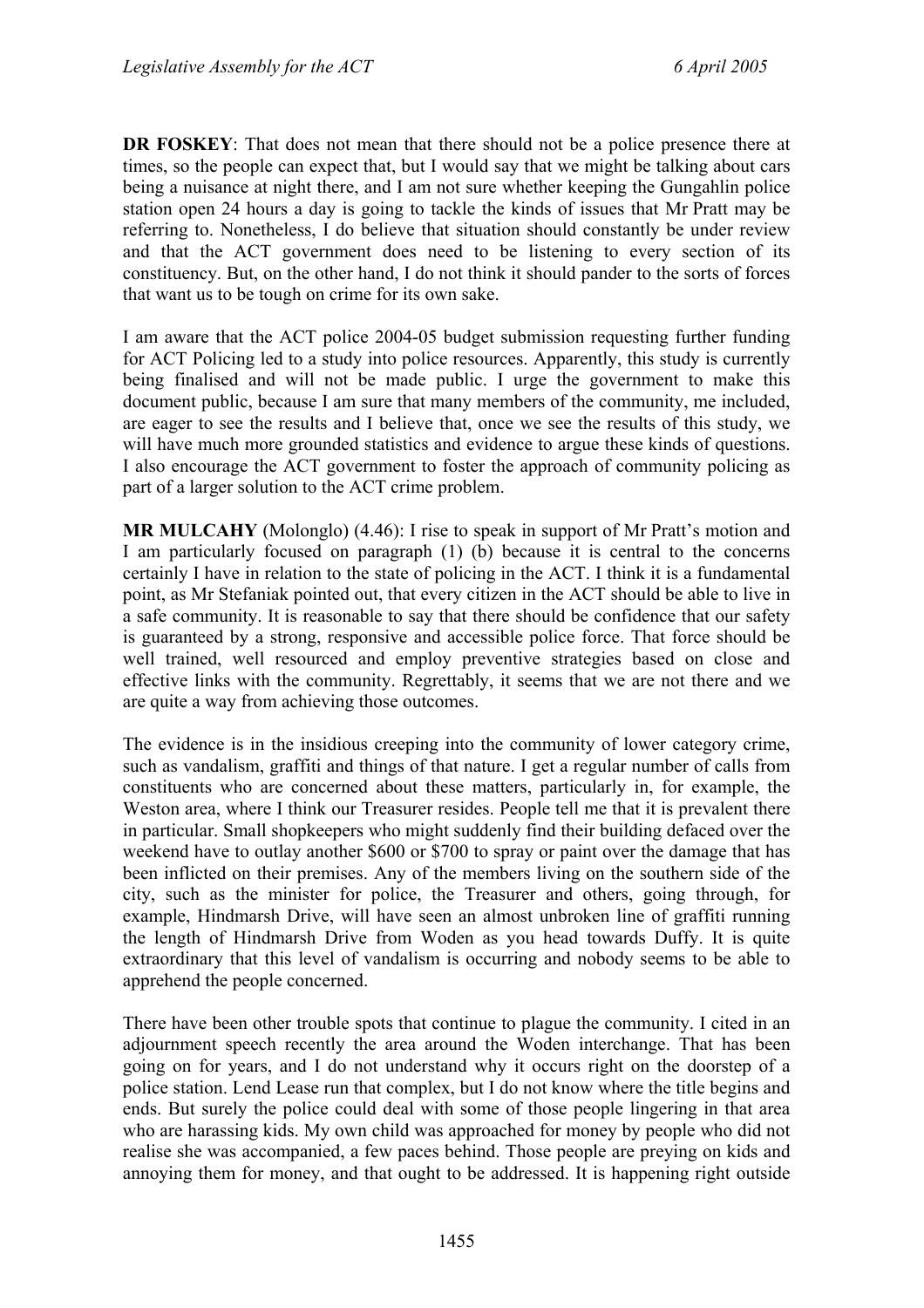the police station. In a lot of these situations, I think the issue does come down to visibility.

I understand what the minister says about targeted policing and intelligence gathering on crime—I do not dispute that—and I am aware of the motor vehicle figures. When I was in the hotel industry, there was a major problem on Northbourne Avenue of cars being stolen from hotels—a colossal level of thefts some years ago—and it is encouraging to see that those figures have improved. But there is another level of crime, that is, the lower level crime issues that are the cause of a lot of aggravation and angst to people in the community, and it seems that they just all get too hard to deal with.

I dispute Dr Wedderburn's view that police visibility really will not help and I will come to some illustrations in a moment of where I think it has had an impact. We have to give attention to antisocial behaviour in lower level crime because I suspect that, if you do not tackle it at that point, it does grow into more adventurous crime that is more life-threatening and more disturbing for people in our community.

The reason I have focused on the second point of Mr Pratt's motion is that it is like the boy crying wolf: it is no good running messages to call Crime Stoppers and report crime if nothing ever happens when you ring the police. I do not know who is responsible. I have a bit of an open mind on this issue. I have had a good relationship with the police force and with the Australian Federal Police Association. I met with them prior to the election and I know a number of people in the police service. People tell me that it is an issue of resources. The minister says it is not about resources. When you talk to the police you get the impression that they feel frustrated with the fact that the courts will not impose suitable sentences. I know Mr Stefaniak has had a lot more experience than I have in dealing with these issues through police prosecution, being a defence lawyer and so on.

The fault seems to lie in multiple places, but the bottom line is that people are dissatisfied that matters they raise are not acted upon. That would give you the impression that either there is not enough resources being applied or that the whole job is too hard. I had police say to me that there is an issue with paperwork—the amount of paperwork involved on every single report. Examples were given to me of how in other parts of the world—in fact, in the city of Chicago, where I once lived—there were civilians to deal with a lot of the behind-the-scenes paperwork. But in Canberra we have a system where they follow it from go to whoa. I am not an authority in these matters to know which works best, but it would seem to me that, if you have embarked on a career of fighting crime but every time you investigate a crime you are swamped in paperwork, you are going to be a little hesitant to pursue some of those lines of inquiry.

We seem to receive many complaints from citizens about lack of results. I have been briefed on one incident that occurred in Piddington Street, Watson in late November. For the record, the PROMIS note registered this complaint as 3348786. I am advised, in the briefing that was provided to me, that this related to an incident of a wild street brawl involving a large number of young men who had attacked a particular house and violently and seriously assaulted another young man, whom, I am advised, may also have been no angel.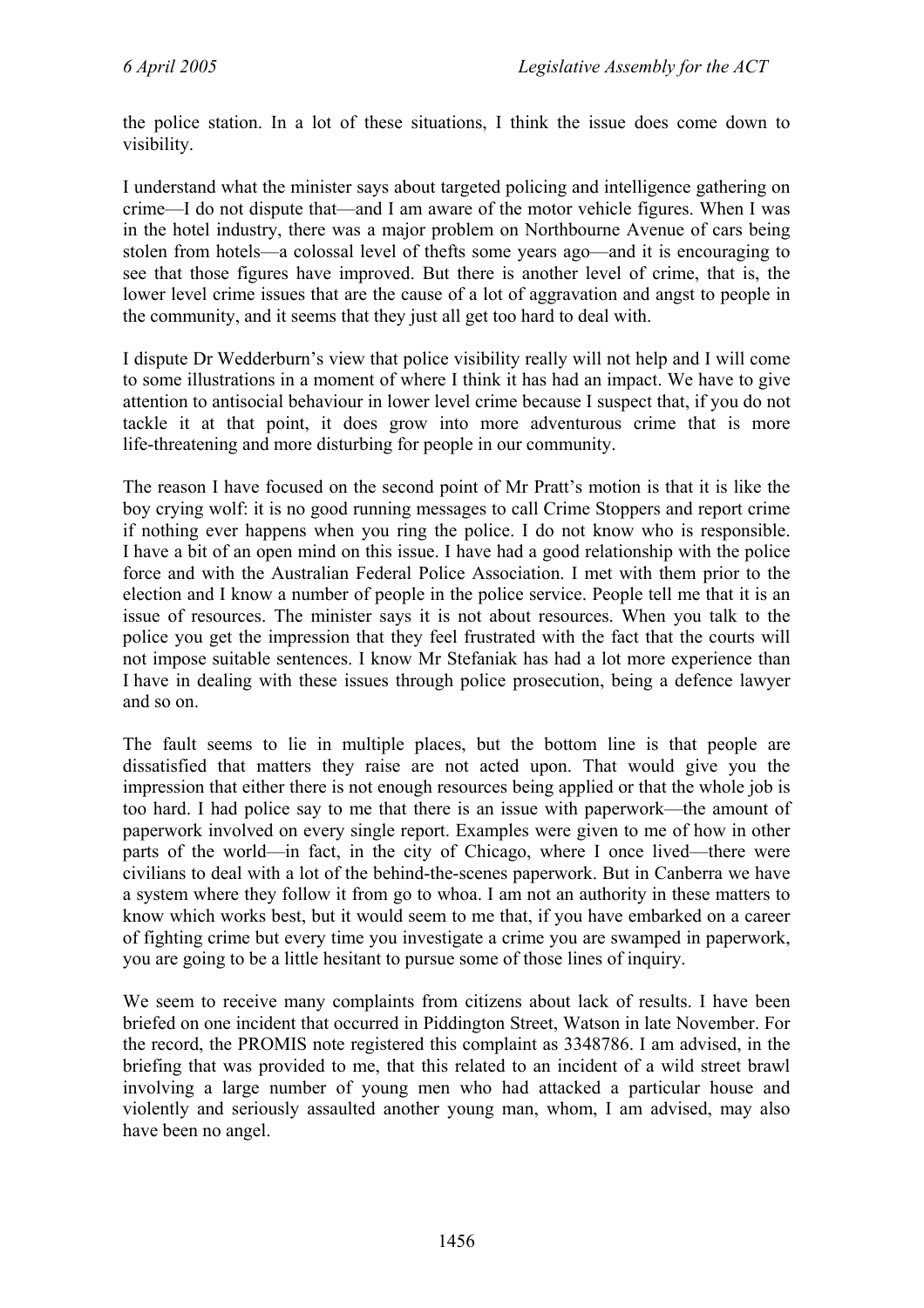Further, it is suggested that on the night of the fracas two police did attend but had stood off some 100 metres for an hour, watching; no attempt was made to intervene. I can understand, as Mr Stefaniak referred to, that there may have been apprehension about not having backup, but the resident witnesses indicated that an illegal stun gun was used in the fracas. The resident who raised this with the opposition, a former policeman, indicated that his complaint has been disregarded. I was not there and I do not know all the circumstances, but it is disturbing that people come forward with these incidents.

Two weeks ago I received a call, logged at 4.30 in the morning, from a constituent who called me to tell me their other half was being assaulted in Manuka by a group of people and that three of them required medical treatment thereafter. They sought the assistance of police in the area, who indicated they were preoccupied with a stabbing further up the street. This was in Manuka, which is supposed to be one of our more prominent, exclusive or safe entertainment districts and shopping areas. From the neighbourhood there I am getting a complaint almost every week, and I do not understand what is going on.

The minister makes light of it, but I have had young women contact my office who have reported threats and attempts at robbery. I took my wife to a film in Manuka the other evening. There are police patrol cars there now on the footpath and there are police squads with dogs, and I think it is encouraging that there is a presence. But it seems to me that there is a fundamental issue in that neighbourhood and in Kingston—but particularly Manuka—of recent times that is leading to violence and assaults. I would like to see that stamped out and I know the residents of the neighbouring suburbs who patronise those facilities are genuinely concerned.

People are reluctant at times after hours to go to the Coles car park there to pick up their vehicle. A woman working in the area spoke to me only two days ago about her concern. I have had a car vandalised twice there, and on one occasion my wife waited five hours while the police kept saying they were coming and then kept saying they had higher priorities, asking her to wait with the vehicle. So there are issues there.

Patrols are important, despite what Dr Wedderburn from the New South Wales crime statistics branch might say. Kingston has enjoyed the benefit of more foot patrols, but I believe that about a year or so ago the police overtime budget ran out and it was felt by licensees in that area that it was no coincidence that a serious violent assault that occurred a week or two after that overtime ceased did result in the death of a person. The two events may not be associated but it seems, from every view of licensed premises that I have received, that a police presence tends to discourage people from embarking on assault as a solution to disputes. I had advice this morning from one business that they are spending \$3,000 a week on security to deal with people who approach their premises—I am not talking about people inside who are intoxicated—with weapons, threats and so forth and put at risk those who work on the door of those premises.

We need to take a tougher view on these matters. The motion deserves support and I would encourage the minister to listen carefully to the issues that have been raised by members of this side of the house.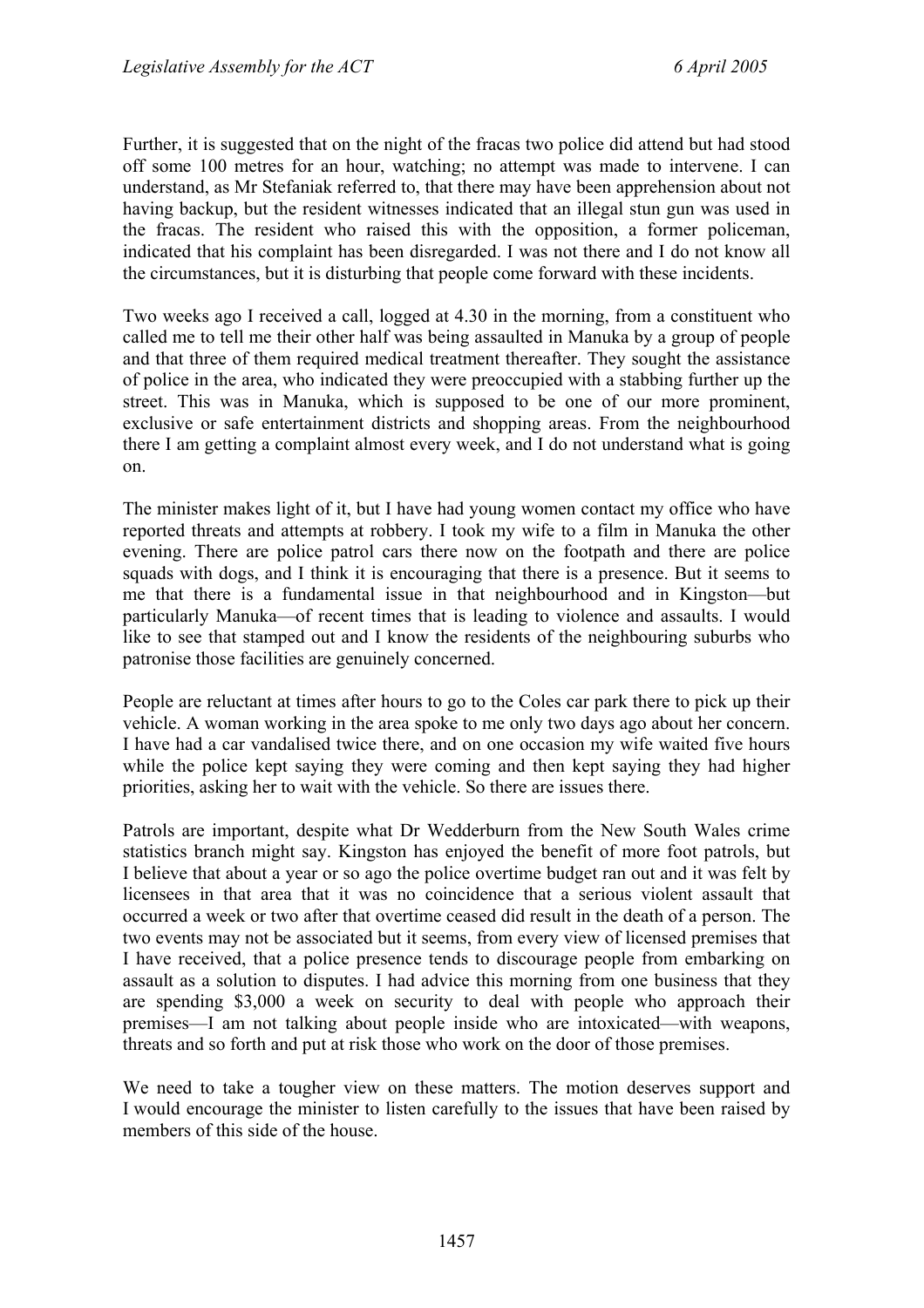**MRS BURKE** (Molonglo) (4.56): The ACT can be very proud of its police force and the job they do under the circumstances. However, it is clear to all of us in this Assembly that police in the ACT simply do not have sufficient resources to deal with the number of incidents they are called upon to attend to as part of their duties. We have heard much evidence about that today, and people cannot be making these stories up. The minister and the government just say, "Give us examples," but we have given them dozens and dozens of examples—and this is not to knock the police force in any way at all.

It would seem again that the government, rather than fixing the problem of inadequate police numbers, is fine with almost blaming the community and putting the onus back on them. The matter being debated today is one that we should all be contributing to as it affects us all if we live our lives personally and professionally in the ACT. It is a pity that the minister, and therefore the government, in the minister's words "will be supporting not one word of the motion". I think those were the minister's words. I am sure that ACT Policing will be disappointed, minister. We are here trying to support them—and you are obviously not, and that is sad.

I would like to raise some issues in relation to the plight of public housing tenants, who often are left frightened and with a feeling of no protection from, overall, very well-trained police officers in the service who, as I have said, are simply stretched to the limit. I must here commend ACT Policing, though, for their tremendous efforts during Operation Halite, and the minister and the minister before him.

Written feedback and discussions with a broad cross-section of public housing tenants in the community—not just in my electorate but also right across Canberra—show that people are feeling less and less safe in their homes and that their personal safety is being threatened. I have many instances here of which the minister will be well aware: the recent alleged firebombing of a public housing tenant in Latham; the drug use at public housing flats in Woden, Fraser Court and just about everywhere else that we can imagine; the bullying of older people at public housing complexes by nearby public housing tenants; and suspected gun manufacturing at Fraser Court, which I know the minister is aware of but about which nothing seems to be done. The remnant of people left at Fraser Court live in fear for their lives. This is just simply not acceptable. People are feeling threatened and intimidated in public housing complexes in general.

The government has basically lost control and there is no deterrence factor due to a lack of community or beat police. I did like what Dr Foskey said on the matter. She talked about the social problems having to be addressed, and I agree in part, but we also must ensure that our society does not continue down a growing path of lawlessness in the absence of the enforcement of law and order by an underresourced police force. It simply is not fair to them. The minister can sit there, laid back, almost trying to ignore the problem, but it is a real problem and he needs to get a handle on it.

The police minister has failed to increase police numbers in line with the national average and in line, let us not forget, with the Stanhope government's election promise. Do not promise something if you are not going to be able to fulfil that promise. From all the reports we hear, community confidence in the police to manage crime is certainly falling.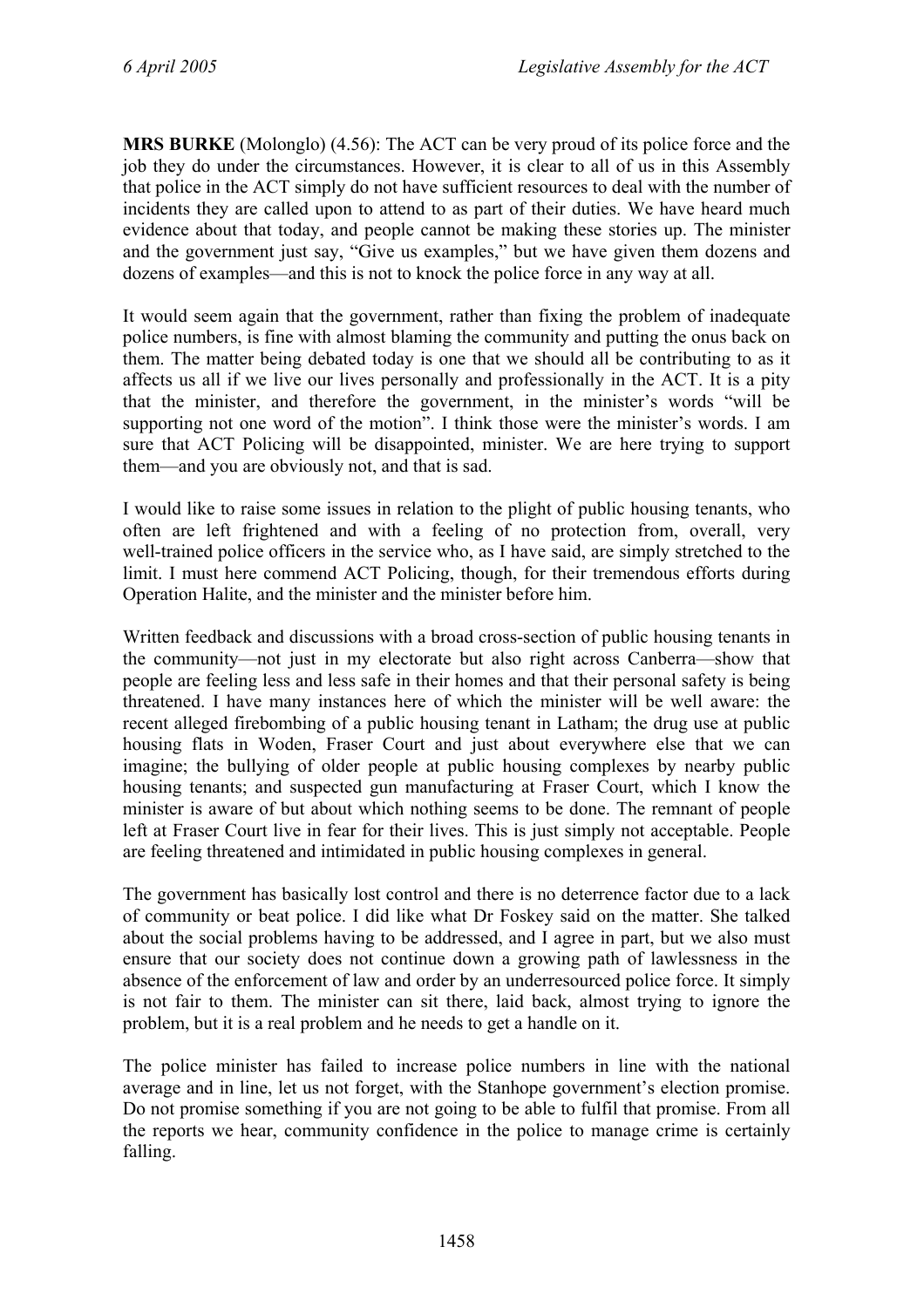However, this issue today is certainly not all about public housing tenants; it is about all residents of the ACT and their being afforded the opportunity to enjoy the safety, peace and quiet of their own homes and surroundings. For a growing number of people, this is tragically in decline and people's quality of life is being dramatically downgraded. At the risk of my sounding dramatic—and the minister can sit there saying that I am probably doing that now—the minister had better understand that we, the opposition, are listening. Maybe the government needs to do the same. This issue reaches to the heart of whether people are law-abiding citizens and really has nothing to do with, in many ways, whether those people are public housing tenants or private residents.

However, if there is rising crime and lawlessness, we will simply drive people away from Canberra. We will send out a wrong message. Canberra used to be known as a great place to live and bring up children. That is why I came to live here. You cannot keep hiding from the fact that there are problems. The problem is that we do not see the problems out in the media; they are well hidden. But the minister is aware of them and he needs to deal with them.

The specific challenge that must be considered is that Housing ACT tenants are concerned that there is a great deal of buck-passing between Housing ACT and the police, as there does not appear to be a clear delineation of responsibility. For example, tenants will call the police to ask for assistance due to the unruly behaviour of another resident, but the police are concerned with becoming involved, citing it as a housing/landlord/tenancy issue. Yet, when the tenant then refers the matter to Housing ACT, the advice is that it is a police matter.

It has been reported to me that police are so busy that often they have been unable to attend to calls for help in a timely manner. This shows the obvious signs of a police force under too much pressure. I am not suggesting that Housing ACT as landlord is not adhering to the requirements of landlords under the Residential Tenancies Act. Tenants, as indeed other people in the community, must take responsibility for their own actions. That is understood; we know that the vast majority do. But it is clear to me that both Housing ACT and the police are under great pressure and are underresourced to deal adequately with the situation or particular problems where clear lines of responsibility may not always be apparent. This confusion does nothing to help instil confidence in our community.

I question the existence or even the validity of a memorandum of understanding between Housing ACT and the police. I am often advised that they do work together, but I have to wonder just how formal this arrangement is and if it is an area that needs firming up. Clearly, the people left floundering in the middle are human beings. It is not acceptable that tenants are being passed from pillar to post in order to get a resolution to their problem. Often these things are life threatening. I would suggest that reports about gun running and stuff happening in a complex are enough to send anybody there.

People are feeling isolated and left alone as they are trying to live their lives, albeit in fear. They are left wondering what to do when a problem arises. They simply do not know who to go to, minister, and they are often given conflicting advice. Again, this goes back to the need for clear lines of responsibility. In the case of public housing, there is often a poor handling of cases. It is simply not good enough to receive a job number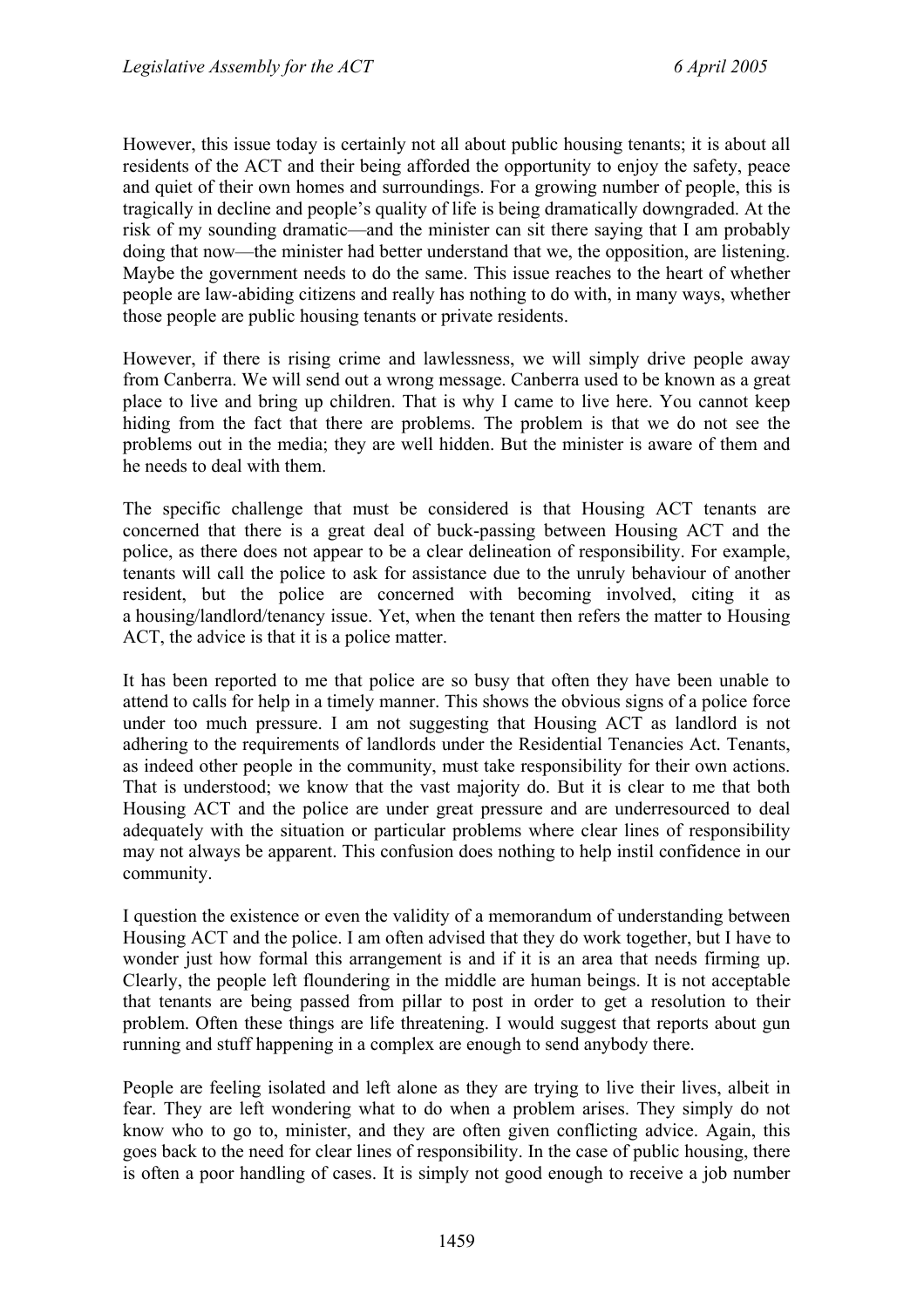from the police and not always see a follow through whereby information is shared, where it is permissible due to privacy issues, between agencies when it would clearly be of benefit.

Mr Pratt alluded to the inability of the government to ensure the police are resourced adequately to be able to follow up cases. That seems to be the problem. The police do a great job as far as they are able, but often the follow-up is not there. An equally frustrating thing is that the police are unable to get to the scene as quickly as they need to be, and that is terrible. If you are a tenant or a resident stranded with a violent person in your back garden or walking past your residence, what are you supposed to do? It must be equally frustrating for the police not to be able to see a job through to its full conclusion due to constraints placed upon them.

Until such time as we see a firming up of any specific, publicly-recognised agreements across agencies, it will remain the case that in some circumstances the police and Housing ACT, as given examples in this motion, will not be adequately equipped to deal with people who are a danger to themselves and to others in the community. I commend Mr Pratt for bringing on this motion today, and I do call upon the government, and particularly the minister, to ensure that more is done for the Canberra community and their safety, and that certainly more is done to ensure that members of our fine police force are adequately resourced to do their job.

**MR SESELJA** (Molonglo) (5.05): I also commend Mr Pratt for bringing this motion forward. This is an issue of importance to many people in the community. There are very few issues that are more important than community safety. In my time in the Assembly, and before, aside from the planning portfolio I think policing has been one of the major concerns that constituents have come to me with, right across the electorate of Molonglo and across the ACT. In particular, I have had lots of representations from people in the Gungahlin area who are very concerned about the lack of a permanent police presence. This is not something that we are making up or that Mr Pratt is making up; this is an issue of general concern in the community and, no matter what Mr Hargreaves might say about it being a beat-up from Mr Pratt, this is about the residents of the ACT telling us something and us taking up that issue.

The point that was made by Mr Mulcahy on police being tied down with paperwork is an important one. It is never an easy issue as to how you overcome that, but it is one of the most common complaints that I hear from police. I have spoken to many police over the past few months and—

#### **Mr Hargreaves**: The AFPA?

**MR SESELJA**: I have spoken to many police in the AFP and the New South Wales police. It is an issue for many police around the country, but it is one that needs to be resolved to a degree to be able to free up police as much as possible to get out there on the beat and to be in the community and be seen in the community. Obviously, there are lots of aspects to policing: deterring crime, preventing crime, responding to crime and also that intangible, I guess, of just giving people a sense of security and a sense of confidence in their police force and a sense of confidence to walk the streets.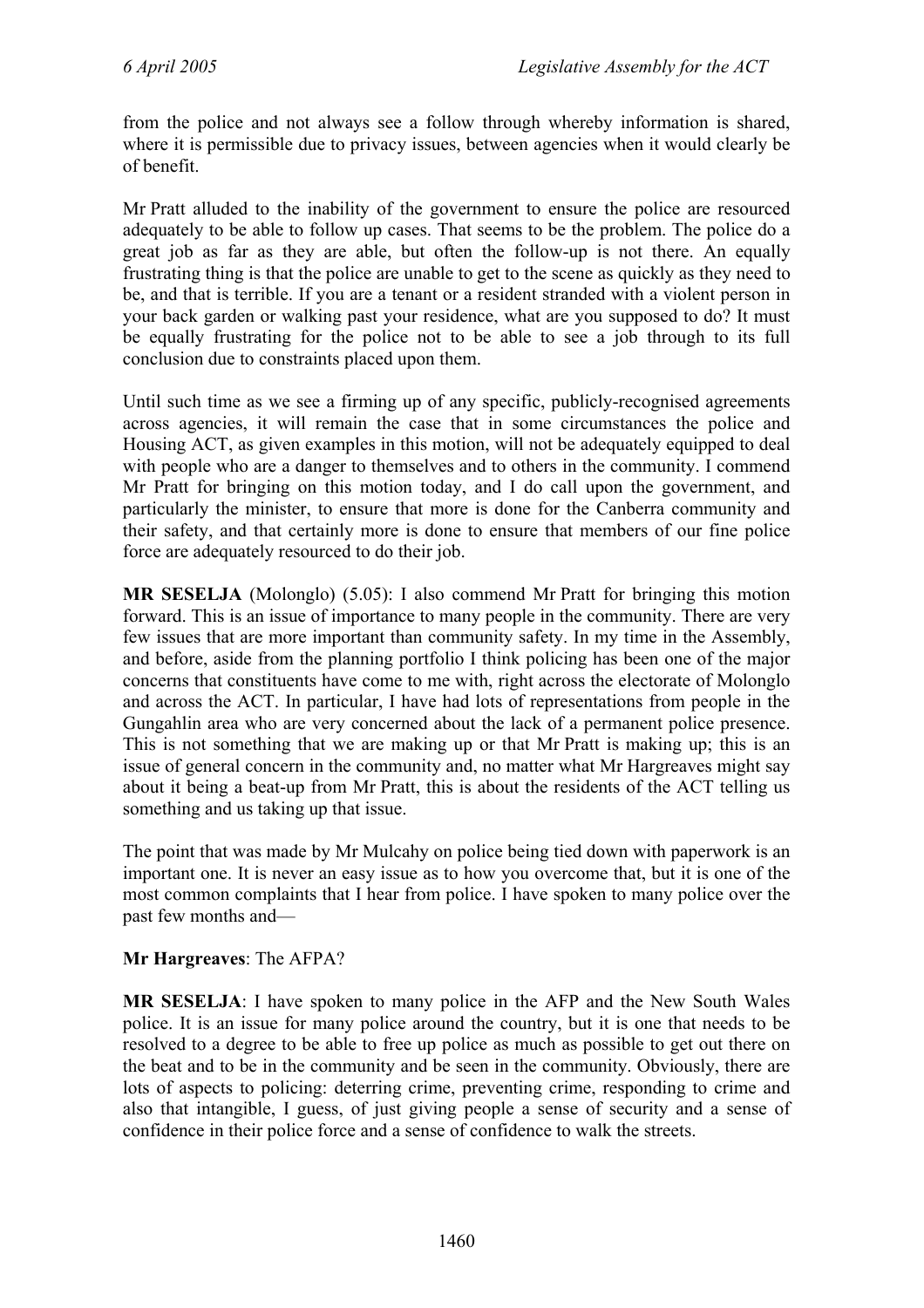Mr Hargreaves talks a lot about intelligence-based policing, and I do not dispute the merit of that, but there is something that is irreplaceable about just being out there in the community, having a patrol car out on the streets, having a presence out in the community that people can see, so that people can feel safe. You can do all the intelligence-based policing that you like, but if you are not there on the scene it is often difficult to prevent crime. That is one of the concerns in the community and that is, to a large degree, a numbers and resourcing game: if you do not have the numbers, they cannot be out there, they cannot be all over Canberra.

One of the difficulties that police face has been a change in community attitudes over the past 20 to 30 years. People are becoming more disassociated, I guess, from their neighbours. One of the things that kept people very secure was that they knew all the people in their street and they knew that, if they went away, their neighbours would notice if there was someone hanging around who should not be there. I think that has changed. That is something that we as a community all bear responsibility for, but that has obviously changed the nature of policing, in that I guess that means a greater workload for police and a greater call on police because of the changing face of Canberra neighbourhoods. It is not just Canberra, of course; it is the same around the country and, I would say, around the world.

In particular, I would like to talk a little bit about Gungahlin. In Gungahlin, I think there are about 30,000 residents at the moment and it is growing rapidly. It is about the only area of Canberra that is expanding significantly, and not to have a police presence there after 6.00 pm does cause a lot of people in the Gungahlin area real concern. I have spoken to police at the Belconnen station about how at any one time there are often only one or two cars out in the area. After hours, Belconnen also services Gungahlin, so there are 90,000-odd people who live in Belconnen and 30,000-odd in Gungahlin, spread out over a fairly big area, and yet only one or two patrol cars. It is very difficult for them to respond in a timely manner to incidents, and that really is what the concern is in the community.

Dr Foskey spoke earlier about how the level of crime is relatively low in Gungahlin, but there is that unreported crime and there is that lower level crime that Mr Mulcahy referred to. If people do not think that the police are going to get there quickly, they are not going to report the burnouts, the minor vandalism or other things. But those things are still a concern and they still affect people's lives.

**Mr Smyth**: Or they get sick of reporting them.

**MR SESELJA**: That is right—or they get sick of reporting them so they do not report them any more. Obviously, that underreporting can also affect the crime rates and the crime statistics, and I would suggest that it is more likely that there will be underreporting where people do not have the confidence that they will see a response, especially where they do not have confidence that they will see a quick response. That is the major point I want to make. I call on the government to look at the issues in Gungahlin. I do not know when the government feels that it is going to be appropriate for Gungahlin station to have a permanent police presence, but I would suggest that the time is now.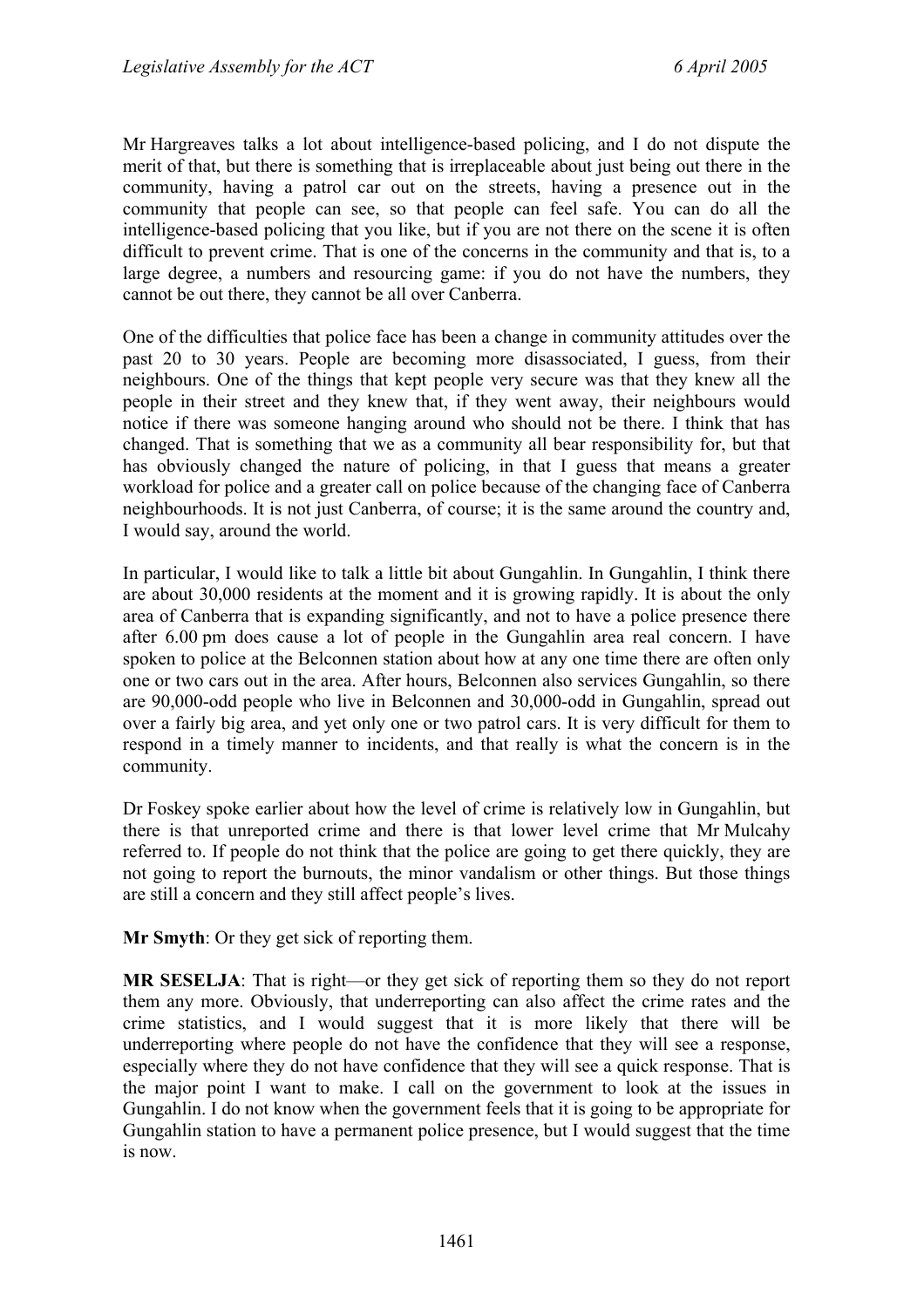I would suggest that the government needs to get serious about the people of Gungahlin. They are not second-class citizens. We know that they suffer a lot from a lack of services in other areas, we know that their road links are pretty ordinary, to say the least, and we know that their community centre, even their town centre, is underresourced, with a lack of ovals and sporting facilities. So there are all sorts of issues, yet policing is one of the things that really give people a sense of confidence and wellbeing, and I do not think we can leave the people of Gungahlin without adequate police support. Especially, we need to look at the possibility of basing vehicles in the Gungahlin area and a full-time presence after hours.

In conclusion, I commend Mr Pratt for bringing forward this motion. I note the sniggers coming across from the other side, particularly from Mr Hargreaves. That seems to be the way he responds to these issues of genuine community concern. It seems to me that the way he operates as a minister is to dismiss any criticisms and say, "No, this is just rubbish coming from the opposition." But there are genuine concerns in the community. There are genuine problems and there is a need for an increased presence, particularly in Gungahlin, and, on behalf of my constituents in the Gungahlin area, I call upon you, minister, to start acting, to start taking this issue seriously. I commend this motion.

**MR SPEAKER**: I call Mr Smyth.

**Mr Hargreaves**: I can't believe this.

**MR SMYTH** (Brindabella—Leader of the Opposition) (5.12): Mr Speaker, I thank you for the opportunity to join this debate. I note that the minister says; "I can't believe this." Minister, you should believe it. This is a serious issue. It is actually an indictment of you that we are talking about it. We are talking about a serious issue of leadership, minister, to achieve the objectives that the community want. What the community is asking for, and what Mr Pratt is highlighting here, is a timely response from their police force when they call for assistance.

Most people do not ring for the fun of it. They ring because they need immediate assistance because of something that is occurring to them or in front of them or something that they have discovered when they have returned home, and it is about that timely response. This is not an attack on the individual officers of the Australia Federal Police ACT division, which this side of the chamber have the utmost respect for and over time have given them the resources to do their job—resources currently denied by their minister.

This is a timely debate. I heard the minister say earlier, "Give me examples. Give me examples." I will give him an example. I have been approached by a couple who live in O'Connor. They rang on Australia Day this year to report that a young man was breaking into letterboxes outside their apartment block. They were told that a police car was on its way—a crime in progress, a police car on its way. That police car never arrived. When the owner of the letterbox returned home, the couple informed the owner that it been burgled, that they had told the police and that a car was pending but that as yet it had not turned up. I say again: the car never arrived. Later, the owner rang to get the incident number off the police so that she could put it on her insurance claim, only to find that the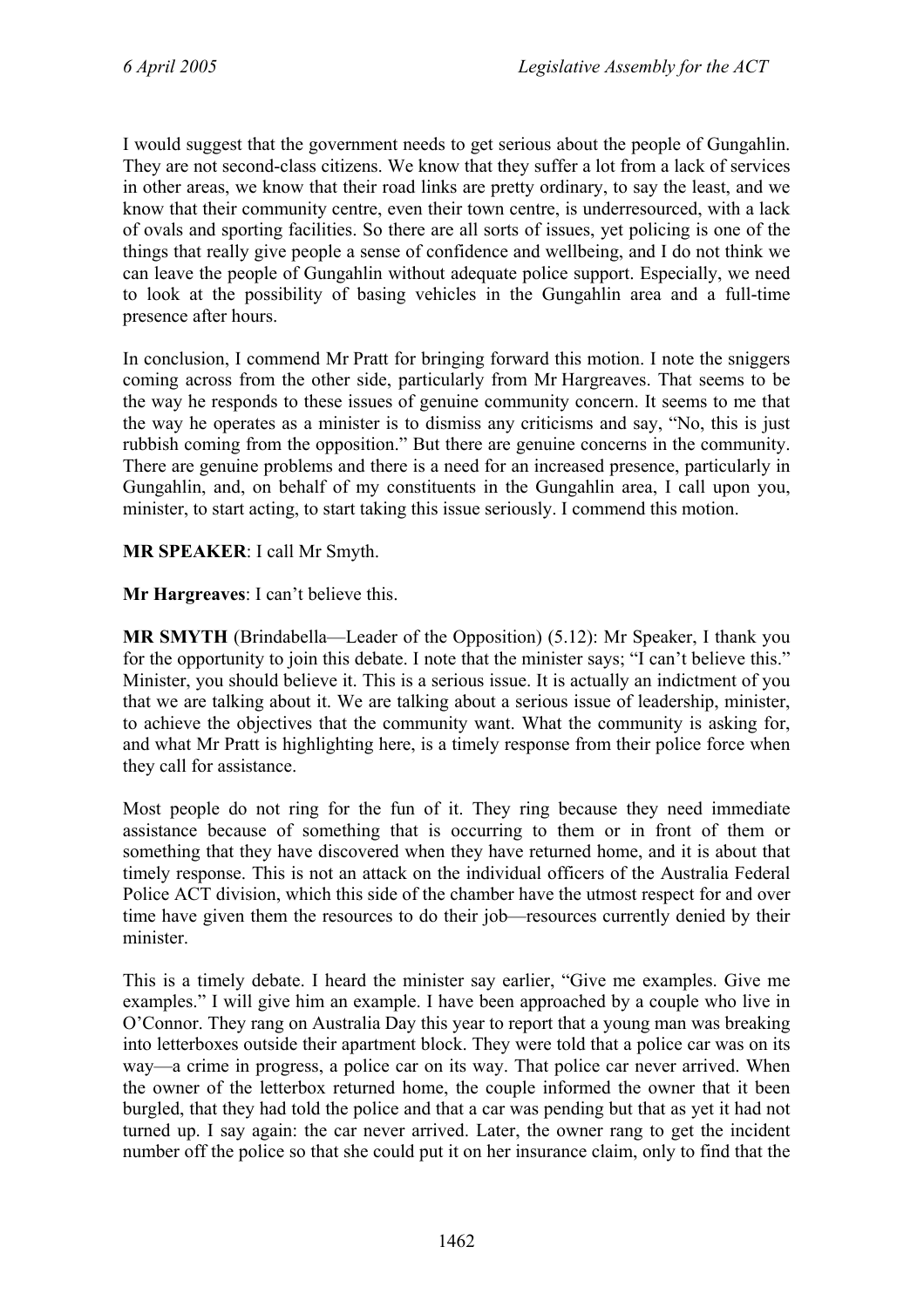police did not actually take down a record of the incident. So there was never going to be a car despatched, because it was never recorded. That is the sort of complaint, minister.

**Mr Hargreaves**: So the phone call was made, was it?

**MR SMYTH**: Yes, the phone call was made. I have spoken to the constituent.

**Mr Hargreaves**: And the proof of that is?

**MR SMYTH**: I have spoken to the constituent. It is that sort of attitude from the minister that is letting this police force down. I have a second example of a proprietor of a business in the Woden area who was having trouble with people keying or coining the sides of customers' cars. It was happening on a regular basis. When people came in and complained to him, he would immediately ring the Woden police station. We heard this in the term of the last Assembly: on some occasions the police station would not even answer and on other occasions, when an officer eventually answered, the officer would say, "Look, I'm sorry but we don't have a car." You want examples. The third example: last financial year, in a matter of weeks, 32 cars between Phillip and Farrer were burgled, burnt or destroyed. Do you want another example, Mr Hargreaves? The residents of a street in, I think, Waramanga woke up to find five or six cars burgled one Saturday morning—there in front of them—for which police attendance was very slow and the result very unsatisfactory.

The police are telling us that they do not have the resources; they do not have the ability to respond to the rising level of crime in the ACT because they are underresourced. It gets back, I suspect, to leadership. I think public servants are willing to give that little bit extra if they know, firstly, that it is appreciated and, secondly, that it is respected. What they do not see from the Stanhope Labor government is that they are respected or that they have the trust of the government.

Something that narked me for a long time was the failure of the police minister in the last term to attend police remembrance days. Normally, it is held on 30 September and it is held at various locations. Except for the one on 30 September, just before the election, guess what? No representative from the Labor Party ever attended police remembrance day for the first term of the Stanhope government. They certainly did not attend, to the best of my knowledge, in the years previous to last year.

That something that the police officers at those ceremonies comment on constantly to those of us who attend. It is noted that there are representatives of the Liberal Party. The Democrats used to come and even the Greens used to come, but the lack of attendance from the Labor Party on those days was well and truly noted. Indeed, in the last term of the last government, there were a number of farewells to senior police officers that members of the government did not attend. That shows a lack of respect for what the police do and has led to this erosion of confidence in this government from the AFP. Mr Hargreaves, if you do not understand that that erosion of confidence is there, you are blind to what is going on inside your portfolio. Being in denial mode will not make it better.

We are saying that the people of Canberra are telling us that they want to see more police officers on the street. They understand that you made that commitment a couple of weeks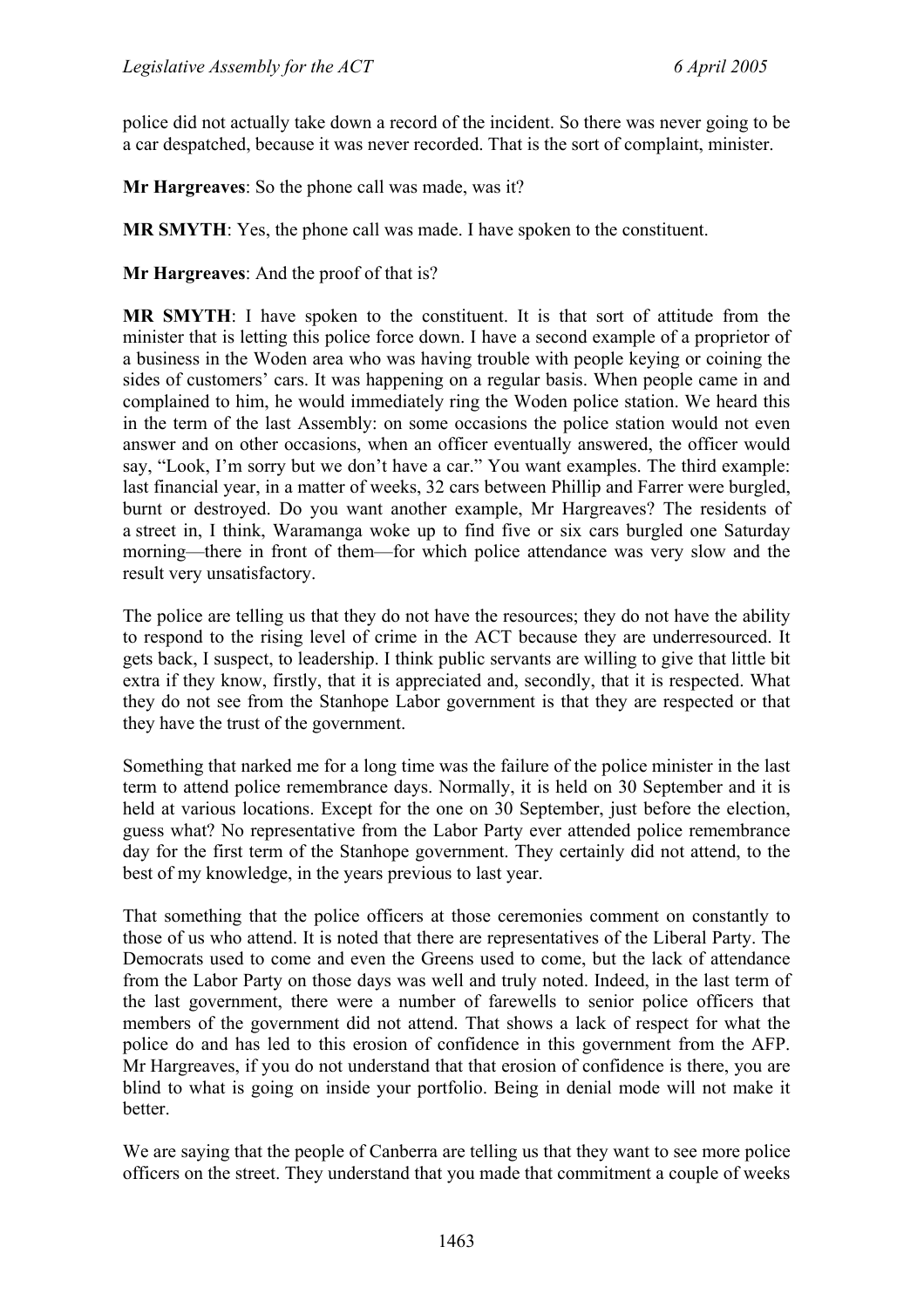before the election, Mr Hargreaves, and then did your famous backflip. You said, "If I'm police minister, I'll bring it up to national average." Is it any wonder Mr Stanhope did not make you police minister in the first term of the Stanhope government? Is it any wonder that he had to leave it until the second term for that to occur? But the problem is that—

**Mr Hargreaves**: Selective quoting.

**MR SMYTH:** It is not selective quoting; it is what you said—that you would bring it to national average. We do not have national average and, like so many things that this government promises, it is not coming to fruition.

**Mr Hargreaves**: We have 20 more coppers than you gave them.

**MR SMYTH**: Okay, if you have more coppers—

**MR SPEAKER**: Order, Mr Hargreaves! Mr Smyth, direct your comments through the chair.

**MR SMYTH**: Mr Speaker, you are right: I should direct my comments through the chair. I get a better level of interjection from you; you are so much better at it, Mr Speaker. I should not respond to Mr Hargreaves but, if you will indulge me just this once, Mr Speaker, Mr Hargreaves said that there are more police on the street. Well, good. Then I expect that Mr Hargreaves will comply with paragraph (2) of Mr Pratt's motion and reveal to the Assembly and the community the true strength of the ACT police force and that he will document it, he will prove it. He asserts it all the time, but when you ask him he never proves it; he cannot prove it.

So from hereon I take it that, if there are more police on the street, we will see a reinstatement of the mounted police and, if there are more police on the street than we ever had, as Mr Hargreaves just said, they will ensure that the Gungahlin police station will be open 24 hours a day, seven days a week. But I will be surprised when that happens because, as we fear but cannot prove—because the minister will not reveal the true numbers—there are not more police on the street all the time. That is the problem. But, if the minister is true to his word and he believes it, then clearly the government will vote for paragraph (2) of this motion and they will table the documents to prove it, quickly.

What we are saying is that the public are fed up. The public want some action on this. They want to feel safe on their own streets. They want to know that, if they ring the police, officers will respond and attend and that the wonderful atmosphere that we have always had in Canberra—of the big country town where it is very, very safe—will continue. Minister, it is over to you.

**MR PRATT** (Brindabella) (5.20), in reply: The minister continually hides his embarrassment about the declining police force capability by attacking the opposition's call for him to reveal the truth about the numbers. His oft-quoted war cry is; "I won't play this game of numbers at 50 paces," or words to that effect. How else is the community able to measure police capability if we do not talk truthfully about the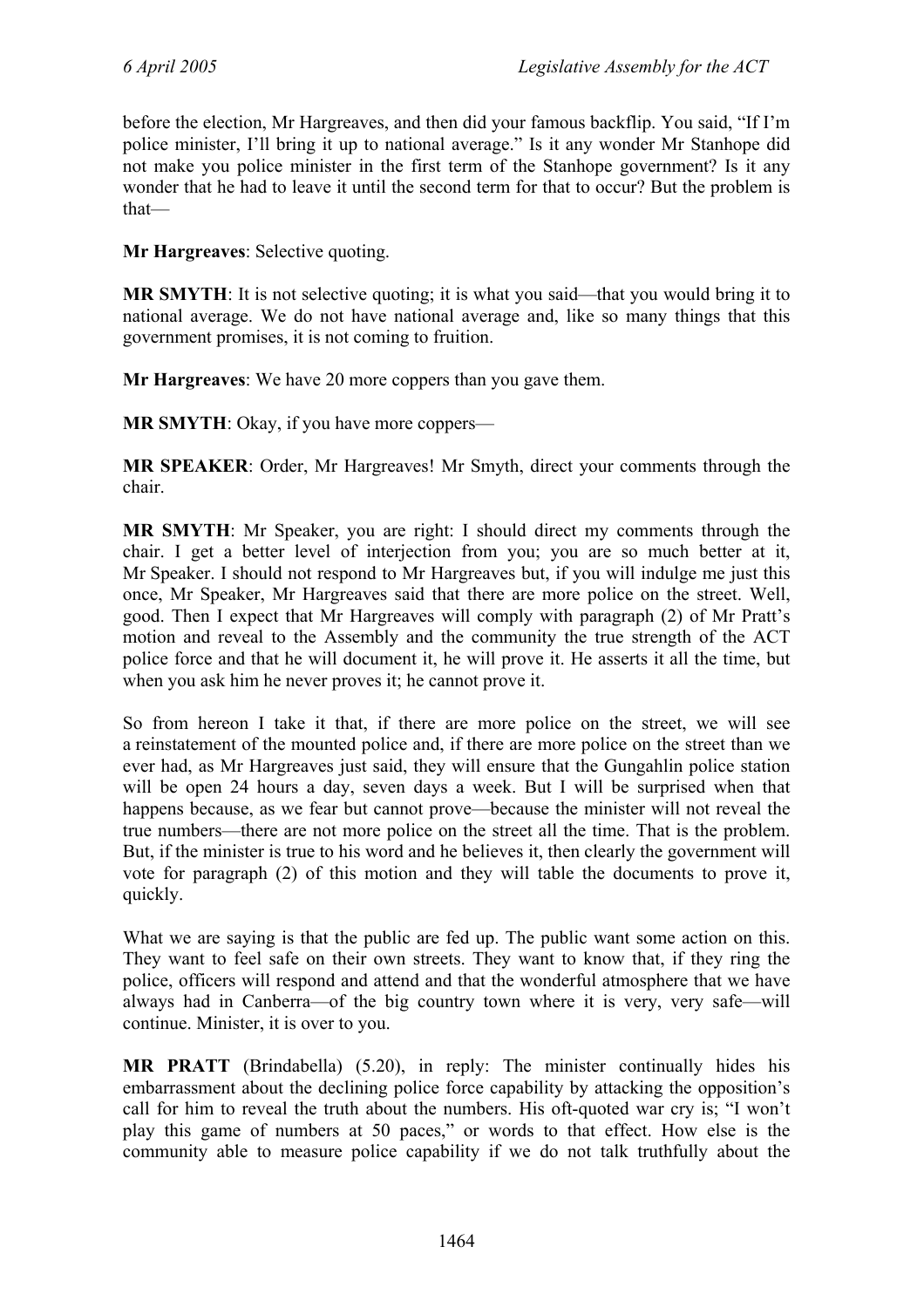effective police numbers—by reading statistics of so-called achievements in an annual report? Important as that may be, it is not the fundamental benchmark measure.

Let us look at these police numbers. The national average was 289 police per 100,000 people. Canberra had just 251 per 100,000 in 2003-04. In 1997-98 we had the highest number of police per capita. In 1979-80 there were 655 AFP officers and now, 25 years later, we have 633 sworn police officers—with a much larger population.

The minister's argument in the annual report hearings—that crime spending per person of almost \$30 behind the national average of \$80 is because the ACT figures do not include overheads—does not hold water. The Productivity Commission's report into government services would have made that clear in a footnote to the comparison with other states and territories as to the reason why there was such a huge difference. So this is just a lame attempt by Mr Hargreaves to justify the shortfall in funding. On police numbers, Mr Hargreaves has said:

… although the ACT's police numbers were down on the Australian average, that was because the community was different to those in other states ... it's what we do, not how many are doing it.

But that is the point: it is what they do not do, so it must be a problem of how many are, or are not, doing it. There are not enough doing it, so they cannot do enough. The fact that the ACT government will not come clean on exactly how many police effectively we currently have in the ACT means they are obviously embarrassed by the low numbers and do not want us to disclose them. How many police are on sick leave? How many police are on rotation overseas? How many police effectively do we have in our police station teams? How many police are standing by their desks on any given day? I bet you that we have got a decline in effective strength. The government is deliberately misrepresenting the facts to the community. The government is obfuscating. That is the only conclusion that I and the community can draw when the government continually evades the question of a comprehensive audit of police strengths, effective strengths, and those related factors that I outlined earlier.

Earlier, I focused on the lower level crime. Let me just turn quickly to the level of serious crime here in the ACT and what that means. Let me just go through about 10 robberies and six other activities that all occurred in the last three weeks: bag snatch at knifepoint in Civic; Oaks Estate community room burgled; indecent exposure in Commonwealth Park; armed hold-up by three offenders at knifepoint at West Belconnen Leagues Club; the Civic barrow convenience store robbed at knifepoint; armed robbery at Chisholm BP service station; smash and grab at Charnwood; kidnapping at Belconnen car park; smash and grab robbery at Scullin supermarket; three people assaulted and robbed two teenagers at Garema Place; armed robbery at Mawson pizza store; ram-raids at supermarkets in Higgins and Palmerston; two men, armed with knives, hold up Chisholm service station—again, all in the space of three weeks; Kambah video store robbed at knifepoint; aggravated burglary at two supermarkets, Tempo in Palmerston and Kaleen takeaway; and a tourist robbed at knifepoint in Braddon.

That is, in the last three weeks, a total of 10 armed robberies, six ram-raids and burglaries of shops, on top of a raft of burglaries of community and commercial premises, indecent exposures, kidnappings and assault. That all took place in three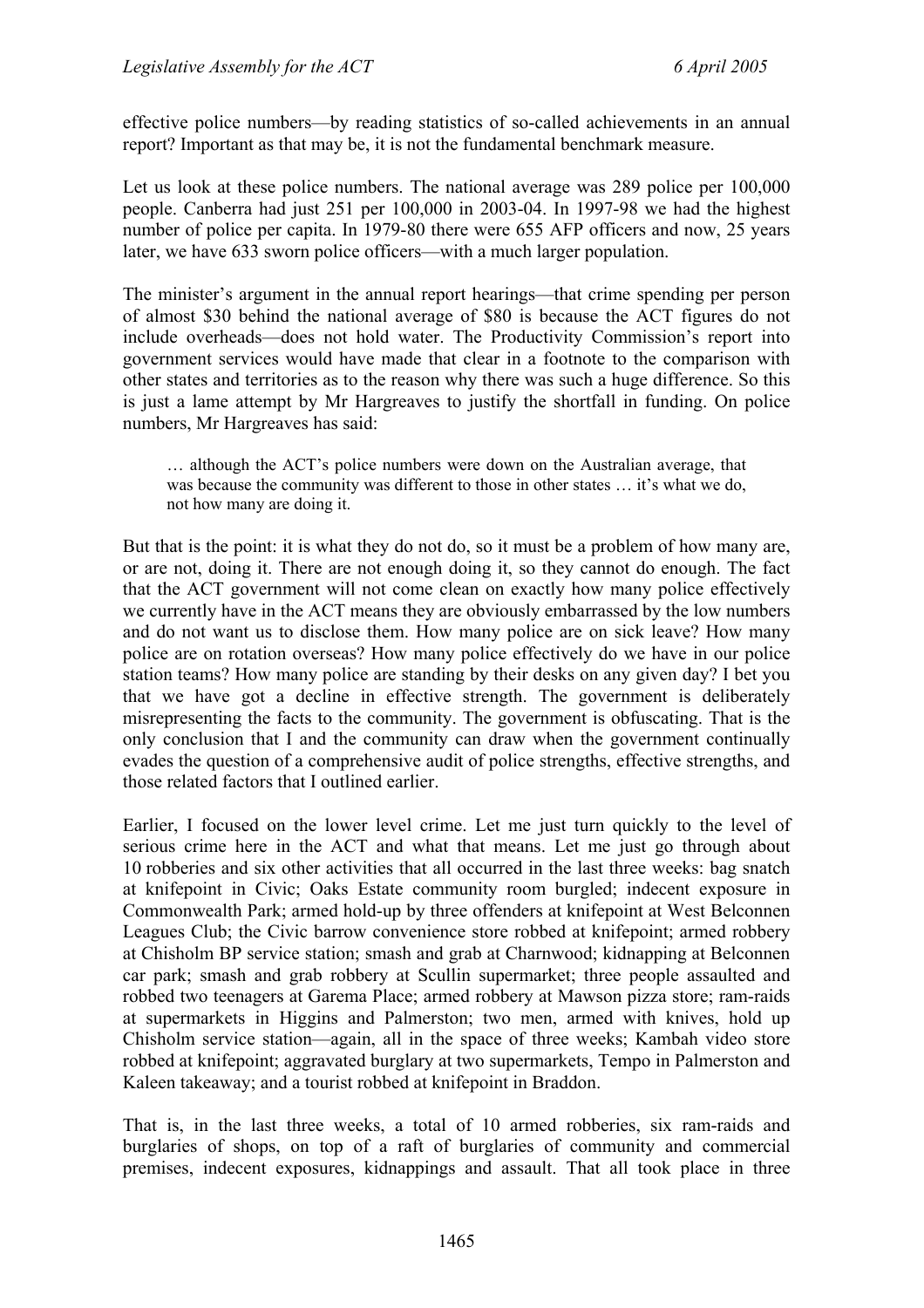weeks. And these are the only ones that have been reported in the media; I think these are the tip of the iceberg. In addition to that, the Chief Minister even admitted on 15 March a 55 per cent increase in robbery offences in the December quarter 2004, which also reflected, or was part of, a mosaic of stats which showed a 16 per cent increase over the 12 months of the 2003-04 period. Interestingly, today Mr Hargreaves, in his press release selectively reporting on criminal activity, clearly forgot to mention those factors raised by the Chief Minister—deeply concerning figures on major crime.

In annual report hearings the minister talked about intelligence-based policing. But this alone is insufficient. It is a very good strategy but, no matter how well organised, it is not going to make up for a serious lack of police numbers, both to act as a deterrent to criminal behaviour and to make for an established front line community policing presence. Only by covering both bases, intelligence-based policing and a strong police presence in the community where the community gets to know our police and our police get to interact with our community, will we solve the policing crisis we currently have in the ACT.

Also in the annual report hearings the minister did not instil confidence in those at the hearings that the community is effectively any better off. The fact is that the government promised in 2001 that it would "implement a policy to restore the number of police officers available to at least the national average". This they have failed to do and, disturbingly, they continue to be vague about the real strength of policing in the ACT. Turning to another point, the minister talked about police visibility not being the most important thing. Let us not talk about smart policing as value adding to the point that low visibility of police does not matter. Either you have visibility to deter crime or you do not—and we do not.

Let us look at a couple of comments that the Greens made. Dr Foskey was quite right to point out that we must address the social issues as a way of preventing crime. Of course she is right: we cannot just deal with the symptoms of what we see in the community every day. But I would say to the Greens that addressing the social issues alone and concentrating our resources there and there alone is not good enough. This must be done in partnership with effective policing—the two together—and preferably with policing working as part of that strategy. Addressing the social issues is the way that we must go.

Dr Foskey talked about the predictable so-called conservative "tough on crime" call across the country. My response to that would be that we would also like to see from the Greens a more realistic and a more responsible approach to dealing with criminality and making sure that we do serve the community. All of us here serve the community. The Greens have a duty of care to take a realistic approach to these issues regarding community safety, and I call upon them to do just that.

I finish by saying that the government has a duty of care to support and to resource our police. The government has a duty of care to protect the community. Community safety is a major priority in the greater scheme of good governance, and at this point it is clear to me and it is clear to the community that the government is failing in that regard. Our police force is overstretched. Even within the front line makeup of our police deployment, it is losing experience. Young police teams are being turned out which do not have the same confidence as others had some years ago to tackle some of the complex problems that the ACT is facing more and more.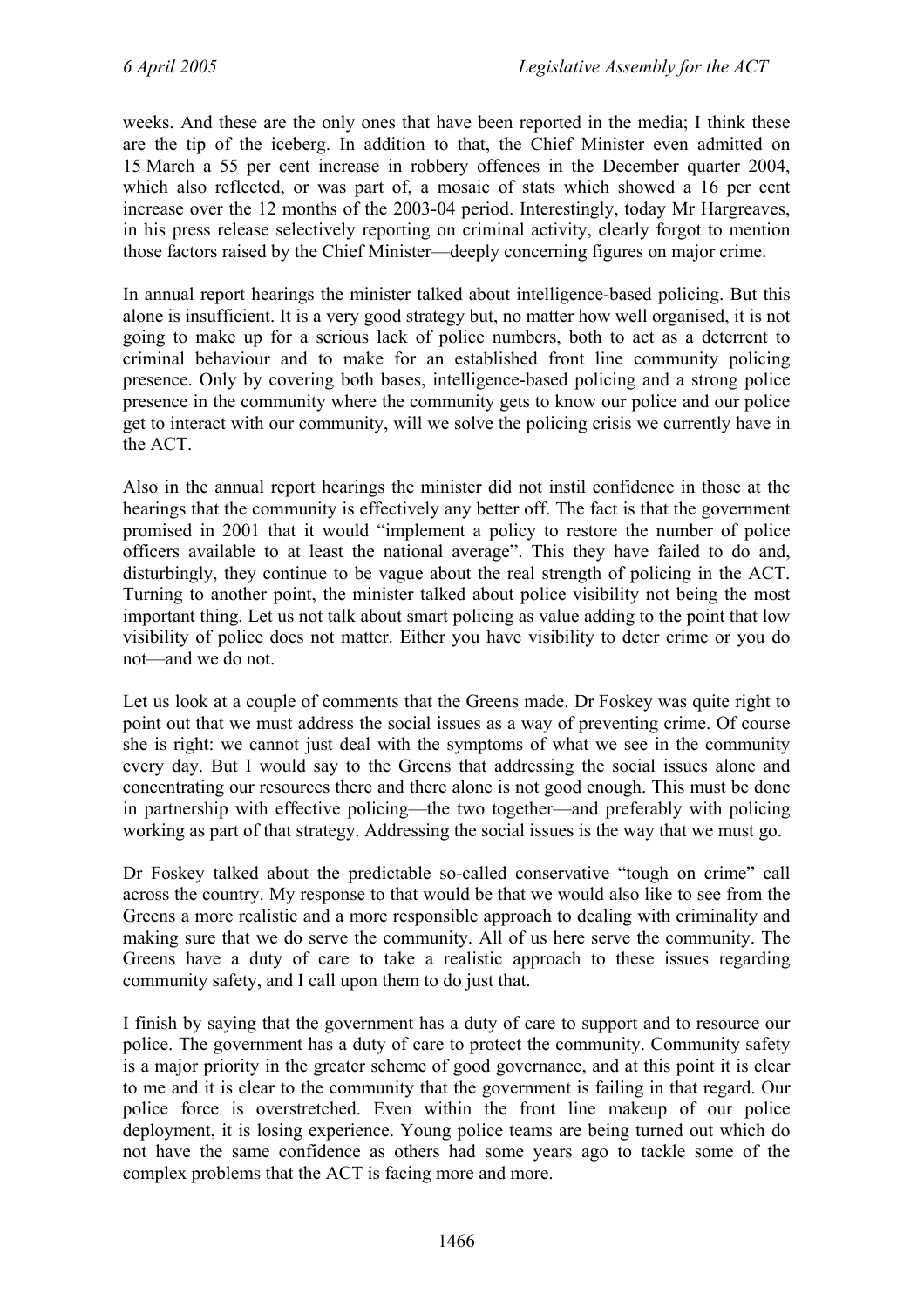I have listed today a series of incidents, low level crime and high level crime, dangerous crime based on letters written to me and which I pass on to the minister, based on media reports, based on responses to questions on notice. I am sure I have only merely scratched the surface of those today. Sadly, the government has obfuscated on the true strength of ACT Policing—unsworn police, police on long-term sick leave, the level of experienced policing. Until we have a more honest appraisal of what that true strength is, we are not going to be able to tackle the problems.

Perhaps we even have to look at the agreements that exist between the ACT jurisdiction and policing. We may need to have a look at that to see whether there is a more effective way of organising our policing to protect the community. I call on the government to let us know the true strength of effective policing. Yes, we have 33 new police, but that will not reflect a net effective gain in police strength. There has been a leaching of experience, there are questions about rotations, and I call on the government, in terms of its duty of care to the community and to its police force, to come clean and let us know the true strengths.

Question put:

That **Mr Pratt's** motion be agreed to.

Ayes 7 Noes 10

| Mrs Burke  | Mr Smyth     | Mr Berry     | Mr Hargreaves |
|------------|--------------|--------------|---------------|
| Mrs Dunne  | Mr Stefaniak | Mr Corbell   | Ms MacDonald  |
| Mr Mulcahy |              | Dr Foskey    | Ms Porter     |
| Mr Pratt   |              | Ms Gallagher | Mr Quinlan    |
| Mr Seselja |              | Mr Gentleman | Mr Stanhope   |

Question so resolved in the negative.

Motion negatived.

# **Office of Fair Trading**

#### **MS MacDONALD** (Brindabella) (5.34): I move:

That this Assembly:

- (1) notes that:
	- (a) the Office of Fair Trading continues to enhance its activities to the benefit of the ACT community;
	- (b) successful prosecutions have been undertaken of traders in the fitness, real estate, motor vehicle and credit provider industries that have acted against the interests of consumers; and
	- (c) a wide ranging licensing and enforcement regime has maintained a high level of professionalism amongst businesses and has resulted in increased protection to ACT consumers; and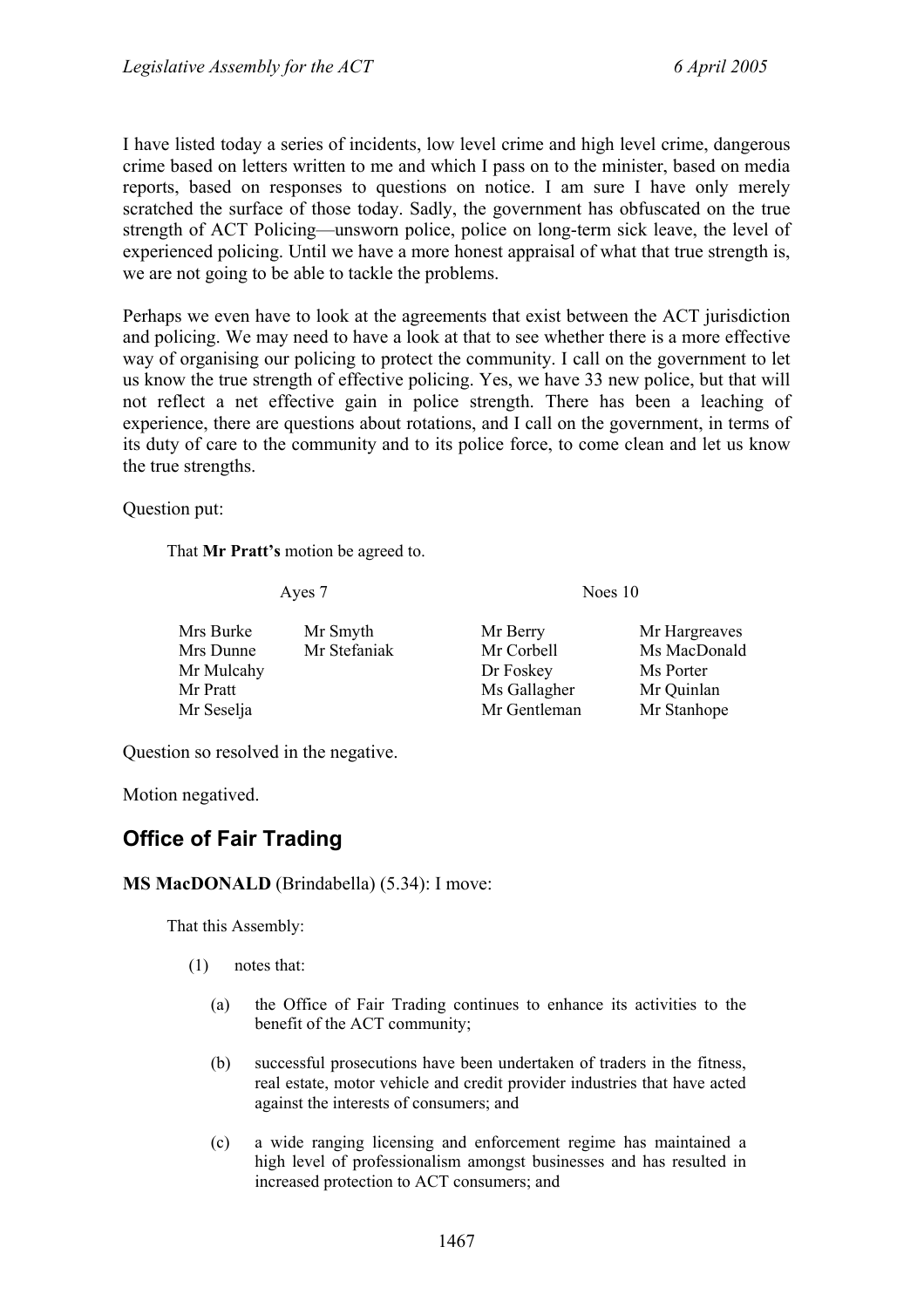(2) recognises the achievements of the Office of Fair Trading and acknowledges the important contribution made by the Office to the wellbeing of the Canberra community.

Mr Speaker, it will be five years in July since the Office of Fair Trading was formed by the amalgamation of the Consumer Affairs Bureau, the Liquor and Adult Services Section and the Agent Services Section. The office was formed to harness the combined resources of three separate areas that, in the main, undertook the complementary and interdependent functions of licensing, regulation, and consumer and trader education. The approaching milestone and the office's recent regulatory enforcement and educational activities warrant special mention in this place.

The office's primary role as an industry regulator sees it administer 20 pieces of legislation and provide education and consumer advice services in respect of the ACT's fair trading laws. It undertakes this work under the banner of promoting consumer confidence. To support and complement its regulatory activities, the office proactively undertakes consumer and trader education and provides advisory and dispute resolution services for consumers.

Today, I wish to highlight some of the successes the office has had with its recent enforcement activities. Before I do so, I would like to offer the following comment provided to me by the Care Financial Counselling Service, a prominent local consumer advice and support agency:

Our observation from the last term of the Assembly was that the ACT has returned to the forefront of consumer protection developments in Australia. The outcomes of renewed policy and regulatory vigour have delivered a number of benefits to Care's clients.

Mr Speaker, members will be aware that the Commissioner for Fair Trading recently used, for the first time, his powers to name a trader who was engaging in conduct concluded to be detrimental to consumers. That trader was whitegoods repairer Trevor Karlsson. This action was taken after exhaustive investigation work by officers within the office's advice and complaint unit and the enforcement and litigation unit.

The creation of the enforcement and litigation unit within the office has been instrumental in enabling the commissioner to pursue significantly more matters by way of both civil proceedings in the courts and other regulatory law enforcement measures. The re-availability of in-house legal advice to the staff of the office has not only assisted with the more complex matters but also had measurable improvements in the quality of the advice that has been given to consumers and traders.

In addition to the Karlsson matter, the commissioner has, by court action or otherwise, obtained in the past 12 to 18 months successful outcomes for a large number of consumers. This includes obtaining a declaration from the Supreme Court in respect of a matter related to Bodyworks gyms on behalf of 15 consumers. At this very moment, a total of \$5,500 is being returned to 15 consumers who were victims of unlawful fitness service contracts. The Supreme Court declaration also clarifies other consumer rights under the fitness industry code of practice.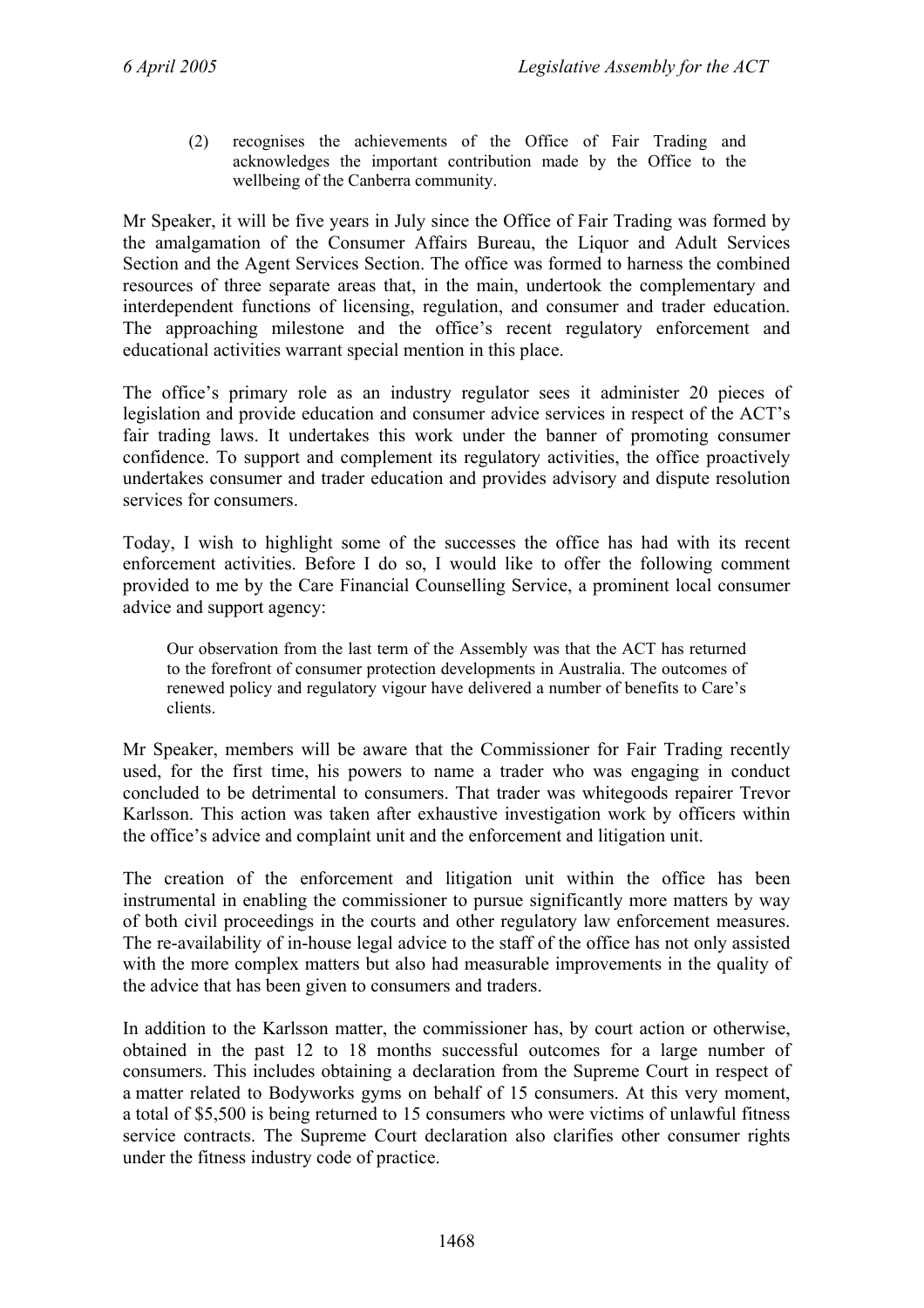The commissioner is shortly to commence action on behalf of three consumers against a local building firm that has provided substandard work to consumers and is unwilling to remedy the situation. The office has been successful in the credit tribunal in negotiating the highest proportion of penalty per non-compliant contract for all jurisdictions in Australia in a matter involving AVCO Finance. The total proceeds of \$170,000 will be put in the consumer counselling trust fund for the funding of consumer credit education.

In addition to this more prominent compliance activity, the office and the enforcement and litigation unit in particular have also been successful in negotiating a range of other appropriate outcomes on behalf of consumers. For example, a local freight forwarding company, engaged in overseas removal services, experienced administrative and financial difficulties that meant that consumers' possessions were not being delivered. The unit has assisted in locating those goods and recompensing consumers.

Much of the work that is passed to the enforcement and litigation unit originates from the office's compliance unit. This unit undertakes a wide range of tasks associated with the enforcement of the fair trading legislation and associated codes of practice. A fundamental role of this work is the work it does in relation to the safety of products on the market. A considerable amount of this activity focuses on the products used by children. Members will be aware of the work the staff of the office do each year in preparation for the Canberra show, when inspectors inspect all products included in show bags to ensure that none contain items that might be dangerous particularly to young children.

The office's compliance unit also performs proactive and intelligence-based inspections relating to the trade measurement laws of the territory. This involves a comprehensive program in which inspectors check about 20,000 instruments, meters and packages each year to ensure that consumers receive the volume and weight of goods that they are paying for. The office's compliance staff also deserve recognition for the work that they undertook in the implementing of the new consumer fireworks regime last June. The inspectors completed 248 inspections over the seven-day selling period of the 22 licensed outlets.

One of the most visible inspection programs of the compliance unit is that directed to liquor sales in the ACT. The staff of the unit are active at all hours of the day and night to monitor liquor sales and services. The unit has developed a strong working relationship with the Australian Federal Police. In partnership, the agencies undertake joint operations to ensure licensees comply with both the Liquor Act and the Security Industry Act. The unit also ensures compliance with determined occupancy levels for licensed premises, that liquor licensees do not serve underage drinkers, and that licensed outdoor areas are operated in compliance with the licensing standards manual.

The compliance unit and the AFP both place high priority on the detection and investigation of the use of false IDs to gain entry to licensed premises or purchase liquor. The office successfully prosecuted 11 minors for ID-related offences in the month of January of this year. Over the past 12 months or so, the office has also been required to integrate the regulation of the new legislation for the real estate and security industries and legislation aimed at prevented gazumping and dummy bidding. The office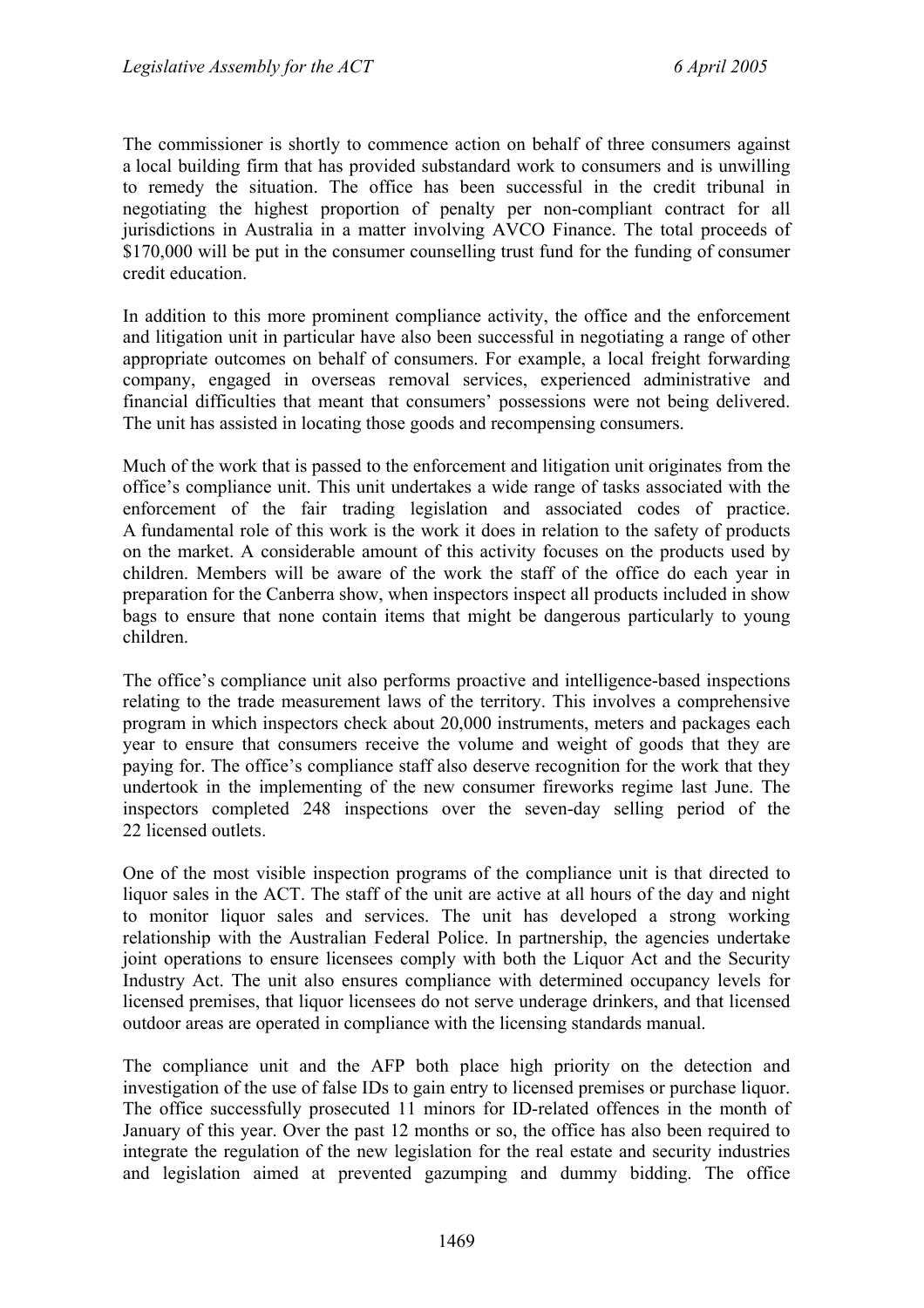acknowledges that a number of problems had to be overcome in implementing the legislation, but today industry and consumers alike acknowledge that the new laws are achieving their objectives.

Complementary to the work of the enforcement and litigation unit and the compliance unit are the activities of the staff of the advice and complaint unit. This unit is the front line to consumers and deals with nearly 10,000 telephone, email and written requests each year. The unit's call centre has recently been acknowledged by InTACT as a model call centre. This accolade recognises the higher rate of targets met in answering calls as well as responses within reasonable times and a very low dropout rate of callers. The unit has met key performance indicators to such an extent that it has been approached by Centrelink and ACT government agencies to discuss its work practices.

The staff of the unit have not been satisfied in simply dealing with the complaints that they receive. This unit has initiated activities designed to reform troublesome and recidivist traders. Two such programs worthy of mention are priority 15 and the infield educational services. Priority 15 is a program aimed at the 15 local traders who most frequently feature in complaints received by the office. Staff of the advice and complaint unit deal directly with these traders to both remedy consumer complaints and, more importantly, assist the traders to put in place the necessary internal controls and practices to improve their procedures so that matters do not escalate to the level of complaint.

The unit's infield educational services program is a new program that involves staff going out to major traders to educate their staff about consumer rights and trader obligations under fair trading law. The program has been well received by the major retailers in the ACT and it is hoped that about 50 lectures will be conducted over the next 12 months. These two outreach programs will target traders in the eight industries that generate over 55 per cent of the complaints received by the Office of Fair Trading.

One of the office's more unrecognised and underrated activities in respect of its importance to the rights of consumers is the work undertaken in respect of the licensing and registration of the 20 different industries or professions in the ACT for which it has responsibility. Each year the office deals with about 6,500 applications and renewals in a diverse range of industries, including real estate, travel and employment agents; motor vehicle dealers and repairers; liquor retailers; the security industry; and the X-rated film outlets.

To enhance licensing and registration data storage in management, the office has developed and implemented a new electronic integrated business system that has amalgamated a number of licence information systems. The IBS has enables the office to record in a uniform manner the details of all businesses and persons who are licensed or registered under the various laws administered by the office. The IBS readily accommodated the new licensing regimes for the security industry employers and employees, real estate salespersons and fireworks retailers.

The system is also used to record complaints received from the public over the phone, by email and in writing and to record details of inspection and prosecution activities. The IBS enables the office to obtain accurate and timely statistics from all the data recorded and it also allows the integration of regulatory records with both consumer reports and compliance records.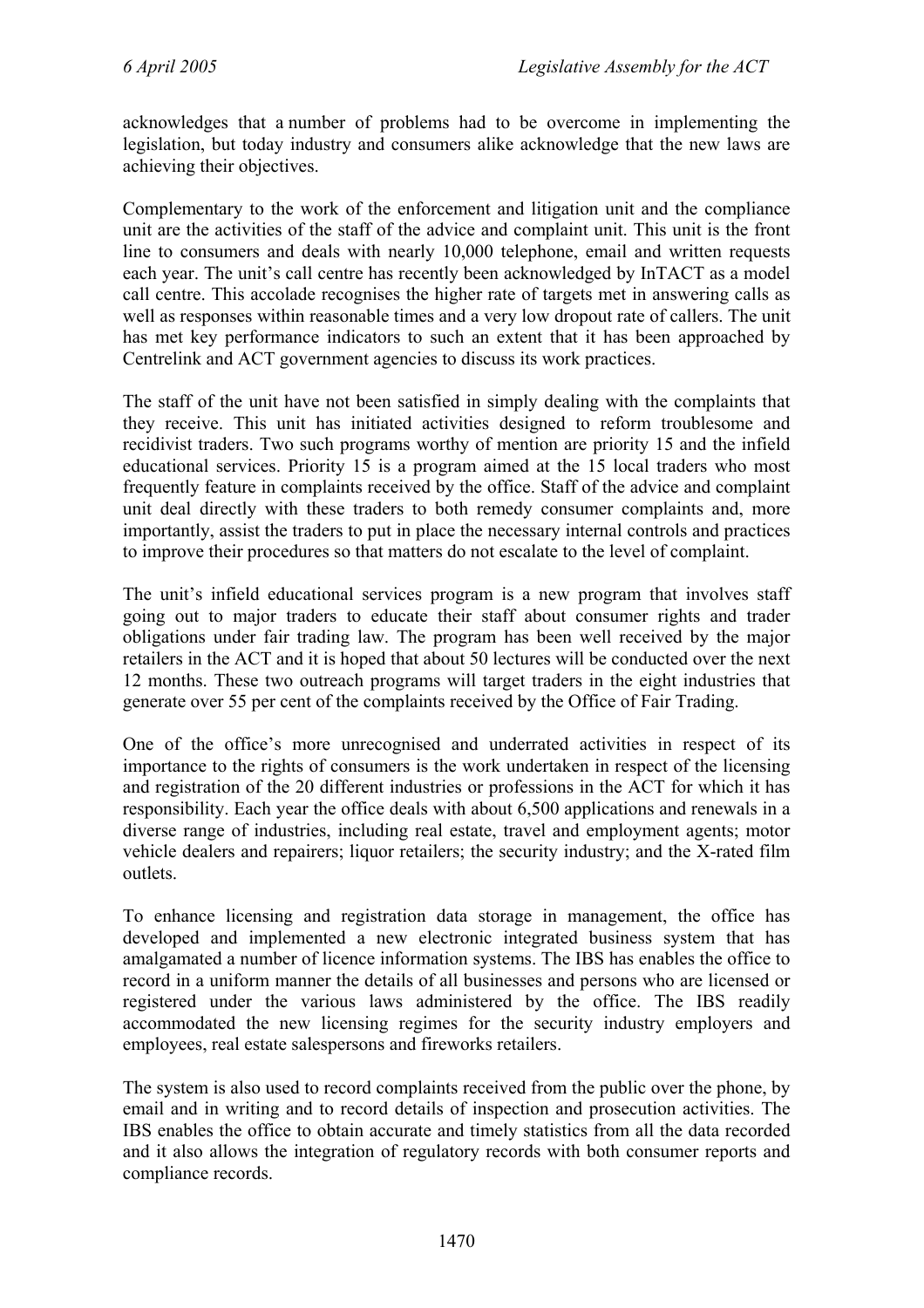The Office of Fair Trading is justifiably proud of its achievements, but this pride does not distract it from the omnipresent challenges of protecting consumers and enhancing consumer confidence. The office knows that innovations and business practices such as e-commerce, m-commerce and expanding online activity will create new problems and issues. Local consumers will not be left unguarded in the new trading environment. The office already has productive relationships with national and interstate agencies that ensure it is fully informed and properly equipped and skilled to deal with the new issues as they emerge.

I know you will share my belief that the work of the 35 staff of the Office of Fair Trading warrants special mention. Many of its activities go largely unnoticed by the public, but it has successfully developed its services and activities to focus on those things that are proving useful in addressing consumer issues. At this point, Mr Speaker, I would say that, while they may go unnoticed, I am sure that if they were not around the Office of Fair Trading would be sorely missed and we would notice their lack of presence.

As I mentioned before, the work of the office covers everything from the licensing and registration of important and sensitive industries to providing consumers and traders with advice about their rights and obligations in pursuing the more difficult consumer and licensing issues through the use of its extensive enforcement powers. The strength of the office is not its success in any one of these areas; its strength comes from its conscientious and effective performance in all three of these tasks.

I thank the staff and management of the office for the input and work that it undertakes on behalf of the ACT community and I look forward to the office continuing to undertake its very important work for many more years. Mr Speaker, I commend the motion to the Assembly.

**MR STEFANIAK** (Ginninderra) (5.48): I note that Ms MacDonald's motion calls on the Assembly to recognise the achievements of the office and that she has listed a number of achievements there, but I should put on record that there are a number of problems in relation to the office and the very difficult task it undertakes. I hope to offer a few possible solutions to some of them. From time to time, there do seem to be some significant problems, too. It may not be just the office; it may well be the legislation and other things the government can do to help not only consumers but also the office itself.

Ms MacDonald mentioned 20 pieces of legislation, the consumer advice provided and some good things that were done there. She talked about the Canberra show. I might mention one problem. It is something the Chief Minister's office would be well aware of because one of his staff members was very helpful in relation to it. It goes back a couple of years. There was a problem with local engineering inventors who had invented some magnificent things which had been demonstrated at a lot of country shows around Canberra, but there were some incredibly bureaucratic problems with them doing it at our show. The problem did involve the office. I do not think that was satisfactorily resolved, despite the very best efforts of the Chief Minister's office in terms of that matter. I think there were some overly bureaucratic issues in relation to that.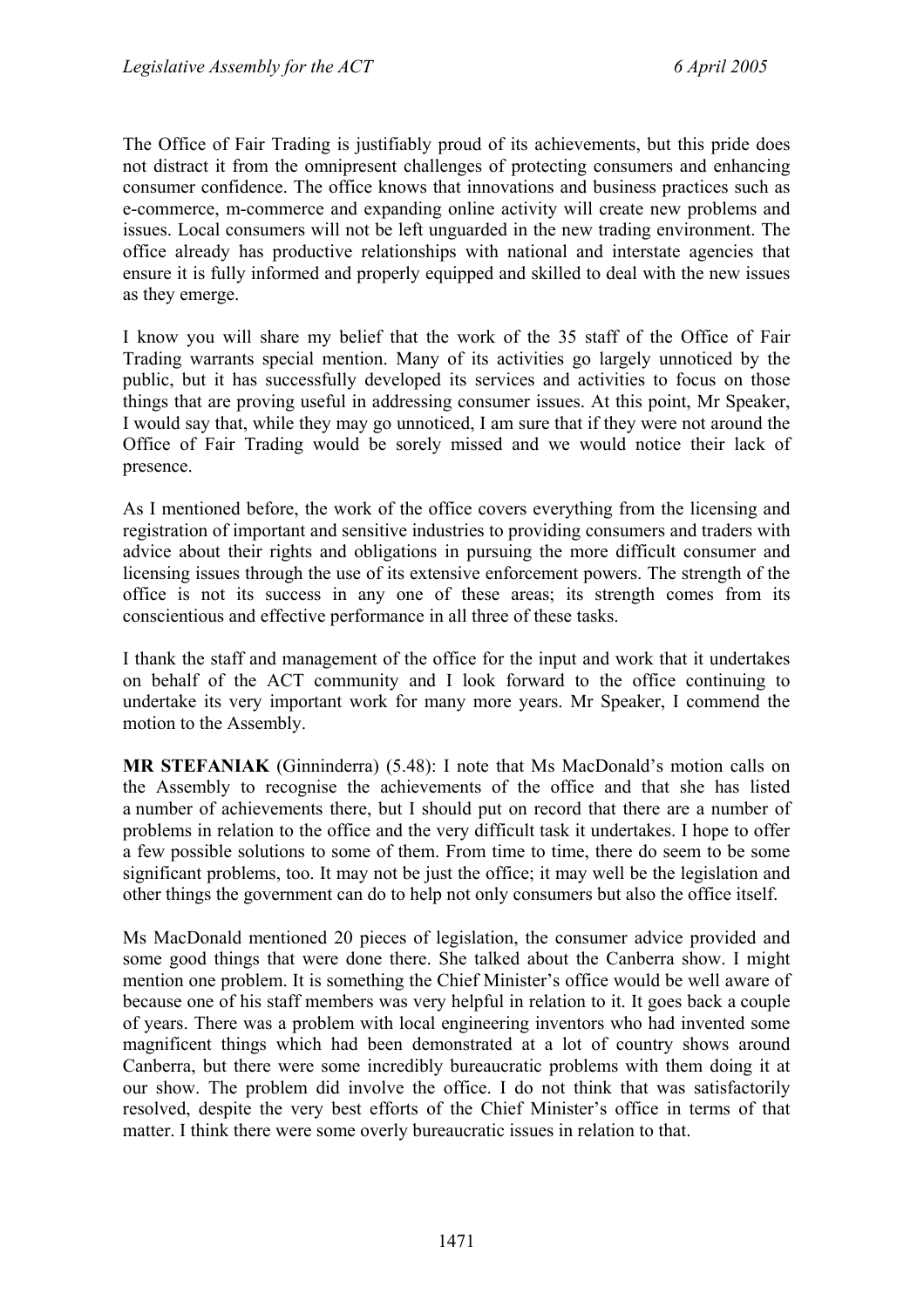Just the other day, on Monday, I heard of some ongoing problems in relation to the Waldorf hotel, the complex over the road from here, which has a number of apartments on the southern side which back onto the area just before ActewAGL where there is, I understand, a nightclub called Toast. This goes back a fair while. There is a list of complaints, especially relating to Thursday, Friday and Saturday nights, in relation to this particular establishment, which often does not get rid of its people till about 5.00 or 6.00 in the morning. The complaints involve verbal abuse, guests being woken up and, occasionally, when guests have complained, their being abused. In one instance recently they had a milk crate thrown at them. The guest rooms are probably only about 15 to 20 metres away from the front door of this establishment and overlook it.

The Waldorf, which I think is a \$50 million enterprise employing 150 people and which is very important for Canberra, has complained on numerous occasions to the office and to other government instrumentalities. Effectively, all that has occurred so far has been that the chairs outside have been taken inside. It appears, for whatever reason, the office is unable or unwilling to take adequate steps there.

I would commend that particular problem to the government to look at. The suggestion was that, if that establishment finished trading at about 11.00 pm, it would be fine—and it would be very simple—because that is basically when the guests go to sleep. The hotel has offered a number of guests a complete refund because of the problems that they complained to management about. Management cannot do much about it because they do not have control over the establishment 15 or 20 metres away. I think it is rather strange that an establishment like that was allowed to be set up in the first place. Clearly there are several government agencies involved, but the Office of Fair Trading has been contacted on numerous occasions. I certainly commend to them and the government a look into that problem.

There is one other vexed problem that I will mention. This is of great concern to the liquor industry generally, to the various members of the Australian Hotels Association the hotels and night establishments around here—and to the clubs association. It is a difficult task. I have known people like Ed Stachow, who recently left the office to go elsewhere, for many years. He did a wonderful job. He had been a liquor inspector since probably its inception. I did a number of prosecutions for him. There are some significant issues that I will commend to the government in terms of perhaps some possible solutions they might like to look at.

I held a liquor forum last May. One of the biggest problems expressed related to liquor licensing. Everyone felt that, really, liquor licensing would be better coming under police control. I will elaborate on that later because I think that that is something the government needs to look at. I do not have a completely fixed view one way or the other, but some fairly powerful points were made.

The attendees felt that, in their dealings with liquor licensing and the Office of Fair Trading, it was like an us-and-them situation and they were made to feel as if they were criminals. They gave me a couple of specific examples as to problems they had encountered. I can understand their point of view. One related to a problem near the RSL club in Civic. Some liquor licensing people turned up there. There was a restaurant party going on next door and people had spilled out onto the footpath; they were making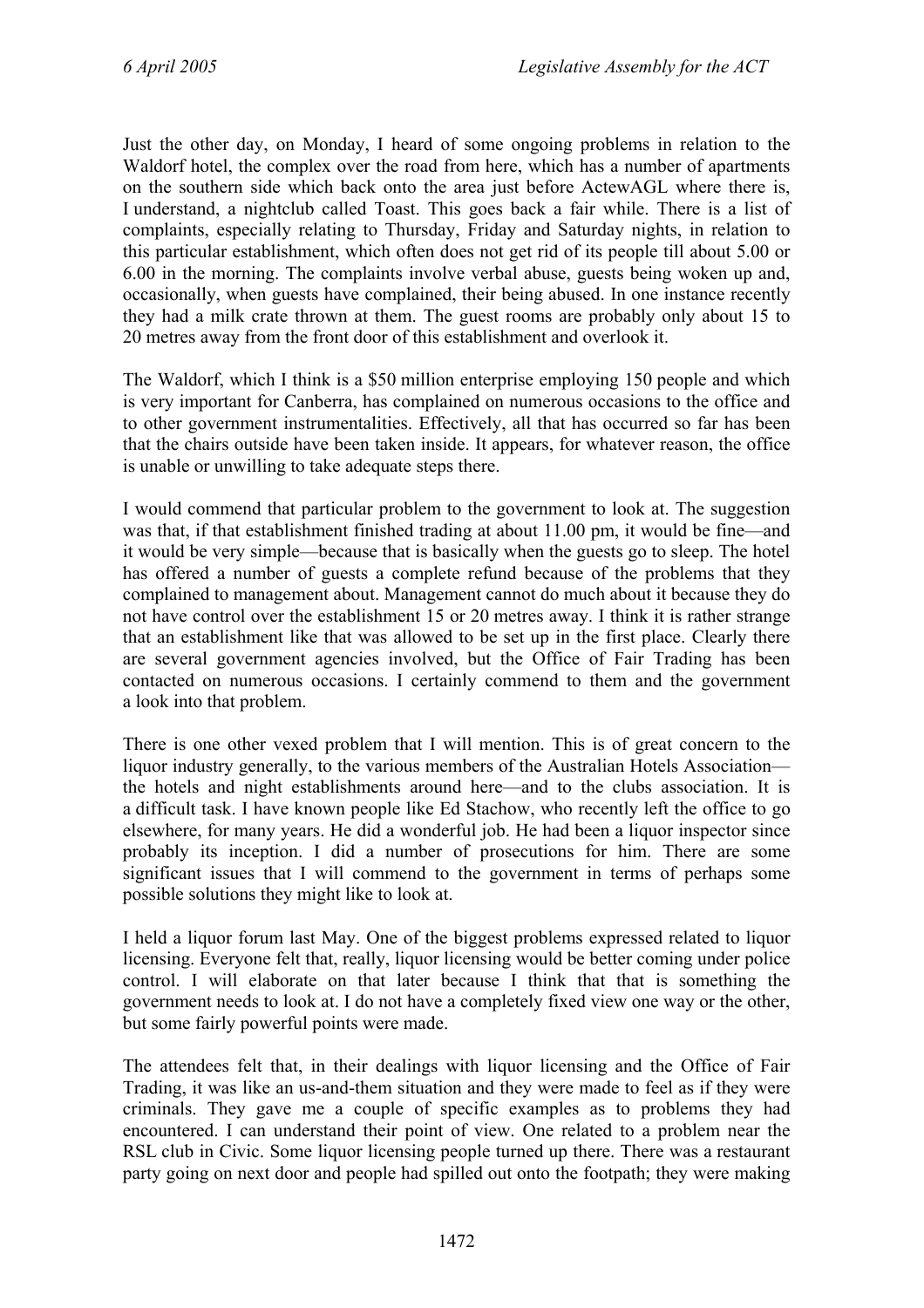a lot of noise and they were apparently annoying passers by. The liquor licensing inspectors did not seem to worry too much about that or check any IDs and continued to allow alcohol to be consumed on the footpath, which apparently is illegal.

However, they went into the RSL club next door and checked licences and things there. Nothing was actually happening in the RSL club. There were no complaints in relation to it. It was just carrying on its business. The inspectors seemed, for some reason, to be completely reluctant to attend to the obvious problem outside this restaurant where a private party was going on.

Another incident was mentioned in relation to Manuka, where a proprietor got into trouble because people were drinking outside a licensed area. It was not on his premises and it was not his problem, but he received a warning letter. The people who were offending, of course, were not questioned.

I have a list of establishments which were prosecuted and convicted for various offences—15 of them—for the period 2003-04. I have no problem with any of that. I think I got a similar response in relation to a number of persons, like underage drinkers, who were prosecuted and convicted, warned or whatever, and it was somewhat less than that.

These licensed establishments do not want people to be doing the wrong thing, they do not want shonky businesses giving them a bad name, so they are all in favour of businesses that are doing the wrong thing being prosecuted, but they very much want to see as well that people who are irresponsible, people who, for example, might be underage and go into a drinking establishment, people who are abusive, people who are drunk, also held responsible for their own actions.

I understand the government is considering legislating for a number of on-the-spot fines in relation to the industry. I would suggest to them that not only should they be for things like occupancy levels or serving intoxicated persons; let us have some, too, for the persons who actually cause the problem; let us not let them get off scot-free in terms of not being responsible for their own totally irresponsible and indeed illegal actions. It does have to cut both ways.

One of the big problems that have been expressed to me by the liquor industry is why the agency seems to think the police can do a better job. It is an obvious problem and it might have a lot to do with why the inspectors might be reluctant to interfere with a bunch of rowdy drunks who are causing trouble and abusing them, why they might be reluctant to go in and question people who are actually causing trouble in an establishment and why it is a lot easier to go and ping the doorman, the manager of the establishment or someone else, because you are not going to have the same risk of getting your head punched in, as occurs if perhaps you do intervene.

It is a problem and I have talked to people who have been involved in liquor licensing in relation to it. They are civilians; they are public servants; they are not police. It is probably, as much as anything, unreasonable to expect them to put their safety in danger in those sorts of situations. The theory is that, in a situation like that, they are meant to go in with the police, but we have had police do the liquor licensing in the territory in the past. They seem to develop a very good rapport with the various proprietors and, of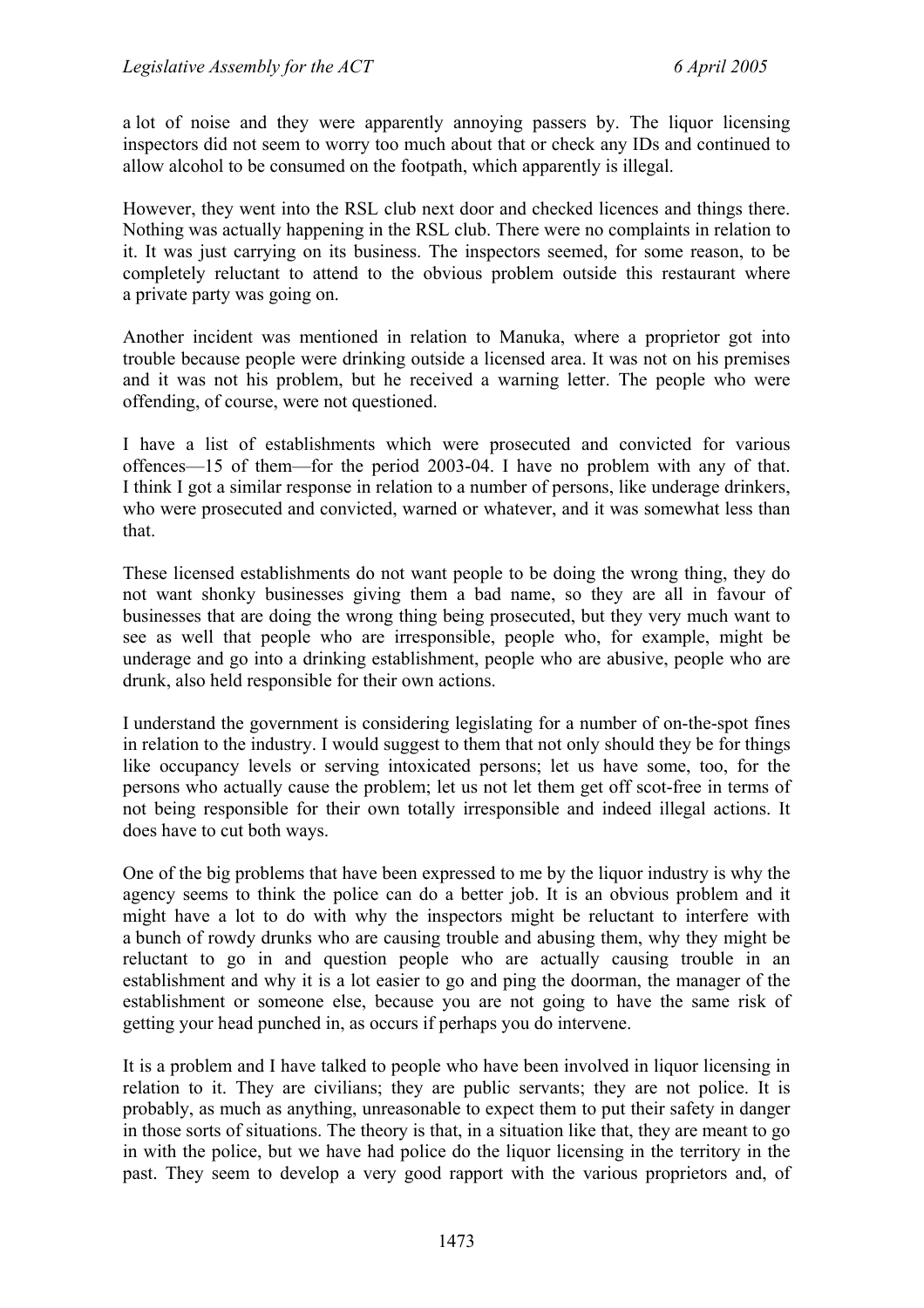course, they have the power, the ability, the training and the skills to take appropriate action should they come across abusive, aggressive, obnoxious drunks or other trouble in these establishments.

It was unanimous, from the various industry representatives at this forum, that the police should take over that particular task. Some of the people who have been licensing inspectors might not necessarily disagree with that. I do not have a completely fixed view on that. I hear what they say. I would commend that to the government just to have a look at, because there are some very real safety issues. I suppose these days you would call them very real occupational health and safety issues in relation to the people who are liquor inspectors and who, from time to time, will find themselves in situations like that. Really, there is an unsatisfactory element in relation to that, which clearly is annoying the industry. I think that is an important issue. Of course, we do not, unfortunately, have too many police in the territory, and that might be a problem itself. But I commend that to Ms MacDonald and her government.

Finally, another complaint was that people in the industry do not see the inspectors unless there is some problem. The ones in the industry in the past said the police often would just turn up, have a chat and see how things were going. I would encourage at least the liquor licensing people to turn up, just have a chat, make contact with people in the industry—not because there might be some problem but just to see how things are going, see if there is anything they can do to assist. I think that would help establish a better rapport. That in itself might help alleviate a few of the problems expressed to me by hotel owners, entertainment venues and indeed the clubs.

As someone who has had a lot to do with the office, yes, I can certainly say that it has done some excellent things, but I have a number of complaints. I have put those on the record. I commend the government to take some action to alleviate those concerns. I think you would be helping the Office of Fair Trading as much as you would be helping the people in the industry.

*At 6.00 pm, in accordance with standing order 34, the debate was interrupted. The motion for the adjournment of the Assembly was put.*

# **Adjournment Health—radiation oncology**

**MR SMYTH** (Brindabella—Leader of the Opposition) (6.00): Mr Deputy Speaker, on Thursday, 17 March 2005, after question time, Mr Corbell gave some further information relating to the booking system for radio therapy treatment. This information contradicted what he had told the house on Tuesday, 15 March. On Tuesday, full of zeal and self-praise for the wonderful job being done in radio oncology, the minister told us:

The current computerised planning system used for planning radiotherapy treatments is an old one and the government has committed funds to providing a new system, which will mean that the planning of radiotherapy treatments can occur more quickly. That will mean that more treatments can be provided within the same timeframe.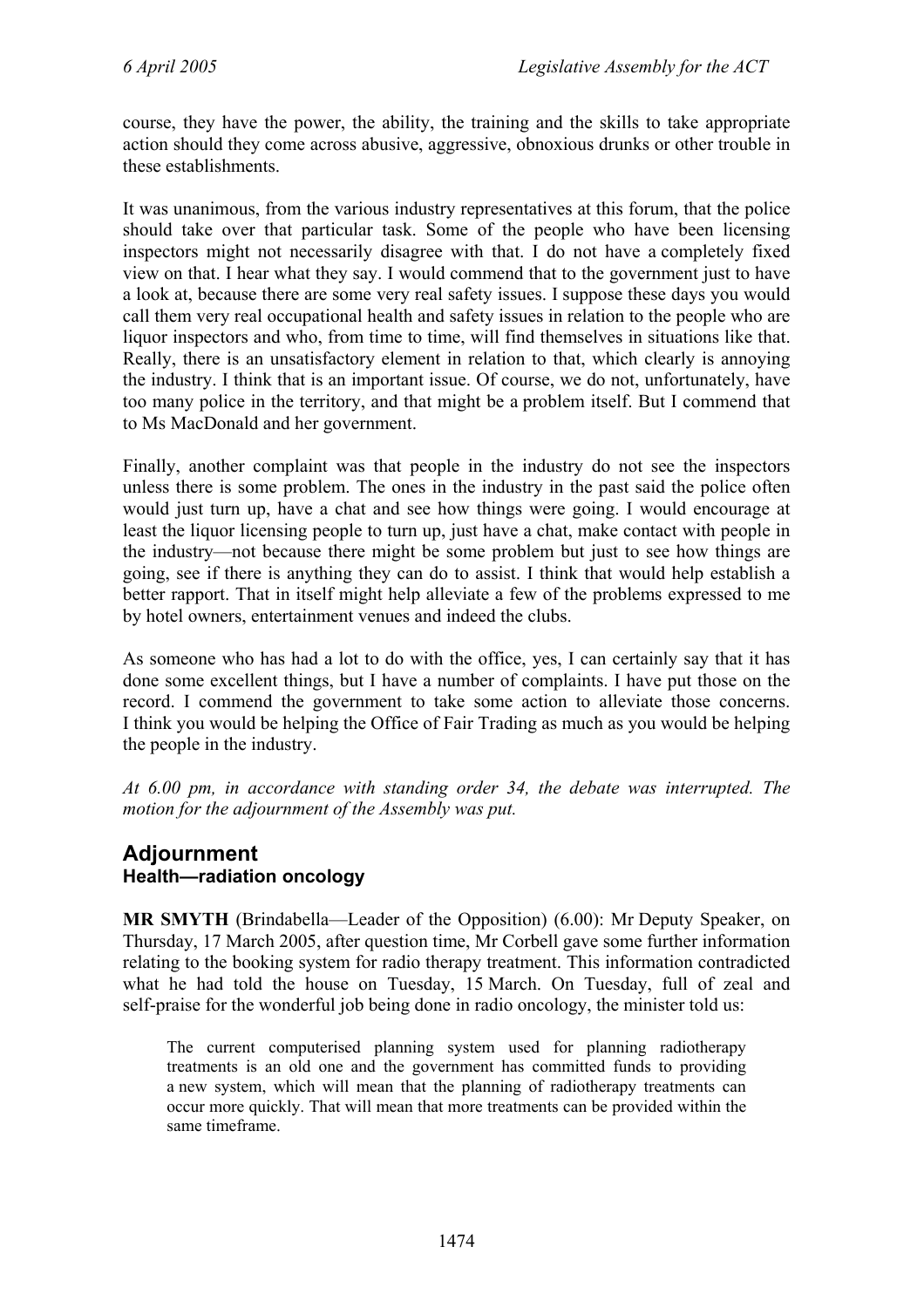In response to a supplementary from Mr Mulcahy, asking when the funding was allocated, Mr Corbell replied:

I think that the funds were appropriated before you became a member of the Assembly, Mr Mulcahy.

We have on Tuesday, 15 March a booking system that is an old one, and that the ACT government, using funds provided before November 2004, is going to provide a new system. On Wednesday, 16 March and Thursday, 17 March, Mr Corbell was full of information and good cheer about the new booking system, as he was on the Tuesday of that week, but he was uncharacteristically tight lipped when I asked the follow-up question on the topic.

On Thursday, 17 March, after question time, and thus safe from the pesky questions that may have been asked, the minister told us that the government was upgrading, not replacing, the planning system; not only that, but the funds were not appropriated, no. Now, suddenly, the funds, some \$300,000, have come from the commonwealth. We have gone from replacing an old system with a new one, using government money from pre-2004, to upgrading the current system, which was installed in late 2001, by using a commonwealth grant.

Mr Deputy Speaker, I suspect we have been through this before. This is the sort of changing story that got the minister censured last year for wilfully and persistently misleading the Assembly. I also point out, because this is a point overlooked, that Mr Corbell only survived that no-confidence motion after begging Kerrie Tucker to spare his political life and giving a grovelling apology to the Assembly.

So a warning to Mr Corbell: if he persists with making things up, whether they be quotes from *Hansard* or the phantom replacement of the radiotherapy planning system, he will be brought to account.

**Mr Corbell**: On a point of order, Mr Deputy Speaker: Mr Smyth knows that is highly unparliamentary. He has suggested that I have lied to the Assembly and that I am making things up. That is an improper imputation, and he should be asked to withdraw it.

**MR DEPUTY SPEAKER**: Mr Smyth I will ask you, if you think you might have impugned the minister, if you might like to consider withdrawing that.

**MR SMYTH**: Mr Speaker, I withdraw the imputation. But Mr Corbell can start fixing things up by coming down here tonight and telling us the true story of the planning system. I will make it easy for him, because this is what happened: in December 2001, the government appropriated—

**Ms MacDonald**: On a point of order, Mr Deputy Speaker: I think Mr Smyth once again impugned Mr Corbell's reputation. In the last sentence he made the comment that he continued to make things up. That clearly impugns Mr Corbell and is stating that he is not telling the truth.

**MR DEPUTY SPEAKER**: Ms MacDonald, I don't recall those words exactly.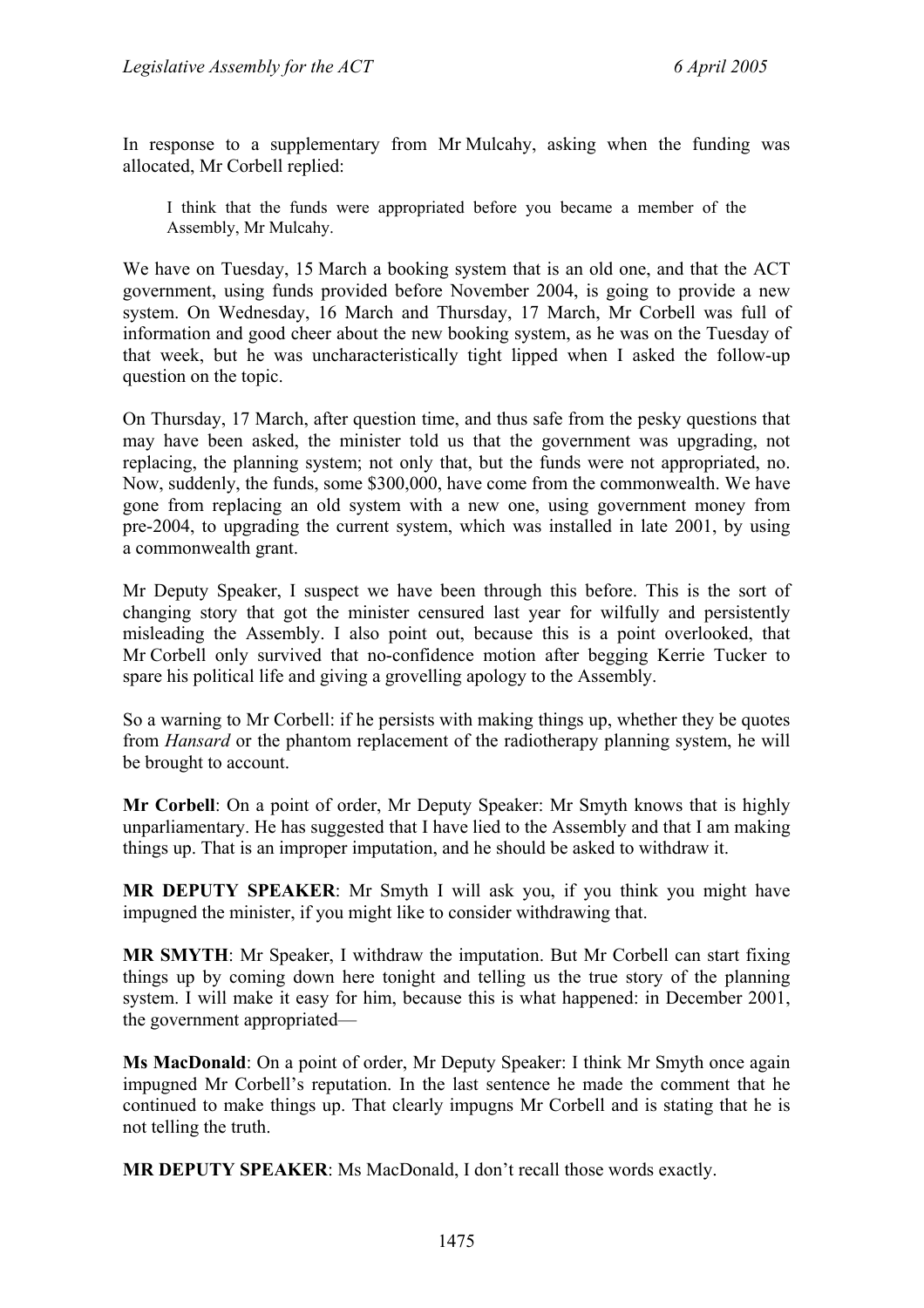**MR SMYTH**: No, I didn't say anything.

**Mr Corbell**: On the point of order, Mr Deputy Speaker: Mr Smyth clearly said that I was making things up.

**MR SMYTH**: No I did not. You should listen closely.

**Mr Corbell**: And that I needed to stop doing that and he was going to suggest to me how I do that. That is, again, an improper imputation. He is indicating in his comments that I am in some way making things up; therefore, I am misleading and lying to this place. He knows that is an improper imputation. He knows he cannot do that, but he continually does that in this place. You should ask him again to withdraw that imputation.

**MR DEPUTY SPEAKER**: Mr Corbell, I did not hear those words spoken. I will check that later. At this point I do not agree that a point of order has been raised.

**MR SMYTH**: Mr Deputy Speaker, this is what happened: in December 2001, the government appropriated money, some \$2.75 million, for assorted radiotherapy equipment. This included not one but two multileaf collimators, a CT simulator and new planning software. In July 2002, estimates was told that the new equipment was installed, and:

We now have a planning system that is one of the best you can get.

**MR DEPUTY SPEAKER**: The member's time has expired.

# *Youth Evolution Art*

**MS PORTER** (Ginninderra) (6.05): I would like to bring to members' attention an art exhibition, *Youth Evolution Art*, that I had the pleasure of launching this afternoon at the Belconnen Community Art Space. This exhibition is the result of the work of three groups of young people, two young women's groups and one young men's group. The young women have been involved in producing a photomontage and zines, mini magazines, an example of which I have here. The young men created wonderful, individually wood-crafted graffiti with Tongan and Samoan influences. These young people did not only learn about how to create their works of art, they also learned about relationships, communication, body image and how to have input into the decision making of the groups.

The groups are conducted by U-turn. U-turn is the initiative of the Belconnen Community Service and is funded by the ACT government. The groups are conducted in the Belconnen Town Centre and West Belconnen. It is projected that these areas will have a greater increase in numbers of young people per head of population than other areas of the ACT in the near future. It is the young people themselves who have chosen the type of activity that they want to be engaged in, and the community and the government have responded.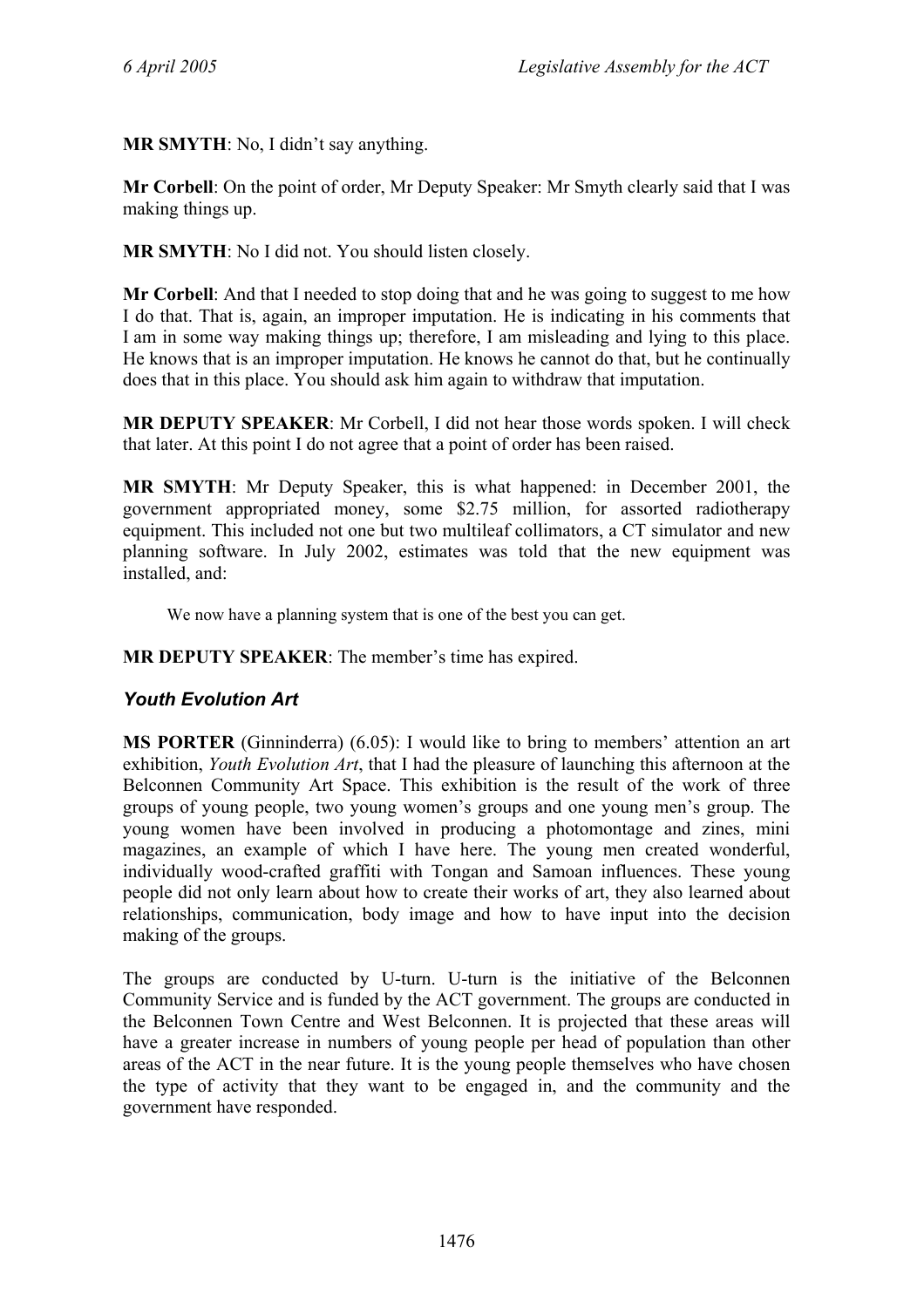I had the pleasure of listening to several of the young people this afternoon as they told us about how much they enjoyed creating their art and how much they value the program and the friends they have made through it.

The launching of this exhibition is an early event prior to the commencement of Youth Week this Friday. Youth Week, you will note, follows neatly on the end of Seniors Week and can give members an opportunity for a change of pace and perspective. In fact, as one of the tutors of the young men's group was a senior himself, this is a fine example of the generations working together.

I would urge members to visit the Belconnen Art Space and see the wonderful exhibition for themselves. I congratulate all involved in putting this exhibition together.

### **World rally championship**

**MR STEFANIAK** (Ginninderra) (6.07): Mr Deputy Speaker, I raise for the government's consideration a matter that needs to be looked at pretty urgently. I received a letter from a Kate Murray—as no doubt other members have—in relation to the world rally championship. She said:

As I hope you are aware, the ACT has a unique opportunity to gain a World Rally Championship … round, namely, Rally Australia. As a long standing rally official and resident in Canberra I am urging you to support a bid to win the rights to this event.

Gaining an event of this nature would put Canberra on the map around the world. Canberra has a unique geographic layout, making it an ideal city for this event to call home. The operating structure already exists, in a smaller form. The team that ran the Asia Pacific Championship … round are more than capable to operate this event, with your support.

I understand it is a large financial outlay, but looking at the figure from Perth, the money is made back well and truly. We need to look at the long-term benefits. This event will get more support if it is relocated to the eastern side of Australia, people will travel from Queensland, Victoria, South Australia, Tasmania and New South Wales to follow this event.

If we miss this boat, we may lose out altogether. There is a deal in place with the Confederation of Australian Motorsport … that if Western Australia gives up the right to the WRC round, they have the ability to take the APRC round from Canberra. We will be left without any event. This will have a negative effect on the morale of residents, the tourism economy, and the reputation of the ACT Government.

I urge you to support this opportunity and to act now. A submission has to be put in to CAMS by 12 April 2005. And the Australian Capital Territory Tourism Corporation and the rallying community need your support.

Please don't let the ACT lose out completely.

I would ask the government to have a good, serious and very quick look at that. I understand these events are often expensive to run, but there may well be a great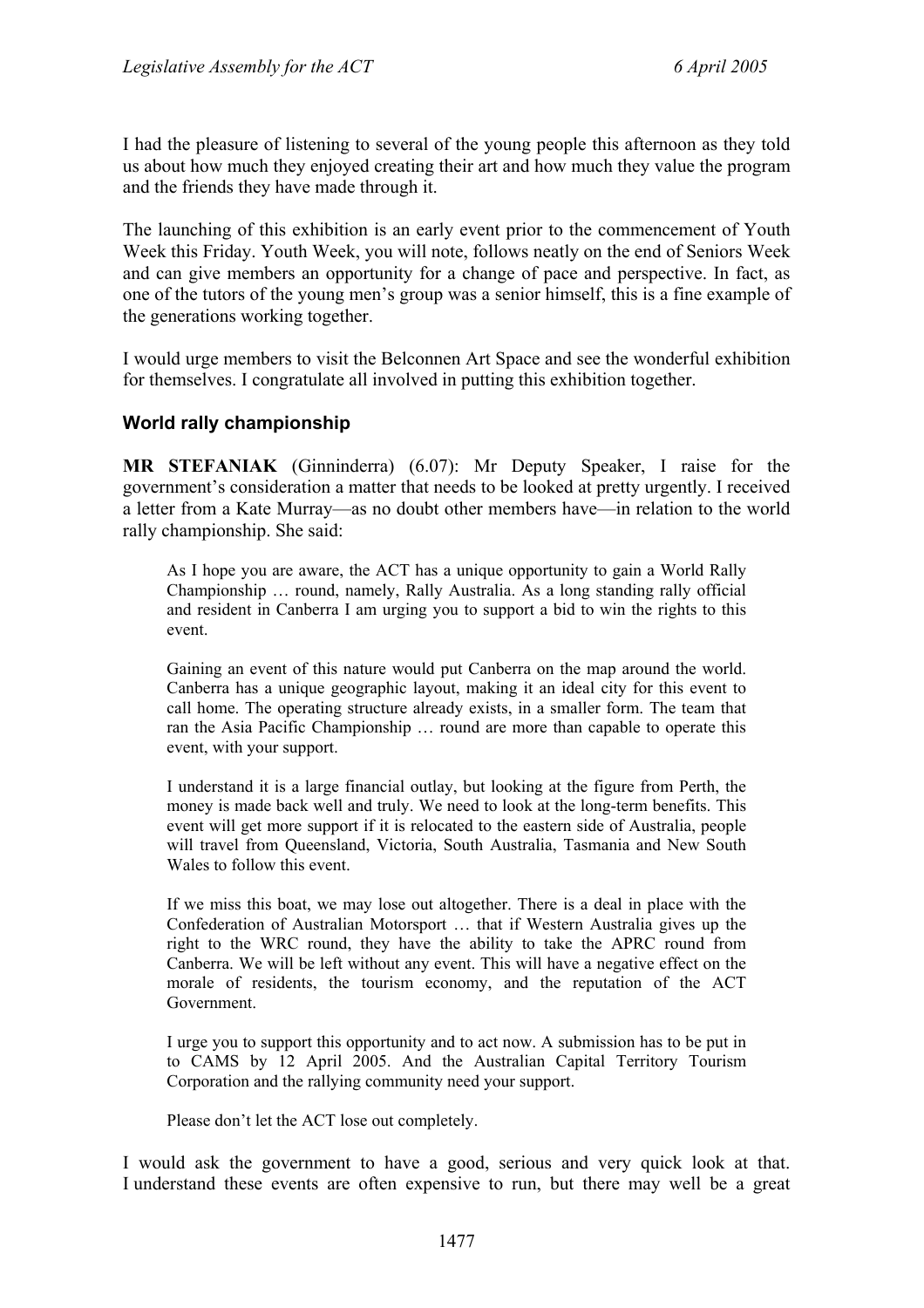opportunity for the territory here. Obviously, if this lady is correct, something needs to be done very quickly, now being 6 April. I think the government needs to have a quick look and just see in fact if it is feasible and sensible to run this rally here. It could well be a very significant benefit to the territory.

People in the territory have obviously been concerned for some time. We do not have a dragway anymore. We also have lost the V8s. This may well be a very good event. I do not know sufficient about it to say, "Yes, this is brilliant, this is an absolute must." But the government obviously should be able to do that and do that fairly quickly. It may well be an excellent event that we can get. I urge the government to have a look at that and, if it is a very good event, do what is necessary.

### **Schools**

**DR FOSKEY** (Molonglo) (6.09): I want to refer to two articles from yesterday's and today's *Sydney Morning Herald*. I see it as one of my duties in the Assembly to bring to the attention of the Assembly things going on in the broader world related to things that the Greens are interested in. That was said with tongue in cheek, for those who did not recognise it.

The first article appears in today's paper and is titled "Uni easier if the old school tie is public." This is of great interest and is something that perhaps should be broadcast more widely to people who scrimp and save, believing that sending their children to a selective high school or a private school will advantage them in later life. The article states:

A study of 12,500 first-year students from Melbourne's Monash University found that students from comprehensive—

read "ordinary high"—

schools outshone those from government selective, independent and Catholic schools.

The study supports findings of similar studies from Western Australia and Britain and, according to its co-author, Ian Dobson, had implications for the "under-funding" of public schools and private and selective schools' claims to offer an extra-value education.

Dr Dobson said private students have an advantage come exam time because of the resources "devoted to their education at secondary school, but this advantage evaporates at university.

"Once on a level playing field, students from non-selective government schools tend to do better," he wrote …

That is of extreme interest because an awful lot of people do believe, in this current climate where private schools are being funded so well at the federal level in particular, that they are doing their children a favour and investing in their later life by sending them to private schools. I hope the results of that survey become more broadly known.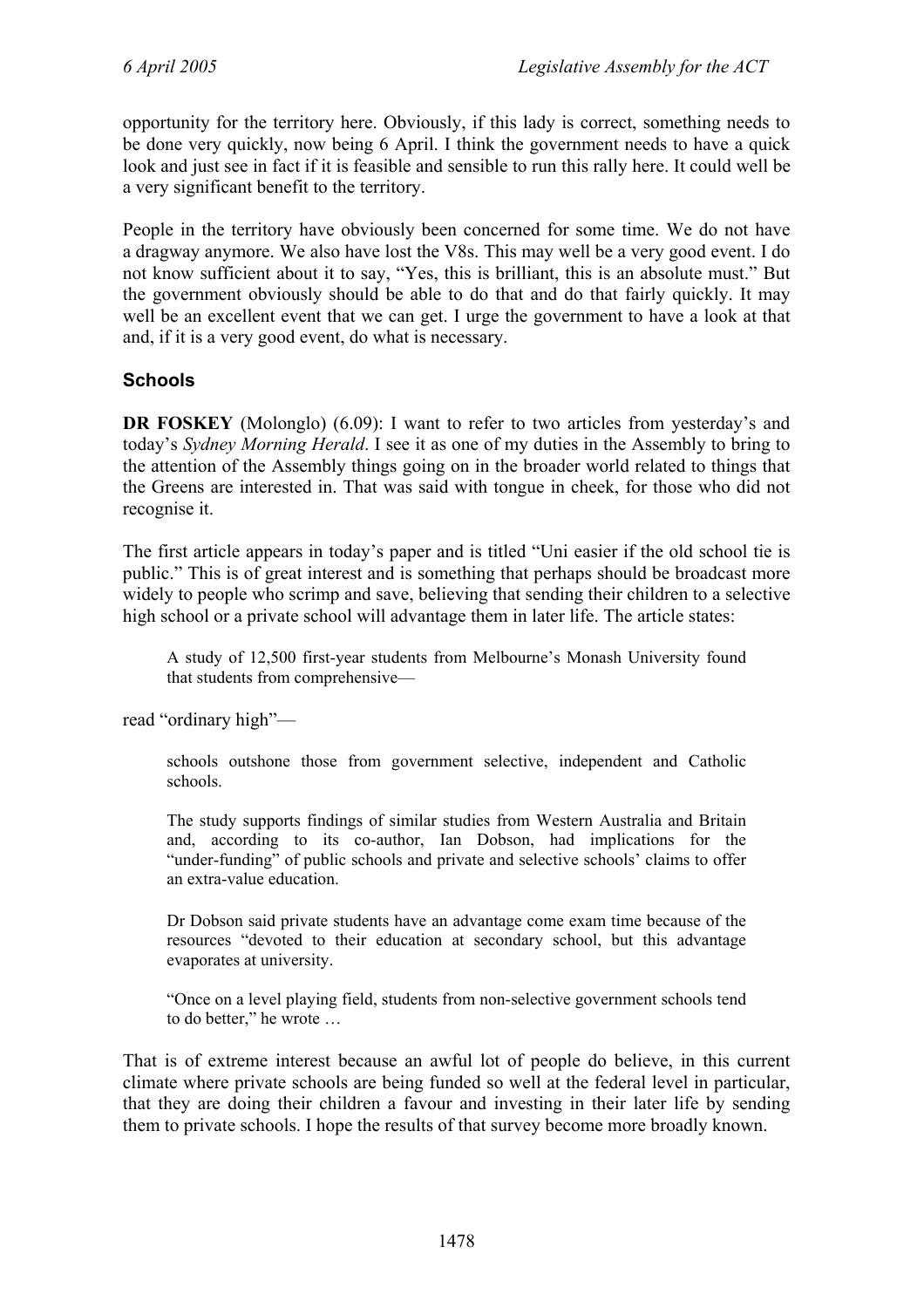In yesterday's *Sydney Morning Herald*, there is an article about a system of schools in the United States called the Met. This system was begun because people like me, who have been around education since the 1970s, recognise so much of this. It is amazing; it is as though the wheel has been reinvented. I like to think the wheel has been running ever since we first understood that the way students learn varies between them. The article states:

Three decades ago school teacher Dennis Littky took himself off to a cabin in the forest of New Hampshire in the US north-east. There, he chopped wood and pondered his great passion: the future of education.

As far as Littky was concerned, secondary education was in a state of meltdown. … bored, disaffected students who failed to reach … their true potential. The big question … was what could be done ...

Littky pondered this matter and became headmaster of a run-down high school in a nearby town. There he put his theories into practice. The article continues:

The school he'd taken over had a terrible academic record and a history of disciplinary problems. Littky cut class sizes, abandoned the syllabus, threw away textbooks and asked the students to write their set of rules. Parents and the community were appalled, and banded together to try to get him fired.

However, he hung onto his job. The result was that the dropout rate at his high school fell from 10 to one per cent and the number of students applying for university had shot up from 10 to 55 per cent. Littky was voted school principal of the year.

The article goes on to say that that was only the start; there are now a series of these sorts of schools all over America. The Dutch government has actually sent some school principals to have a look at them to see what they can learn.

Mr Deputy Speaker, why am I bringing this to your attention? How interesting! In the ACT a number of years ago, there was, in fact, the model of this kind of school. It was called the School Without Walls and it was set up to serve exactly these kinds of students who were not prospering in the ordinary, conventional high school system. That school was closed, and now functions that are a little similar to what it did occur within the walls of Dickson College. However, I would argue that the fundamental nature of that school has been changed.

I also want to end off with a sad little piece. Who funds these schools in the US? Mr Bill Gates, the founder of Microsoft, was so impressed that he donated \$52 million to help set up 70 more Met schools.

**MR DEPUTY SPEAKER**: The member's time has expired.

#### **Refugees**

**MR GENTLEMAN** (Brindabella) (6.14): Last Sunday, I attended an important event in Canberra: the launch by Mr Hargreaves of a book recently published by local publishers, Ginninderra Press. The launch by the minister was held in conjunction with the public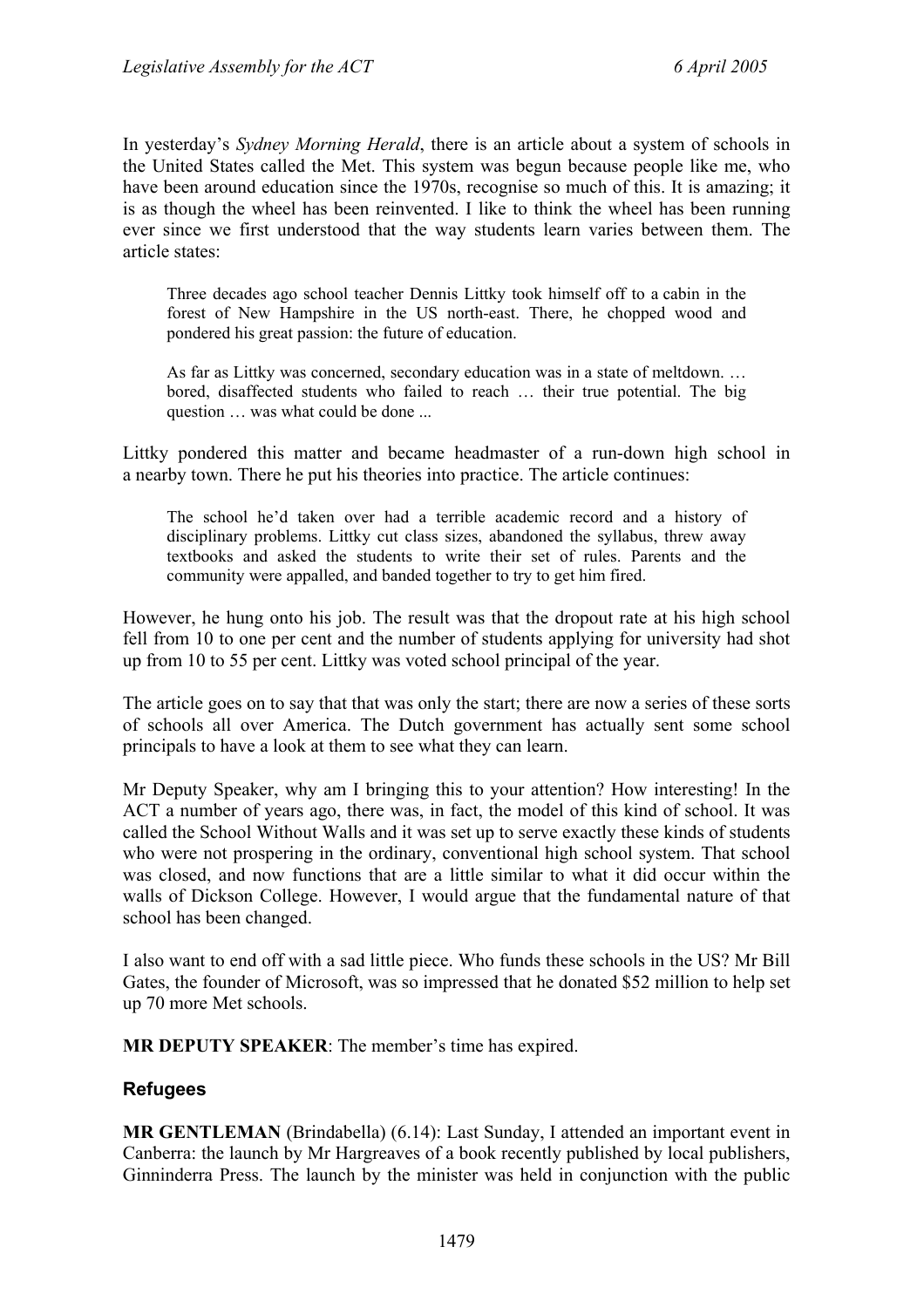forum to discuss the topic of migrants and refugees and the launch of two other books on the same subject.

The launch took place at the Bogong Theatre at Gorman House, with guest speakers Rochelle Ball, Domenic Mico and Steve Tolbert. I must say it was heart warming to hear Minister Hargreaves recount his younger days in a Nissan hut at a migration camp, but he was pleased to advise that there was no barbed wire there.

Steve Tolbert's new book *Dreaming Australia* tells the story of a 14-year-old Afghani girl, Soraya, who flees Taliban rule to seek asylum in Australia. She was detained at the now closed Woomera Detention Centre, and the story details her experiences there. I was particularly affected by the discussion from the author of the relationships formed between the guards of the detention centre and the inmates.

As a serving officer of the Australian Protective Service, I worked at the Port Hedland Detention Centre and similarly witnessed and experienced strong bonds that form between guards and inmates in such a remote location. The experience was a trying one, witnessing the incarceration of innocent people, including children of Soraya's age and younger, and the impact that this has on many already traumatised asylum seekers in the Australian detention system. I must say that I did my very best to ensure that their time was at least as comfortable as I could make it.

*Worlds Turned Upside Down*, by Rochelle Ball, details the experiences of migrant children in the Canberra community. This is an important contribution to debate in our community and a timely reminder to us that the experiences of migrants and refugees include those in our own community. It is important that we, as a community, have an appreciation—and attempt to gain an understanding—of the experiences of migrants making a home and a life in our community, in order to support them in this difficult transition, as Mr Hargreaves described.

For refugees living in our community, this is amplified as they struggle to come to terms with their experiences from their country of origin. For those families now living on temporary protection visas, it is important that we, as a community, work to support them and to make them welcome in the Canberra community.

This is particularly identified by the third Ginninderra Press publication launched on Sunday, Tamara Jermolajew's *It Can't Be Forever*. The story of a Yugoslav migrant working to provide for her young family emphasises the importance of the provision of essential services to migrants and refugees. In particular, language is a barrier to community participation and inclusion. It is also vital that we, as a community, ensure the provision of English language classes to migrants and refugees to facilitate their settlement and engagement in our community. This has been achieved in the ACT in relation to TPV holders, with the ACT government providing free English classes through CIT. It is an example of the very real ways we can facilitate the welcoming of newcomers to our community.

The launch on Sunday provided a fantastic exhibition of the work of local publisher Ginninderra Press in publishing the work of Canberrans and those from the surrounding region. This contribution, in the form of allowing the hearing of voices and the enlivening of debate in our community, is a valuable one. As I have discussed, the issues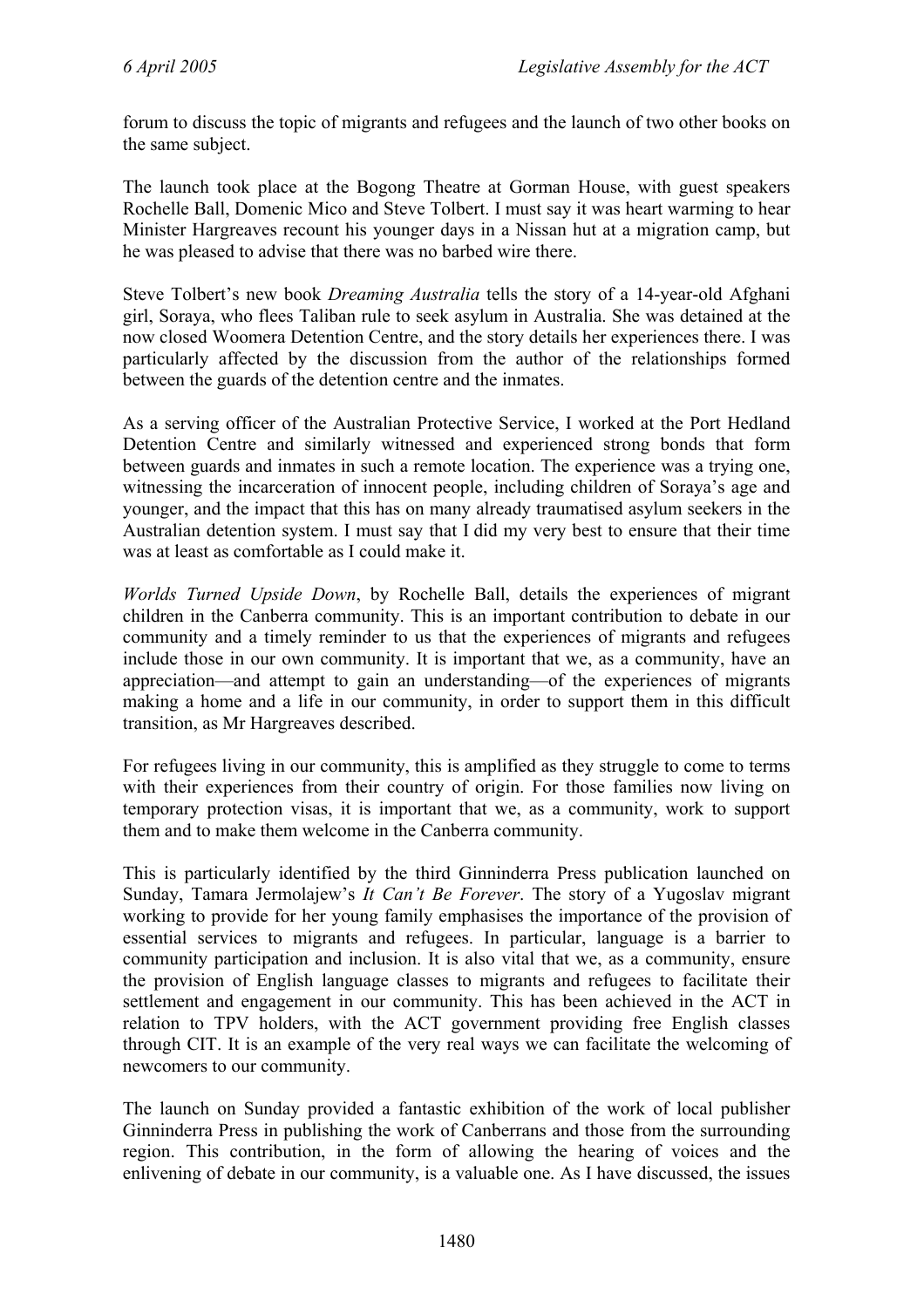brought to the fore by these newly released books are continuing, important issues for our community to consider and engage with.

The contribution of the speakers in the public forum was particularly valuable and provided some fantastic and, at times, confronting views of the lives of migrants and refugees living and seeking to live in Australia. Condemnation of the federal government's policy of mandatory detention was repeatedly voiced, and with good reason.

The experiences detailed in these newly released books are very confronting and expose the reality of the asylum seeker processes in operation in Australia today. I consider that there is an onus on all of us to speak out against these policies and to work for their radical overhaul to ensure a humane, considerate and welcoming environment in Australia and in Canberra for migrants and refugees.

Minister Hargreaves made a point on Sunday—and I agree with him—that we should be talking about these issues to our families and friends, and in our workplaces and unions, to raise awareness and to mobilise broad opposition to the policy of mandatory detention. This is a responsibility of all of us.

### **Statement in Legislative Assembly Work and family balance**

**MRS BURKE** (Molonglo) (6.19): Mr Deputy Speaker, I wish to offer an apology in this place right now to Dr Foskey and her staff in regard to a statement I made today in relation to poor communication regarding the legislation she tabled today. I have to now stand up and say that this was incorrect on my part. Accordingly, I do apologise for any offence I may have caused her and her staff as a result of my comments.

I would also like to refer very quickly to an interesting article that many may have seen in the *Canberra Times*—I am sure the Minister for Women would have seen this—"Why women need to take control of their futures". I guess the interesting thing that drew my attention was the fact that this article is by Amy Haddad who is a member of the ACT Ministerial Advisory Council on Women. She commended the Chief Minister, as she says, "for adding his weight to the issue of work and family balance".

I was further interested by Ms Haddad's comments that she was pleased to see the Chief Minister's call, as the Chief Minister, for the Council of Australian Governments to have a summit on the subject of work and family balance and his request that men be included in the discussion. I was very pleased that Ms Haddad had brought that out. In fact, I was even thinking to myself, "Well, obviously the Chief Minister saw merit in and adopted my alternative view in the debate that we have had recently in this place on gender-based violence," as members may recall. That was on 16 February 2005. I certainly look forward to more of a balance in this whole debate about men and women and work and family.

I think Ms Haddad makes some really valid points. She talks about equal sharing of the care of children, particularly when marriages break up. We see the heartache that is caused through the Family Court system by men perhaps not able to have that share of their children, for whatever reason. I also wonder about her comment: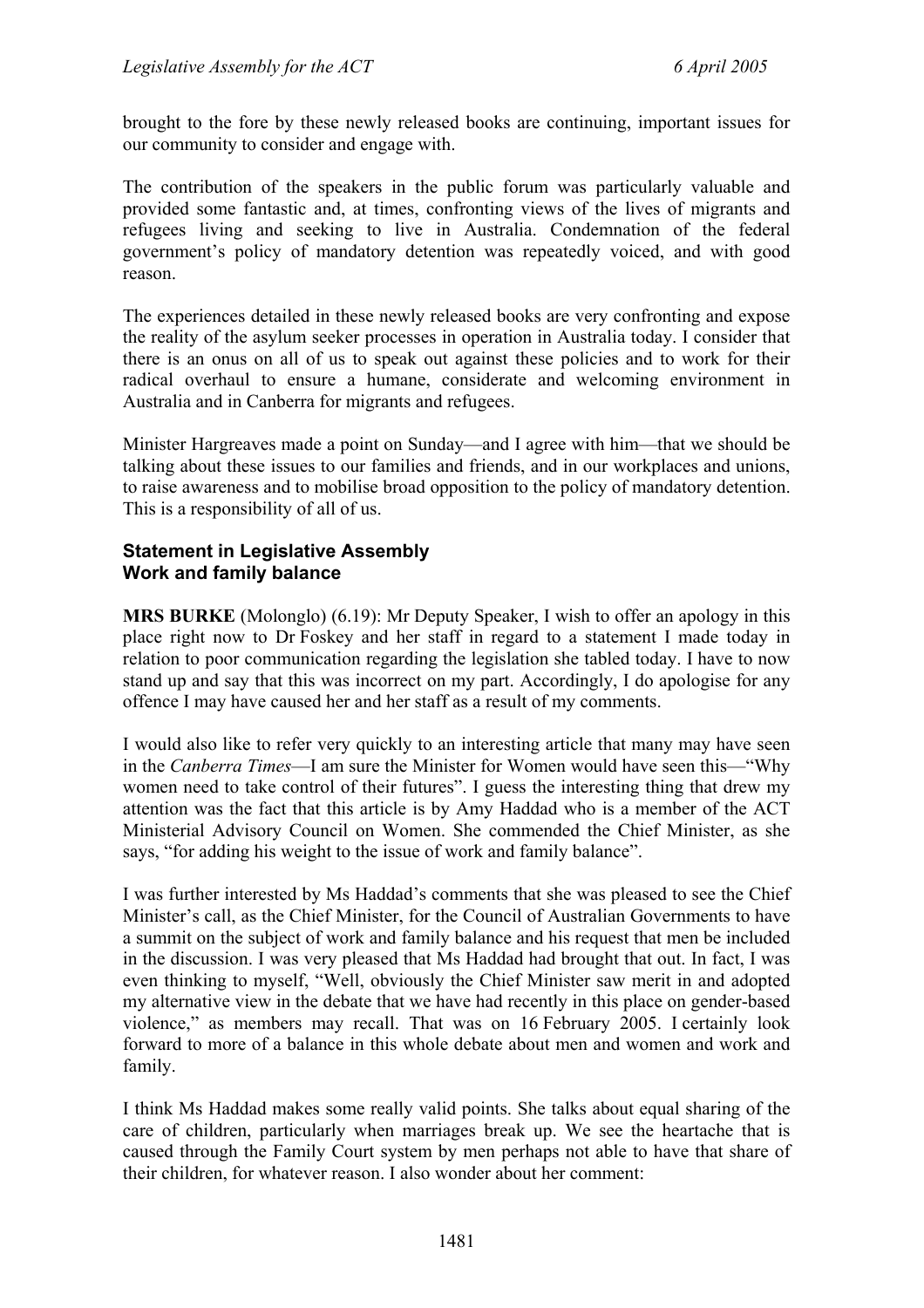It is well acknowledged that divorce has a negative economic impact on both men and women, but the impact on women is greater and women taken longer to recover, particularly if they have children.

Again, for the reasons I have just said about the Family Court, I think we have to look at the suicide impact that this has on men. Men do not often recover at all; they simply give up because they do not talk things through, like women.

Many members may have seen the photograph circulated "Save the males". I am sure Mr Gentleman and possibly the Minister for Women would be aware of that picture. It is a very graphic photograph. It is a body, supposedly dying on a beach like a beached whale. So it really portrays some of that. We need to make sure that men are involved in the debate. I know that Mr Gentleman speaks out well and very eloquently about the affairs and issues of women; so I think that you and I, Mr Gentleman, may have a balance here in this place. While we have to fight for the rights of women, this is really important. I think a balanced view is really important.

I finish by quoting Ms Haddad's final sentence:

Most of all, we must challenge the assumption that achieving work and family balance is a women's issue, and give our boys a sense of responsibility and expectation in the direct care of their children, and give our girls the tools, confidence and opportunity to create their own security.

### **Vocational education and training Children, youth and family support**

**MS GALLAGHER** (Molonglo—Minister for Education and Training, Minister for Children, Youth and Family Support, Minister for Women and Minister for Industrial Relations) (6.22): I want to respond to some comments made by Mrs Dunne yesterday, to begin with, around vocational education and training. Mrs Dunne said that, because state Labor governments had not signed up to the commonwealth/state training agreement, what was known as the ANTA agreement, the result has cost this budget, the budget of the ACT, \$4 million over the life of the agreement; so here we are appropriating money that we could have found from another source.

That is not factually correct. The ACT's funding from the commonwealth/state training agreement was not reduced by millions of dollars. At the end of 2003, the commonwealth withheld \$340,000 that was to be used by this government to provide extra training places for people of the territory. Instead of giving the government the funding, DEST went to a tender round. The outcome of this tender resulted in the same number of places, 130, being allocated to ACT residents.

This government has provided extra funds to support vocational education training—an increase of \$2 million in the last budget and a further \$3.1 million in the second appropriation bill. This funding is not to make up for any DEST shortfall; it is to fund the growth in new apprenticeships, reflecting our commitment to addressing skill shortages.

In the negotiations for the new funding agreement, this government will be seeking matching funding from the commonwealth to ensure the best training outcomes for ACT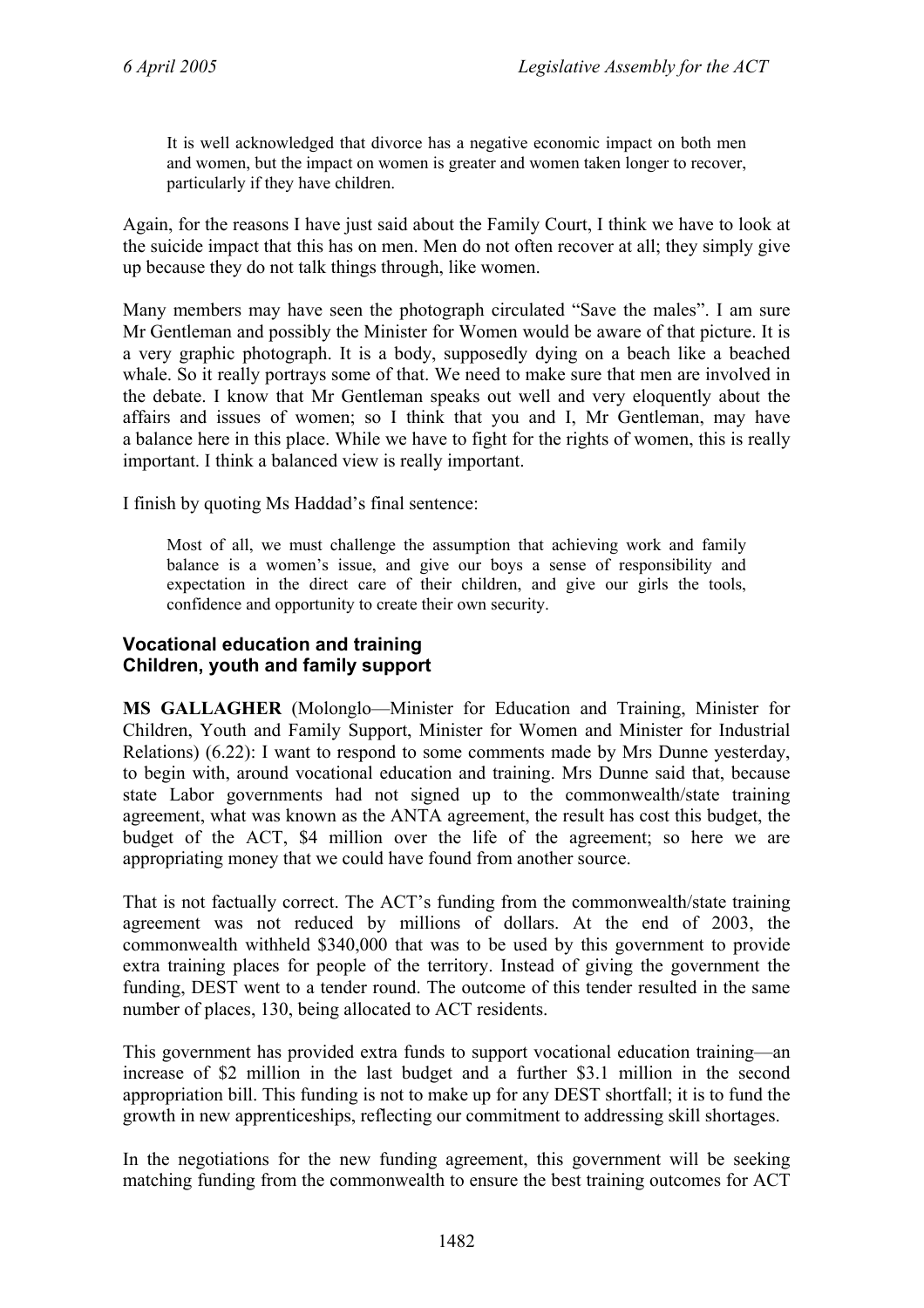residents. Members should be aware that state and territory training ministers received a letter from the commonwealth last week outlining the revised three-year funding offer, but we are still awaiting the final detail.

State and territory ministers will meet with the commonwealth minister next Friday, 15 April, and I can assure Mrs Dunne and ACT residents that the government will be actively seeking more dollars in the recurrent part of the agreement or a guaranteed access to the savings that are going to be salvaged from the demise of ANTA.

Mrs Dunne also made this comment, in the area of children, youth and family support, about answers during estimates:

 ... no-one, the minister or the department, could definitively say whether they had actually got to the bottom of the cost pressures in the Office for Children, Youth and Family Support.

After hearing that, I went back to check the transcript of proceedings and I found out that Mrs Dunne had not asked that question. She had asked a range of other questions a total of 10 questions—all of which were answered. If she had asked me the question about whether we could definitively say that we have got to the bottom of the cost pressures, my answer would have been no, because the cost pressures that we are seeing are demand based and I do not think that it is appropriate to say that we have a full understanding of where those cost pressures may be—and we would not, certainly in the next year—and, rather than turn away children or not have the funds to deal with them, I will continually come back to seek money in a responsible fashion, through additional appropriations, if it is so required.

# **Marist College**

**MR MULCAHY** (Molonglo) (6.26): I wanted to mention to the house today that on Monday afternoon I had the pleasure, along with Senator Humphries and the Leader of the Opposition, Brendan Smyth, of attending the blessing and official opening of the resource centre at the Marist College located in Pearce, Canberra. This is a school at which I have had children: I have been a parent there. Mr Smyth is a well recognised former scholar. Indeed, his photo is in the hall of fame, as I saw on Monday, on his election as member for Canberra. It is obviously a fine institution.

Marist College comprises both junior and senior schools, providing education for boys in years 4 to 12, with a total of almost 1,700 students. Whilst it is important to note that the climate, tone and spirit of the school are far more important than any of its physical aspects, it is also true that it is difficult to implement any curriculum without the buildings, equipment and resources. Marist is fortunate in having facilities that are second to none, recently enhanced and equipped with the addition of the new resource centre.

Since the opening of Marist College in 1968, the school has experienced a steady and sustained enrolment growth and consequent growth in plant and facilities. I think it is worth noting that the changing nature of education, relating both to the facilities required and the options available, called for the planning of a new building at the school.